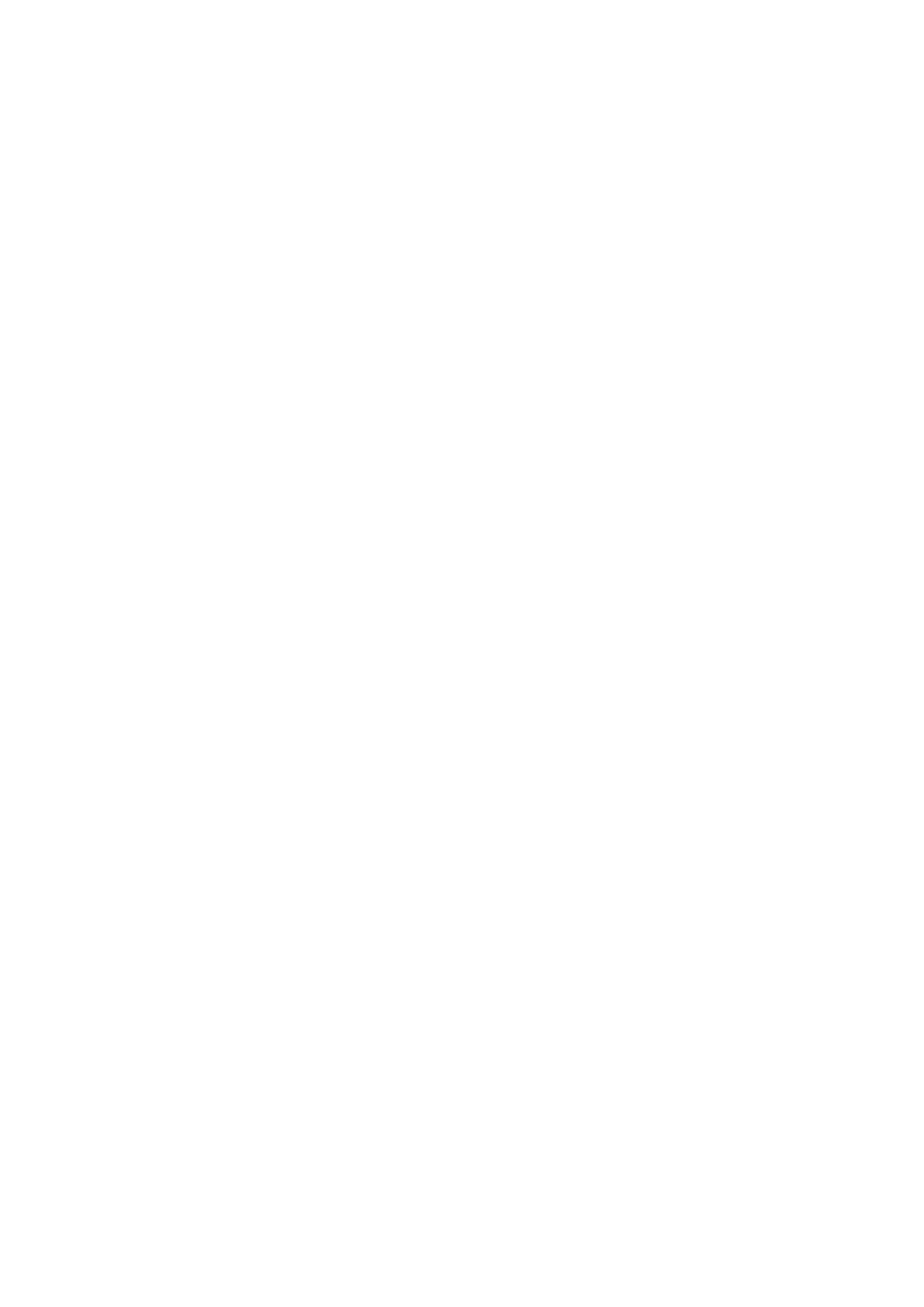**Reprinted under the**  *Reprints Act 1984* **as at 6 March 2009**

Western Australia

# **Bail Act 1982**

#### **CONTENTS**

# **Part I — Preliminary**

| Short title                                         | 2              |
|-----------------------------------------------------|----------------|
| Commencement                                        | $\overline{2}$ |
| Terms used                                          | $\overline{2}$ |
| Sending notices by electronic communication         | 8              |
| Application of this Act                             | 8              |
| Detention and bail where accused appears in         |                |
| response to summons or court hearing notice         | 9              |
| Part $II$ — Rights of accused in                    |                |
| relation to bail                                    |                |
| Right of accused to have bail considered under      |                |
| this Act                                            | 10             |
| Duty on arresting officer and others to             |                |
| consider bail                                       | 10             |
| Whether custody justified to be considered in       |                |
| certain cases                                       | 12             |
| Duty imposed on judicial officers in respect of     |                |
| unconvicted accused                                 | 13             |
| Bail may be dispensed with by court                 | 14             |
| Special provision for adult accused in murder cases | 14             |
| Special provision for child accused in murder cases | 16             |
| Previous decision may be adopted                    | 17             |
|                                                     |                |

As at 01 Nov 2009 Version 07-b0-02 Page i Extract from www.slp.wa.gov.au, see that website for further information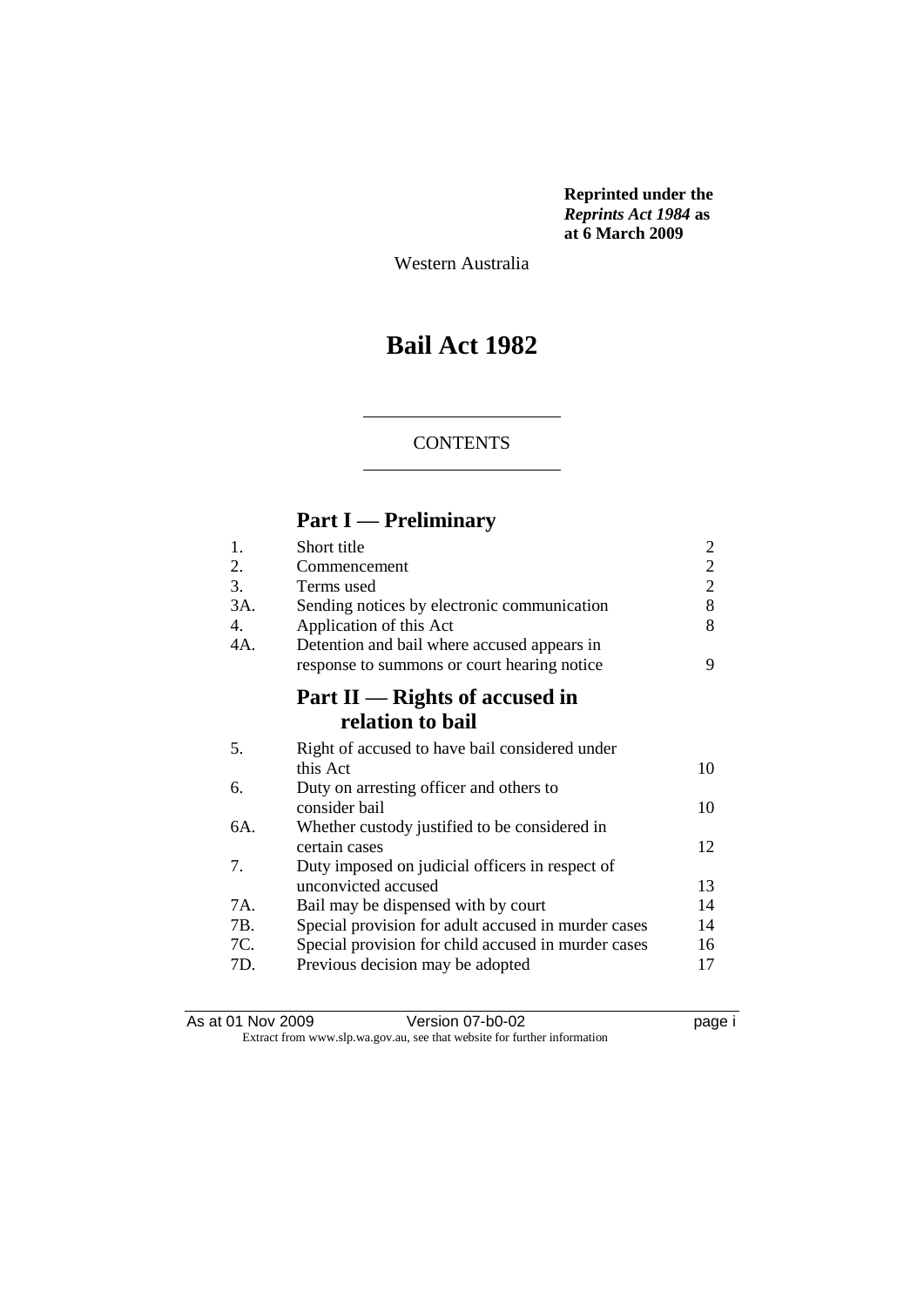| 7E.<br>7F.   | Bail during trial<br>Bail for appeal from courts of summary                       | 18 |
|--------------|-----------------------------------------------------------------------------------|----|
|              | jurisdiction                                                                      | 18 |
| 8.           | Accused to be given information and approved<br>forms                             | 19 |
| 9.           | Bail decision may be deferred until further<br>information obtained               | 21 |
| 10.          | Sections 5, 6 and 7 do not apply where accused                                    | 21 |
| 11.          | imprisoned for other cause<br>Rights following grant of bail                      | 22 |
| 12.          | Further limitation on rights in s. $7A(2)$ and 11                                 | 23 |
|              | Part III — Jurisdiction relating to                                               |    |
|              | bail                                                                              |    |
| 13.          | Jurisdiction to grant bail                                                        | 24 |
| 13A.         | Jurisdiction to dispense with bail and how                                        |    |
|              | jurisdiction to be exercised                                                      | 24 |
| 13B.         | Giving and proof of notices under s. 13A(3)                                       | 25 |
| 14.          | Extent of judge's jurisdiction                                                    | 26 |
| 15.          | Exclusive jurisdiction of Supreme Court judge in                                  |    |
|              | murder cases                                                                      | 27 |
| 15A.<br>15B. | Appeal from decision of judge<br>Determination of appeal under s. 15A and related | 28 |
|              | provisions                                                                        | 29 |
| 16.          | Bail of person arrested on warrant                                                | 30 |
| 16A.         | Restrictions on powers of authorised officers and                                 |    |
|              | justices in certain cases                                                         | 31 |
| 17.          | Conditions which may be imposed                                                   | 32 |
| 17A.         | Further provisions as to responsible person's                                     |    |
|              | undertaking (Schedule 1 Part C clause 2)                                          | 32 |
|              | Part IV — Hearing of case for bail,                                               |    |
|              | parties, and evidence                                                             |    |
| 20.          | Power to consider bail in camera and to prohibit                                  |    |
|              | publication                                                                       | 34 |
| 21.          | Parties                                                                           | 35 |
| 22.          | Evidence                                                                          | 35 |
| 23.          | Accused not bound to supply information                                           | 35 |
| 24.          | Information may be referred to police officer for                                 |    |
|              | verification or for report                                                        | 36 |

|  | ∽<br>- 1 |  |
|--|----------|--|
|--|----------|--|

page ii Version 07-b0-02 As at 01 Nov 2009 Extract from www.slp.wa.gov.au, see that website for further information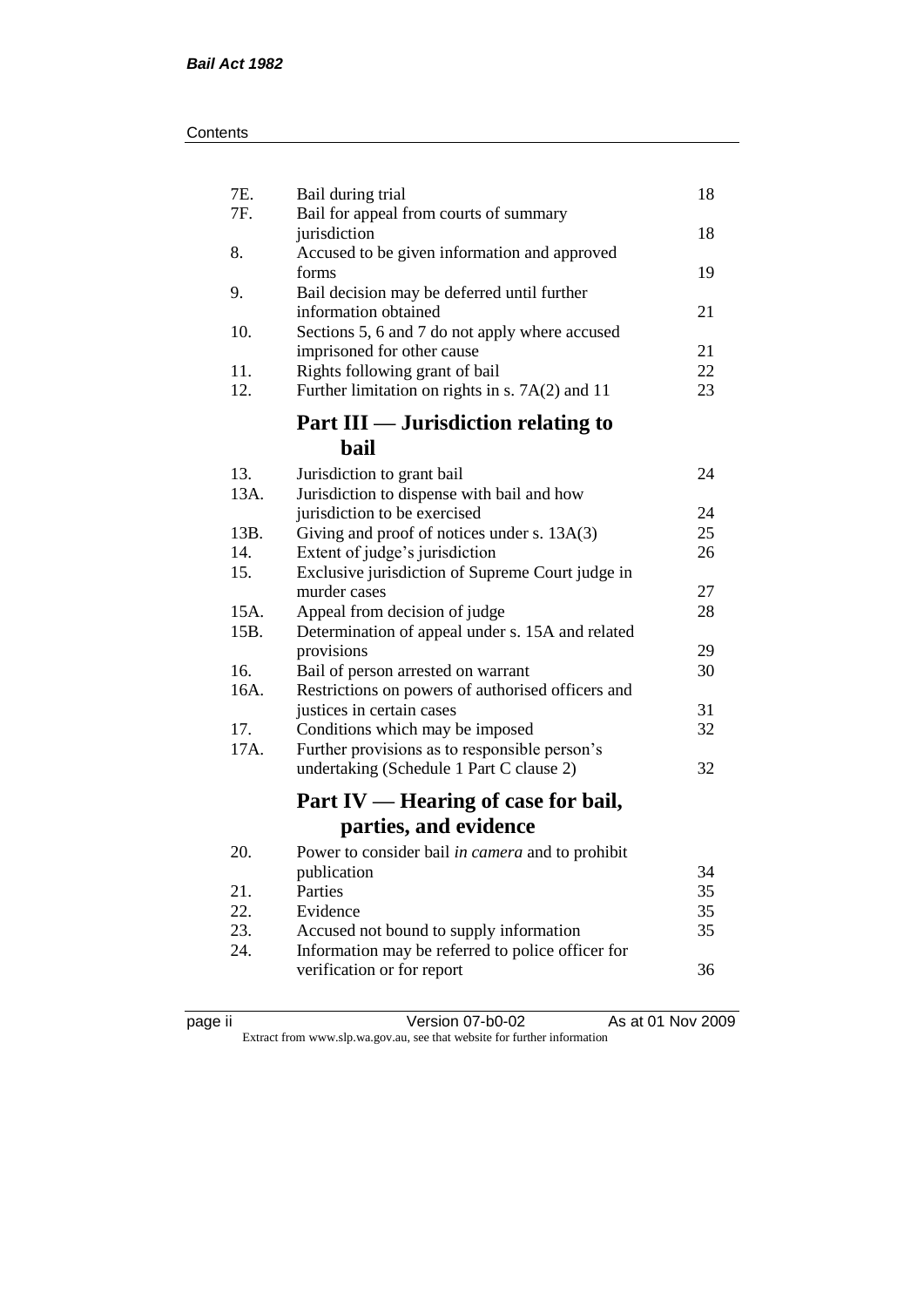| 24A. | Information may be referred to community<br>corrections officer for verification or for report | 36 |
|------|------------------------------------------------------------------------------------------------|----|
| 25.  | Protection of accused as to information given for                                              |    |
|      | bail purposes                                                                                  | 37 |
| 26.  | Record of decision and reasons                                                                 | 37 |
| 27.  | Transmission of relevant papers to court                                                       | 38 |
| 27A. | Transmission of papers to CEO (corrections)                                                    | 39 |
|      | <b>Part V</b> — Bail undertakings                                                              |    |
| 28.  | Bail undertaking                                                                               | 40 |
| 29.  | Before whom bail undertaking may be entered into                                               | 41 |
| 30.  | Duties of person before whom bail undertaking is                                               |    |
|      | entered into                                                                                   | 41 |
| 31.  | Different time and place for appearance may be                                                 |    |
|      | substituted                                                                                    | 42 |
| 31A. | Amendment of conditions during trial                                                           | 44 |
| 32.  | Giving and proof of notices under s. 31                                                        | 46 |
| 33.  | Judicial officer may order accused to enter into bail                                          |    |
|      | undertaking                                                                                    | 47 |
| 34.  | Cessation and suspension of bail undertaking                                                   | 48 |
|      |                                                                                                |    |
|      | <b>Part VI</b> — Sureties and surety                                                           |    |
|      | undertakings                                                                                   |    |
| 35.  | Surety and surety undertaking                                                                  | 49 |
| 36.  | Authority to approve sureties                                                                  | 49 |
| 37.  | Proposed surety to receive certain information and                                             |    |
|      | prescribed form for completion                                                                 | 50 |
| 38.  | Persons disqualified from being sureties                                                       | 50 |
| 39.  | Matters relevant to approval of sureties                                                       | 51 |
| 40.  | Decision on application by proposed surety                                                     | 51 |
| 41.  | Finality of decision to refuse approval                                                        | 52 |
| 42.  | Before whom surety undertaking may be entered                                                  |    |
|      | into                                                                                           | 52 |
| 43.  | Duties of persons before whom surety undertaking                                               |    |
|      | is entered into                                                                                | 53 |
| 43A. | Use of video link and electronic communication                                                 |    |
|      | where proposed surety is interstate                                                            | 53 |
| 44.  | When surety undertaking extends to different time                                              |    |
|      | or different time and place substituted under s. 31                                            | 55 |
| 45.  | Giving and proof of notices under s. 44                                                        | 56 |

As at 01 Nov 2009 **Version 07-b0-02 Page iii page iii** Extract from www.slp.wa.gov.au, see that website for further information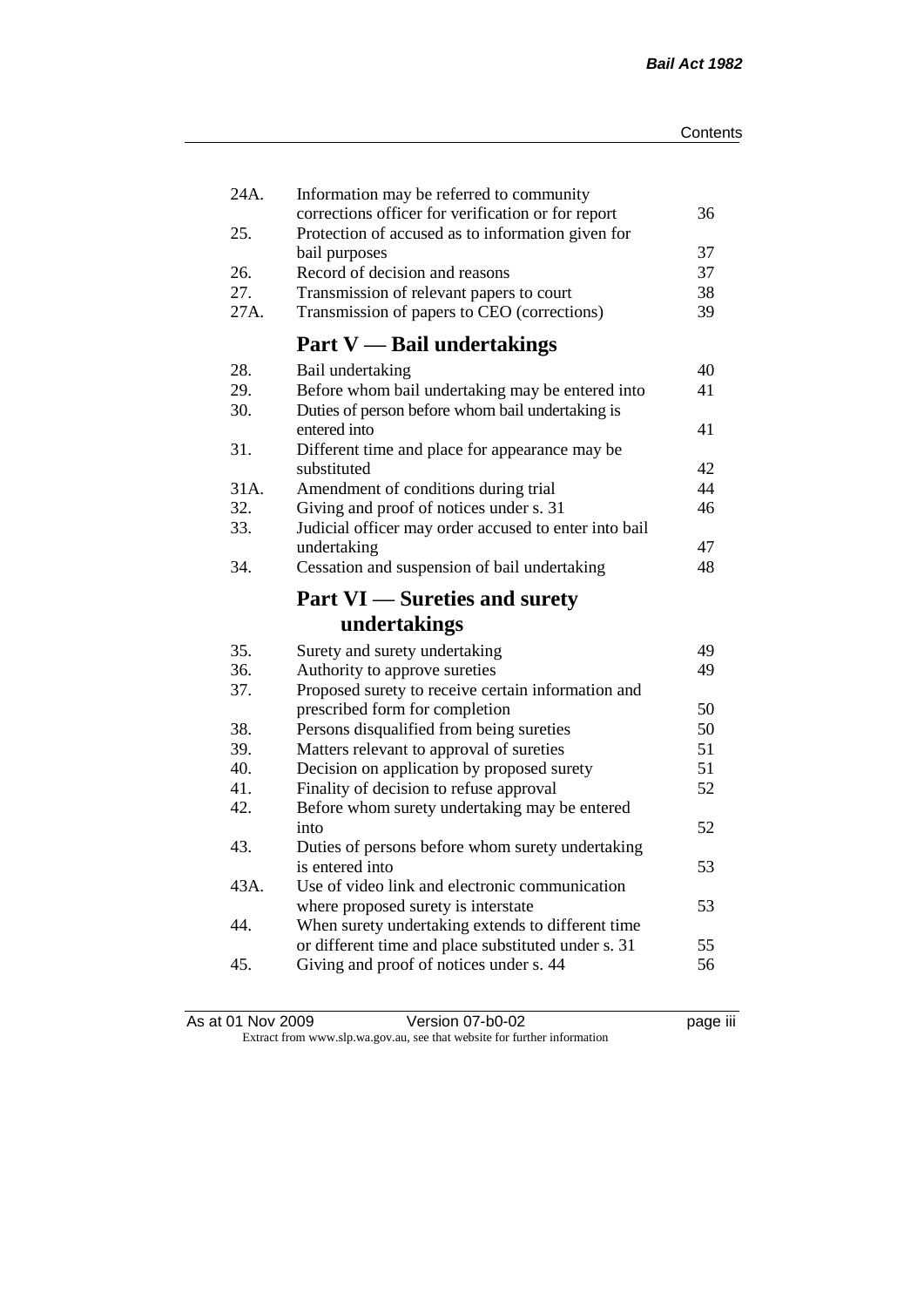|--|

| 46.<br>47.<br>48. | Power of surety to apprehend accused<br>Cessation and suspension of surety undertaking<br>Surety may apply for cancellation of his | 58<br>58 |
|-------------------|------------------------------------------------------------------------------------------------------------------------------------|----------|
|                   | undertaking                                                                                                                        | 59       |
| 49.               | Forfeiture of money under surety's undertaking                                                                                     | 60       |
| 50.               | Offence to indemnify surety                                                                                                        | 62       |
|                   | <b>Part VIA — Administration of home</b>                                                                                           |          |
|                   | detention conditions                                                                                                               |          |
| 50A.              | Powers of CEO (corrections)                                                                                                        | 64       |
| 50C.              | Powers and duties of community corrections                                                                                         |          |
|                   | officers                                                                                                                           | 64       |
| 50D.              | Powers of members of the Police Force                                                                                              | 66       |
| 50E.              | CEO (corrections) may substitute a different place                                                                                 |          |
|                   | of detention and apply conditions                                                                                                  | 66       |
| 50F.              | CEO (corrections) may revoke bail                                                                                                  | 67       |
| 50G.              | Procedure on arrest after revocation of bail                                                                                       | 67       |
| 50H.              | Exclusion of the rules of natural justice                                                                                          | 68       |
| 50J.              | Delegation by CEO (corrections)                                                                                                    | 68       |
| 50K.              | Retrieval of monitoring equipment                                                                                                  | 68       |
| 50L.              | Rules                                                                                                                              | 69       |
|                   | <b>Part VII — Enforcement of bail</b>                                                                                              |          |
|                   | undertakings                                                                                                                       |          |
| 51.               | Offence to fail to comply with bail undertaking                                                                                    | 70       |
| 51A.              | Proceedings before courts of summary jurisdiction                                                                                  |          |
|                   | for an offence under s. 51                                                                                                         | 71       |
| 52.               | Provisions as to summary proceedings before                                                                                        |          |
|                   | superior courts for an offence under s. 51                                                                                         | 71       |
| 53.               | Appeals against decisions made under s. 52                                                                                         | 73       |
| 54.               | Accused on bail may be taken before a judicial                                                                                     |          |
|                   | officer for variation or revocation of bail                                                                                        | 74       |
| 54A.              | Accused on committal may be taken before court                                                                                     |          |
|                   | by which committed                                                                                                                 | 76       |
| 55.               | Powers of judicial officer to revoke or vary bail                                                                                  | 77       |
| 57.               | Forfeiture of money under bail undertaking                                                                                         | 78       |
| 58.               | Automatic forfeiture on expiration of one year after                                                                               |          |
|                   | absconding                                                                                                                         | 79       |
|                   |                                                                                                                                    |          |

| page iv |  |
|---------|--|
|         |  |

page iv Version 07-b0-02 As at 01 Nov 2009 Extract from www.slp.wa.gov.au, see that website for further information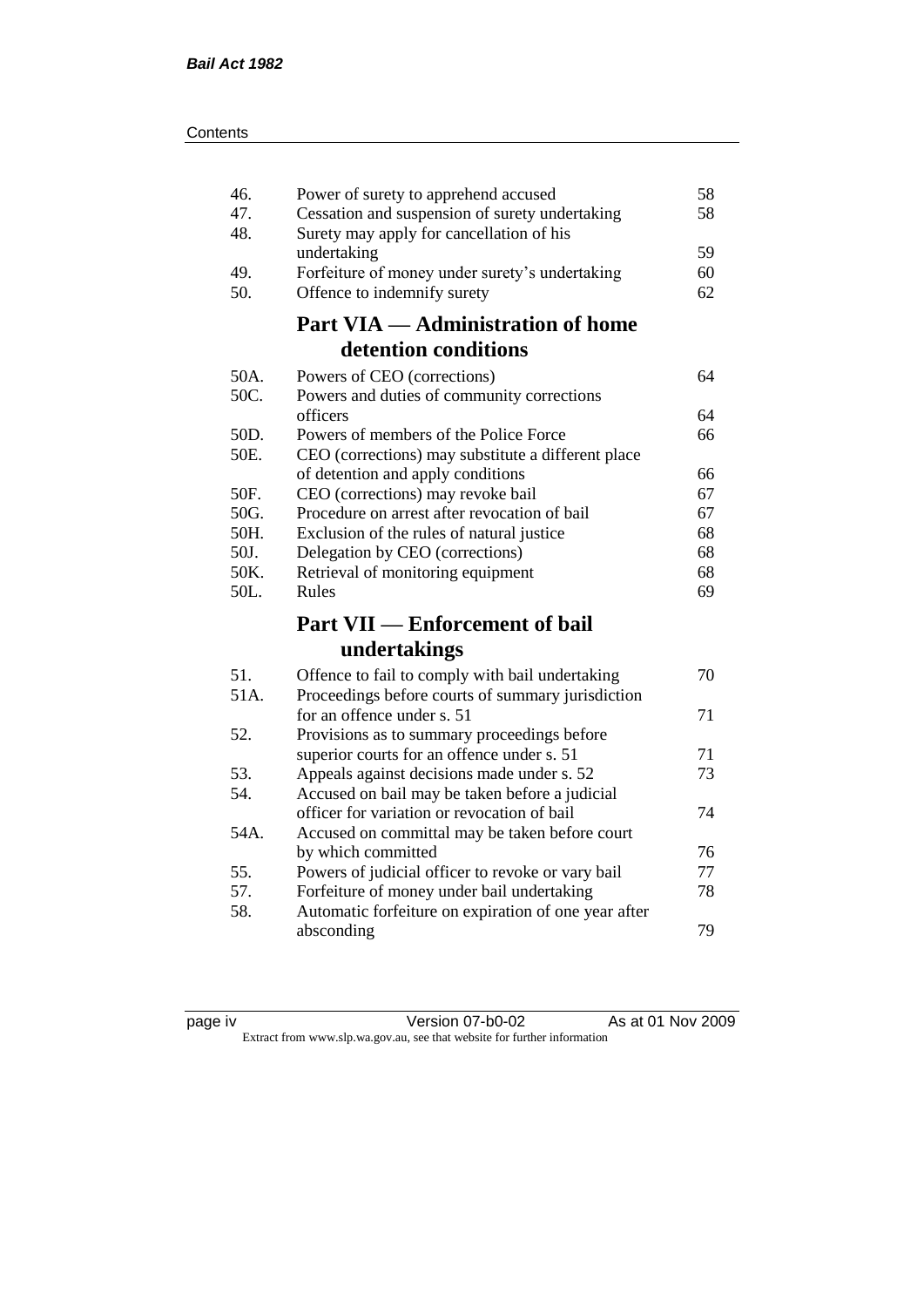### **Part VIII — Miscellaneous**

| 59.  | Further power of judicial officer in relation to          |    |
|------|-----------------------------------------------------------|----|
|      | enforcement of undertakings                               | 80 |
| 59A. | Where bail dispensed with, accused may be taken           |    |
|      | before judicial officer for reconsideration of matter     | 80 |
| 59B. | Warrant for arrest of absconding accused                  | 81 |
| 60.  | Accused and surety to notify any change of address        | 82 |
| 61.  | Offence of failing to bring arrested person before        |    |
|      | court or person able to grant bail                        | 82 |
| 62.  | Offence to give false information for bail purposes       | 83 |
| 63.  | Protection of persons carrying out this Act               | 83 |
| 64.  | Evidence of non-appearance etc. by an accused             | 83 |
| 65.  | Bail undertakings by minors                               | 84 |
| 66.  | Abolition of other powers to grant bail                   | 84 |
| 66A. | Delegation by registrar                                   | 84 |
| 66B. | Use of video link or audio link                           | 85 |
| 67.  | Regulations                                               | 86 |
|      | Schedule 1 — Jurisdiction as to bail                      |    |
|      |                                                           |    |
|      | and related matters                                       |    |
|      |                                                           |    |
|      | Part $A$ — Jurisdiction relating to bail                  |    |
| 1.   | Initial appearance                                        | 88 |
| 2.   | Appearance after adjournment                              | 88 |
| 3.   | Appearance on committal to Supreme Court or               |    |
|      | <b>District Court</b>                                     | 89 |
| 4.   | Appearance in connection with appeal etc.                 | 89 |
| 5.   | Appearance prescribed by regulation                       | 90 |
| 6.   | Appearances not otherwise provided for                    | 90 |
| 7.   | Term used: proceedings for an offence                     | 90 |
|      |                                                           |    |
| 1.   | Part B — Cessation of powers relating to bail             |    |
|      | Upon decision by judge, power of other officers<br>ceases | 90 |
| 1A.  |                                                           |    |
|      | Upon decision by Court of Appeal, other powers<br>cease   | 91 |
| 2.   | Upon decision by judicial officer, his power and          |    |
|      | that of his peers ceases                                  | 91 |
| 3.   | Cessation of power upon refusal of bail for initial       |    |
|      | appearance                                                | 91 |

| As at 01 Nov 2009 | Version 07-b0-02                                                         | page v |
|-------------------|--------------------------------------------------------------------------|--------|
|                   | Extract from www.slp.wa.gov.au, see that website for further information |        |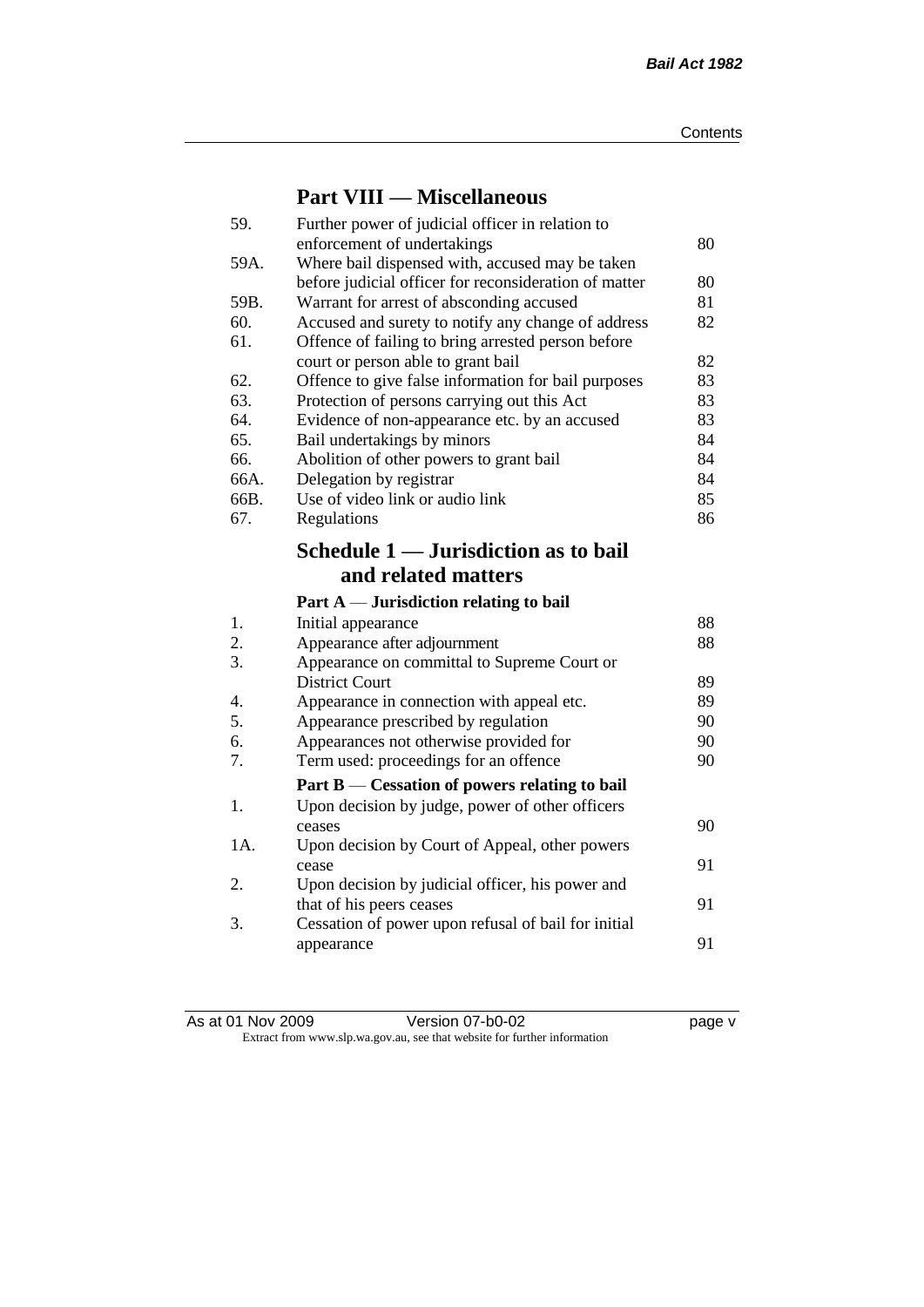#### **Contents**

| 4.               | Judicial officer's powers where accused proves           |     |
|------------------|----------------------------------------------------------|-----|
|                  | new facts or changed circumstances                       | 92  |
|                  | Part C — Manner in which jurisdiction to be<br>exercised |     |
| 1.               | Bail before conviction to be at discretion of bail       |     |
|                  | authority, except for a child                            | 92  |
| 2.               | Child to have qualified right to bail                    | 94  |
| 3.               | Matters relevant to consideration of clause 1(a)         | 95  |
| 3A.              | Bail where serious offence committed while               |     |
|                  | accused on bail for another serious offence              | 96  |
| 3B.              | Determination of exceptional reasons under               |     |
|                  | clause $3A(1)$                                           | 97  |
| 3C.              | Bail in murder cases                                     | 99  |
| $\overline{4}$ . | Bail after conviction: accused awaiting sentence         | 99  |
| $4A$ .           | Bail after conviction: accused awaiting disposal of      |     |
|                  | appeal                                                   | 100 |
| 5.               | Exception for bail for an appeal under the Criminal      |     |
|                  | Appeals Act 2004 Part 2                                  | 100 |
| 6.               | Bail of people on community orders etc.                  | 100 |
| 7.               | Bail for initial appearance to be for not more than      |     |
|                  | 30 days                                                  | 101 |
| 8.               | Bail on adjournment in court of summary                  |     |
|                  | jurisdiction to be for not more than 30 days except      |     |
|                  | by consent                                               | 101 |
| 9.               | Provision as to calculation of time                      | 101 |
|                  | Part D — Conditions which may be imposed on              |     |
|                  | a grant of bail                                          |     |
| 1.               | Conditions as to forfeiture and giving security may      |     |
|                  | be imposed on the accused and sureties                   | 101 |
| 2.               | Other conditions which may be imposed                    | 103 |
| 3.               | Home detention condition may be imposed                  | 106 |
|                  | <b>Schedule 2 — Serious offences</b>                     |     |
|                  | <b>Notes</b>                                             |     |
|                  | Compilation table                                        | 111 |
|                  | Provisions that have not come into operation             | 115 |
|                  |                                                          |     |

# **Defined Terms**

| page | vı |  |
|------|----|--|
|      |    |  |

page vi Version 07-b0-02 As at 01 Nov 2009 Extract from www.slp.wa.gov.au, see that website for further information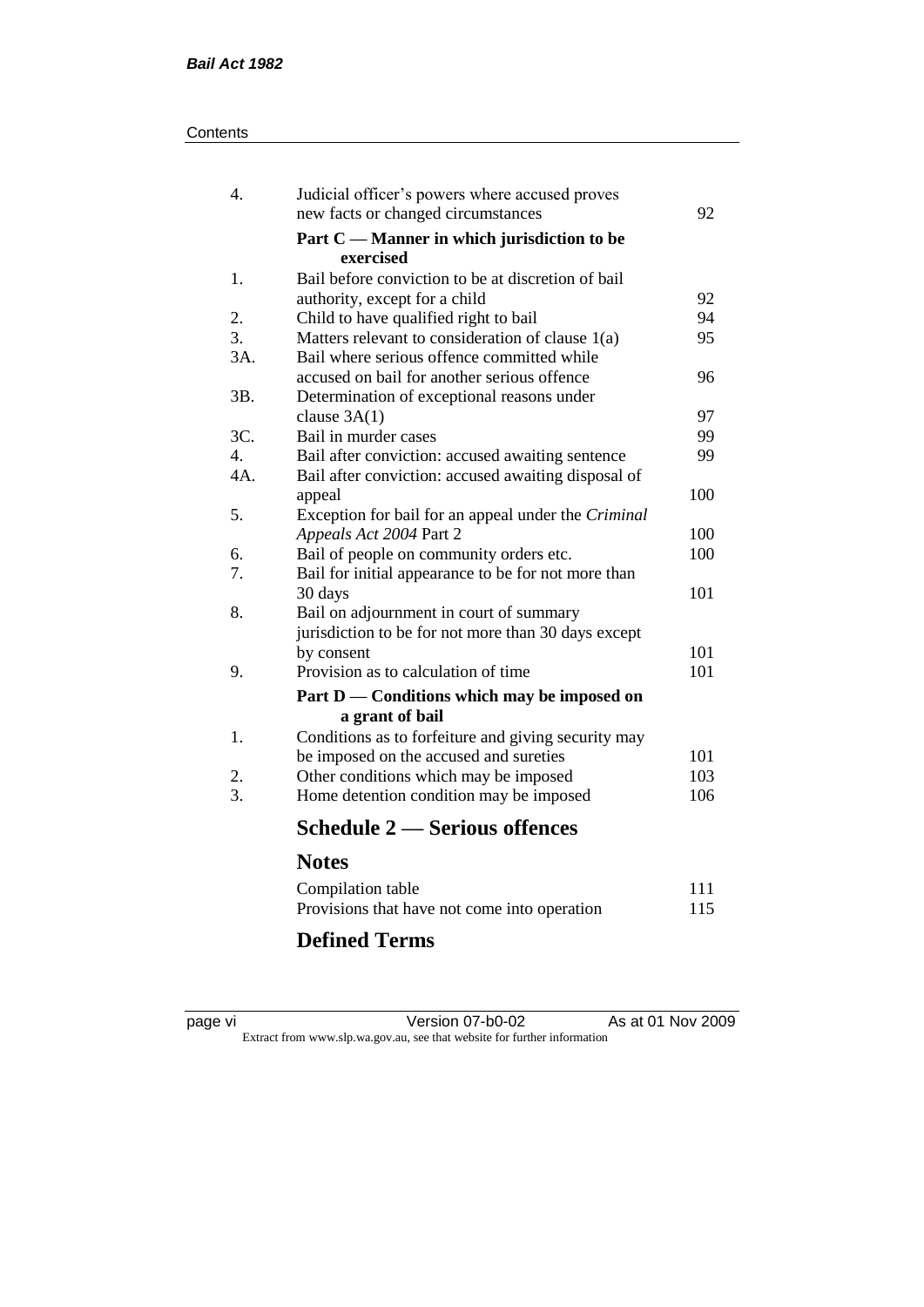

**Reprinted under the**  *Reprints Act 1984* **as at 6 March 2009**

Western Australia

# **Bail Act 1982**

**An Act to make better provision for bail in criminal proceedings.** 

As at 01 Nov 2009 Version 07-b0-02 page 1 Extract from www.slp.wa.gov.au, see that website for further information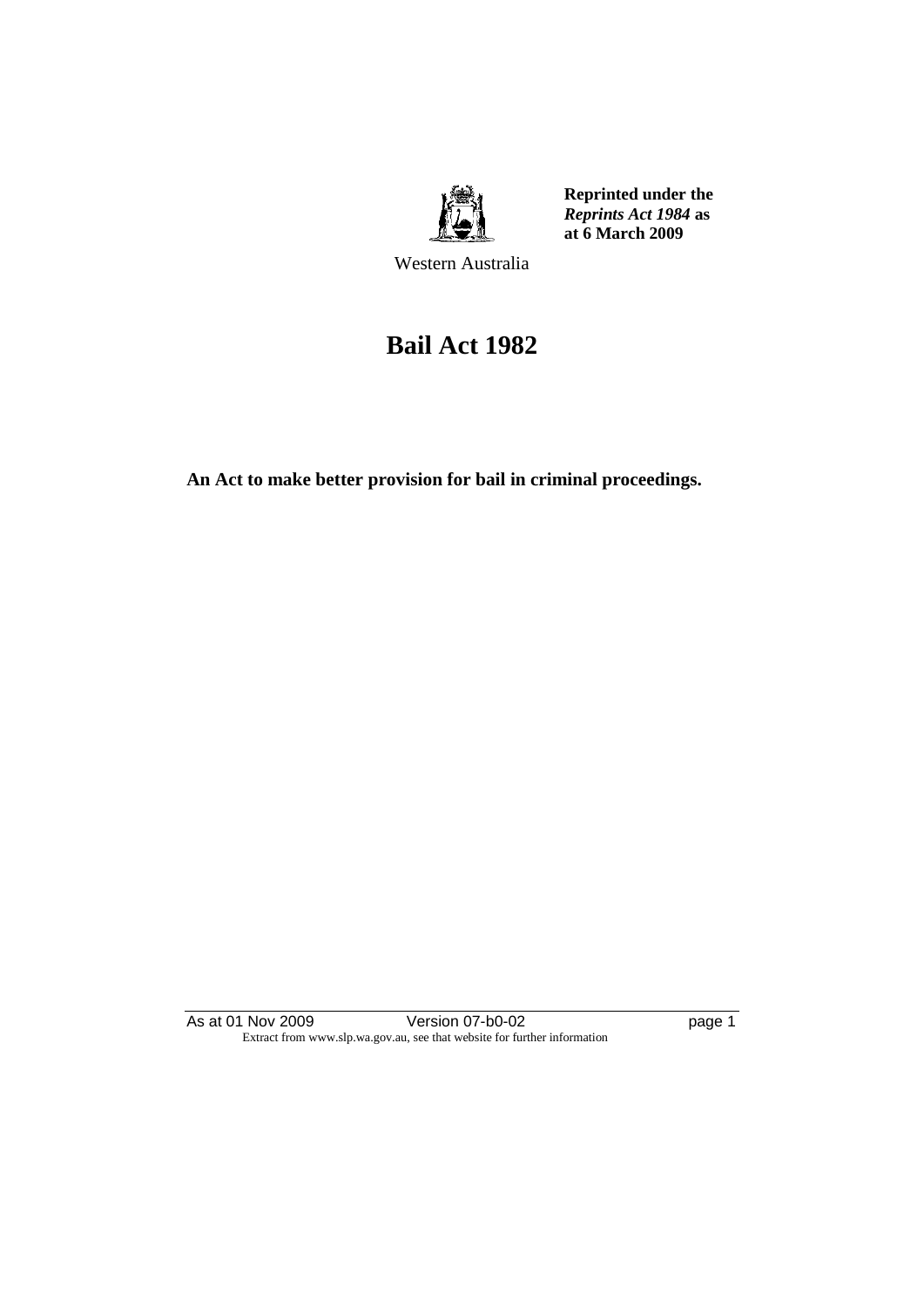### **Part I — Preliminary**

#### **1. Short title**

This Act may be cited as the *Bail Act* 1982<sup>1</sup>.

#### **2. Commencement**

This Act shall come into operation on a day to be fixed by proclamation  $<sup>1</sup>$ .</sup>

#### **3. Terms used**

(1) In this Act, unless a contrary intention appears —

*accused* includes —

- (a) a person charged with, convicted of, or found guilty of an offence;
- (b) a person whose conviction for an offence is stayed;
- (c) a person in respect of whom an appeal relating to an offence is pending;
- (d) a person in respect of whom a new trial for an offence has been ordered;

#### *adjournment* —

- (a) means any order of a court by which proceedings for an offence are postponed or interrupted or are to be held at a different time or place before the same court; and
- (b) is deemed to include any order of a court, other than a committal to the Supreme Court or District Court, by which the venue of any proceedings for an offence is changed to another court or a court at another place whether by way of a remand, referral, or recommittal of the accused or otherwise;

*appeal* includes an application for leave to appeal;

#### *appropriate judicial officer* means —

(a) subject to paragraphs (b), (c) and (d), a judicial officer who is empowered to exercise jurisdiction in the court

| page 2 | Version 07-b0-02                                                         | As at 01 Nov 2009 |
|--------|--------------------------------------------------------------------------|-------------------|
|        | Extract from www.slp.wa.gov.au, see that website for further information |                   |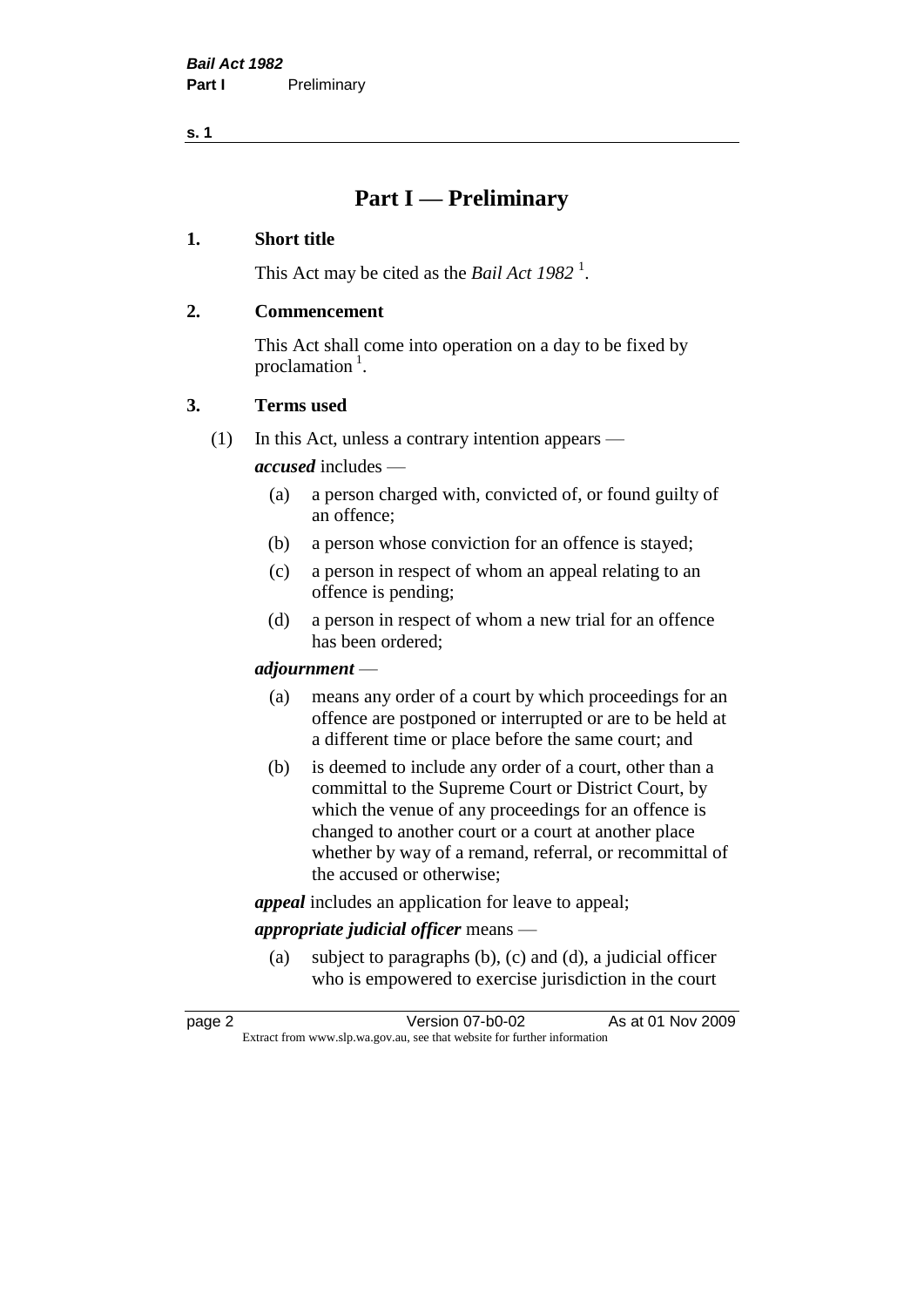before which the accused is required to appear pursuant to his bail undertaking; or

- (b) if the court is the Court of Appeal, a judge of appeal; or
- (c) except in section 49, a judge of the Supreme Court or of the Children's Court, as the case may require, in any case where —
	- (i) under section 15 only a judge of the Supreme Court or of the Children's Court has power to grant bail; or
	- (ii) a judicial officer has exercised the power contained in section 31(2)(d),

for the appearance in question; or

(d) except in section 49, a judge of the Supreme Court, of the District Court, or of the Children's Court, as the case may require, in any case where such a judge has granted bail under section 14 for the appearance in question;

*approved*, in relation to a form, means approved by the chief executive officer of the department of the Public Service principally assisting in the administration of this Act;

*as soon as is practicable* means as soon as is reasonably practicable;

*authorised community services officer* means any of the following persons —

- (a) the CEO (corrections) or a delegate of the CEO (corrections) under subsection (5);
- (b) a registrar of the Children's Court;
- (c) a superintendent of a detention centre under the *Young Offenders Act 1994*;
- (d) the officer for the time being in charge of any detention centre under the *Young Offenders Act 1994*;

*authorised officer* means an authorised police officer or an authorised community services officer;

As at 01 Nov 2009 Version 07-b0-02 page 3 Extract from www.slp.wa.gov.au, see that website for further information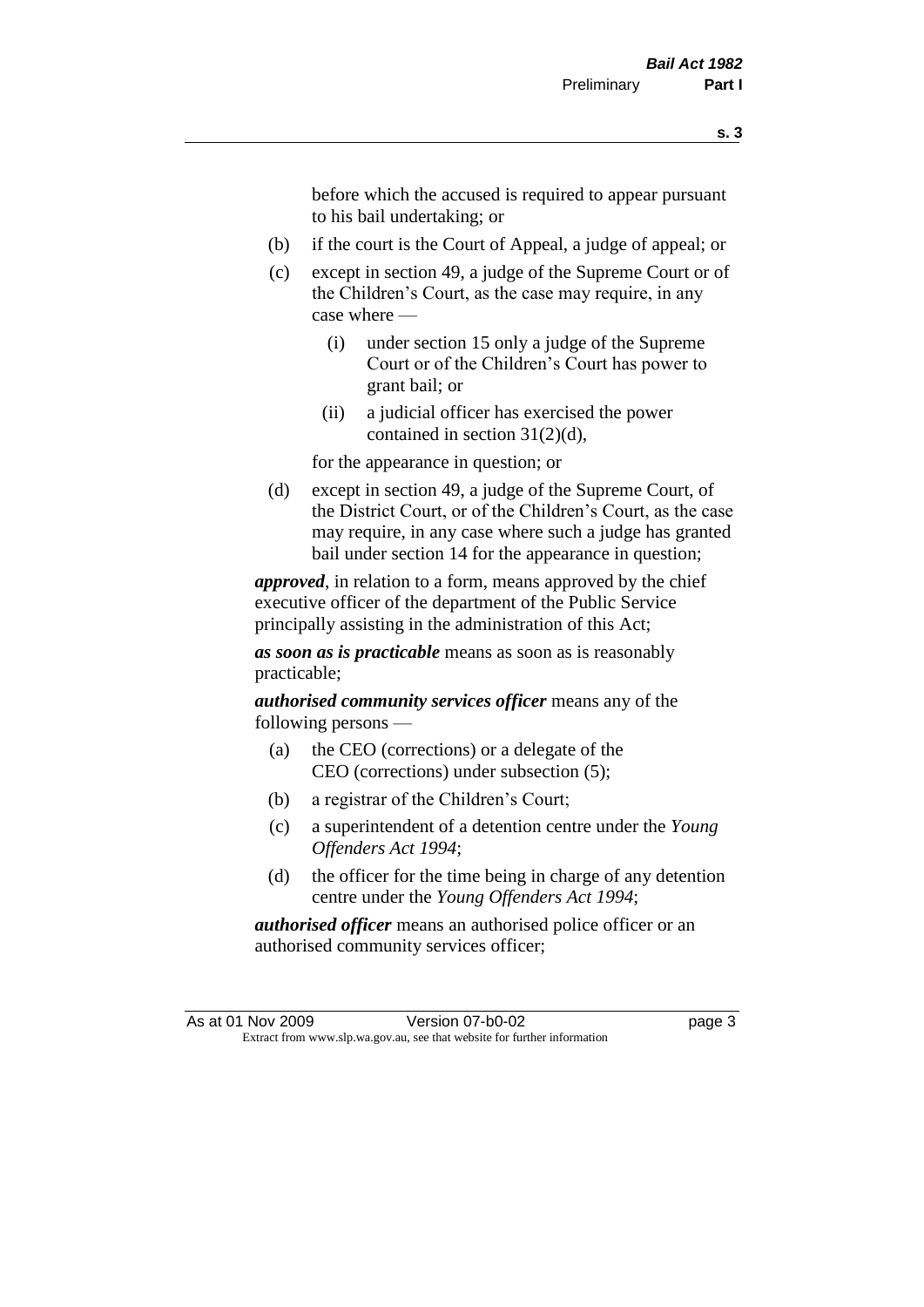*authorised police officer* means a police officer who holds the rank of sergeant, or a higher rank, or is for the time being in charge of a police station or lock-up;

*bail undertaking* means an undertaking described in section 28(2):

*CEO (corrections)* means the chief executive officer of the Public Sector agency principally assisting the Minister administering Part 8 of the *Sentence Administration Act 2003* in its administration;

*Chief Judge* means the Chief Judge of the District Court;

*Chief Justice* means the Chief Justice of Western Australia;

*child* has the same meaning as "young person" has in the *Young Offenders Act 1994*;

*community corrections officer* has the same meaning as in the *Sentence Administration Act 2003*;

*court* means each of the following —

- (a) the Magistrates Court;
- (b) the Children's Court;
- (c) the Coroner's Court of Western Australia;
- (d) the District Court;
- (e) the Supreme Court;
- (f) the Court of Appeal;

*court custody centre* has the meaning given in the *Court Security and Custodial Services Act 1999* section 3;

*Director of Public Prosecutions* means —

- (a) the Director of Public Prosecutions for the State; or
- (b) the officer in charge in the State of the Commonwealth Office of the Director of Public Prosecutions,

as the case requires;

*early release order* means an early release order made under the *Sentence Administration Act 1995* <sup>2</sup> or *Sentence Administration Act 2003*;

page 4 Version 07-b0-02 As at 01 Nov 2009 Extract from www.slp.wa.gov.au, see that website for further information

**s. 3**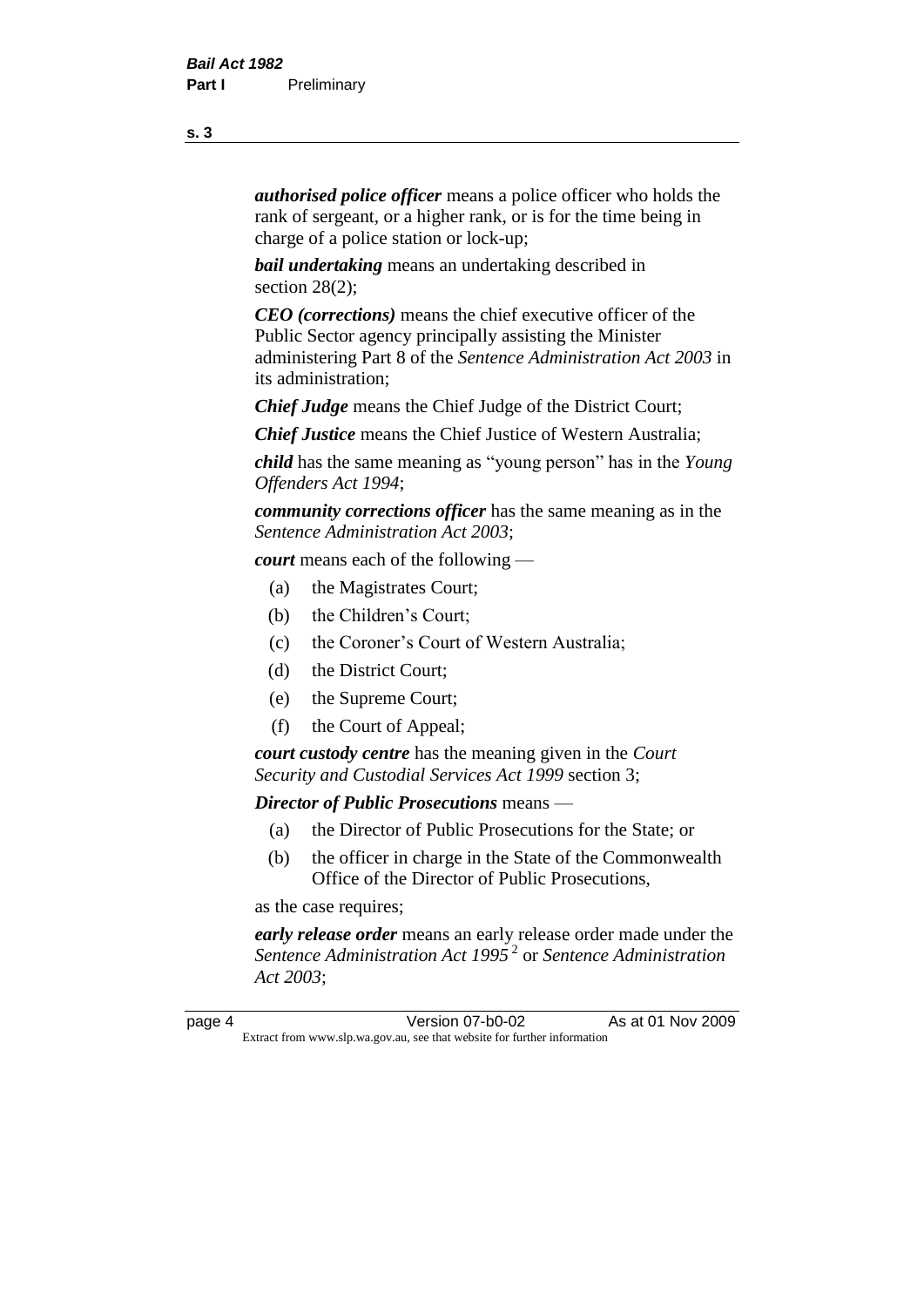*electronic address* means a facsimile number, email address or other electronic address, as the case requires;

*electronic communication* means facsimile transmission, email or other form of electronic communication as defined in the *Electronic Transactions Act 2003* section 5;

*home detention condition* means a home detention condition imposed under clause 3 of Part D of Schedule 1;

*judge of appeal* has the meaning given in the *Supreme Court Act 1935* section 4(1);

*judicial officer* means any person empowered to exercise jurisdiction in a court whether or not he is sitting as a court, and includes a single justice and, where the context so requires, the Court of Appeal exercising jurisdiction under this Act;

*lock-up* includes a place prescribed as a lock-up for the purposes of the *Court Security and Custodial Services Act 1999*;

*offence* means any act, omission or conduct which renders the person doing the act, making the omission or engaging in the conduct liable to any punishment, and includes an alleged offence; but nothing in this definition shall limit the operation of subsection (4);

*police officer* means any member of the Police Force of Western Australia;

*prosecutor* includes —

- (a) in the case of an offence charged in a prosecution notice, the prosecutor;
- (b) in the case of an offence charged in an indictment, the State or the Commonwealth, as the case may be;

*registrar* of a court means —

(a) for a court other than the Coroner's Court of Western Australia, the principal registrar, a registrar or a deputy registrar of the court; or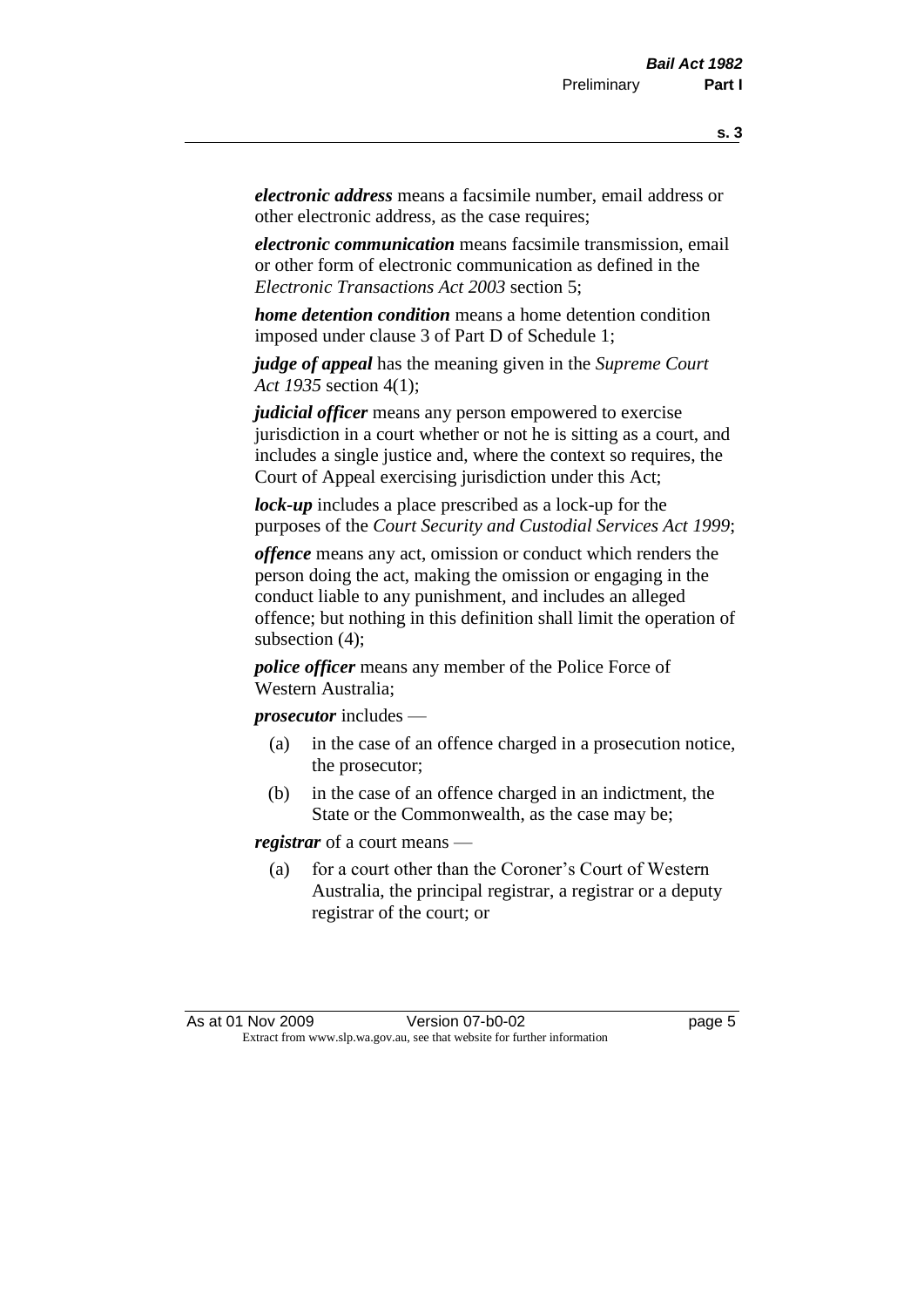- (b) for the Coroner's Court of Western Australia, a coroner's registrar as defined in the *Coroners Act 1996* section 3;
- *serious offence* means
	- (a) an offence against section 51(2a); and
	- (b) an offence described in Schedule 2;

*surety* and *surety undertaking* have the meanings assigned to them by section 35;

*surety approval officer* means a person who is authorised by section 36 to decide whether an applicant should be approved as a surety;

*trial* means all proceedings for an offence between —

- (a) the time when the accused is called upon to plead to the prosecution notice or the indictment; and
- (b) the time when the accused is found not guilty or is sentenced.
- (2) A reference in this Act
	- (a) to a power to grant bail includes a reference to a power to refuse bail;
	- (b) to a grant of bail includes a reference to a grant of bail by the exercise of a power in section 31(2).
- (3) Where in this Act there is a reference to a requirement that an accused appear in court, the reference is to a requirement, unless a contrary intention appears, that the accused —
	- (a) surrender himself into the custody of the court or, in the case of a bail undertaking, of the court specified therein, or of such person as the court may direct, to be dealt with according to law;
	- (b) submit himself to a search of his person and any property then in his possession (which is hereby authorised) and allow to be taken from him, to be dealt

page 6 Version 07-b0-02 As at 01 Nov 2009 Extract from www.slp.wa.gov.au, see that website for further information

**s. 3**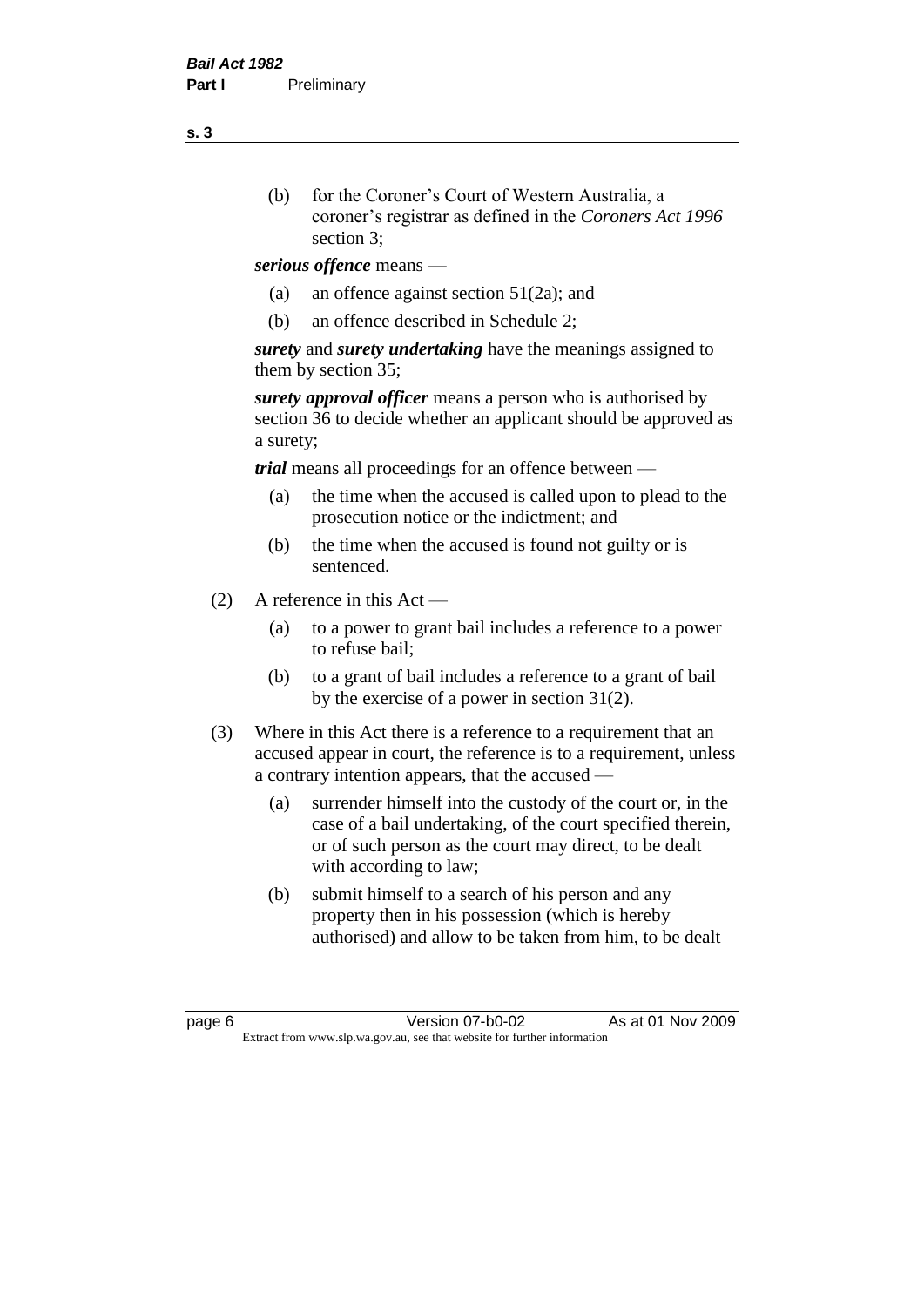with according to the relevant law and procedures, anything so found; and

- (c) remain in custody until authorised to be released therefrom.
- (4) If a person is arrested under a warrant issued
	- (a) under section 50, 79, 84E or 129 of the *Sentencing Act 1995* in connection with a possible breach of a conditional release order, a sentence of suspended imprisonment or conditional suspended imprisonment, or a community order imposed under that Act; or
	- (b) under section 43 of the *Young Offenders Act 1994* in respect of an alleged breach of a youth community based order, an intensive youth supervision order or a conditional release order made under that Act,
	- then
		- (c) the person is to be taken as having been arrested and to be in custody awaiting an appearance in court for the offence for which the sentence was imposed;
		- (d) the first appearance in court after the arrest is to be taken, for the purposes of sections  $5(1)$  and  $8(1)$  and clause 1 of Part A and clause 7 of Part C of Schedule 1, to be the initial appearance for that offence; and
		- (e) the proceedings following the arrest are to be taken to be proceedings for that offence and to be a trial for the purpose of the definition in subsection (1) of "trial".
- (5) The CEO (corrections) may by writing signed by him delegate to any officer of the department of which he is the chief executive officer any function he has under this Act as an authorised community services officer.

*[Section 3 amended by No. 74 of 1984 s. 3; No. 15 of 1988 s. 4; No. 49 of 1988 s. 78; No. 61 of 1990 s. 4; No. 31 of 1993 s. 6; No. 45 of 1993 s. 4 and 12; No. 78 of 1995 s. 7; No. 57 of 1997 s. 21(1); No. 54 of 1998 s. 4 and 14; No. 47 of 1999 s. 7; No. 50* 

As at 01 Nov 2009 Version 07-b0-02 page 7 Extract from www.slp.wa.gov.au, see that website for further information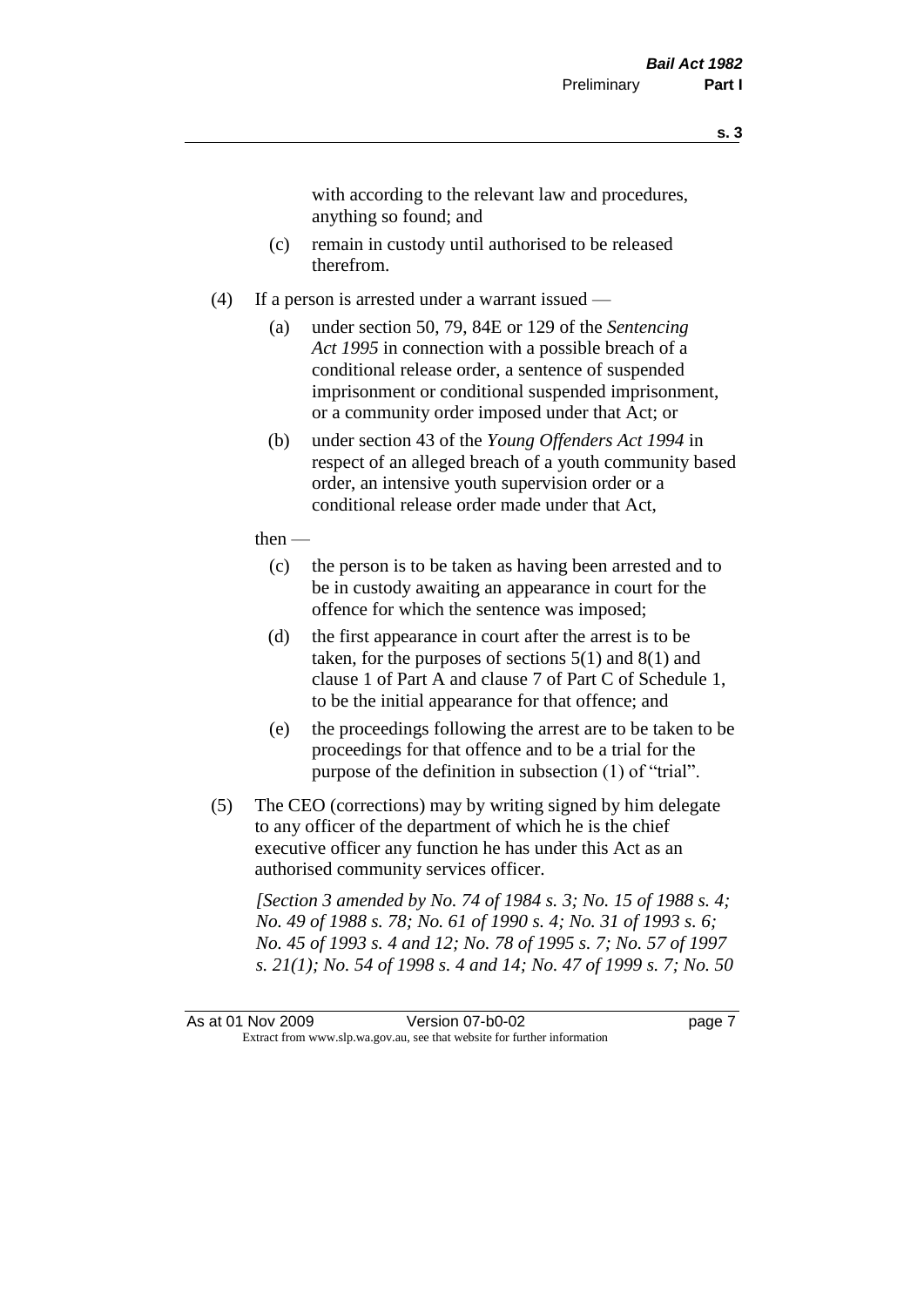*of 2003 s. 29(3); No. 65 of 2003 s. 121(2); No. 27 of 2004 s. 13(2); No. 34 of 2004 s. 251; No. 45 of 2004 s. 28(4); No. 59 of 2004 s. 141; No. 84 of 2004 s. 11, 82 and 83(2); No. 65 of 2006 s. 51 and 53; No. 6 of 2008 s. 4 and 24(2).]* 

*[Section 3. Modifications to be applied in order to give effect to Cross-border Justice Act 2008: section altered 1 Nov 2009. See endnote 1M.]*

#### **3A. Sending notices by electronic communication**

- (1) A reference in this Act, however expressed, to a notice being sent to a person (the *addressee*) by electronic communication is a reference to the notice being sent by electronic communication —
	- (a) to an electronic address provided by the addressee for the purpose of being served with the notice; and
	- (b) in an electronic format that enables it to be printed or otherwise generated by the addressee.
- (2) If a notice is sent in accordance with subsection (1), the notice is to be presumed, unless the contrary is shown, to have been received at the time when, in the ordinary course of events, the electronic communication would have entered the information system, as defined in the *Electronic Transactions Act 2003* section 5, of the addressee.

*[Section 3A inserted by No. 6 of 2008 s. 5.]*

#### **4. Application of this Act**

The operation of this Act extends to any appearance in a court for an offence —

- (a) except to the extent that in this Act, or in the law creating the offence or applicable thereto, express provision is made excluding or limiting the operation of this Act in respect of that appearance;
- (b) whether or not that law contains a reference to the granting of bail;

#### **s. 3A**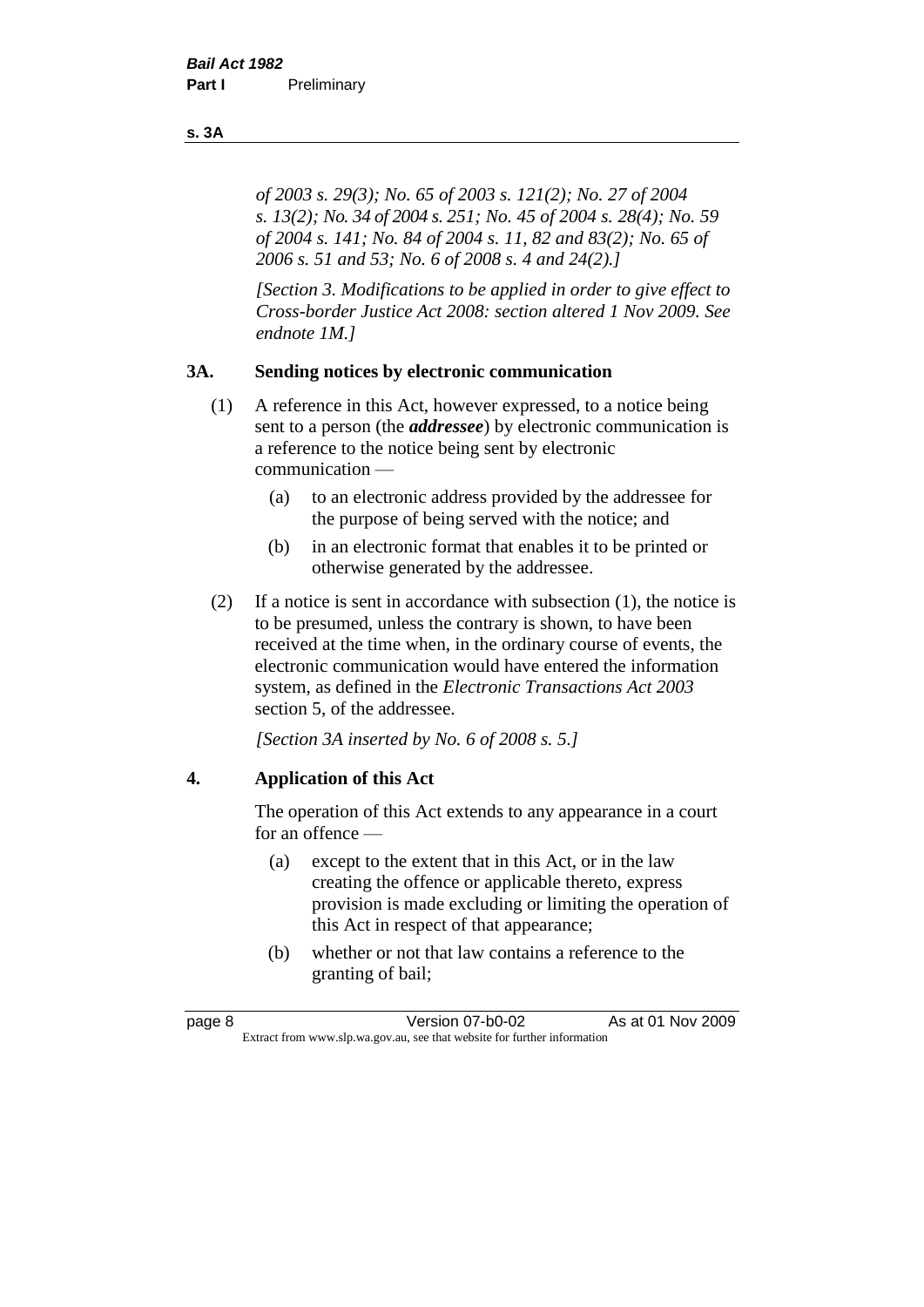- (c) however any reference in that law to the granting of bail may be expressed; and
- (d) as if any reference therein to the taking of a recognizance were to a requirement that, except where bail is dispensed with under this Act, the accused enter into a bail undertaking.

*[Section 4 amended by No. 84 of 2004 s. 82.]*

*[4AA.* 1M *Modifications to be applied in order to give effect to Crossborder Justice Act 2008: section inserted 1 Nov 2009. See endnote 1M.]*

#### **4A. Detention and bail where accused appears in response to summons or court hearing notice**

- $(1)$  Where
	- (a) an accused has appeared in court for an offence pursuant to a summons or court hearing notice issued under the *Criminal Procedure Act 2004*; and
	- (b) a judicial officer adjourns the proceedings,

the accused is not to be detained in custody to further appear before the court for that offence unless the judicial officer so orders.

- (2) If an order is made under subsection (1), the duty described in section 7(1) applies.
- (3) On any appearance in court by the accused a judicial officer to whom section 7(1) applies may revoke an order made under subsection  $(1)$ .

*[Section 4A inserted by No. 6 of 2008 s. 6(1).]*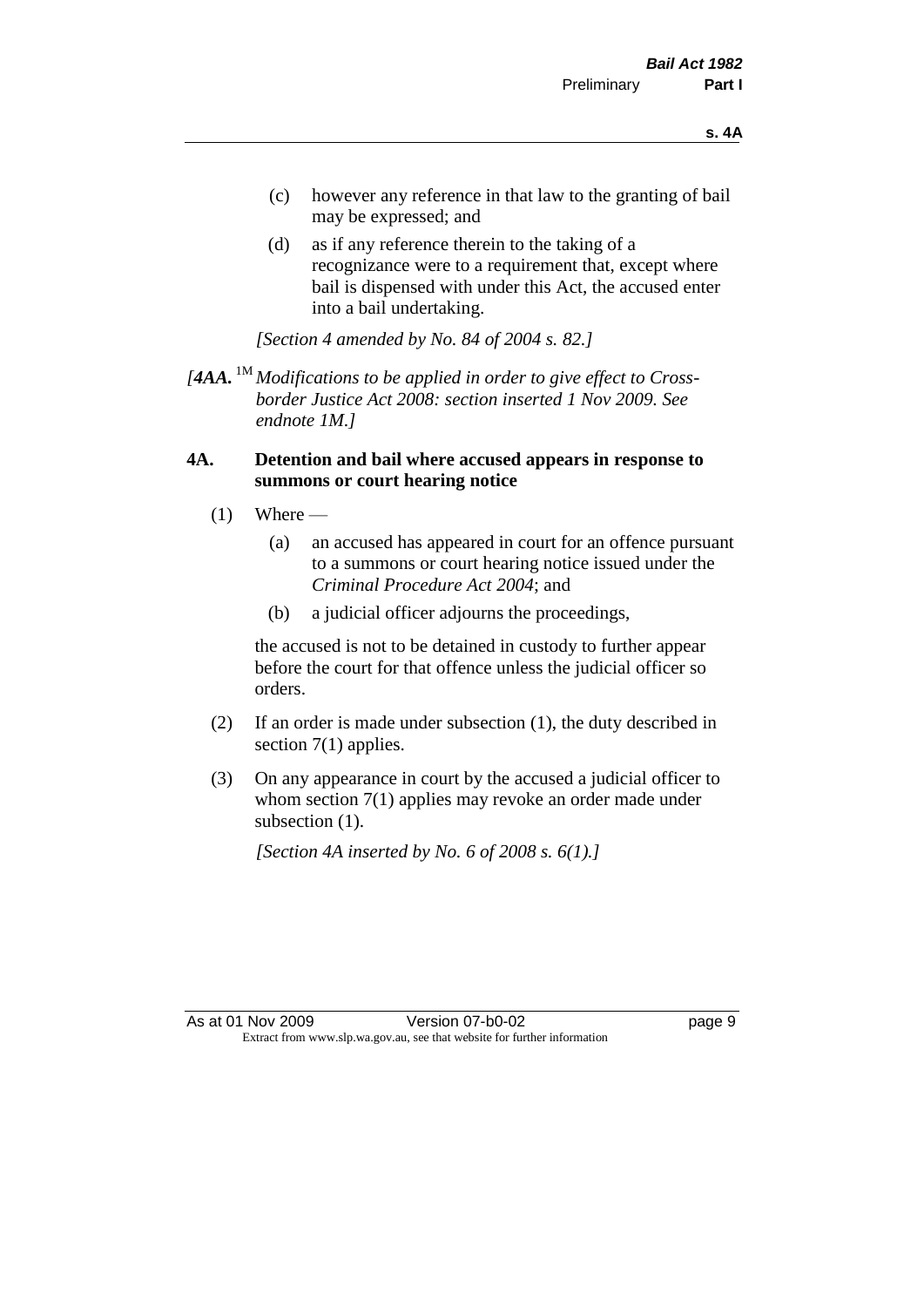### **Part II — Rights of accused in relation to bail**

*[Heading amended by No. 84 of 2004 s. 82.]* 

#### **5. Right of accused to have bail considered under this Act**

- (1) An accused who is in custody for an offence awaiting his initial appearance in court therefor is entitled —
	- (a) subject to sections 9, 10, 12 and 16(2), to have his case for bail for that appearance considered under and in accordance with this Act as soon as is practicable;
	- (b) if his case is not so considered, or if he is refused bail or is not released on bail, to be brought before a court as soon as is practicable.
- (2) An accused who is in custody awaiting any appearance in court for an offence, other than an initial appearance, is entitled, subject to sections 7B, 7C, 7E, 9 and 10, to have his case for bail for that appearance considered under and in accordance with this Act.

*[Section 5 amended by No. 74 of 1984 s. 4; No. 84 of 2004 s. 82; No. 6 of 2008 s. 7.]* 

#### **6. Duty on arresting officer and others to consider bail**

- (1) This section applies to a police officer or other person (the *arrester*) who —
	- (a) charges a person who is under arrest (the *accused*) with an offence; and
	- (b) does not release the accused unconditionally under section 142 of the *Criminal Investigation Act 2006*,

or who arrests a person under a warrant.

- (2) This section is subject to  $-$ 
	- (a) the exercise of the power conferred by section 9; and
	- (b) sections 10, 12 and 16 and clause 3A of Part C of Schedule 1.

page 10 Version 07-b0-02 As at 01 Nov 2009 Extract from www.slp.wa.gov.au, see that website for further information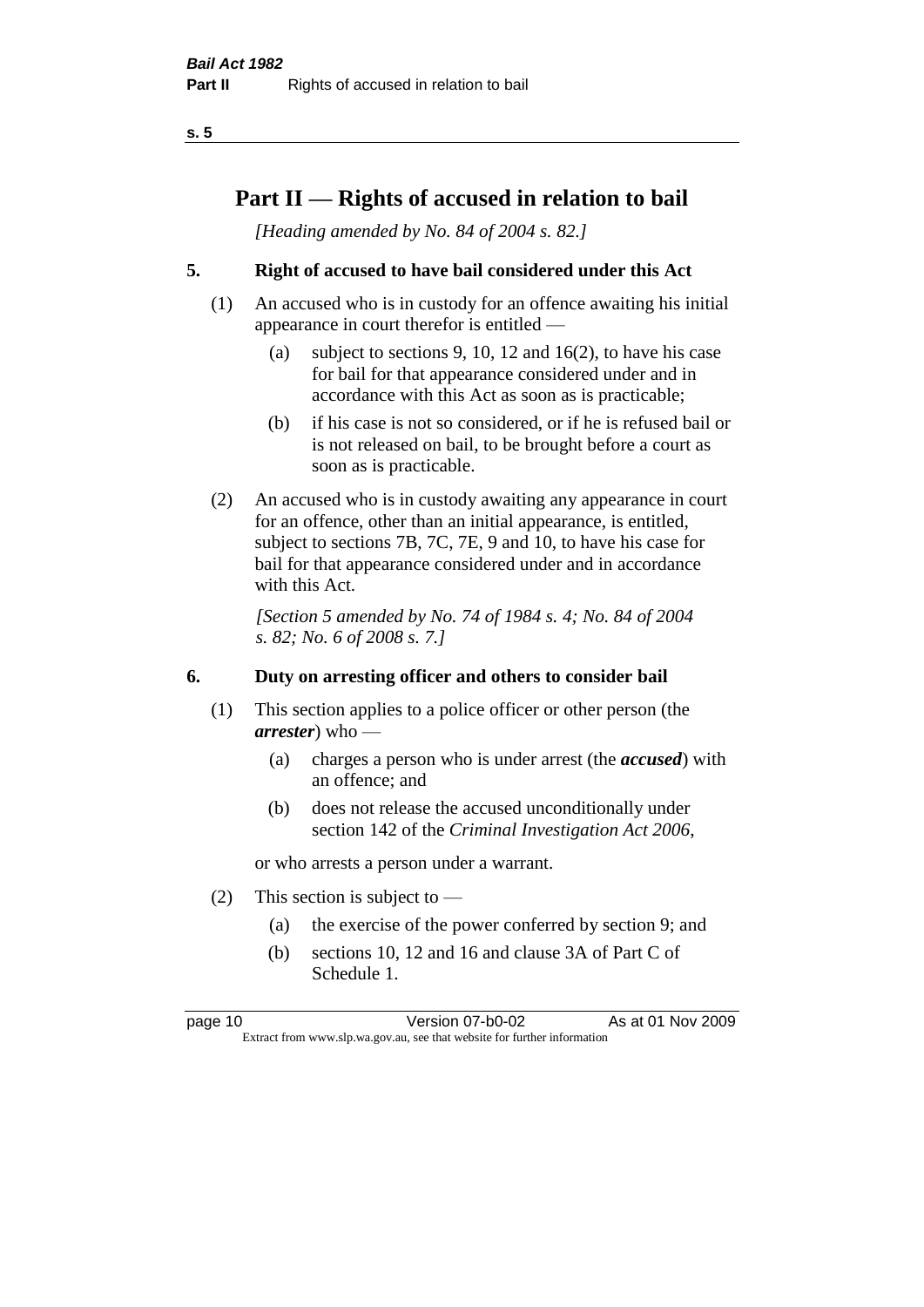- (3) The duties in this section shall be performed whether or not an application for bail is made by or on behalf of the accused.
- (4) As soon as is practicable after the accused is charged, or arrested under a warrant, as the case may be, the arrester shall either —
	- (a) bring the accused or cause the accused to be brought before a court; or
	- (b) perform the other duties of the arrester under this section.
- (5) If the arrester has power to grant the accused bail, the arrester shall consider the accused's case for bail.
- (6) If the arrester does not have power to grant the accused bail, the arrester shall, unless subsection (8), (9) or (10) applies, bring or cause the accused to be brought before an authorised police officer or a justice or, in the case of a child, any authorised officer or a justice, who shall consider the accused's case for bail as soon as is practicable.
- (7) Even if the arrester has power to grant the accused bail, the arrester may, instead of complying with subsection (5), comply with subsection (6) as if the arrester did not.
- (8) If under section 15 only a judge of the Supreme Court or a judge of the Children's Court has power to grant the accused bail, the arrester shall bring the accused or cause the accused to be brought before a judge of the Supreme Court or a judge of the Children's Court, as the case requires, who shall consider the accused's case for bail as soon as is practicable.
- (9) If under section 16 only a justice has power to grant the accused bail, the arrester shall bring the accused or cause the accused to be brought before a justice, who shall consider the accused's case for bail as soon as is practicable.
- (10) If section 16A applies, the arrester shall bring the accused or cause the accused to be brought before a court or judge referred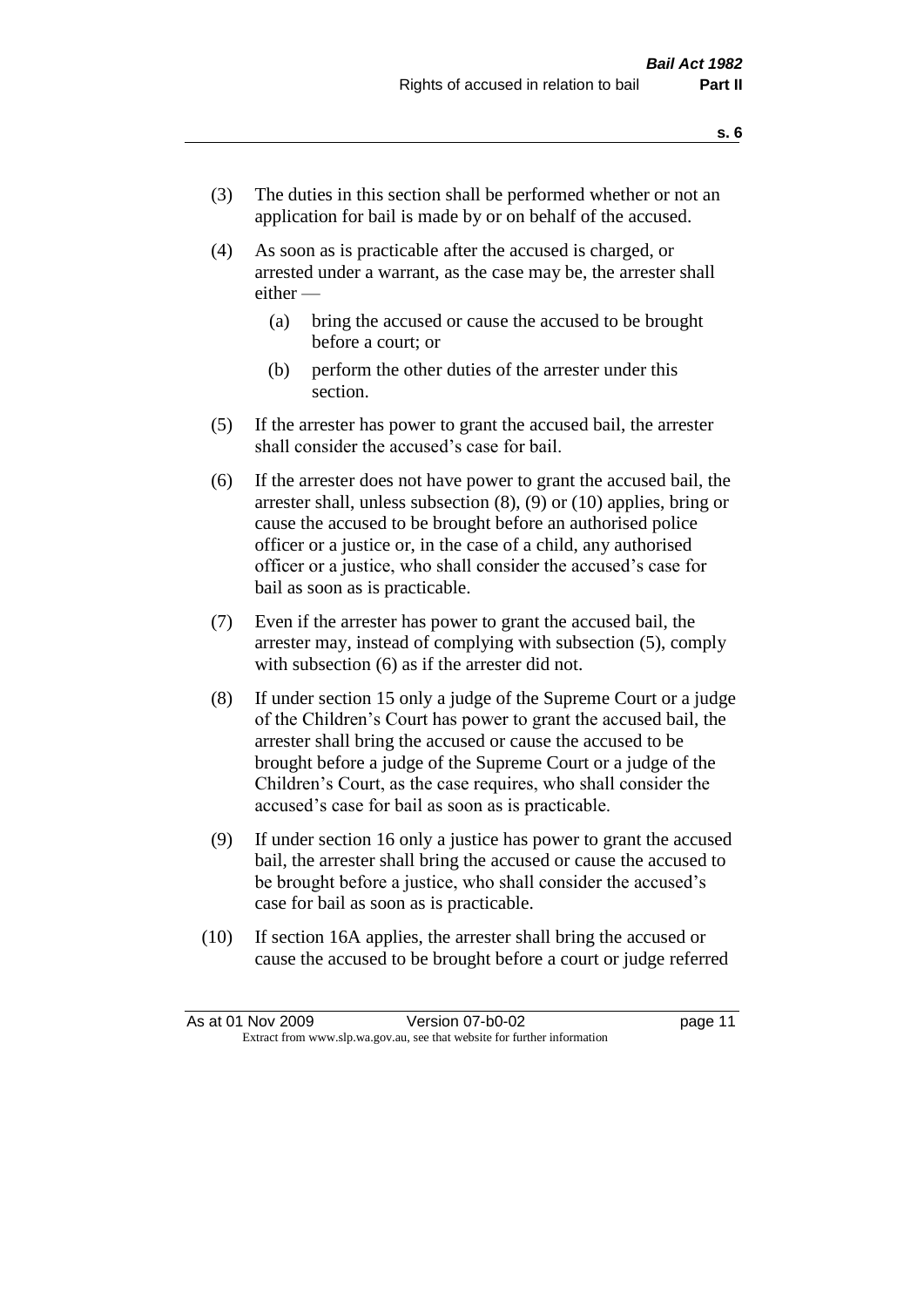#### **s. 6A**

to in section 16A(1), who shall consider the accused's case for bail as soon as is practicable.

*[Section 6 inserted by No. 59 of 2006 s. 4(1).]* 

#### **6A. Whether custody justified to be considered in certain cases**

(1) In this section —

*accused* means an accused who is under arrest, other than pursuant to a warrant;

*released* means released from custody without being required to enter into, or without having entered into, a bail undertaking;

*serious offence* means an indictable offence the penalty specified by a written law for which is or includes imprisonment for 5 years or more or life;

*summary court* means the Magistrates Court or the Children's Court.

- (2) An authorised officer or justice who is considering an accused's case for bail for an initial appearance in a summary court on a charge of an indictable offence that is not a serious offence may order that the accused be served with a summons under the *Criminal Procedure Act 2004*, and released, in respect of the charge unless satisfied —
	- (a) that there are reasonable grounds to suspect the accused would not obey the summons if served with it; or
	- (b) that not releasing the accused is justified under subsection (4) or for any other reason.
- (3) An authorised officer or justice who is considering an accused's case for bail for an initial appearance in a summary court on a charge of a simple offence must order that the accused be served with a court hearing notice under the *Criminal Procedure Act 2004*, and released, in respect of the charge unless satisfied —
	- (a) that the presence of the accused when the charge is dealt with is likely to be necessary for any reason or for sentencing purposes; or

| page 12                                                                  | Version 07-b0-02 | As at 01 Nov 2009 |
|--------------------------------------------------------------------------|------------------|-------------------|
| Extract from www.slp.wa.gov.au, see that website for further information |                  |                   |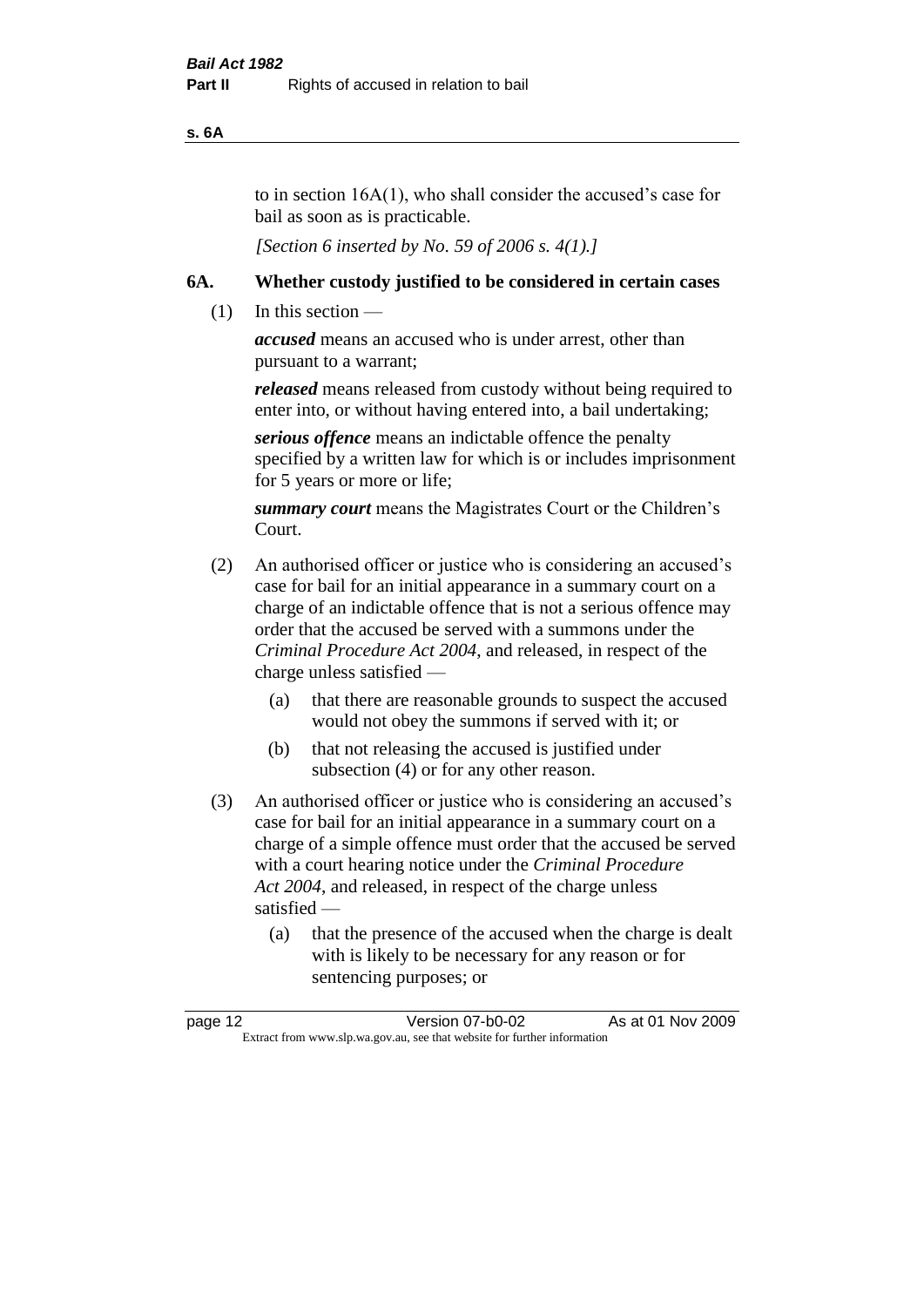- (b) that not releasing the accused is justified under subsection (4) or for any other reason.
- (4) Not releasing an accused is justified if there are reasonable grounds to suspect that if the accused were released —
	- (a) the accused
		- (i) would commit an offence;
		- (ii) would continue or repeat an offence with which he or she is charged;
		- (iii) would endanger another person's safety or property; or
		- (iv) would interfere with witnesses or otherwise obstruct the course of justice, whether in relation to the accused or any other person;

or

- (b) the accused's safety would be endangered.
- (5) This section does not affect the operation of section 28 or 30 of the *Criminal Procedure Act 2004*.

*[Section 6A inserted by No. 59 of 2006 s. 5.]* 

#### **7. Duty imposed on judicial officers in respect of unconvicted accused**

(1) Upon and following an accused's initial appearance in court for an offence every judicial officer who may thereafter order his detention or continued detention in custody before conviction for the offence is under a duty, unless section 7B, 7C or 7E applies, to consider the accused's case for bail, whether or not an application for bail is made by the accused or on his behalf.

*[(2)-(4) deleted]*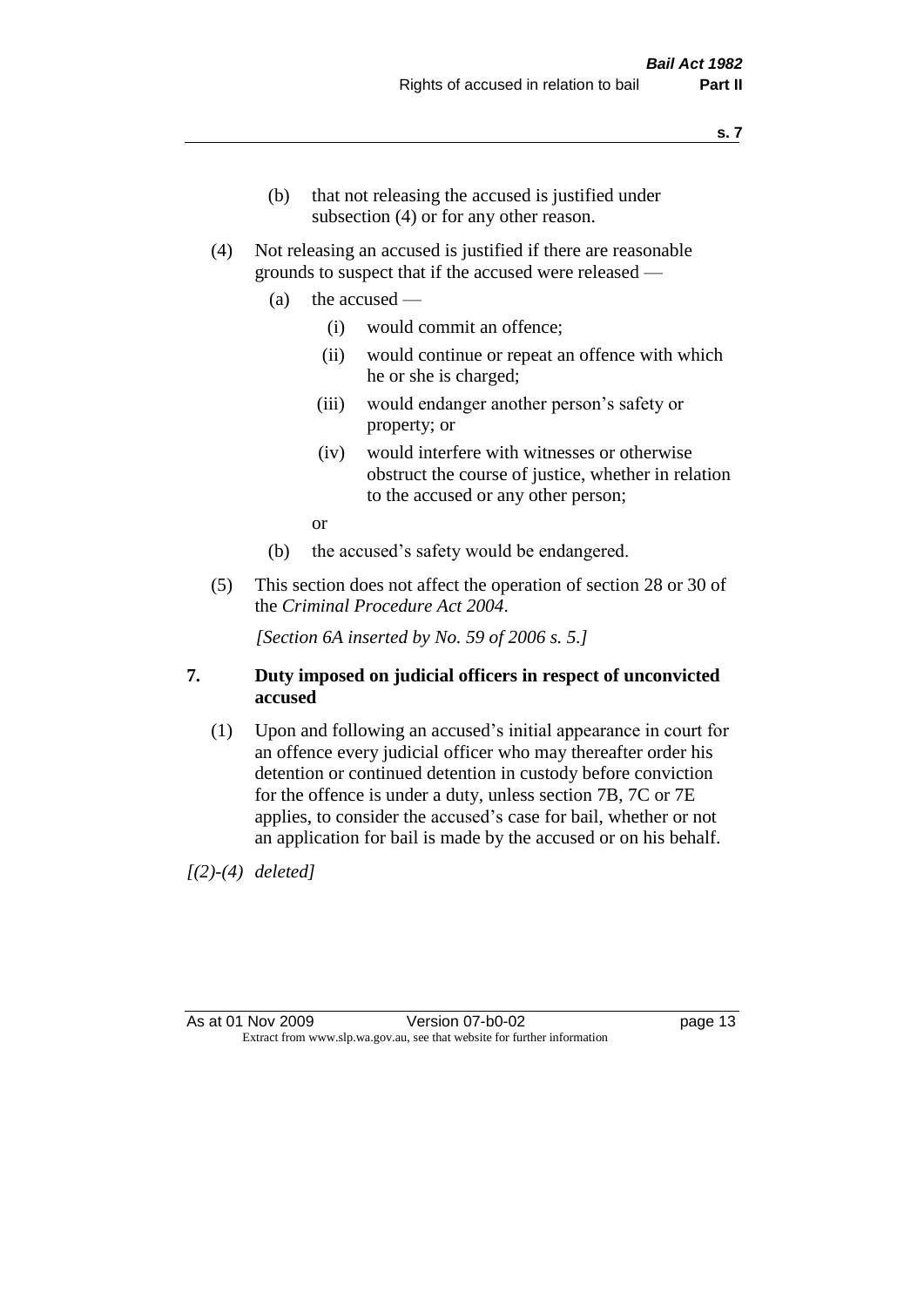#### **s. 7A**

(5) The operation of this section is subject to the exercise of the powers conferred by sections 7A and 9 and to the provisions of sections 10, 12 and 16(2) and clause 3A of Part C of Schedule 1.

*[Section 7 amended by No. 74 of 1984 s. 5; No. 49 of 1988 s. 80; No. 45 of 1993 s. 6; No. 84 of 2004 s. 82; No. 59 of 2006 s. 4(2); No. 6 of 2008 s. 8.]* 

#### **7A. Bail may be dispensed with by court**

- (1) A judicial officer referred to in section 7(1) may, instead of discharging the duty imposed by that subsection, dispense with the requirement for bail for an appearance in court for an offence by an accused if the judicial officer —
	- (a) has jurisdiction to do so under section 13A(1); and
	- (b) may properly do so under section 13A(2).
- (2) Where the requirement for bail is dispensed with under this section, the accused has a right to be at liberty until the accused is required to appear before a court for the offence, but subject  $\mathrm{to}$  —
	- (a) section 59A; and
	- (b) any requirement that the accused be in custody for some other offence or reason.

*[Section 7A inserted by No. 6 of 2008 s. 9(1).]*

#### **7B. Special provision for adult accused in murder cases**

 $(1)$  In this section —

*judge* means a judge of the Supreme Court.

- (2) This section applies where
	- (a) an accused is in custody for an offence of murder so that under section 15 only a judge has power to grant bail; and
	- (b) the accused is not a child.

page 14 Version 07-b0-02 As at 01 Nov 2009 Extract from www.slp.wa.gov.au, see that website for further information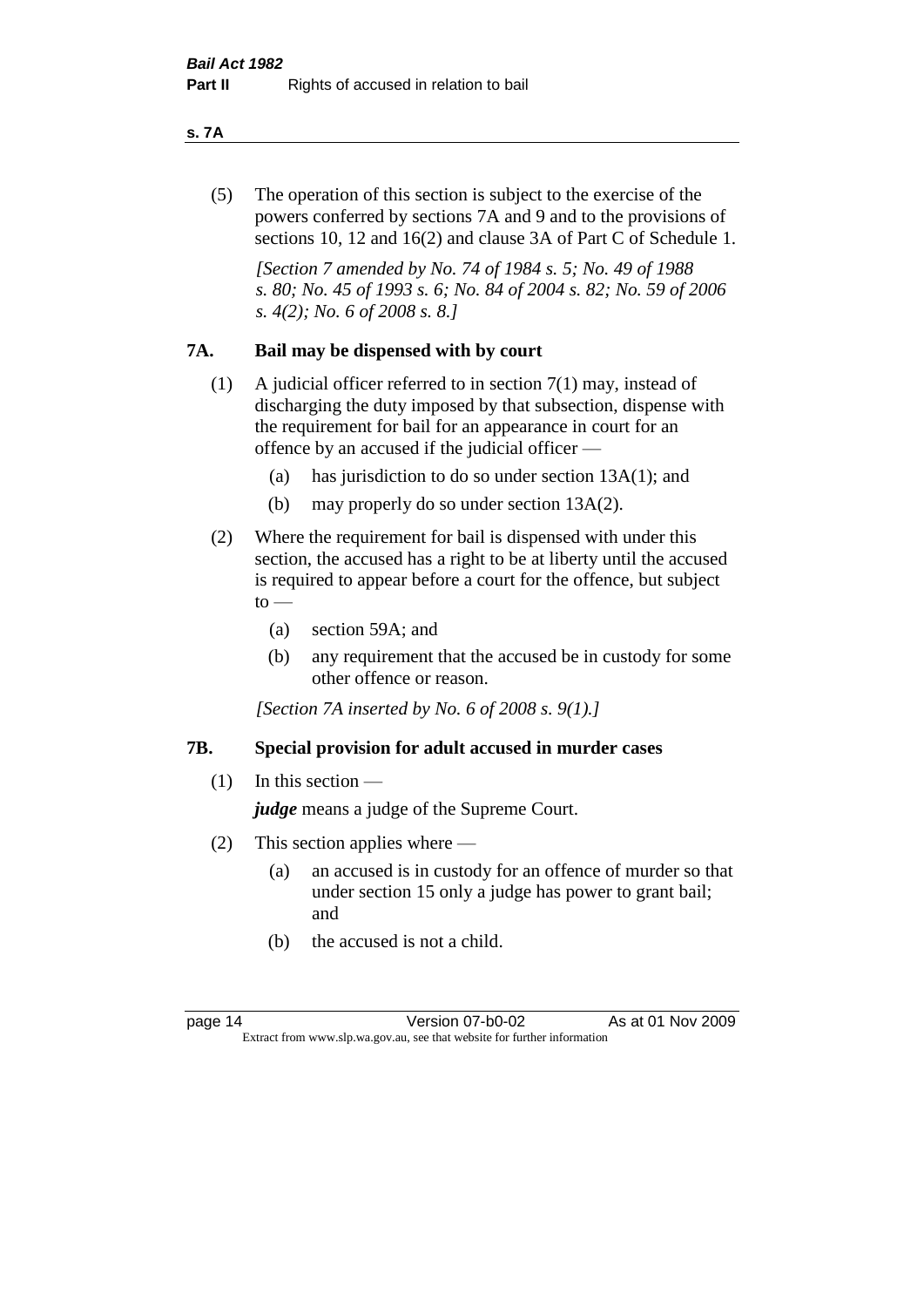- (3) Where this section applies the accused, or a person on the accused's behalf, may make an application to a judge for bail at any time before conviction for the offence.
- (4) Upon an accused's initial appearance in court for an offence of murder, the judicial officer who may order the accused's detention in custody is under a duty to inform the accused of the right conferred by subsection (3).
- $(5)$  Where
	- (a) an accused's case for bail has been considered by a judge on an application under subsection (3); and
	- (b) bail has been refused,

the accused's case for bail shall not be considered on any subsequent occasion in the same case when the accused's continued detention may be ordered unless subsection (6) applies.

- (6) The accused's case for bail shall again be considered by a judge if the accused, or a person on the accused's behalf, applies to a judge and satisfies the judge that —
	- (a) new facts have been discovered, new circumstances have arisen or the circumstances have changed since bail was refused; or
	- (b) the accused failed to adequately present the accused's case for bail on the previous occasion.
- $(7)$  Where
	- (a) an accused's case for bail has been considered by a judge on an application under subsection (3); and
	- (b) bail has been granted,

on any subsequent appearance in the same case a judicial officer may order, notwithstanding section 15, that bail is to continue on the same terms and conditions.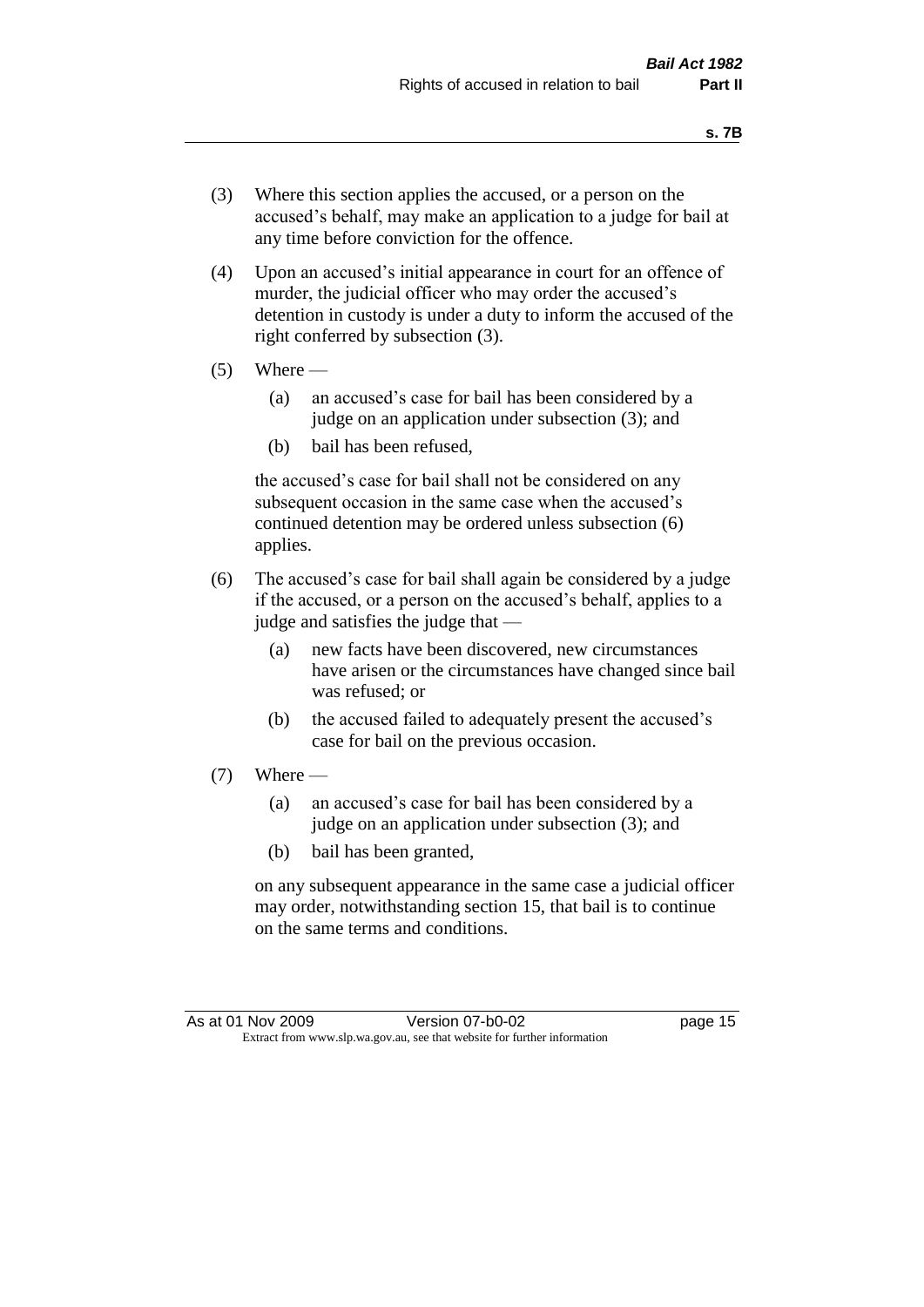#### **s. 7C**

(8) The accused is to be taken before a judge for the purposes of an application under this section only if the judge so orders.

*[Section 7B inserted by No. 6 of 2008 s. 9(1); amended by No. 29 of 2008 s. 24(2) and (3).]*

#### **7C. Special provision for child accused in murder cases**

- (1) This section applies where a child accused is in custody for an offence of murder so that under section 15 only a judge of the Children's Court has power to grant bail.
- (2) Where this section applies, the judicial officer referred to in section 7(1) other than a judge of the Children's Court, shall, whether or not an application for bail is made by the accused or on the accused's behalf, cause the accused to be taken as soon as is practicable before a judge of the Children's Court for the purpose of having the accused's case for bail considered by the judge.
- (3) Notwithstanding subsection (2), where
	- (a) the duty described in that subsection has been discharged once in relation to a child accused's case for bail; and
	- (b) bail has on that occasion been refused by a judge of the Children's Court,

the accused's case for bail need not be considered on any subsequent occasion in the same case when the accused's continued detention may be ordered unless subsection (4) applies.

- (4) On a subsequent occasion the accused may apply to the judicial officer who may order the accused's continued detention for a reconsideration of the accused's case for bail on the ground  $that -$ 
	- (a) new facts have been discovered, new circumstances have arisen or the circumstances have changed since bail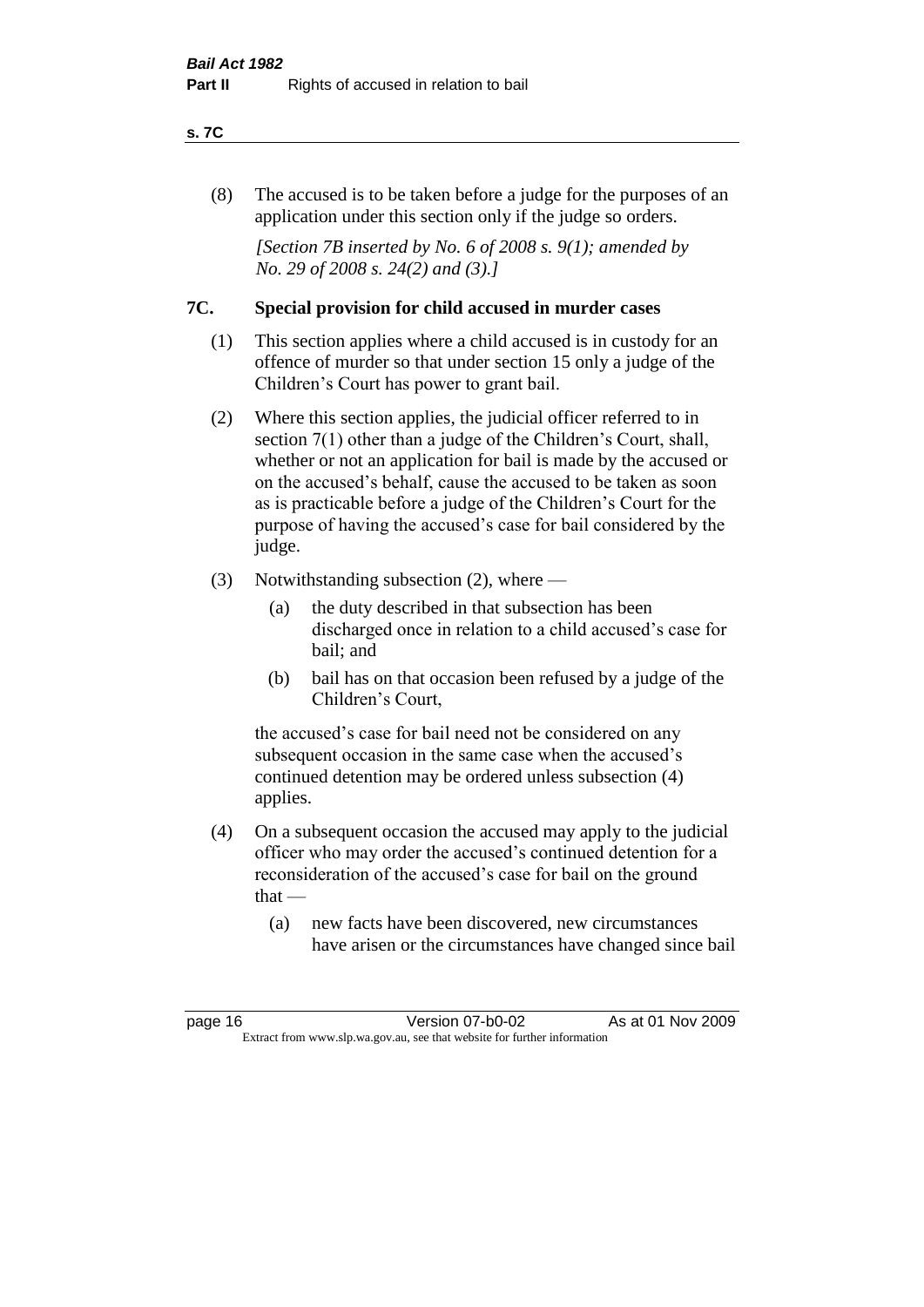was refused on the occasion mentioned in subsection (3); or

- (b) the accused failed to adequately present the accused's case for bail on that occasion.
- (5) If the judicial officer is satisfied as to one or more of those grounds the judicial officer shall cause the accused to be taken as soon as is practicable before a judge of the Children's Court for the purpose of having the accused's case for bail considered by the judge.

*[Section 7C inserted by No. 6 of 2008 s. 9(1); amended by No. 29 of 2008 s. 24(4).]*

#### **7D. Previous decision may be adopted**

- (1) Notwithstanding section 7(1), after
	- (a) the duty described in that subsection has been discharged once in relation to an accused's case for bail; or
	- (b) a judge of the Children's Court has considered the case under section 15,

it is sufficient on any subsequent consideration of bail in the same case for a judicial officer, including a judge of the Children's Court acting under section 15, to make inquiry of the accused in terms of subsection (2).

- (2) The inquiry to be so made is  $-$ 
	- (a) whether any new fact has been discovered or new circumstance has arisen, or whether the circumstances have changed, since bail was previously granted or refused; and
	- (b) whether the accused considers that the accused failed to adequately present the accused's case for bail on a previous occasion.
- (3) Unless the judicial officer is satisfied that there is any reason of the kind mentioned in subsection (2) for not doing so, the

|                                                                          | As at 01 Nov 2009 | Version 07-b0-02 | page 17 |
|--------------------------------------------------------------------------|-------------------|------------------|---------|
| Extract from www.slp.wa.gov.au, see that website for further information |                   |                  |         |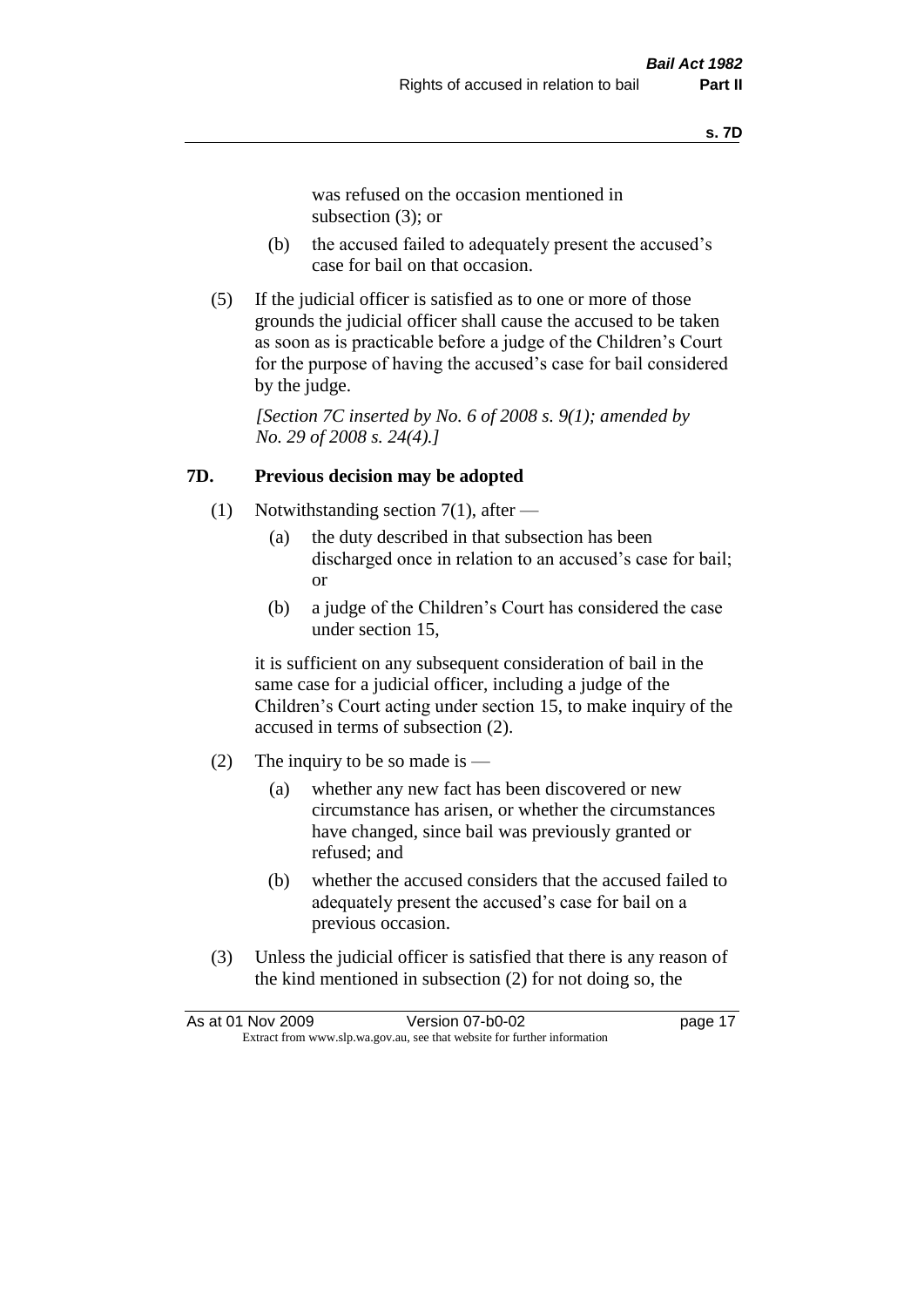#### **s. 7E**

judicial officer may adopt the decision previously made in the case, but with power to make such variations of the terms and conditions of bail as the judicial officer thinks fit.

*[Section 7D inserted by No. 6 of 2008 s. 9(1).]*

#### **7E. Bail during trial**

- $(1)$  Where
	- (a) an accused has been refused bail for the accused's appearance for trial for an offence; and
	- (b) the trial extends beyond one day,

a judicial officer referred to in section 7(1) need not comply with that subsection unless the accused, or a person on the accused's behalf, applies for bail.

(2) In subsection  $(1)$  —

*trial* means that part of proceedings for an offence when evidence is being received by the court in respect of the offence and also extends to any time when —

- (a) legal argument is being heard; or
- (b) a judicial officer or a jury is deliberating.

*[Section 7E inserted by No. 6 of 2008 s. 9(1).]*

#### **7F. Bail for appeal from courts of summary jurisdiction**

- (1) If a person is in custody and an appeal has been commenced under the *Criminal Appeals Act 2004* Part 2 in connection with the decision by virtue of which the person is in custody, the person may apply for bail —
	- (a) if the appeal is to be heard and determined by the Court of Appeal or if an application has been made to the Court of Appeal for leave to appeal to the Court of Appeal — to a judge of appeal; or
	- (b) in any other case to a judge of the Supreme Court.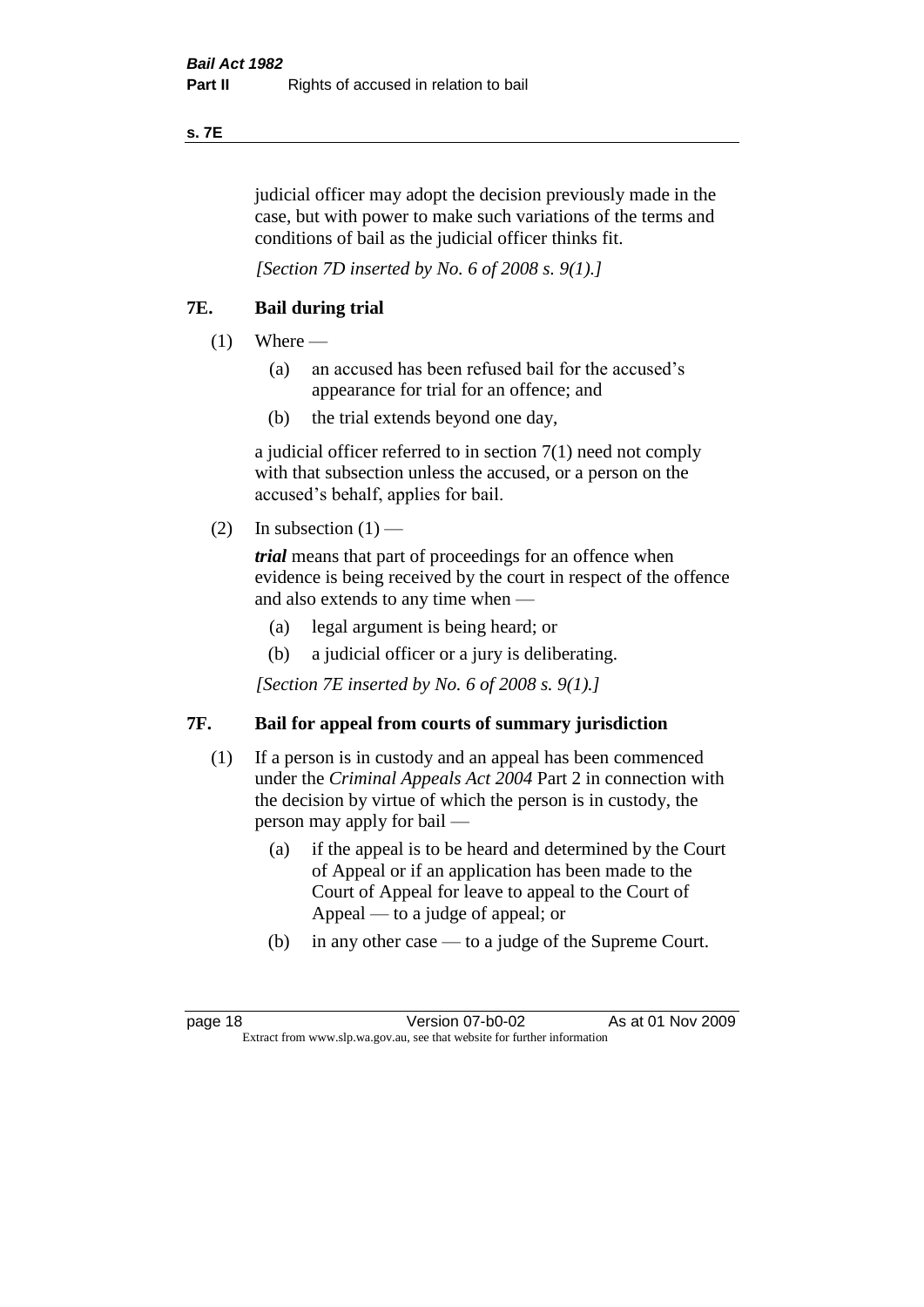- (2) Bail shall not be granted to an applicant for bail under subsection (1) unless —
	- (a) the applicant has given notice of the application for bail  $to -$ 
		- (i) the Director of Public Prosecutions; or
		- (ii) the State Solicitor,
		- as the case may require; and
	- (b) that official has been given an opportunity to be heard on the application.

*[Section 7F inserted by No. 6 of 2008 s. 9(1).]*

#### **8. Accused to be given information and approved forms**

- (1) Subject to subsection (4), a judicial officer or authorised officer who is called upon to consider an accused's case for bail, on the first occasion when it arises in relation to an offence or group of offences for which an accused is required to appear, shall ensure that the accused is, or has been, given —
	- (a) such information in writing as to the effect of this Act as is prescribed for the purposes of this paragraph;
	- (b) an approved form for completion, designed to disclose to the judicial officer or authorised officer all information relevant to the decision; and
	- (c) where the accused is unable or insufficiently able, to read, speak or write English, such assistance as he may reasonably require in order to have communicated to him the information mentioned in paragraph (a) and complete the form referred to in paragraph (b).
- (2) After an accused case for bail has been considered once, a judicial officer or authorised officer on any subsequent consideration of bail in the same case shall —
	- (a) comply with subsection  $(1)(a)$ ; and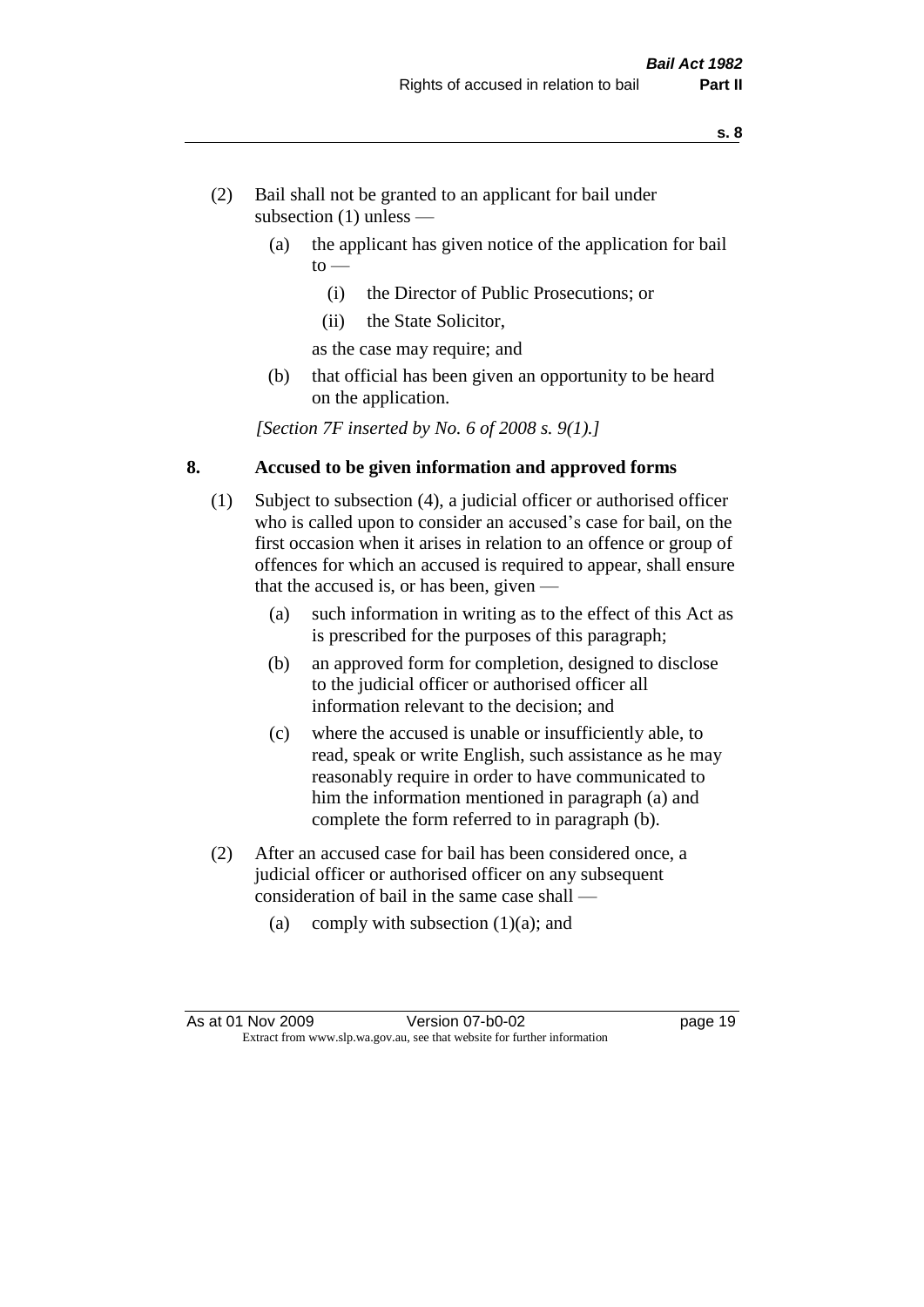- (b) either comply with subsection  $(1)(b)$  or obtain the form previously completed for the purposes of that paragraph, if any, and ensure that —
	- (i) the form is revised in order to show any changes which he is informed have occurred since it was completed; and
	- (ii) any assistance, of the kind referred to in subsection  $(1)(c)$  is given to the accused for the purpose of completing or revising the form, as the case may be.
- (3) Nothing in this section shall be read as limiting section 23.
- (3a) Notwithstanding subsection  $(1)(a)$  or  $(2)(a)$  a judicial officer or authorised officer need not comply with that paragraph if it appears to him that the accused's case for bail is such that bail is likely to be granted to him in accordance with this Act; but if it subsequently appears to him that bail will not be granted or that the accused is dissatisfied with any condition imposed on the grant of bail he shall then comply with that paragraph.
- (4) Notwithstanding subsection (1)(b) or (2)(b), a judicial officer or an authorised officer may dispense with completion or revision of the form referred to in those paragraphs if it appears to him  $that -$ 
	- (a) the accused's case for bail is such that bail is likely to be granted to him in accordance with this Act; and
	- (b) the information in the possession of the judicial officer or authorised officer is sufficient for his consideration of the case.
- (5) Where a person has applied for bail for an appeal as mentioned in section 7F(1), this section applies as if the consideration of bail for the appeal were a first consideration of bail for an offence.

*[Section 8 amended by No. 74 of 1984 s. 6; No. 15 of 1988 s. 6; No. 33 of 1989 s. 18; No. 84 of 2004 s. 82; No. 6 of 2008 s. 9(2) and 43(1).]* 

page 20 Version 07-b0-02 As at 01 Nov 2009 Extract from www.slp.wa.gov.au, see that website for further information

**s. 8**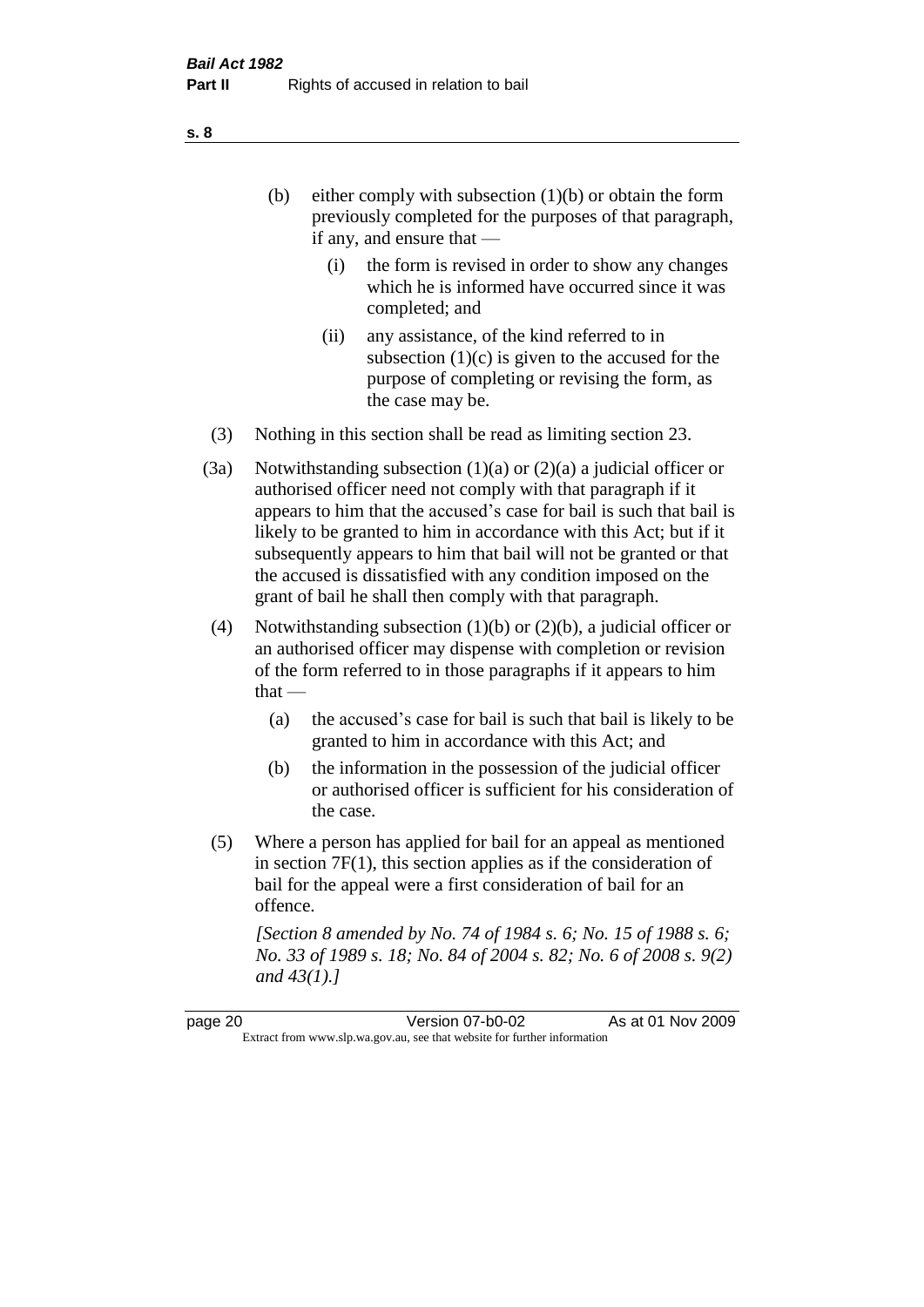#### **9. Bail decision may be deferred until further information obtained**

- (1) Subject to section 26(2) of the *Young Offenders Act 1994*, a judicial officer or authorised officer who is called upon to consider a case for bail may defer consideration of the case for a period not exceeding 30 days if he thinks it is necessary —
	- (a) to obtain more information for the purpose of making a decision in accordance with this Act; or
	- (b) to take any step authorised by section  $24(1)$  or  $24A(1)$ or (2).
- (2) Nothing in this section shall be taken to limit the right of an accused to be brought before a court as soon as is practicable if he is not released on bail.

*[Section 9 amended by No. 57 of 1997 s. 21(2); No. 84 of 2004 s. 82; No. 6 of 2008 s. 10(1).]*

#### **10. Sections 5, 6 and 7 do not apply where accused imprisoned for other cause**

Notwithstanding sections 5, 6 and 7, the rights conferred on an accused and the duties imposed on police officers, authorised officers and judicial officers by those sections in respect of an appearance in court for an offence do not arise where —

- (a) the accused is in custody for some other offence or reason (including the non-payment of a sum of money); and
- (b) the police officer, authorised officer or judicial officer is satisfied that the accused is likely to remain in custody for that other offence or reason until or beyond the time for the appearance for the first-mentioned offence.

*[Section 10 amended by No. 84 of 2004 s. 82.]*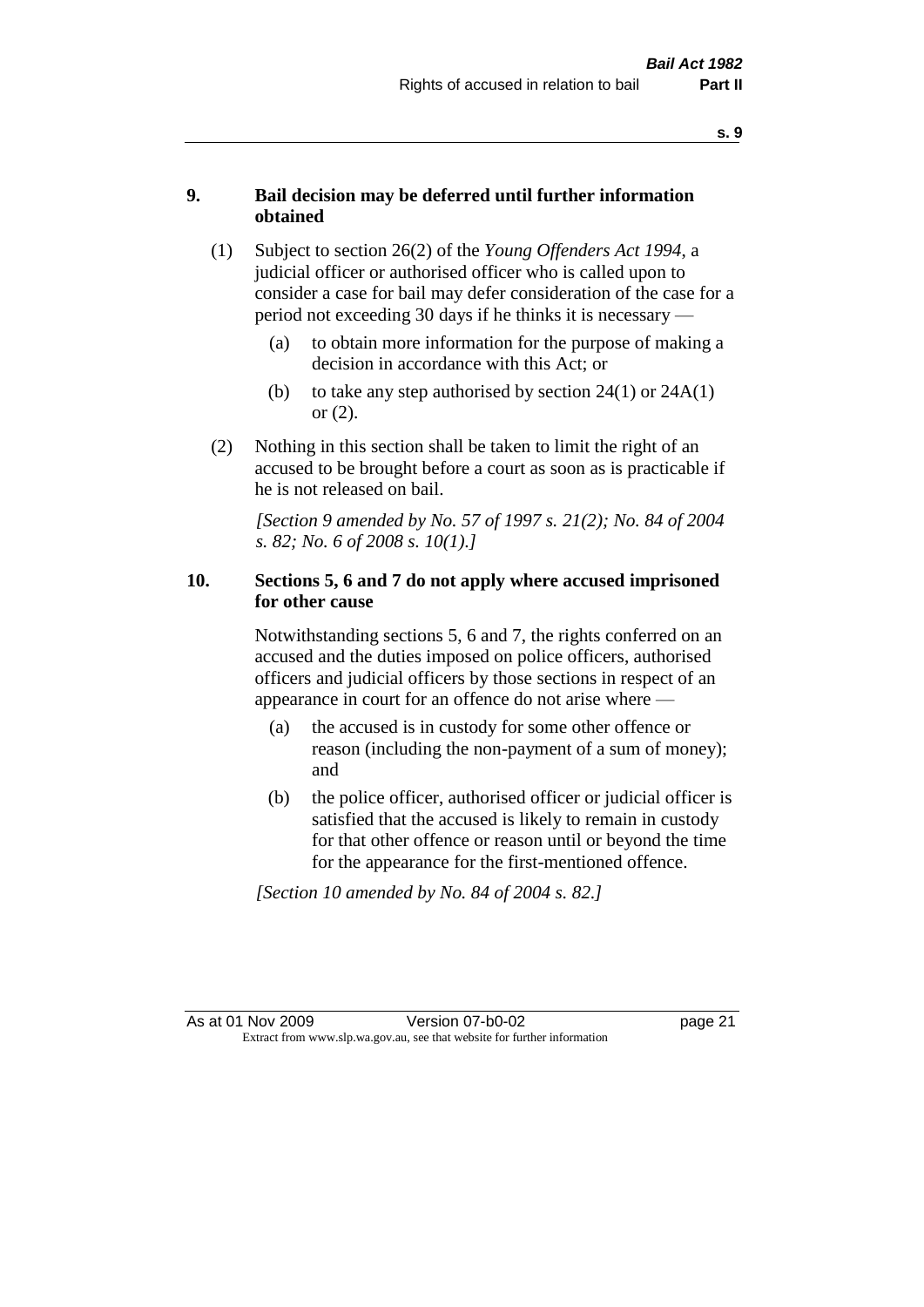#### **11. Rights following grant of bail**

- $(1)$  When
	- (a) bail has been granted to an accused for an appearance in court;
	- (b) all conditions which are to be complied with before the release of the accused have been complied with; and
	- (c) he has entered into a bail undertaking for that appearance or his bail undertaking is deemed to be amended under section 31(3),

the accused has a right to be at liberty until he is required to appear, or to next appear, before a court, but subject to —

- (d) any requirement that he be in custody for some other reason;
- (e) the exercise of the powers in sections 14(3), 17A, 46, 50F, 54 and 55; and
- (f) the limitation mentioned in section 12.
- (2) Where the accused is in custody in a lock-up, court custody centre or prison, the right conferred by subsection (1) is also subject to the person in charge of the lock-up, court custody centre or prison either —
	- (a) signing a certificate under subsection (3); or
	- (b) receiving notice that a certificate has been signed by another person under that subsection.
- (3) After an accused becomes entitled to be at liberty as provided in subsection (1), a person referred to in section 29 may sign a certificate to that effect in the prescribed form.
- (4) The person in charge of a lock-up, court custody centre or prison in which the accused is in custody shall release the accused from custody as soon as is practicable after —
	- (a) the person in charge signs the certificate; or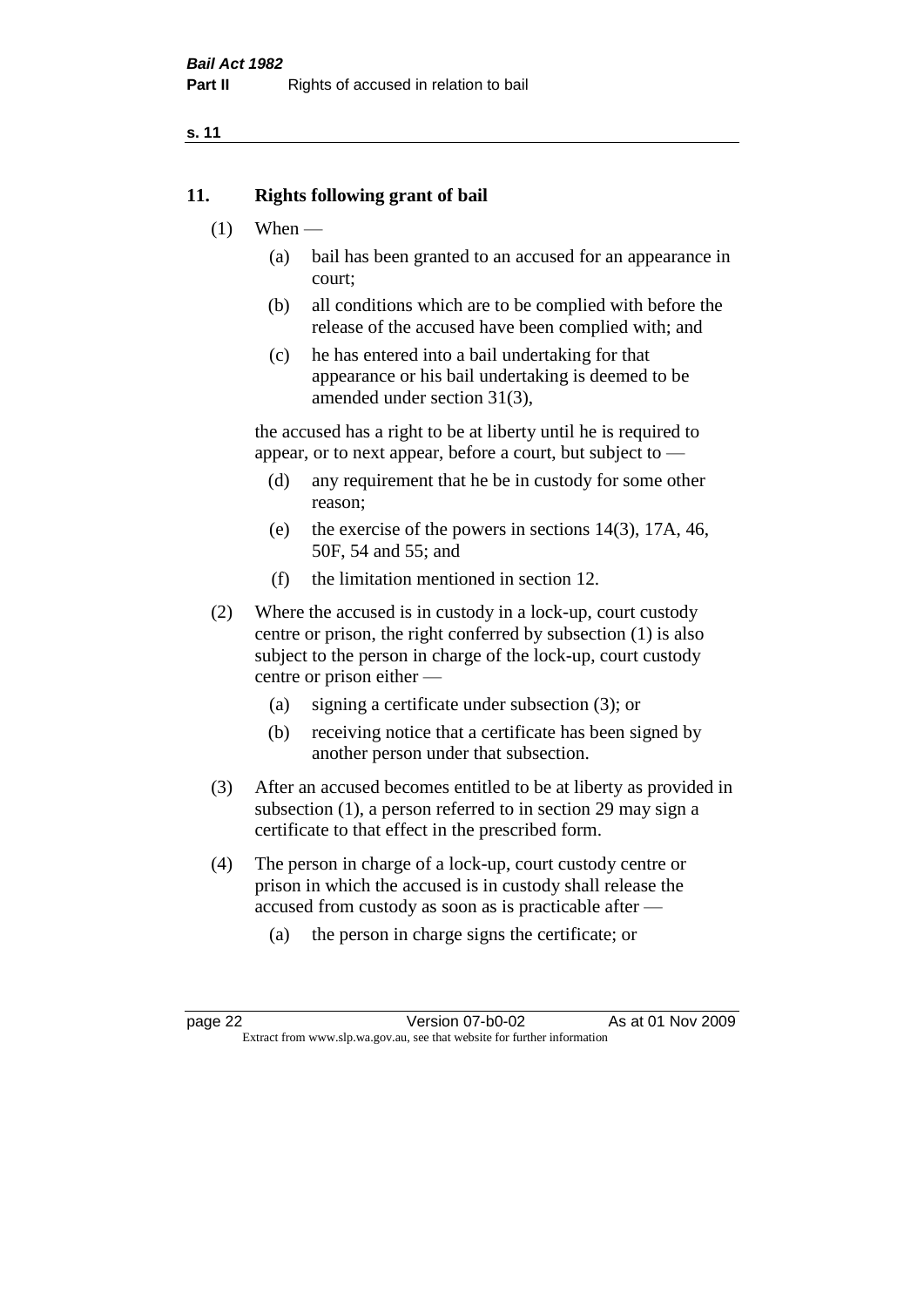(b) if the certificate is signed by a person other than the person in charge, the person in charge receives notice as described in subsection (2)(b).

*[Section 11 amended by No. 74 of 1984 s. 7; No. 15 of 1988 s. 7; No. 49 of 1988 s. 81; No. 45 of 1993 s. 7; No. 47 of 1999 s. 8; No. 59 of 2004 s. 141; No. 84 of 2004 s. 82; No. 6 of 2008 s. 11(1) and (2).]* 

#### **12. Further limitation on rights in s. 7A(2) and 11**

The right of an accused to have his case for bail considered as soon as is practicable, his right to be at liberty as mentioned in sections 7A(2) and 11(1), and the corresponding duties created by this Part, are limited so far as is reasonably necessary for the exercise or performance by a person of any statutory power or function vested in him which requires or permits the continued custody of the accused, including the exercise of the powers set out in Part 12 of the *Criminal Investigation Act 2006* and Parts 6 and 7 of the *Criminal Investigation (Identifying People) Act 2002*.

*[Section 12 amended by No. 6 of 2002 s. 96; No. 84 of 2004 s. 82; No. 59 of 2006 s. 6; No. 6 of 2008 s. 12.]*

As at 01 Nov 2009 Version 07-b0-02 page 23 Extract from www.slp.wa.gov.au, see that website for further information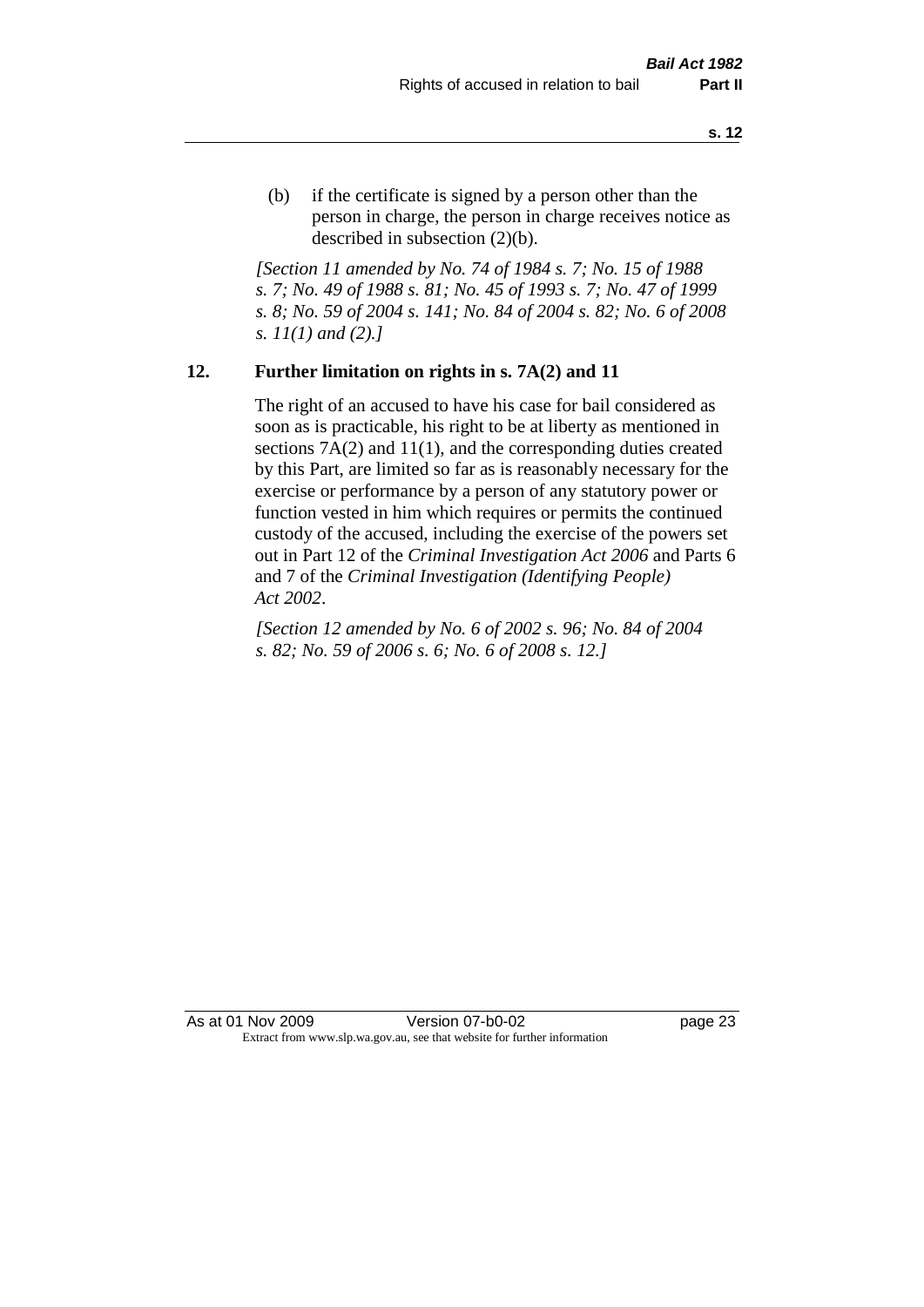# **Part III — Jurisdiction relating to bail**

*[Heading inserted by No. 6 of 2008 s. 13.]*

#### **13. Jurisdiction to grant bail**

- (1) Jurisdiction to grant bail for any appearance described in the first column of Part A of Schedule 1 is vested in the judicial officer or authorised officer specified in the second column of that Part opposite thereto and shall be exercised subject to and in accordance with this Part and the further provisions in Parts B, C and D of Schedule 1.
- (2) A home detention condition shall not be imposed as a condition of bail except by a judicial officer.

*[Section 13 amended by No. 61 of 1990 s. 5; No. 45 of 1993 s. 12.]* 

#### **13A. Jurisdiction to dispense with bail and how jurisdiction to be exercised**

- (1) Jurisdiction to dispense with the requirement for bail under section 7A for any appearance described in the first column of Schedule 1 Part A clause 2 or 3 is vested, subject to Schedule 1 Part B, in the judicial officer specified in the second column of that clause opposite that description, but Schedule 1 Part A clause 7 does not apply for the purposes of this subsection.
- (2) The jurisdiction referred to in subsection (1) is exercisable  $only$ —
	- (a) in respect of an appearance in court before conviction for an offence; and
	- (b) if it appears to the judicial officer that bail would be granted in accordance with Schedule 1 Part C clause 1 or 2 but that in the circumstances the completion of bail papers is an unnecessary imposition.
- (3) Where a judicial officer dispenses with the requirement for bail for an appearance by an accused the registrar of the court shall,

page 24 Version 07-b0-02 As at 01 Nov 2009 Extract from www.slp.wa.gov.au, see that website for further information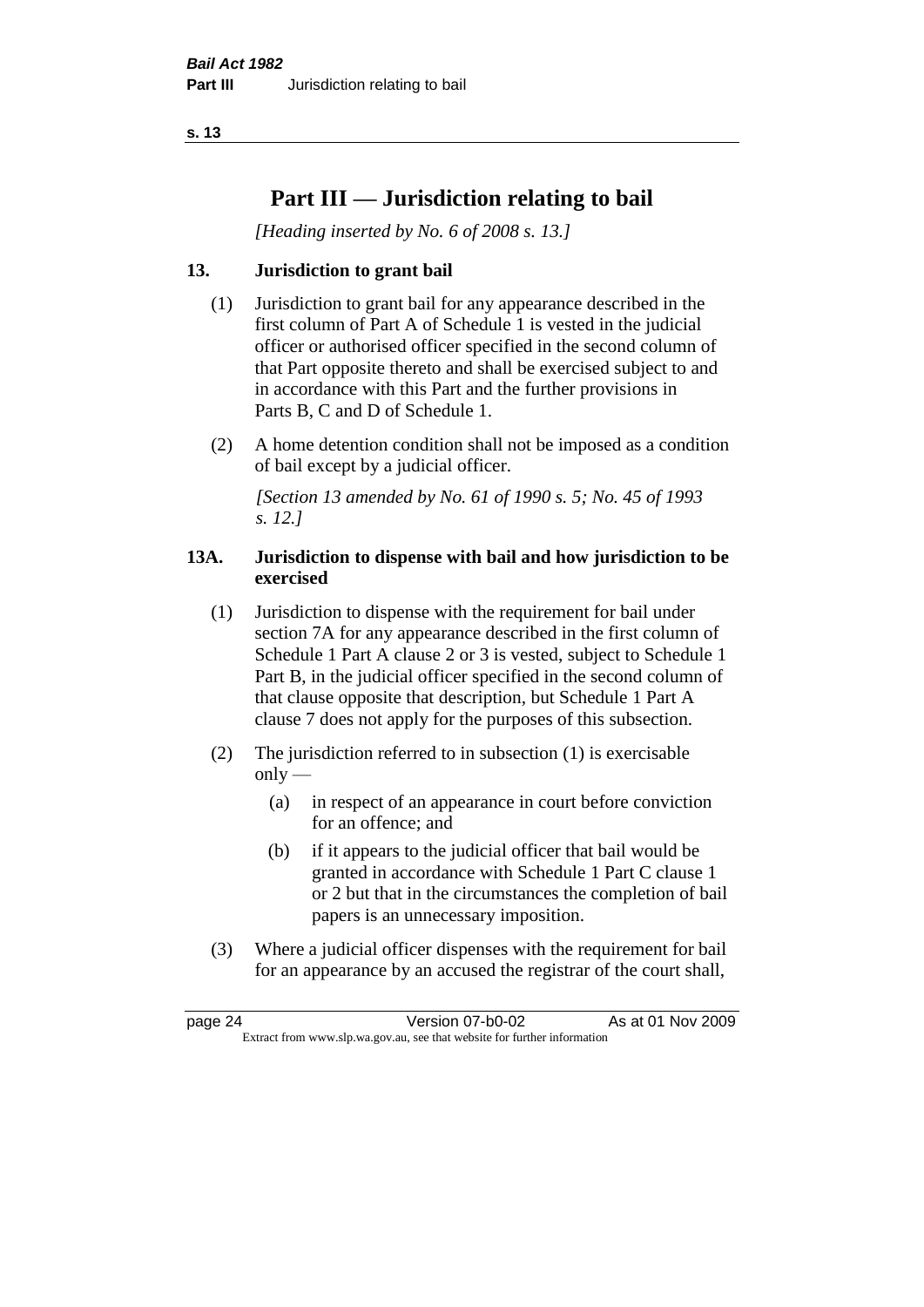in accordance with section 13B, give written notice to the accused of the time and place for the appearance.

*[Section 13A inserted by No. 6 of 2008 s. 14.]*

#### **13B. Giving and proof of notices under s. 13A(3)**

- (1) A written notice to an accused under section 13A(3) shall be
	- (a) given to the accused personally; or
	- (b) sent to the accused
		- (i) by post to the accused's address appearing in the records of the court; or
		- (ii) in urgent cases or with the accused's consent, by electronic communication.
- (2) A person who gives or sends a notice in accordance with subsection (1) shall endorse on a file copy of the notice a certificate showing —
	- (a) that the person has done so; and
	- (b) the time of doing so.
- (3) If a notice is sent by post under subsection  $(1)(b)(i)$ , the notice is to be presumed, unless the contrary is shown, to have been received at the time when, in the ordinary course of events, it would have been delivered.
- (4) In any proceedings
	- (a) a document purporting to be a copy of a notice referred to in subsection (1) is evidence of the terms of the notice; and
	- (b) an endorsement on a copy of a notice referred to in subsection (2) purporting to be a certificate referred to in that subsection is evidence of the matters appearing in the certificate without proof of the signature of the person who made the endorsement.

*[Section 13B inserted by No. 6 of 2008 s. 14.]*

As at 01 Nov 2009 Version 07-b0-02 page 25 Extract from www.slp.wa.gov.au, see that website for further information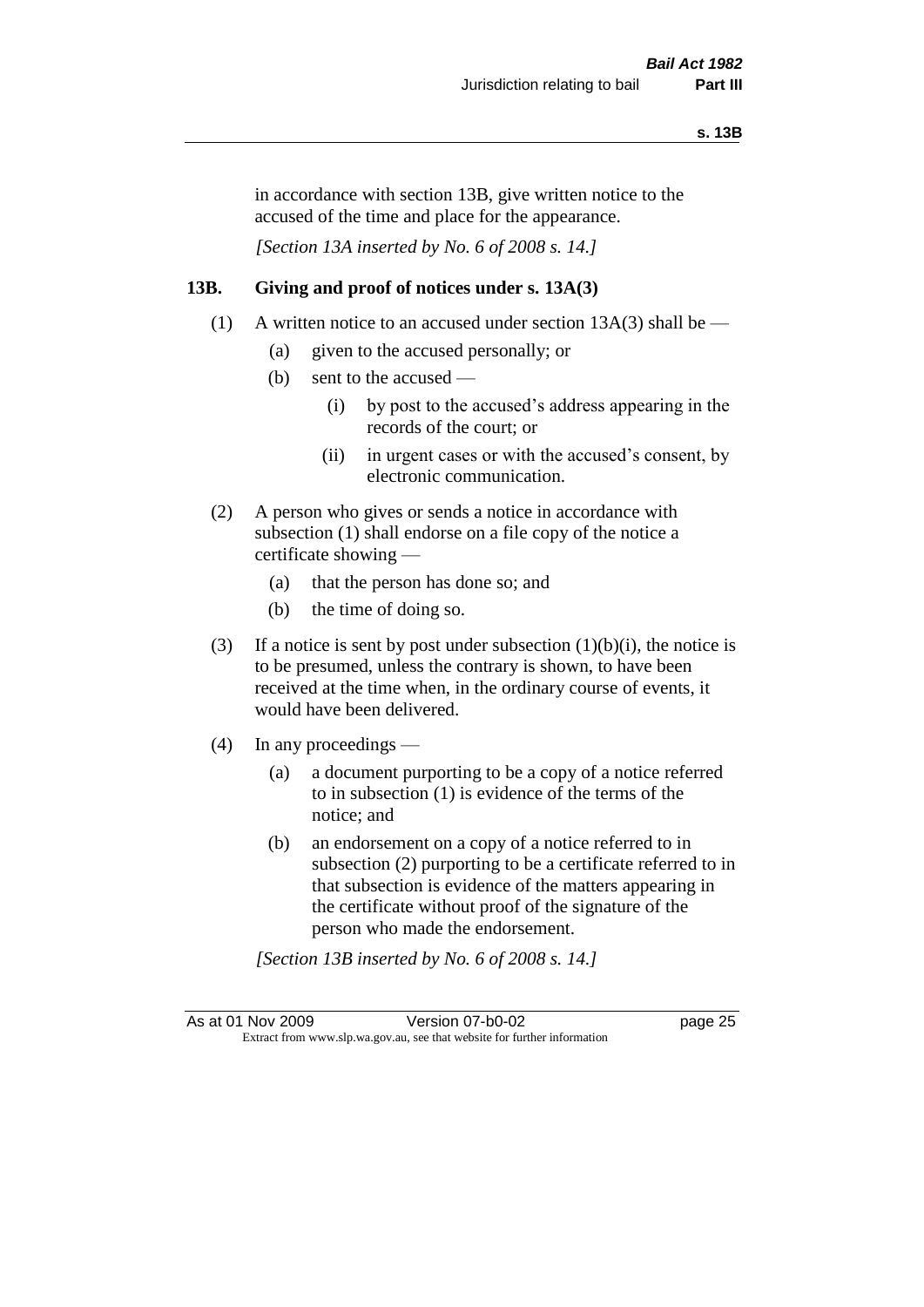#### **14. Extent of judge's jurisdiction**

- (1) A judge may, in accordance with this  $Act -$ 
	- (a) exercise a power to grant bail which is conferred upon any other judicial officer or any authorised officer by this Act; and
	- (b) revoke or vary any bail previously granted by any other such officer; and
	- (c) under section 7A dispense with the requirement for bail or revoke an existing dispensation.

(2) Subject to subsection (2a), the jurisdiction of a judge under subsection (1) in respect of an appearance by an accused may be invoked by application made by either the prosecutor or the accused, and whether or not any other judicial officer has —

- (a) previously granted, refused or dispensed with bail; or
- (b) exercised any power conferred on him by section 55,

in respect of that appearance.

(2a) After the jurisdiction under subsection (1) has been invoked once by an accused in relation to an offence or group of offences for which he is required to appear, it may not be further invoked by that accused in relation to that offence or group of offences unless the accused satisfies a judge that —

- (a) new facts have been discovered, new circumstances have arisen or the circumstances have changed since the occasion when the jurisdiction was invoked; or
- (b) he failed to adequately present his case for bail on that occasion.
- (3) Where under subsection (1) a judge
	- (a) revokes the bail of an accused who is at liberty, he may order that the accused be returned to custody to await the appearance for which the bail was granted;

page 26 Version 07-b0-02 As at 01 Nov 2009 Extract from www.slp.wa.gov.au, see that website for further information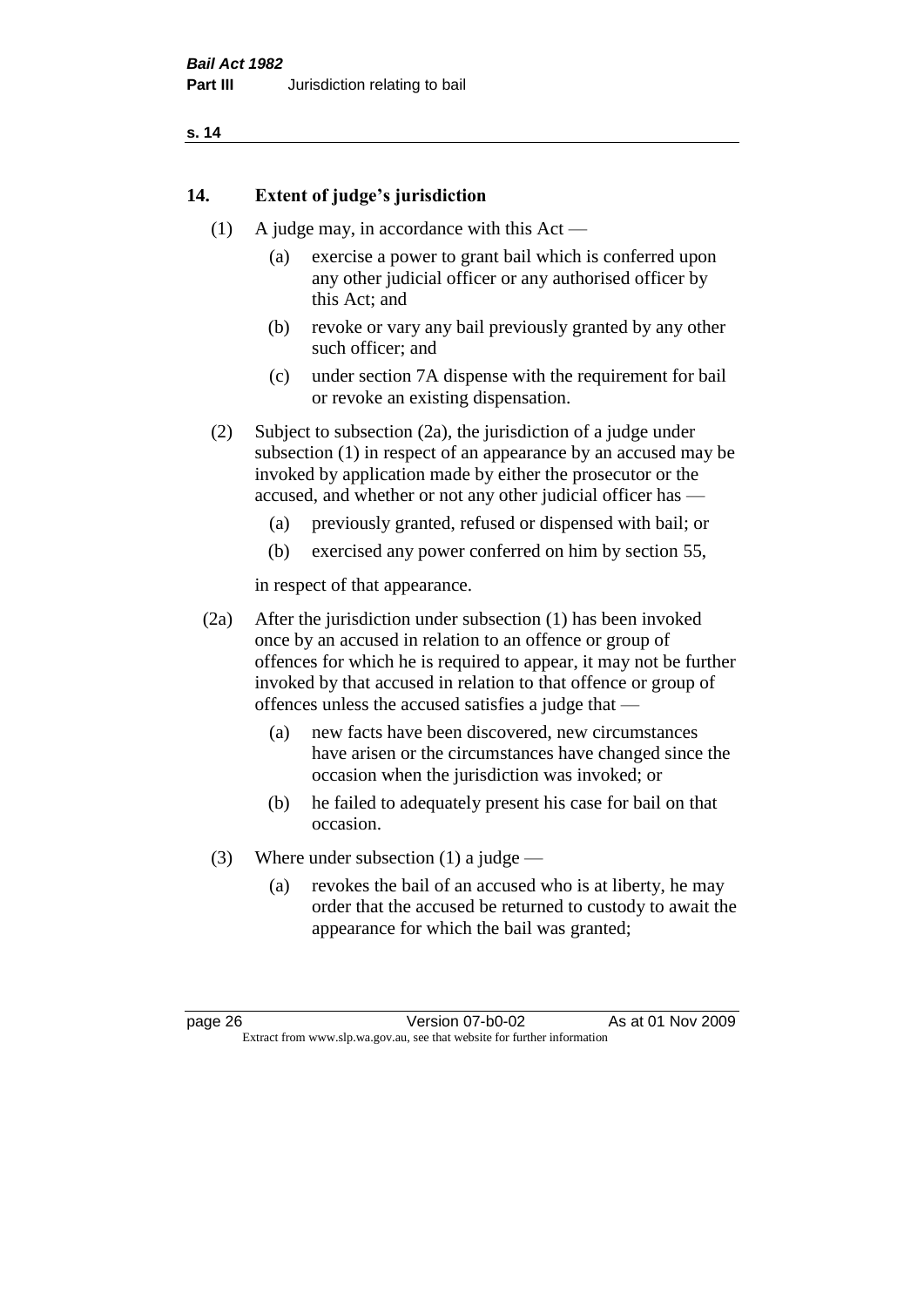(b) varies the bail of such an accused, he may order that the accused be returned to custody until he becomes entitled to be at liberty pursuant to section 11,

and the judge may issue any warrant which may be necessary to carry such an order into effect.

- $(4)$  In this section
	- (a) references to a judge are references
		- (i) in the case of a child charged with an offence before the Children's Court, to a judge of that Court; and
		- (ii) in the case of an accused committed for trial or sentence to the District Court, to a judge of that Court; and
		- (iii) in any other case, to a judge of the Supreme Court;
		- and
	- (b) references to any other judicial officer
		- (i) in relation to the exercise of powers under this section by a judge, are references to any judicial officer whose jurisdiction is inferior to that of the judge; but
		- (ii) in relation to the exercise of powers under this section by a judge of the Supreme Court, do not include a judge of the Children's Court or a judge of the District Court.

*[Section 14 amended by No. 74 of 1984 s. 8; No. 49 of 1988 s. 82; No. 84 of 2004 s. 82; No. 6 of 2008 s. 15(1)-(4).]* 

#### **15. Exclusive jurisdiction of Supreme Court judge in murder cases**

(1) Where an accused is in custody for murder, the power to grant bail shall be exercised only by a judge of the Supreme Court, or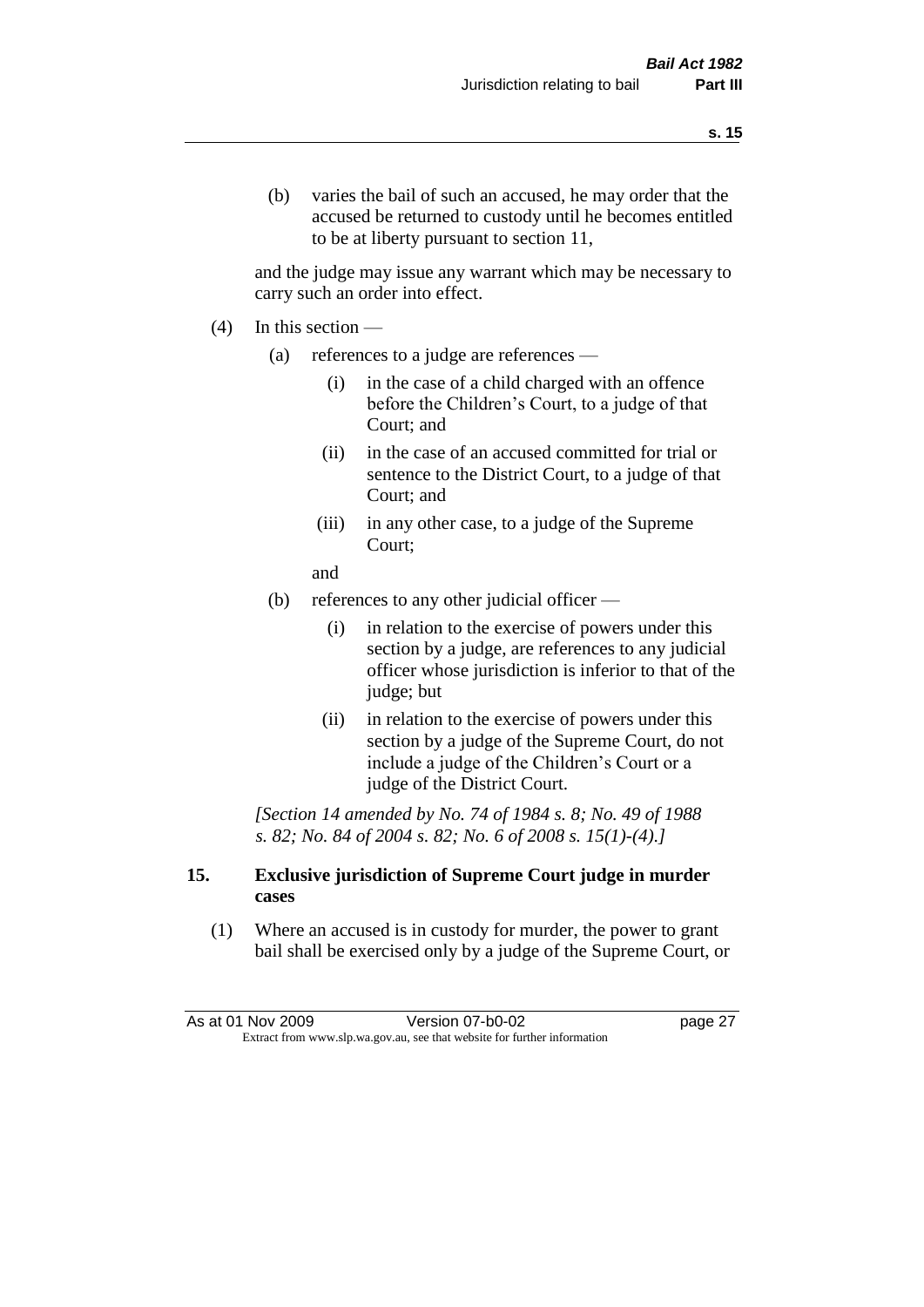#### **s. 15A**

in the case of an accused who is a child by a judge of the Children's Court, except —

- (a) where section  $31(2)(d)$  applies; or
- (b) to the extent that the Court of Appeal exercises its powers under Part A of Schedule 1.
- *[(2) deleted]*

*[Section 15 amended by No. 52 of 1984 s. 35; No. 74 of 1984 s. 9; No. 49 of 1988 s. 83; No. 70 of 1988 s. 45; No. 45 of 1993 s. 12; No. 45 of 2004 s. 28(4); No. 84 of 2004 s. 82; No. 29 of 2008 s. 24(5).]* 

#### **15A. Appeal from decision of judge**

 $(1)$  In this section —

*bail decision* means a decision —

- (a) to grant or refuse bail; or
- (b) to vary or revoke bail; or
- (c) to dispense with the requirement for bail; or
- (d) to impose any condition on a grant of bail,

and includes a decision under section 55 or 59A(4).

- (2) The prosecutor or the accused may appeal to the Court of Appeal against a bail decision of —
	- (a) a judge of the Children's Court; or
	- (b) a judge of the District Court; or
	- (c) a judge of the Supreme Court.
- (3) The leave of the Court of Appeal is required for each ground of appeal in an appeal under this section.
- (4) The *Criminal Appeals Act 2004* section 27(2), (3) and (4) apply, with necessary modifications, as if an appeal under this section were an appeal under Part 3 of that Act.

page 28 Version 07-b0-02 As at 01 Nov 2009 Extract from www.slp.wa.gov.au, see that website for further information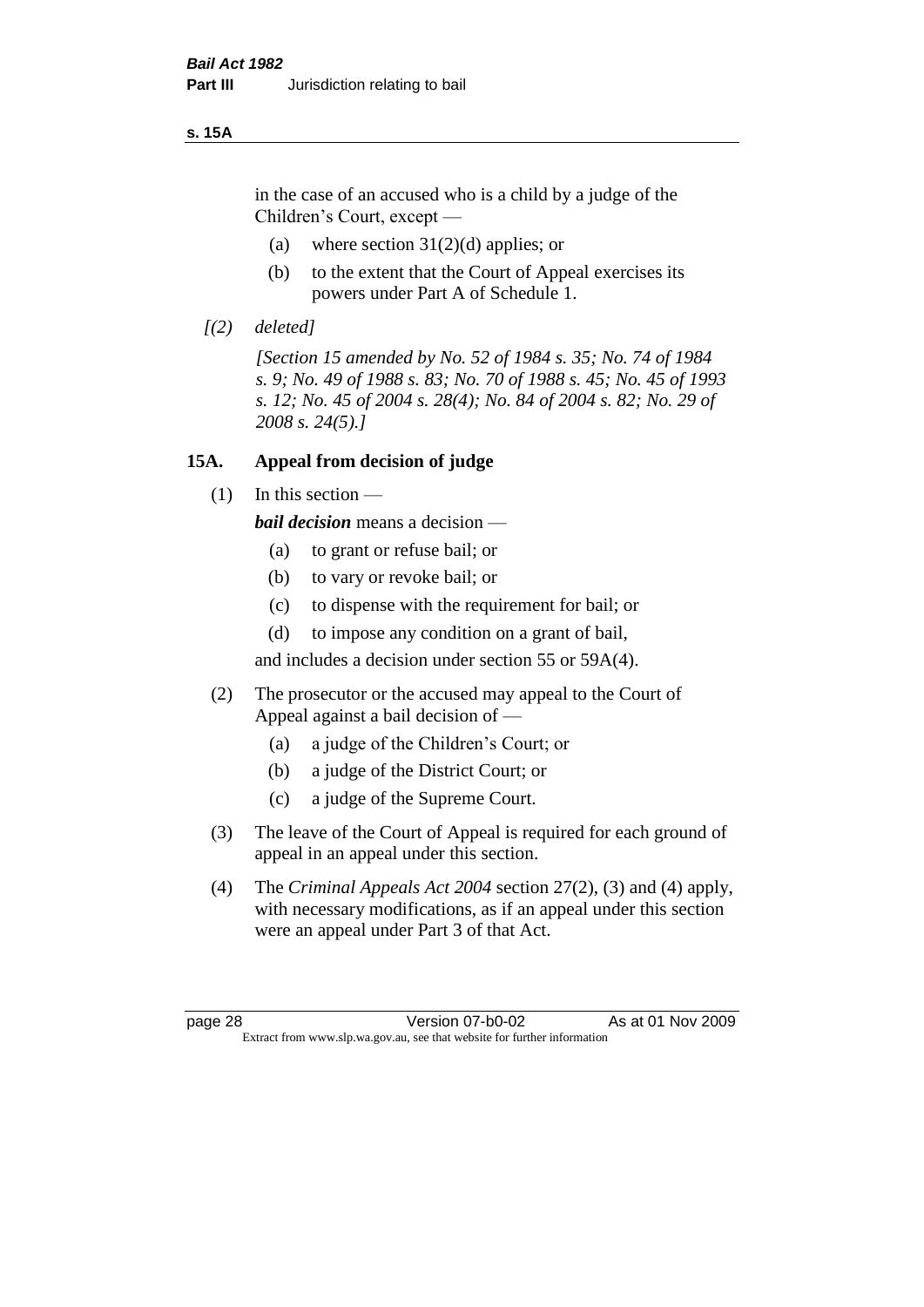- (5) An appeal under this section shall be commenced and conducted in accordance with this section, section 15B and rules of court made by the Supreme Court.
- (6) An appeal under this section shall be commenced by lodging with the Court of Appeal an application for leave to appeal that sets out the grounds of the appeal.
- (7) An appeal under this section cannot be commenced later than 21 days after the date of the bail decision unless the Court of Appeal orders otherwise.
- (8) An accused who is a party to an appeal under this section and who is in custody is entitled to be present at the hearing of the appeal if the accused so requests, and any official responsible for that custody who is informed of such a request shall do what is necessary to give effect to it.
- (9) For the purposes of giving effect to a request referred to in subsection (8), arrangements may be made for the accused to appear before the Court of Appeal by means of a video link or an audio link in accordance with section 66B, unless the Court of Appeal has ordered that the accused appear before it in person.

*[Section 15A inserted by No. 6 of 2008 s. 16(1).]*

#### **15B. Determination of appeal under s. 15A and related provisions**

- (1) The Court of Appeal has jurisdiction to hear and determine an appeal under section 15A.
- (2) The Court of Appeal shall determine an appeal on the material and evidence that was before the judge whose decision is the subject of the appeal.
- (3) Any decision of the Court of Appeal in relation to bail shall be made in accordance with the relevant provisions of sections 13A and 17 and Schedule 1.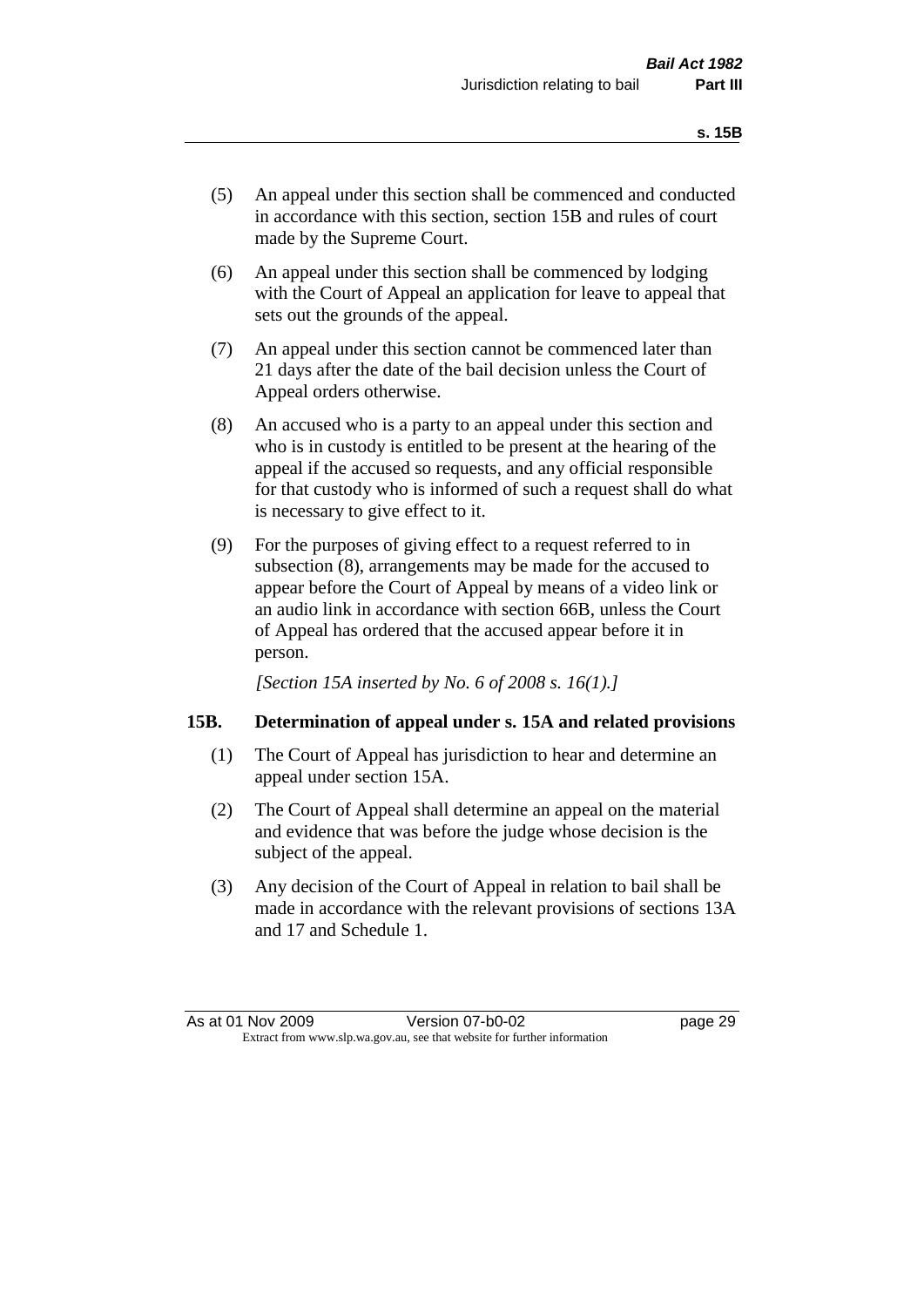- (4) Where in determining an appeal the Court of Appeal revokes the bail of an accused who is at liberty, it may order that the accused be returned to custody to await the appearance for which the bail was granted.
- (5) Where in determining an appeal the Court of Appeal varies the bail of an accused who is at liberty, it may order that the accused be returned to custody until the accused becomes entitled to be again at liberty pursuant to section 11.
- (6) A judge of appeal may issue any warrant that may be necessary to carry into effect an order under subsection (4) or (5).

*[Section 15B inserted by No. 6 of 2008 s. 16(1).]*

#### **16. Bail of person arrested on warrant**

- (1) Subject to sections 14 and 15 where the arrest of an accused for an offence is made pursuant to a warrant he shall not be granted bail before he is brought before a court or judicial officer as commanded by the warrant, except by a justice acting in terms of section 6(9).
- (2) Notwithstanding subsection (1) or any other provision of this Act, an accused who has been arrested pursuant to a warrant —
	- (a) issued under section 59B; or
	- (b) issued under the *Criminal Procedure Act 2004* for an offence against section 51(1) or (2),

shall not have a right to have his case for bail considered, and shall not be granted bail, before he is brought before the court as commanded by the warrant.

*[Section 16 amended by No. 59 of 2004 s. 141; No. 84 of 2004 s. 11 and 82; No. 59 of 2006 s. 4(3); No. 6 of 2008 s. 36(2).]*

page 30 Version 07-b0-02 As at 01 Nov 2009 Extract from www.slp.wa.gov.au, see that website for further information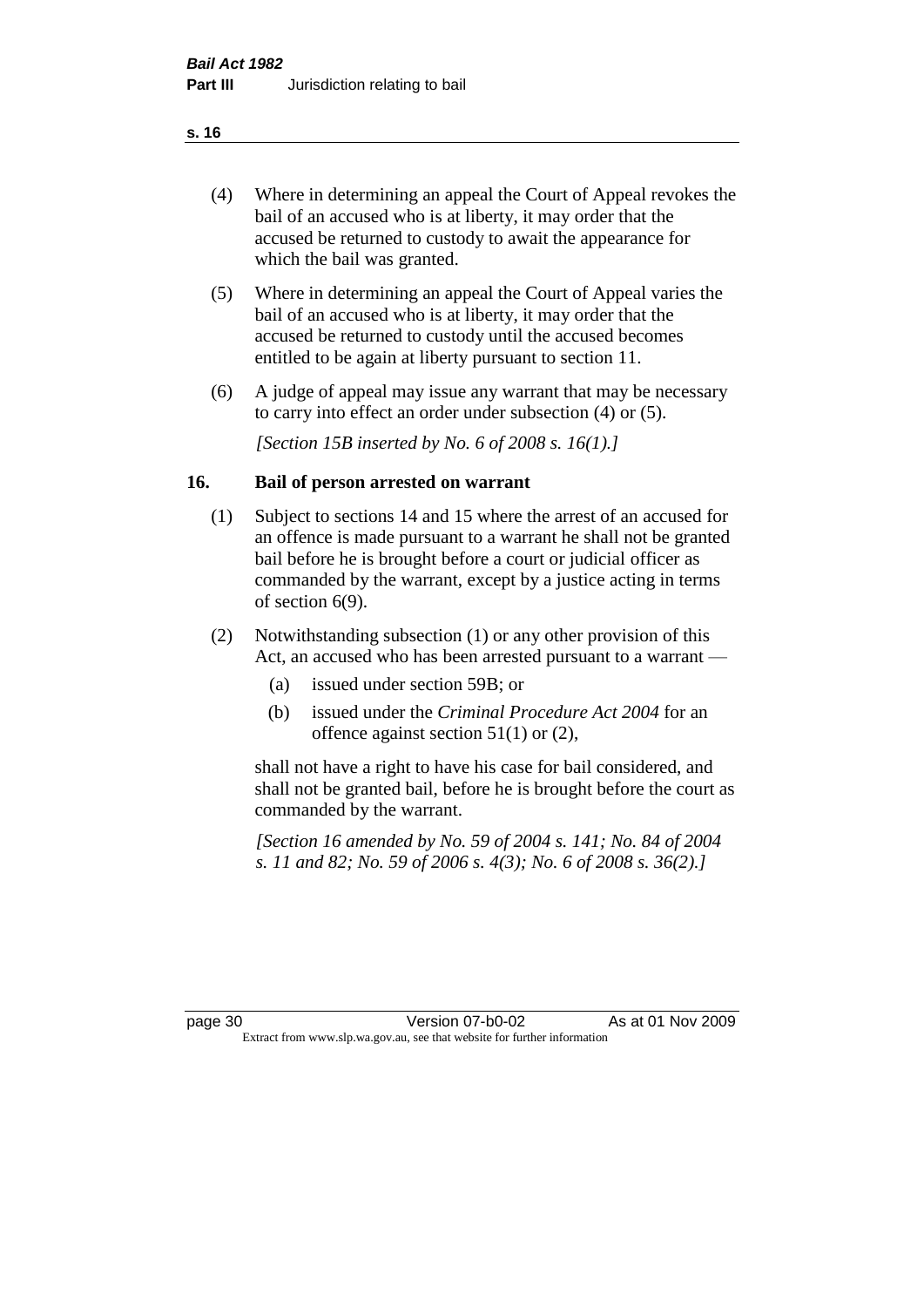#### **16A. Restrictions on powers of authorised officers and justices in certain cases**

- (1) Where this section applies to a person who has been arrested for an offence jurisdiction does not arise under section 13 until the person is brought before —
	- (a) a court constituted by or so as to include a magistrate; or
	- (b) where section 15 applies, a judge of the Supreme Court or a judge of the Children's Court as the case may require.
- (2) This section applies where
	- (a) a person has been arrested in an urban area for a serious offence; and
	- (b) the serious offence is alleged to have been committed while the accused was —
		- (i) on bail for; or
		- (ii) at liberty under an early release order made in respect of,

another serious offence.

- (3) This section also applies where a person has been arrested in an urban area for an offence against section 61(1) of the *Restraining Orders Act 1997* (which creates offences for breaches of violence restraining orders).
- (4) In this section —

*urban area* means —

- (a) the metropolitan region as defined in the *Planning and Development Act 2005* and any prescribed area that adjoins that region; and
- (b) any other prescribed area of the State, being the whole or part of, or an area adjoining, a local government district under the *Local Government Act 1995* that is designated under that Act as a city or a town.

*[Section 16A inserted by No. 54 of 1998 s. 6(1); amended by No. 38 of 2004 s. 59; No. 84 of 2004 s. 82; No. 38 of 2005 s. 15.]*

As at 01 Nov 2009 Version 07-b0-02 Page 31 Extract from www.slp.wa.gov.au, see that website for further information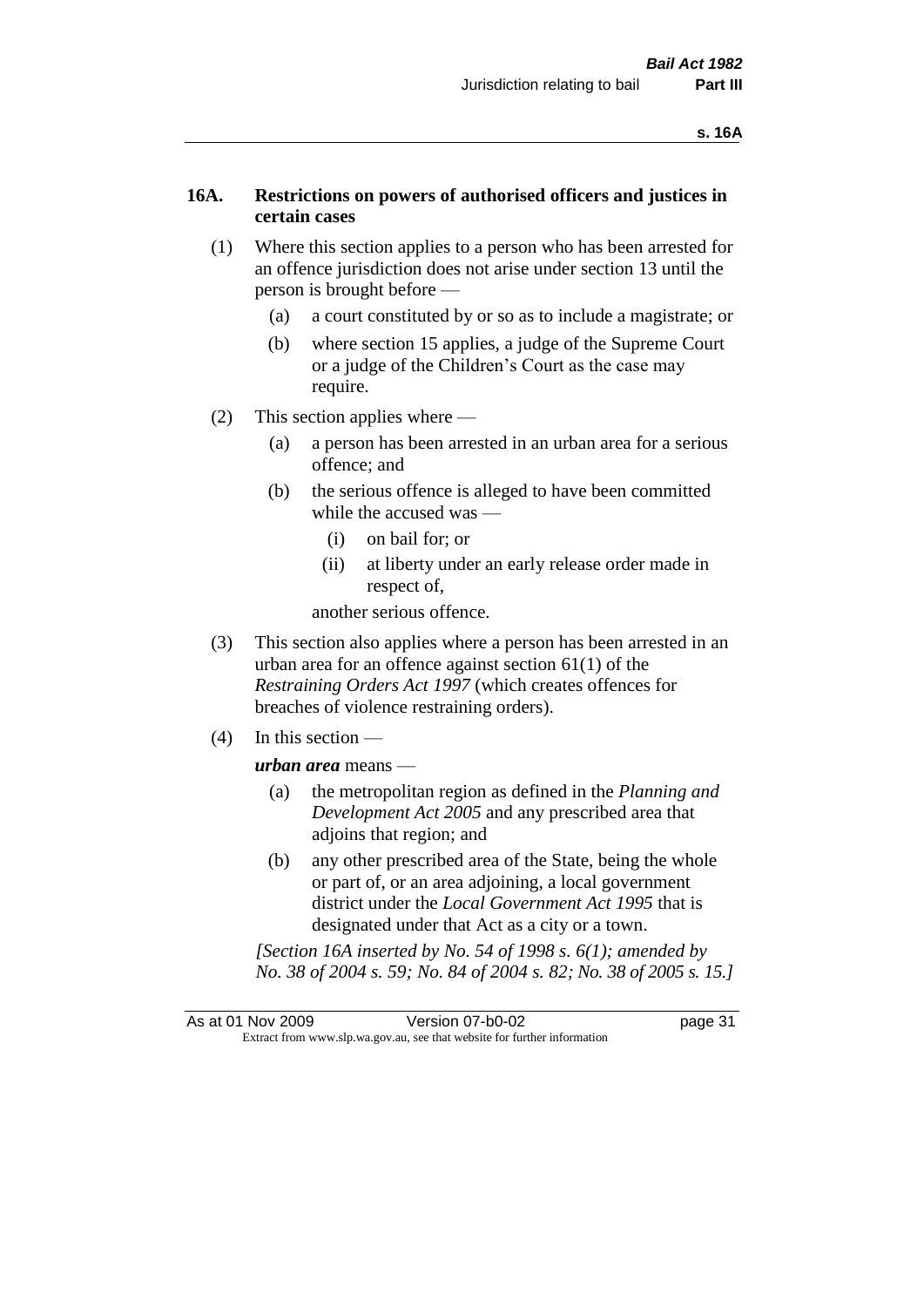| ×<br>. . |  |
|----------|--|
|----------|--|

#### **17. Conditions which may be imposed**

- (1) A judicial officer or authorised officer may impose conditions on a grant of bail only to the extent that he is authorised to do so by clause 2(3)(c) of Part C and Part D of Schedule 1.
- (2) Conditions imposed on a grant of bail shall not be any more onerous on the accused than the judicial officer or authorised officer considers is required in the public interest having regard to the nature of the offence for which the accused is in custody and the circumstances of the accused.

*[Section 17 amended by No. 45 of 1993 s. 8 and 12; No. 84 of 2004 s. 82.]* 

#### **17A. Further provisions as to responsible person's undertaking (Schedule 1 Part C clause 2)**

- (1) Where this section applies, an authorised police officer may
	- (a) cancel an undertaking of the kind described in clause 2(3)(c) of Part C of Schedule 1;
	- (b) approve of another person as a responsible person within the meaning in that clause; and
	- (c) detain the accused or order his detention until the person so approved enters into an undertaking of the kind mentioned in paragraph (a).
- (2) Subsection (1) applies where
	- (a) a person has entered into an undertaking referred to in paragraph (a) of that subsection;
	- (b) a judicial officer when granting bail ordered that the person may under this section be released from the undertaking by an authorised police officer; and
	- (c) the person wishes to be so released.
- (3) A police officer may, for the purpose of the exercise of the powers in subsection (1), take into custody a child accused who has been released on bail.

page 32 Version 07-b0-02 As at 01 Nov 2009 Extract from www.slp.wa.gov.au, see that website for further information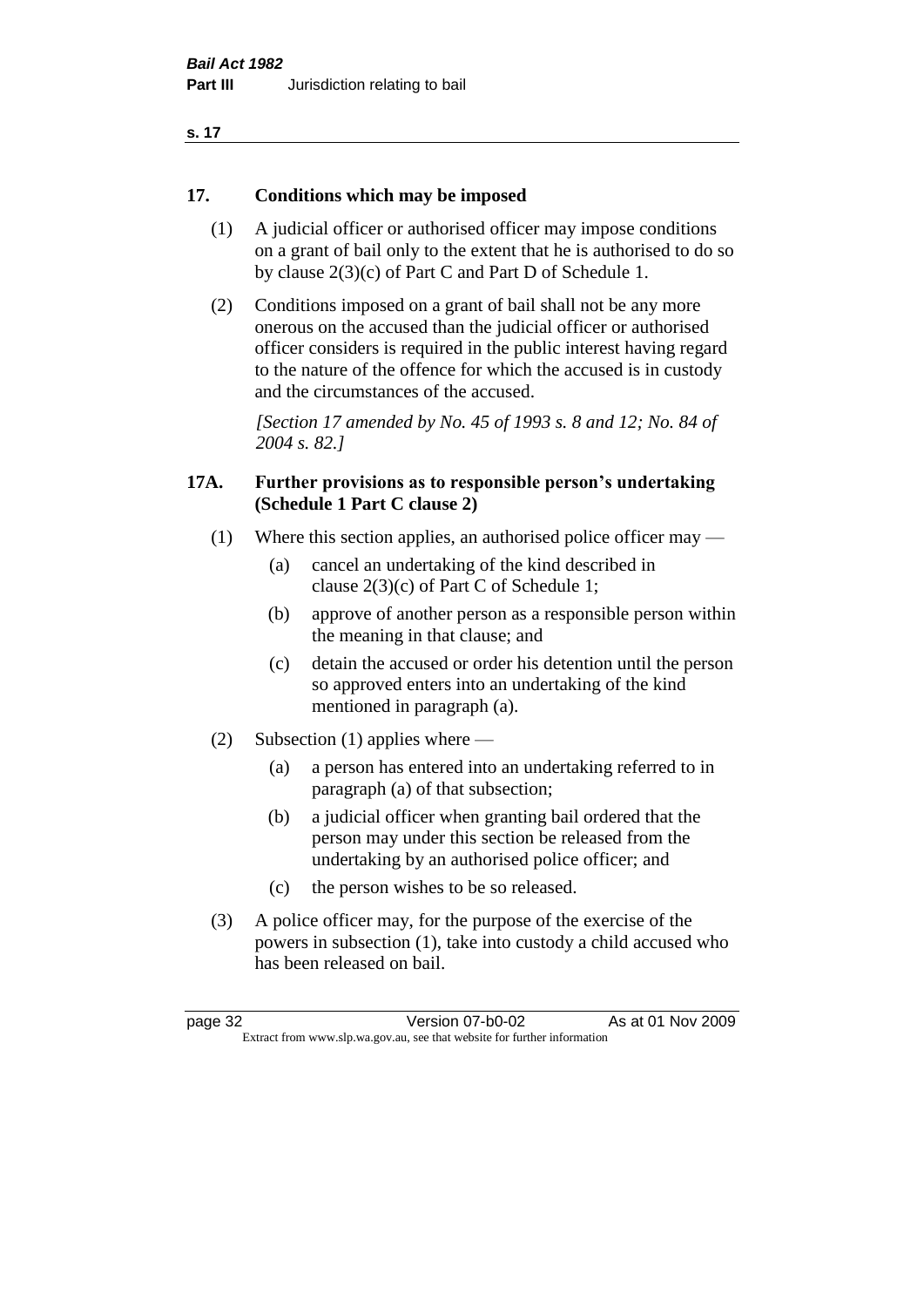- (4) If the police officer is not an authorised police officer he shall, as soon as is practicable, bring the accused before an authorised police officer for the purpose referred to in subsection (3).
- (5) After an undertaking has been entered into as mentioned in subsection  $(1)(c)$ , the accused, subject to this Act, has a right to be at liberty until he is required to appear before a court.

*[Section 17A inserted by No. 45 of 1993 s. 9; amended by No. 84 of 2004 s. 82.]* 

*[18-19. Deleted by No. 59 of 2006 s. 7(1).]*

As at 01 Nov 2009 Version 07-b0-02 page 33 Extract from www.slp.wa.gov.au, see that website for further information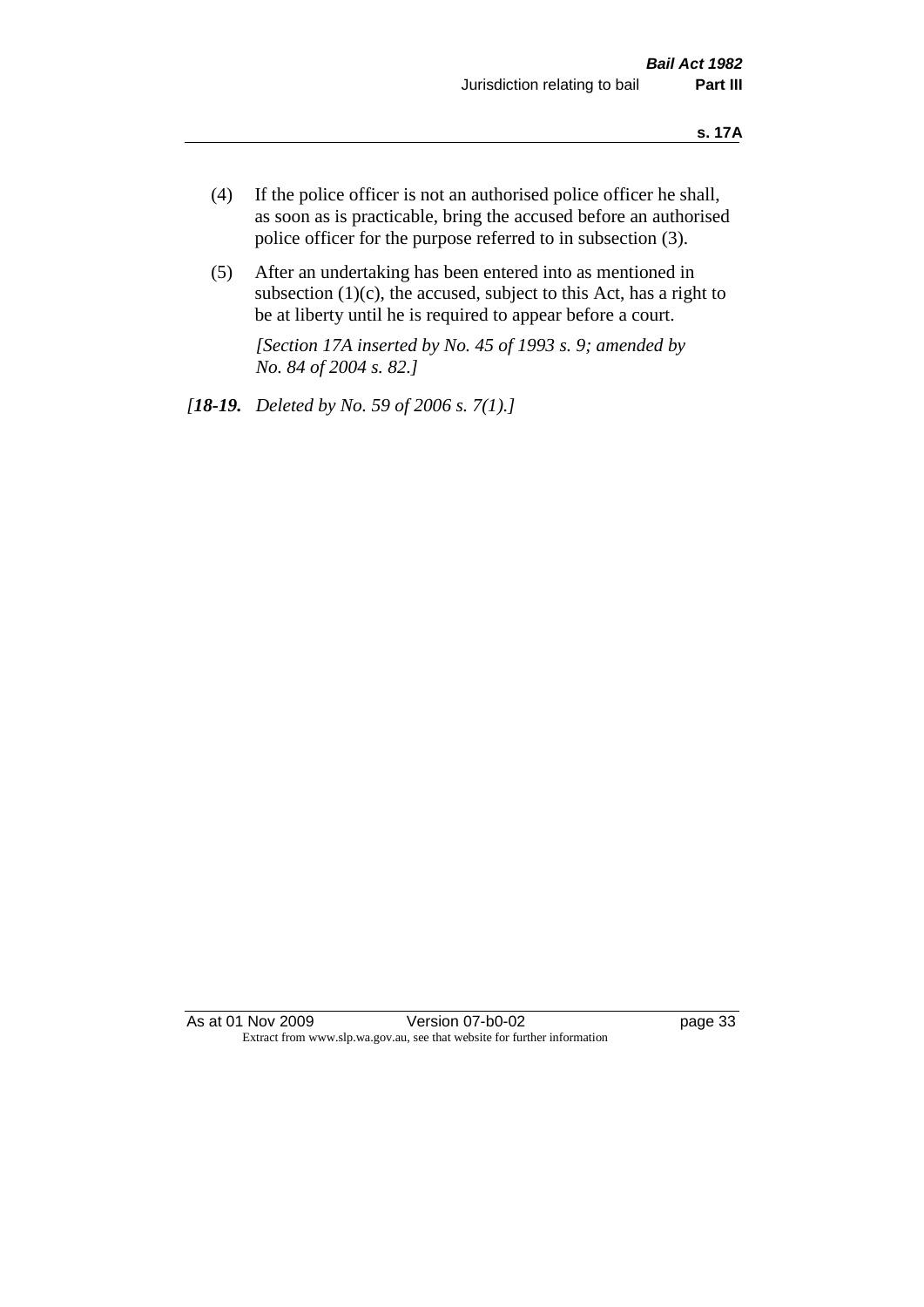# **Part IV — Hearing of case for bail, parties, and evidence**

# **20. Power to consider bail** *in camera* **and to prohibit publication**

- (1) On the consideration by a judicial officer of a case for bail of an accused who is charged with an offence triable by jury, the judicial officer may, to avoid prejudice to either party, exercise the powers described in subsection (2), but shall only exercise the power in paragraph (b) thereof if he considers that the exercise of the power in paragraph (a) is not, on its own, likely to be sufficient to avoid prejudice.
- (2) The powers referred to in subsection (1) are to order
	- (a) that no report, or summary, of any statement, or of any specified statement, made or furnished at the hearing shall be published by any means;
	- (b) that the bail application be heard *in camera*.
- (3) Where an order is made under subsection (2)(a), no report, or summary, of any statement referred to in that paragraph shall be published by any means —
	- (a) if the offence is one that may be tried on indictment, before a court decides that it is to be tried on indictment;
	- (b) if the accused is discharged from further proceedings upon the prosecution notice or indictment brought against him for the offence, before he is so discharged; or
	- (c) if the accused is tried on indictment for the offence, before the trial is ended.
- (4) A person who, except with lawful excuse, fails to comply with an order made under this section commits an offence.

Penalty: \$1 000.

*[Section 20 amended by No. 50 of 2003 s. 37(2); No. 4 of 2004 s. 58; No. 84 of 2004 s. 11 and 82.]*

page 34 Version 07-b0-02 As at 01 Nov 2009 Extract from www.slp.wa.gov.au, see that website for further information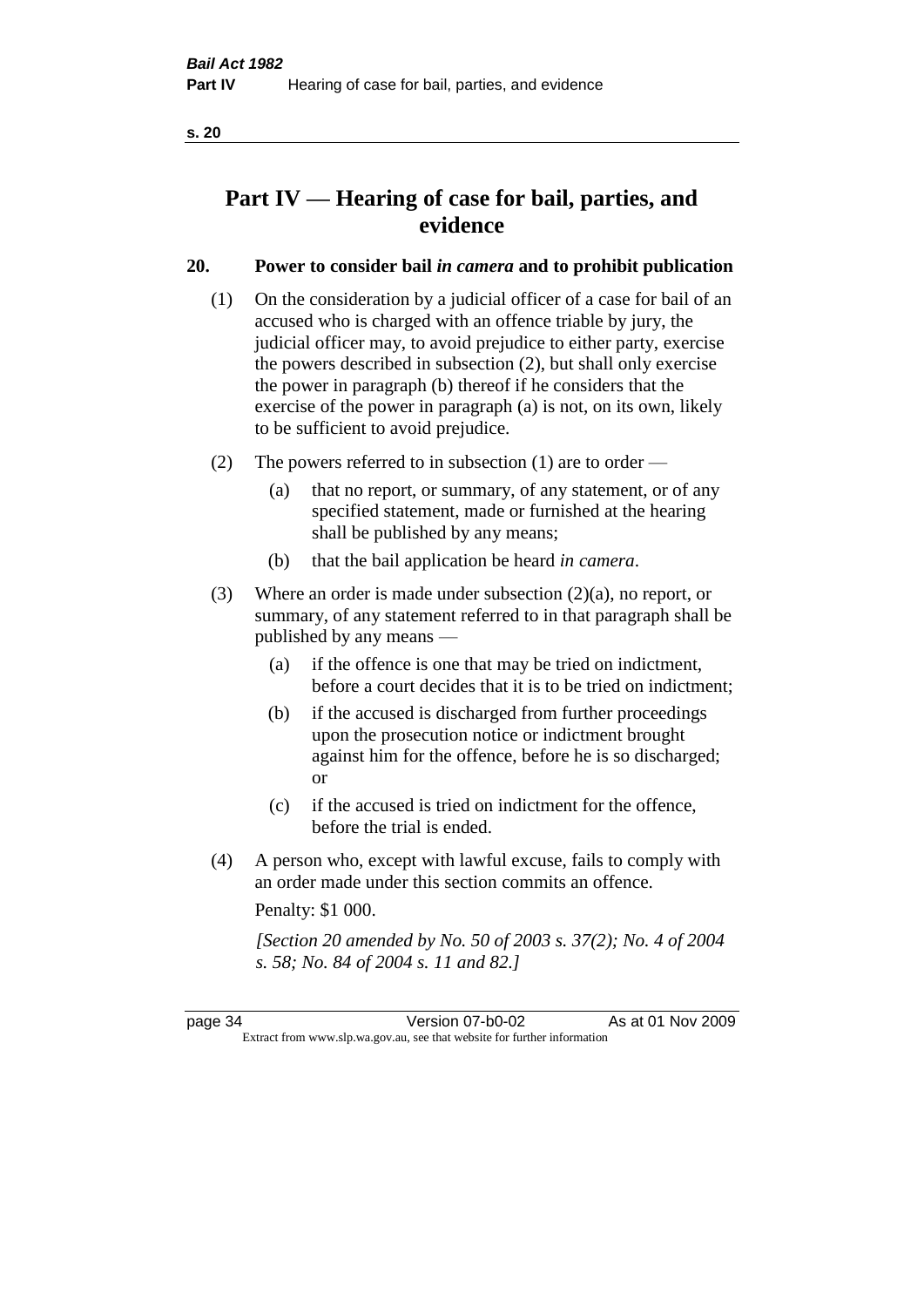## **21. Parties**

- (1) The parties to proceedings on a case for bail are the prosecutor and the accused and, subject to subsection (2), no other person shall be a party to, or be represented at, the proceedings.
- (2) Nothing in subsection (1) affects the right of
	- (a) the Attorney General to apply for leave, or be an appellant, under Part 2 of the *Criminal Appeals Act 2004*; or
	- (b) the Director of Public Prosecutions or the State Solicitor to receive notice and be heard under section 7F(2); or
	- (c) an officer referred to in section 33 of the *Children's Court of Western Australia Act 1988* to be present at and participate in proceedings concerning a child under that section.

*[Section 21 amended by No. 15 of 1988 s. 9; No. 49 of 1988 s. 84; No. 33 of 1989 s. 18; No. 31 of 1993 s. 7; No. 65 of 2003 s. 88(3); No. 59 of 2004 s. 141; No. 84 of 2004 s. 11 and 82; No. 6 of 2008 s. 9(3).]* 

#### **22. Evidence**

A judicial officer or authorised person may in considering any case for bail receive and take into account such information as he thinks fit whether or not the same would normally be admissible in a court of law.

#### **23. Accused not bound to supply information**

An accused is not obliged to complete, or furnish information for, the form referred to in section  $8(1)(b)$ , or for any revision thereof, or to furnish any information, whether on oath or otherwise, for the purpose of having his case for bail considered.

*[Section 23 amended by No. 84 of 2004 s. 82; No. 6 of 2008 s. 43(2).]* 

As at 01 Nov 2009 Version 07-b0-02 page 35 Extract from www.slp.wa.gov.au, see that website for further information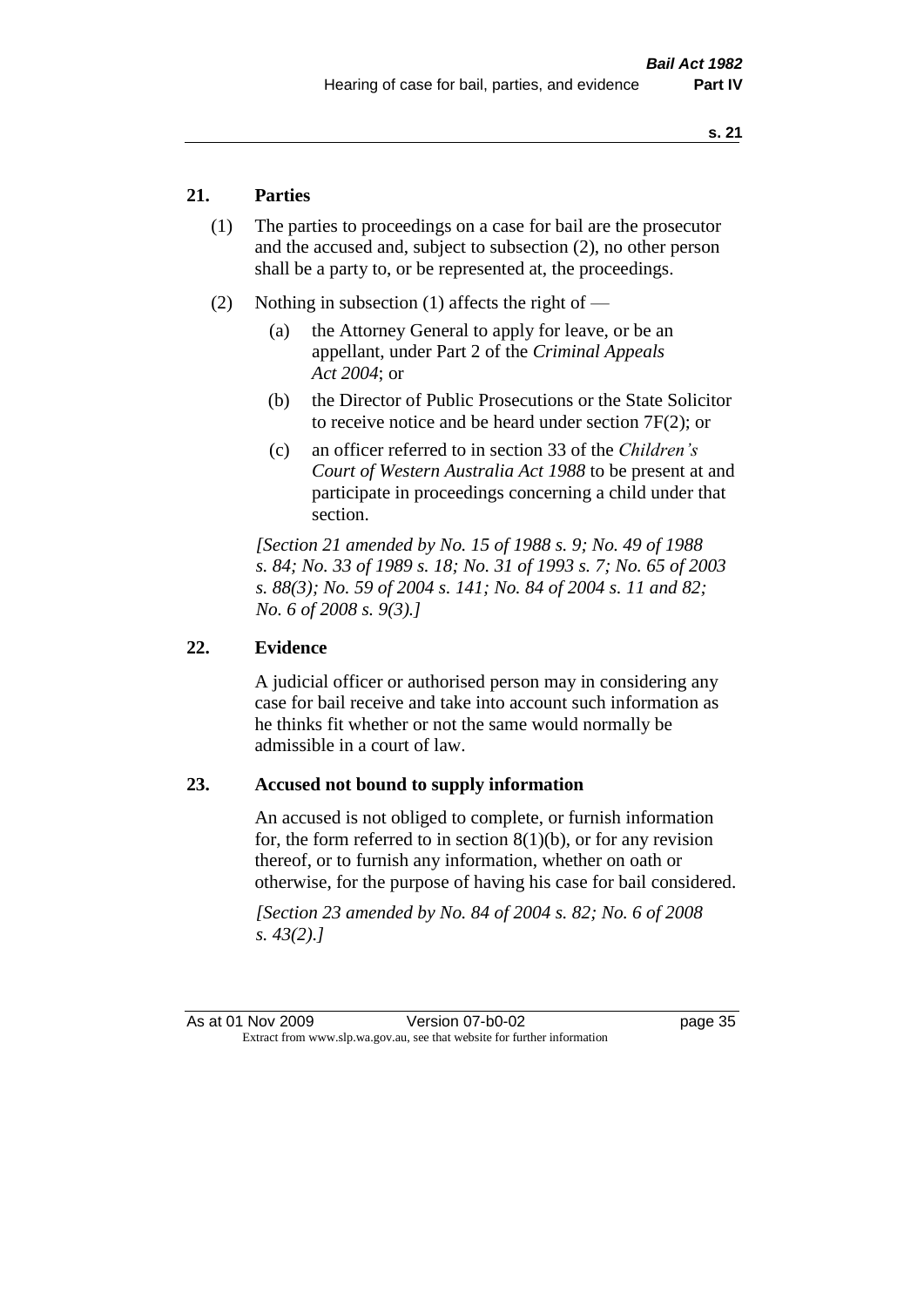|--|

## **24. Information may be referred to police officer for verification or for report**

- (1) A judicial officer or authorised officer who is called upon to consider a case for bail may —
	- (a) request that any information placed before the judicial officer or authorised officer by the accused for the purposes of the case be verified by a police officer, and to that end may refer to a police officer the form mentioned in section 8(1)(b), after it has been completed or revised;
	- (b) request that a report on any matter mentioned in Part C of Schedule 1, so far as it applies to an accused whose case is being or to be considered, be made by a police officer.
- (2) Where a reference or request is made under subsection (1) a police officer shall, as soon as is practicable —
	- (a) make a report to the judicial officer or the authorised officer accordingly; and
	- (b) furnish a copy of the report to the accused or his solicitor or counsel.

*[Section 24 inserted by No. 61 of 1990 s. 6; amended by No. 45 of 1993 s. 12; No. 84 of 2004 s. 82; No. 6 of 2008 s. 43(2).]* 

#### **24A. Information may be referred to community corrections officer for verification or for report**

- (1) A judicial officer who is called upon to consider a case for bail may refer to a community corrections officer any matter referred to in section 24(1) and may request a community corrections officer to do any matter referred to in that section.
- (2) A judicial officer who is called upon to consider a case for bail and who desires to impose a home detention condition as a condition on a grant of bail, shall request that a report be made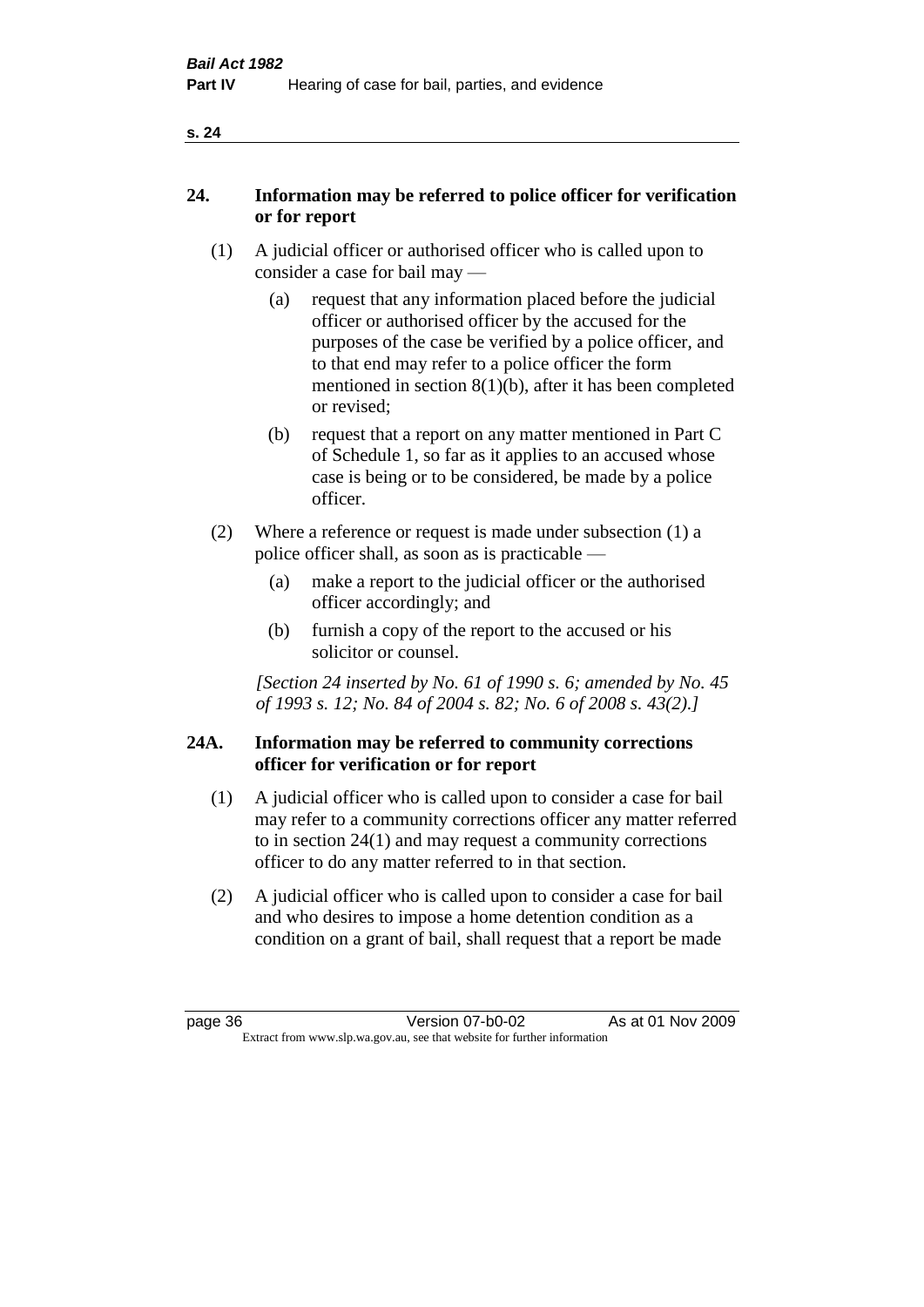by a community corrections officer about the suitability of the accused to be subject to a home detention condition.

- (3) Where a reference or a request is made under subsection (1) or a report is requested under subsection (2) a community corrections officer shall, as soon as is practicable, make a report to the judicial officer and, at the discretion of the judicial officer, copies may be made available to the prosecution or to the accused or his solicitor or counsel.
- (4) Where a community corrections officer makes a report that an accused is suitable to be subject to a home detention condition, the officer shall annex to the report and provide to the accused or his solicitor or counsel, a list of those conditions in rules made under section 50L that may be applied to the accused by the CEO (corrections) while the accused is subject to the home detention condition.

*[Section 24A inserted by No. 61 of 1990 s. 7; amended by No. 31 of 1993 s. 9; No. 84 of 2004 s. 82; No. 65 of 2006 s. 53.]* 

# **25. Protection of accused as to information given for bail purposes**

A statement made by an accused to a judicial officer or authorised officer for the purpose of a decision whether bail should be granted to him for any appearance in court for an offence shall not be admissible in evidence against him at his trial for that offence.

*[Section 25 amended by No. 84 of 2004 s. 82.]* 

# **26. Record of decision and reasons**

- (1) A bail record form shall be completed by an authorised officer or a justice if he —
	- (a) refuses to grant bail to an accused; or
	- (b) grants bail to an accused in the circumstances referred to in clause 3 of Part B of Schedule 1; or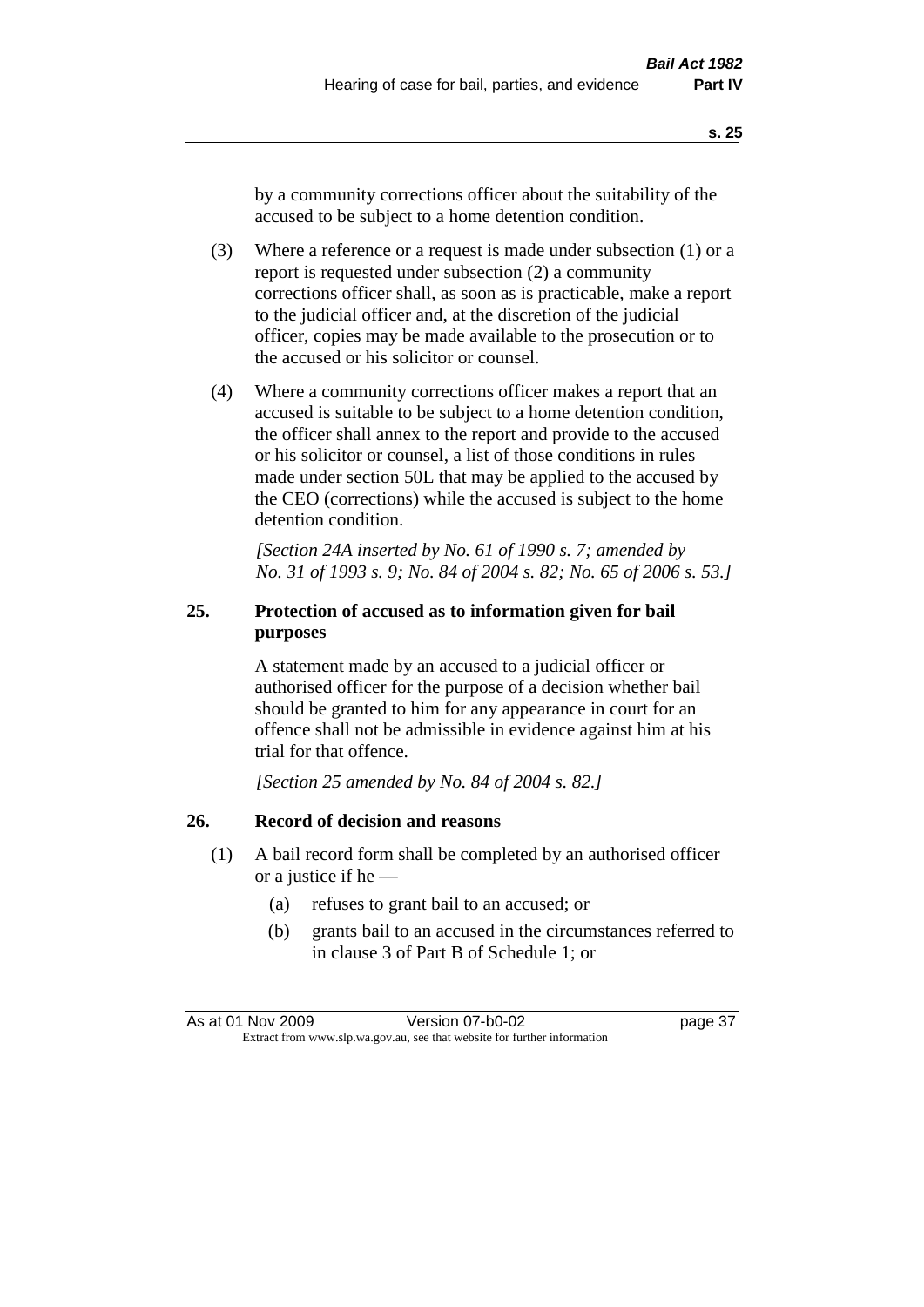| (ba) | grants bail to an accused for a serious offence to which |
|------|----------------------------------------------------------|
|      | Schedule 1 Part C clause 3A applies; or                  |

- (c) imposes any condition on a grant of bail and it appears to him that the accused is dissatisfied with the condition.
- (2) Where a judicial officer, other than a justice
	- (a) refuses to grant bail to an accused; or
	- (aa) grants bail to an accused for a serious offence to which Schedule 1 Part C clause 3A applies; or
	- (b) imposes any condition on a grant of bail and it appears to him that the accused is dissatisfied with the condition,

a record of the decision and of the reasons therefor shall be made.

- (3) The accused, the prosecutor or an intending prosecutor shall be entitled, upon request, to be furnished with a copy of the bail record form or, where subsection (2) applies, of the record made.
- (4) For the purposes of this section
	- (a) references to a justice do not include a magistrate or a judge of the District Court or the Supreme Court or the Children's Court who is a justice; and
	- (b) a bail record form is an approved form designed to contain a summary of the matters relevant to the decision as to the bail of an accused, including those matters set out in Part C of Schedule 1, the decision made, and the reasons for the decision.

*[Section 26 inserted by No. 15 of 1988 s. 10; amended by No. 49 of 1988 s. 85; No. 45 of 1993 s. 12; No. 59 of 2004 s. 141; No. 84 of 2004 s. 82; No. 6 of 2008 s. 17 and 43(1).]* 

# **27. Transmission of relevant papers to court**

(1) An authorised officer and a judicial officer who consider an accused's case for bail for an appearance for an offence and a

page 38 Version 07-b0-02 As at 01 Nov 2009 Extract from www.slp.wa.gov.au, see that website for further information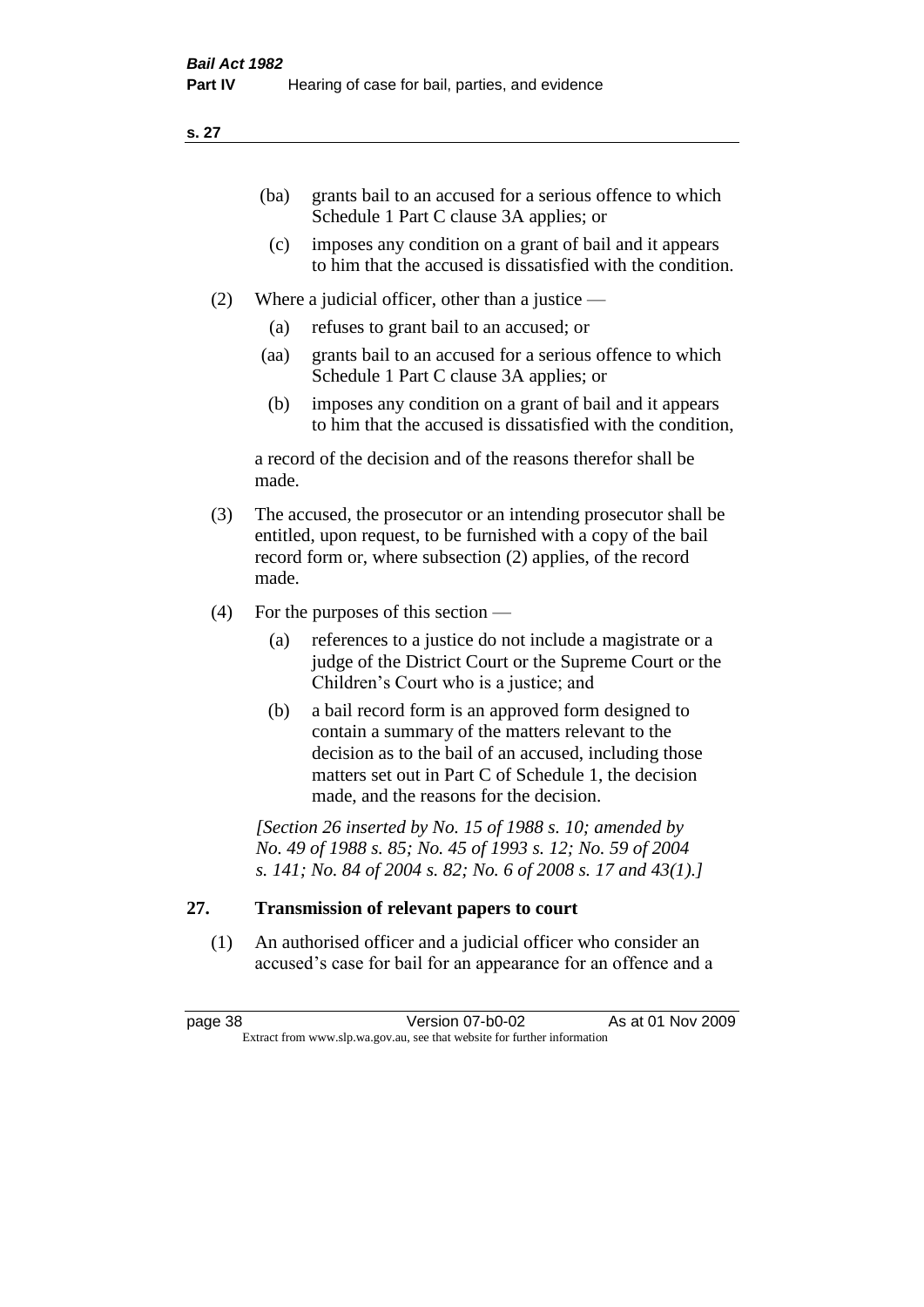person before whom a bail undertaking or a surety undertaking is entered into shall ensure that the relevant papers are sent as soon as is practicable, to the court before which the accused is required to appear.

(2) In subsection (1) *the relevant papers* in relation to any particular officer or person means such papers as are prescribed to be sent by that officer or person.

*[Section 27 amended by No. 84 of 2004 s. 82; No. 59 of 2006 s. 7(2).]* 

# **27A. Transmission of papers to CEO (corrections)**

A judicial officer who grants bail subject to a home detention condition shall ensure that a copy of the bail record form and of the bail undertaking are sent as soon as is practicable to the CEO (corrections).

*[Section 27A inserted by No. 61 of 1990 s. 8; amended by No. 31 of 1993 s. 9; No. 65 of 2006 s. 53.]* 

As at 01 Nov 2009 Version 07-b0-02 Page 39 Extract from www.slp.wa.gov.au, see that website for further information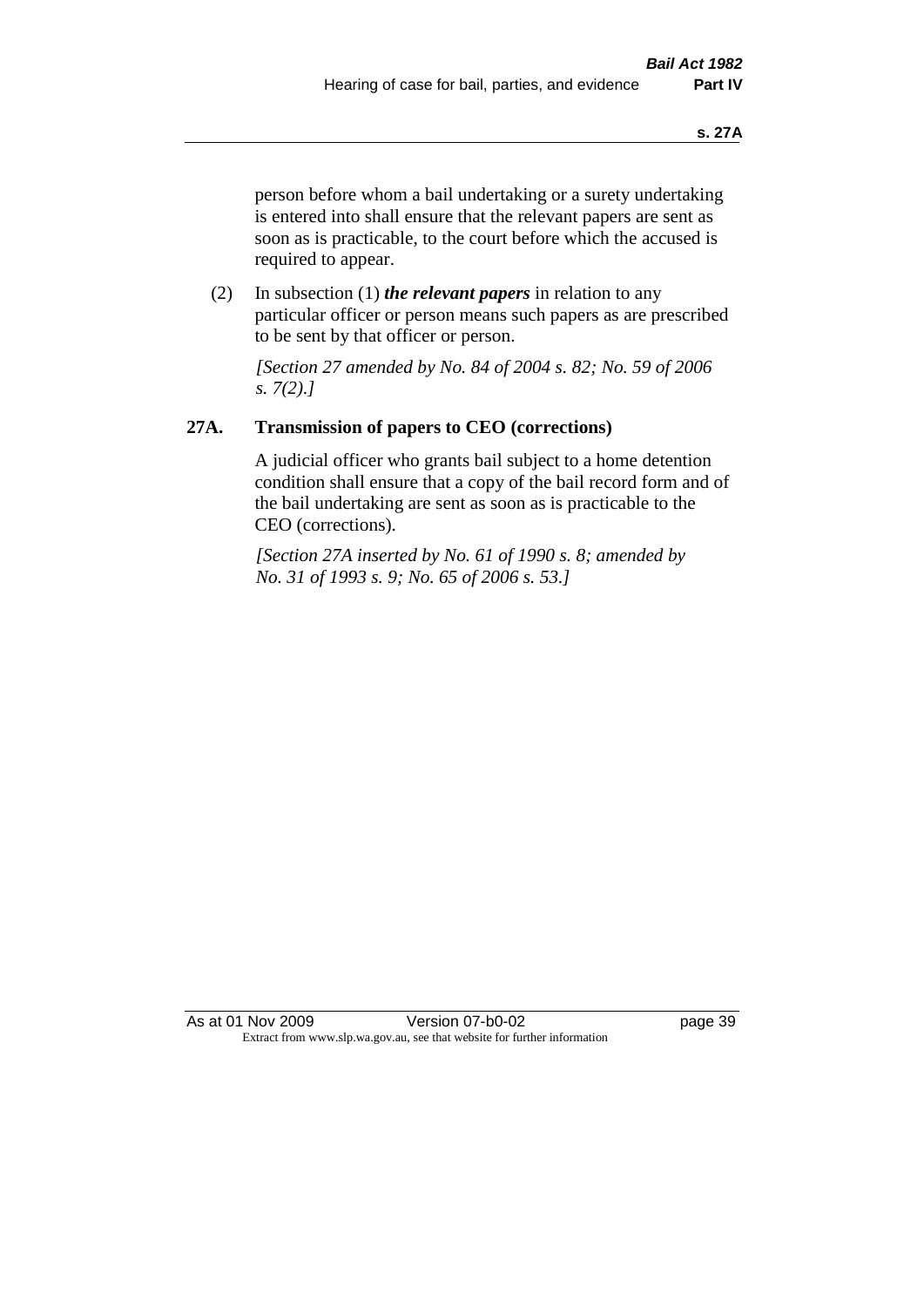# **Part V — Bail undertakings**

#### **28. Bail undertaking**

- (1) A person shall not be released on bail for an appearance in court unless he has entered into a bail undertaking for that appearance or is deemed to have done so under section 31(3).
- (2) A bail undertaking is an undertaking in writing by an accused in the prescribed form —
	- (a) that he will appear at a time and place specified, or deemed by section 31(3) to be specified, in the undertaking; and
	- (b) that if the accused fails to appear at that time and place the accused will, as soon as is practicable, appear at the court at which the accused was required to appear, when that court is sitting; and
	- (c) that he will comply with such conditions as may be imposed on him under clause 2 of Part D of Schedule 1; and
	- (d) that he will comply with any home detention condition which may be imposed as a condition on a grant of bail to him pursuant to clause 3 of Part D of Schedule 1,

and containing any agreement as to forfeiture of money by the accused which may be required pursuant to clause 1 of that Part.

- (3) A bail undertaking for any appearance may be entered into in respect of more than one offence.
- (4) The undertakings mentioned in subsection (2)(a) and (b) are, subject to section 34, enforceable under sections 51, 57 and 58.

*[Section 28 amended by No. 61 of 1990 s. 9; No. 45 of 1993 s. 12; No. 59 of 2004 s. 141; No. 84 of 2004 s. 82; No. 6 of 2008 s. 18(1).]*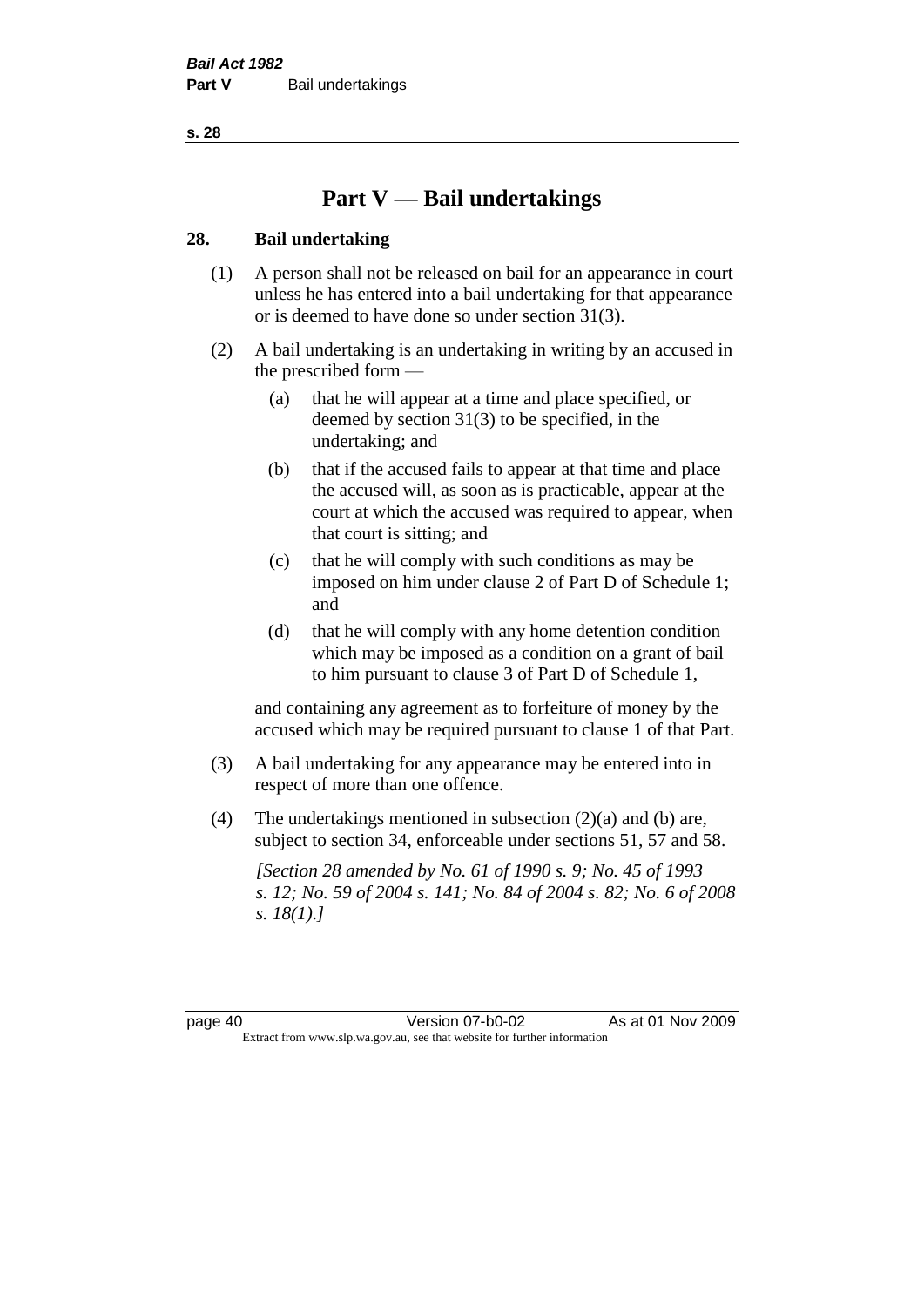#### **29. Before whom bail undertaking may be entered into**

A bail undertaking need not be entered into before the judicial officer or authorised officer who granted bail but may be entered into before any of the following persons —

- (a) a judicial officer;
- (b) a registrar of a court, other than a deputy registrar of the Magistrates Court or the Children's Court;
- (c) an authorised police officer;
- (d) an associate of a judge of the Supreme Court, the District Court or the Children's Court;
- (e) where the accused is in a lock-up or prison, any person for the time being in charge of the lock-up or prison;
- (f) where the accused is in a court custody centre, any person for the time being in charge of the centre who is approved for the purposes of this paragraph by the chief executive officer of the department of the Public Service principally assisting in the administration of the *Court Security and Custodial Services Act 1999*;
- (g) where the accused is a child, any authorised community services officer.

*[Section 29 amended by No. 15 of 1988 s. 11; No. 49 of 1988 s. 86; No. 2 of 1996 s. 61; No. 59 of 2004 s. 141; No. 84 of 2004 s. 82; No. 6 of 2008 s. 19.]* 

#### **30. Duties of person before whom bail undertaking is entered into**

- (1) The person before whom a bail undertaking is to be entered into by an accused shall before it is entered into —
	- $(a)$  either
		- (i) read it to the accused; or
		- (ii) be informed by the accused that the accused has read it; or
		- (iii) if necessary, have it translated to the accused; and

As at 01 Nov 2009 Version 07-b0-02 page 41 Extract from www.slp.wa.gov.au, see that website for further information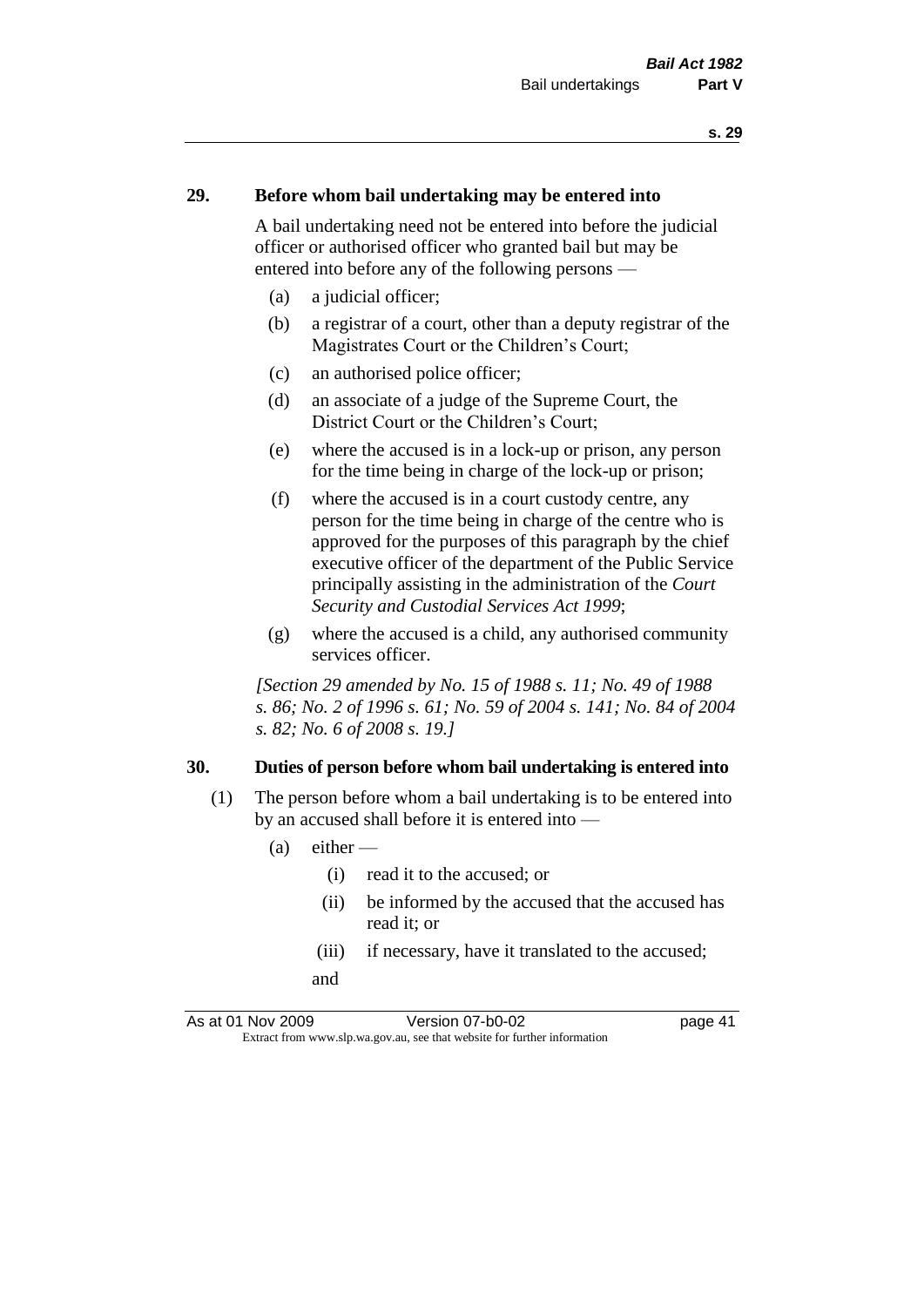(b) ensure that all conditions which are to be complied with before the release of the accused have been complied with.

- (2) The person before whom a bail undertaking is entered into by an accused shall give to him, or cause to be given to him —
	- (a) a copy of the bail undertaking as duly completed; and
	- (b) a notice in writing in the approved form showing
		- (i) his obligations pursuant to the undertaking; and
		- (ii) the consequences of his failure to comply with them.
- (3) The person before whom a bail undertaking is entered into by an accused shall enquire of the accused whether he requires the notice referred to in subsection (2)(b) to be read or translated to him and shall take such steps as are necessary to comply with any such requirement of the accused.

*[Section 30 inserted by No. 15 of 1988 s. 12; amended by No. 84 of 2004 s. 82; No. 6 of 2008 s. 20 and 43(3).]* 

#### **31. Different time and place for appearance may be substituted**

- (1) A different time or a different time and place may be substituted in accordance with this section for the time and place for appearance specified, or deemed by this section to be specified, in a bail undertaking.
- (2) A different time, or a different time and place, for the appearance by the accused may be substituted as mentioned in subsection  $(1)$  —
	- (a) upon an adjournment of proceedings at which the accused is present, by the judicial officer, if he has power to grant bail for that appearance, fixing a time and place for the resumed proceedings and notifying the accused orally thereof;
	- (b) upon an adjournment of proceedings from which the accused is absent for reasonable cause, by the judicial

page 42 Version 07-b0-02 As at 01 Nov 2009 Extract from www.slp.wa.gov.au, see that website for further information

**s. 31**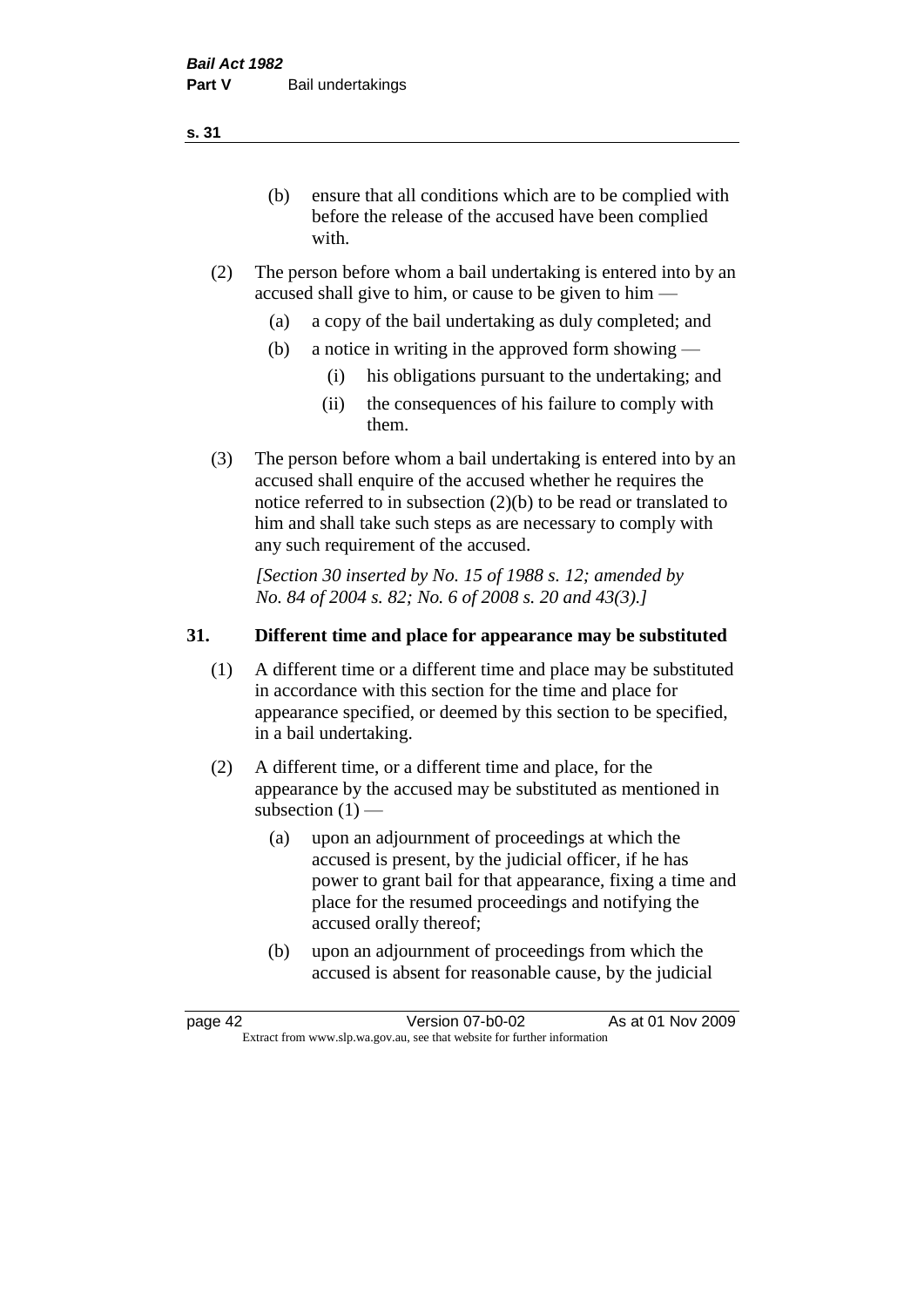officer, if he has power to grant bail for that appearance, fixing a time and place for the resumed proceedings and directing the registrar of the court to cause written notice of the time and place to be given to the accused;

- $(c)$  where
	- (i) a judge of the Supreme Court or a judge of the Children's Court has granted bail to an accused under section 15; and
	- (ii) a judicial officer, other than such a judge, has committed the accused to the Supreme Court,

by a judge of the Supreme Court or a judge of the Children's Court, as the case may require, notifying the accused orally, or directing the registrar of the court to cause written notice to be given to the accused of the time or time and place for the proceedings;

- $(d)$  where
	- (i) a judge of the Supreme Court or a judge of the Children's Court has granted bail to an accused under section 15;
	- *[(ii) deleted]*
	- (iii) the judicial officer is satisfied that there has been no material change in the facts or circumstances which applied on the grant of bail,

by the judicial officer notifying the accused orally, or directing the registrar of the court to cause written notice to be given to the accused, of the time or time and place for the resumed proceedings;

(e) upon a committal to the Supreme Court or District Court, by a judicial officer, if he has power to grant bail for that appearance, fixing a specified day in a specified sitting or session of that court and directing the registrar of the court to cause written notice of the day to be given to the accused;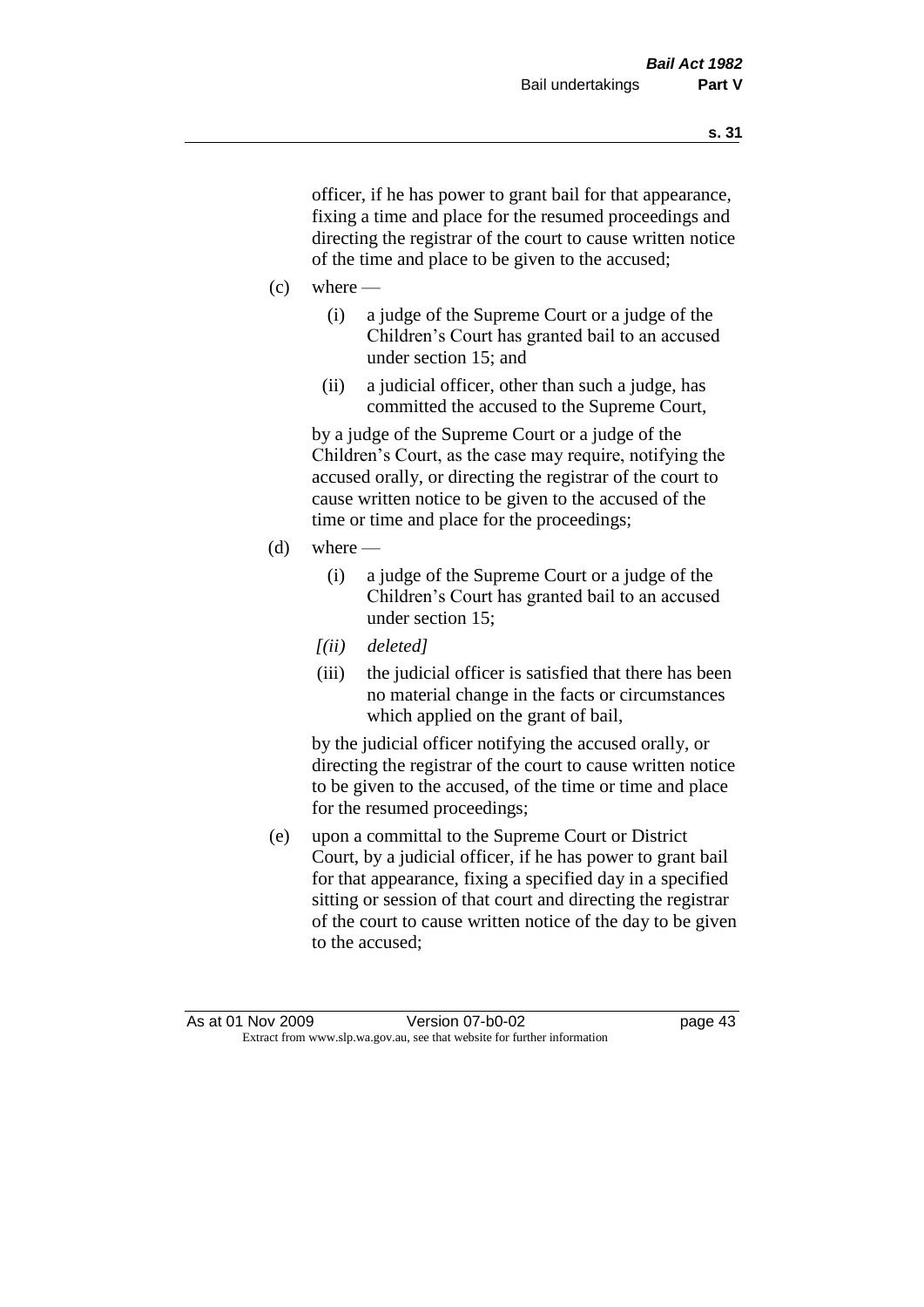- (f) where an accused has been committed for trial in the Supreme Court or the District Court in a specified sitting or session thereof or on a specified day in a specified sitting or session thereof, by an officer of the court, or a person authorised under subsection (5), fixing a time for the trial in that sitting or session and causing written notice of the time to be given to the accused;
- (g) if the parties agree to a different time or a different time and place for the proceedings, by an officer of the court giving written notice thereof to the accused.
- (3) Where a different time or a different time and place is notified to an accused pursuant to subsection (2) the bail undertaking shall be deemed to be amended to specify that time or that time and place for appearance, and the terms and conditions thereof shall continue to apply as so amended as if the accused had entered into the bail undertaking in that form.
- (4) Where the power in subsection (2)(b) is exercised upon an adjournment of proceedings the right of the accused to be at liberty under section 11(1) does not lapse by reason only that there is an interval between the adjournment of the proceedings and the time when he is notified of the time and place for the resumed proceedings.
- (5) The Chief Justice, in respect of committals to the Supreme Court, and the Chief Judge, in respect of committals to the District Court, may authorise a person or persons, by name or office, to perform the functions referred to in subsection (2)(f).

*[Section 31 amended by No. 15 of 1988 s. 13; No. 49 of 1988 s. 87; No. 27 of 2002 s. 21; No. 59 of 2004 s. 141; No. 84 of 2004 s. 82; No. 6 of 2008 s. 21(1) and (2).]* 

#### **31A. Amendment of conditions during trial**

(1) In this section —

*amendment* means an addition, variation or cancellation under subsection (2);

page 44 Version 07-b0-02 As at 01 Nov 2009 Extract from www.slp.wa.gov.au, see that website for further information

**s. 31A**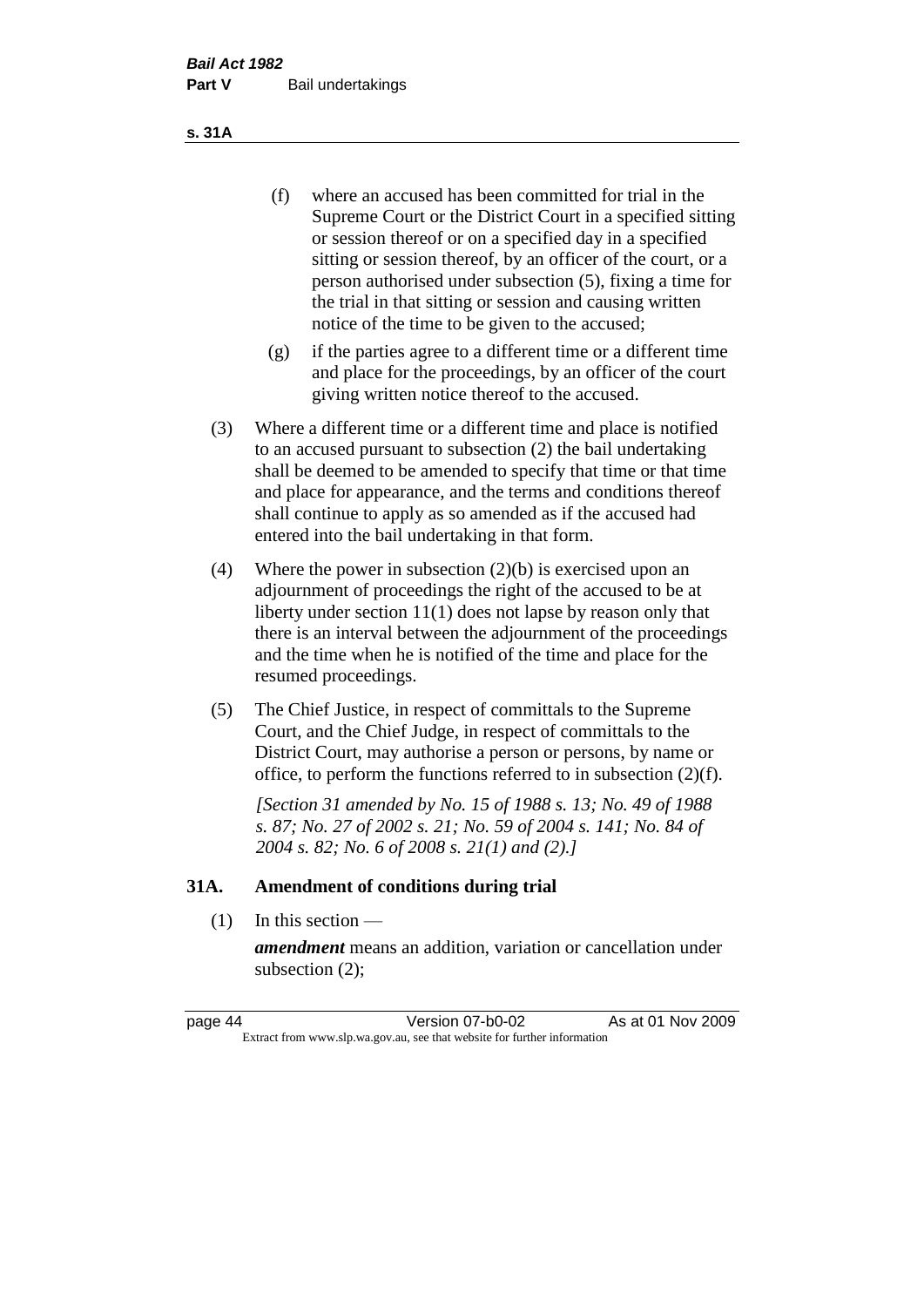*trial* means that part of proceedings for an offence when evidence is being received by the court in respect of the offence and also extends to any time when —

- (a) legal argument is being heard; or
- (b) a judicial officer or a jury is deliberating.

#### $(2)$  Where —

- (a) an accused has been granted bail for the accused's appearance for trial for an offence; and
- (b) the trial extends beyond one day,

a judicial officer who grants bail for the next appearance by exercising the power in section  $31(2)(a)$  may also do one or more of the following —

- (c) add any condition to the extent that is authorised by clause 2 or 3 of Part D of Schedule 1;
- (d) vary a condition to that extent;
- (e) cancel a condition.
- (3) A judicial officer who adds, varies or cancels a condition under subsection (2) shall cause an officer of the court —
	- (a) to endorse the amendment on the accused's copy of the bail undertaking or, if that copy is not available for endorsement, to give written notice of the amendment to the accused; and
	- (b) to endorse on a file copy of the undertaking a certificate as to the amendment and the action taken under paragraph (a).
- (4) If the judicial officer considers that the amendment is of a minor nature, the judicial officer may, for the purposes of section 44(4), cause the officer of the court to include a statement to that effect in the endorsement or notice under subsection (3)(a) and the certificate under subsection (3)(b).

As at 01 Nov 2009 Version 07-b0-02 Page 45 Extract from www.slp.wa.gov.au, see that website for further information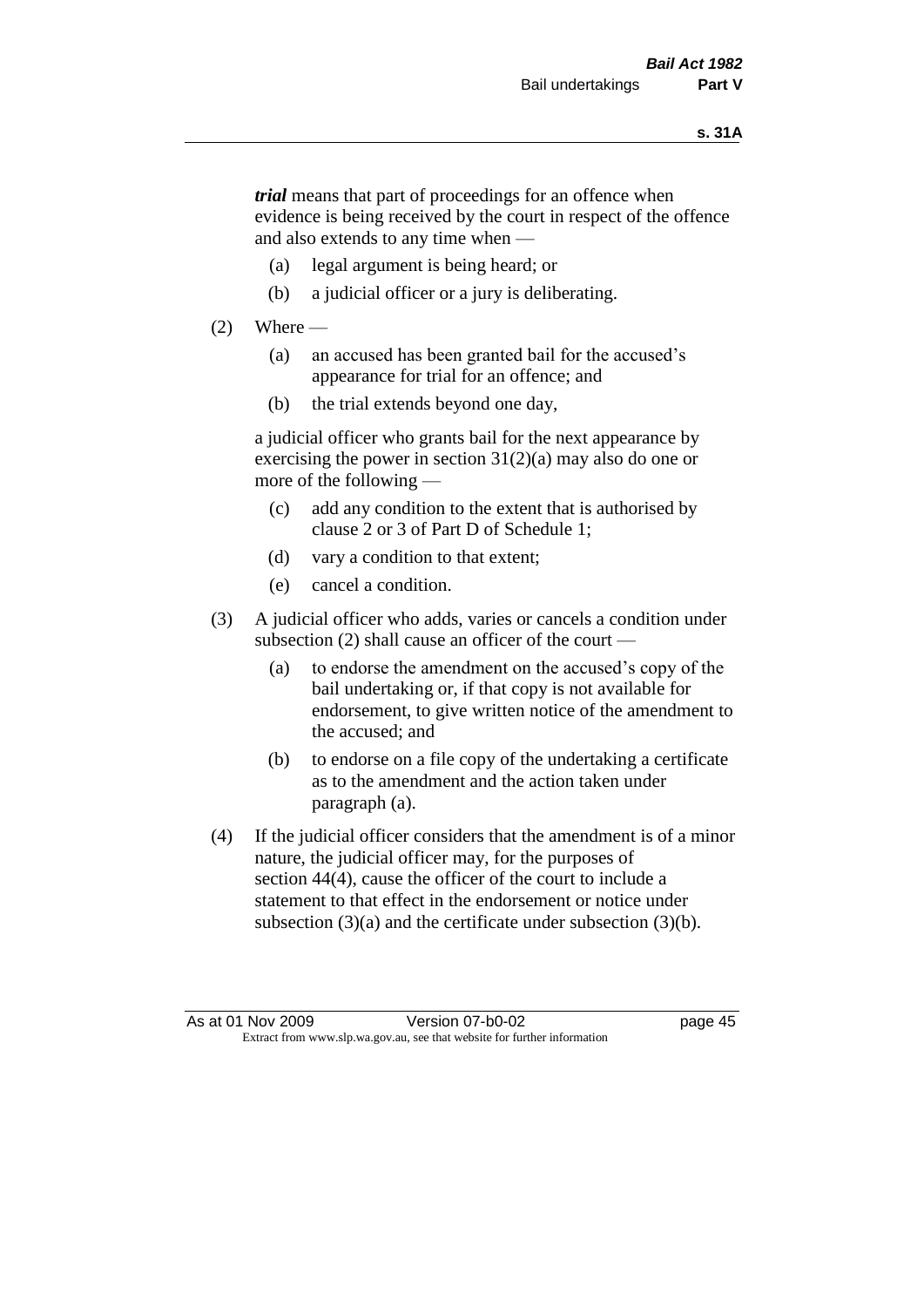- (5) When action is taken under subsection  $(3)(a)$ 
	- (a) the bail undertaking is to be regarded as having been amended as provided in the endorsement or notice, as the case requires; and
	- (b) the terms and conditions of the bail undertaking continue to apply as so amended as if the accused had entered into the bail undertaking in that form.
- (6) In any proceedings an endorsement on a copy of a bail undertaking referred to in subsection (3)(b) purporting to be a certificate referred to in that paragraph is evidence of the matters appearing in it without proof of the signature of the person who made the endorsement.

*[Section 31A inserted by No. 6 of 2008 s. 22(1).]*

#### **32. Giving and proof of notices under s. 31**

- (1) A written notice to an accused under section  $31(2)$ 
	- (a) shall be given to the accused personally; or
	- (b) shall be sent to the accused by post to the accused's address appearing in the records of the court; or
	- (c) in urgent cases or with the accused's consent, shall be sent to the accused by electronic communication.
- (2) A person who gives or sends a notice in accordance with subsection (1) shall endorse on a file copy of the notice a certificate showing —
	- (a) that the person has done so; and
	- (b) the time of doing so.
- (3) If a notice is sent by post under subsection  $(1)(b)$ , the notice is to be presumed, unless the contrary is shown, to have been received at the time when, in the ordinary course of events, it would have been delivered.
- (4) The judicial officer who under section  $31(2)(a)$  notifies an accused of the time and place for resumed proceedings shall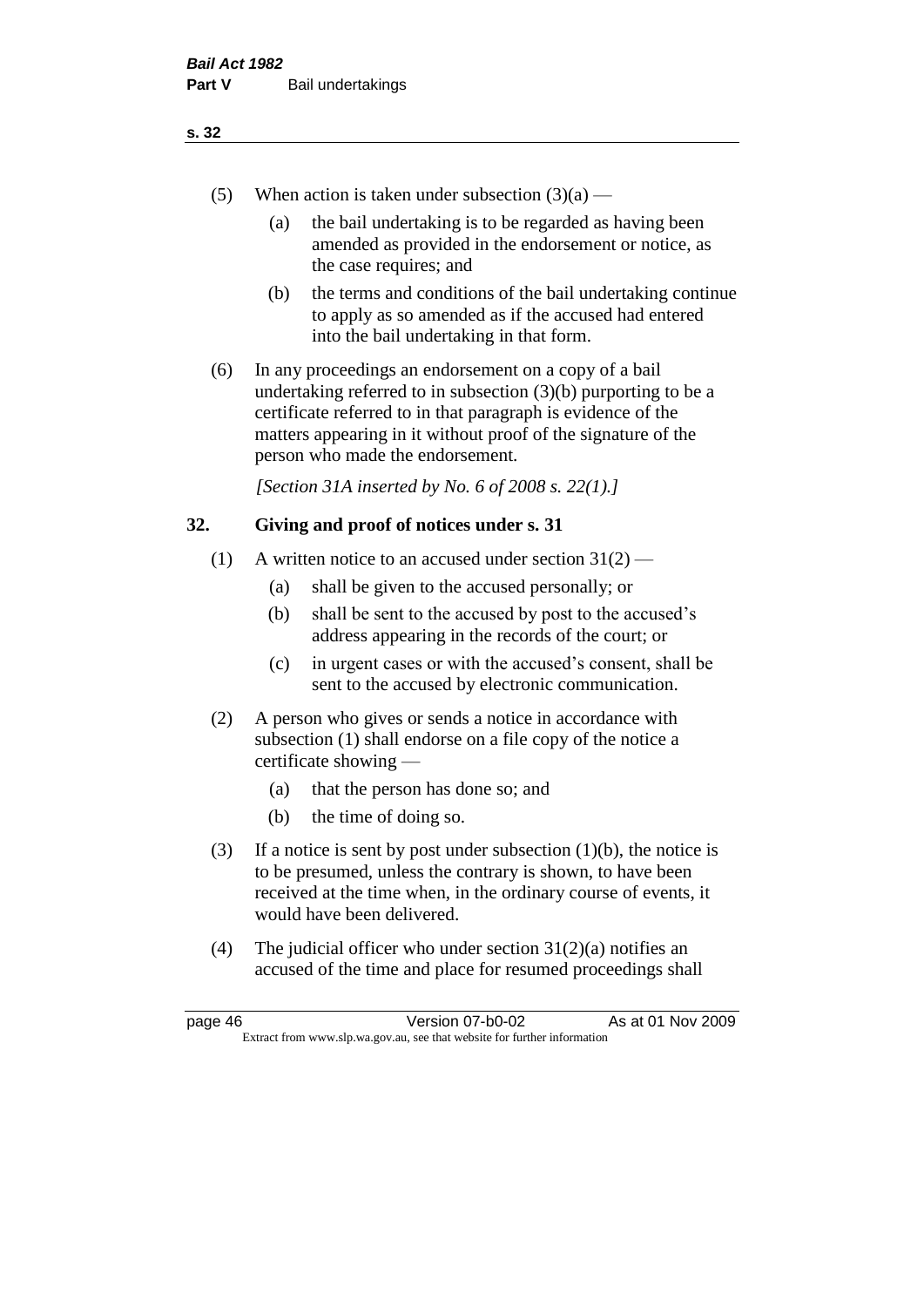cause to be endorsed on the accused's bail undertaking a certificate showing details of such time and place and that the accused has been notified of them.

- (5) In any proceedings
	- (a) a document purporting to be a copy of a notice referred to in subsection (1) shall be evidence of the terms of the notice; and
	- (b) an endorsement
		- (i) on a copy of a notice referred to in subsection (2); or
		- (ii) on a bail undertaking,

purporting to be a certificate referred to in subsection (2) or (4) is evidence of the matters appearing in it without proof of the signature of the person who made the endorsement.

*[Section 32 amended by No. 74 of 1984 s. 12; No. 84 of 2004 s. 82; No. 6 of 2008 s. 23(1)-(3).]* 

# **33. Judicial officer may order accused to enter into bail undertaking**

- (1) Where bail is granted to an accused by a judicial officer, whether with or without any condition being attached thereto, and the accused fails or refuses to enter into a bail undertaking in terms of the grant, the judicial officer who granted bail may, subject to subsection (3), order that the accused enter into the bail undertaking within such time as he may specify.
- (2) If an accused does not comply with an order under subsection (1), the judicial officer may, subject to subsection (3), further order that a bail undertaking, in such form as the judicial officer may approve, shall be deemed to have been entered into by the accused on the date of such further order, and thereupon that undertaking shall be treated as if it had been duly entered into by the accused for the purposes of this Act.

As at 01 Nov 2009 Version 07-b0-02 page 47 Extract from www.slp.wa.gov.au, see that website for further information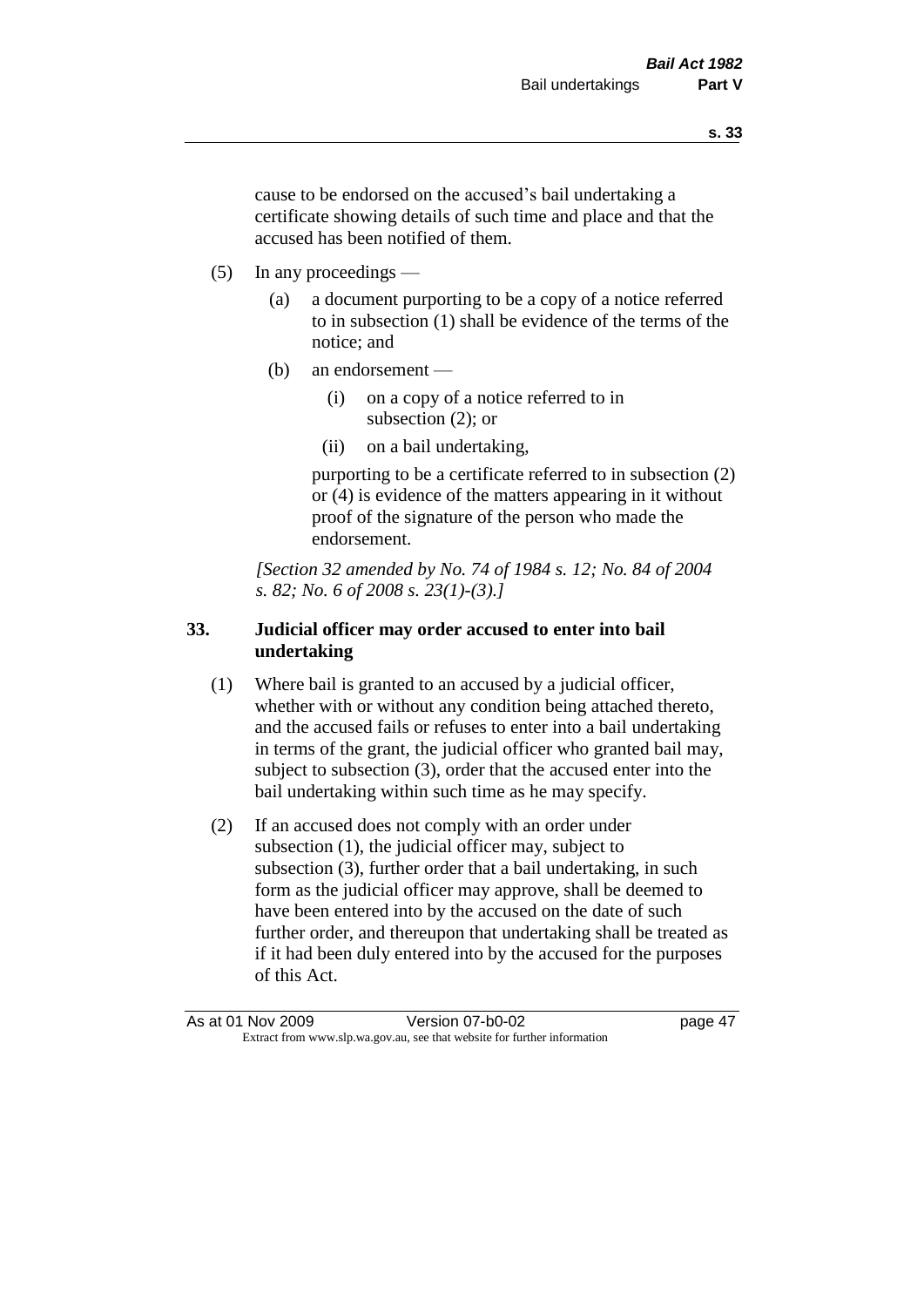- (3) A judicial officer shall not
	- (a) make an order under subsection (2) unless he has personally informed the accused of the terms and effect of the order made under subsection (1);
	- (b) exercise any of the powers conferred on him by this section unless he is satisfied that the accused has the capacity to enter into and comply with the undertaking.

*[Section 33 amended by No. 84 of 2004 s. 82.]* 

#### **34. Cessation and suspension of bail undertaking**

A bail undertaking ceases to have effect —

- (a) upon the revocation of bail under section 55;
- (b) upon the death of the accused, but only if no order has been made under section 57;
- (c) subject to section 31, upon the appearance in court by the accused as required by his bail undertaking;
- (d) upon the discharge of the accused according to law from any further proceedings for the offence, or all of the offences, to which the bail undertaking relates;
- (e) during any period before the time at which the accused is required to appear in court when he is in custody for any other offence or reason.

*[Section 34 amended by No. 84 of 2004 s. 82.]*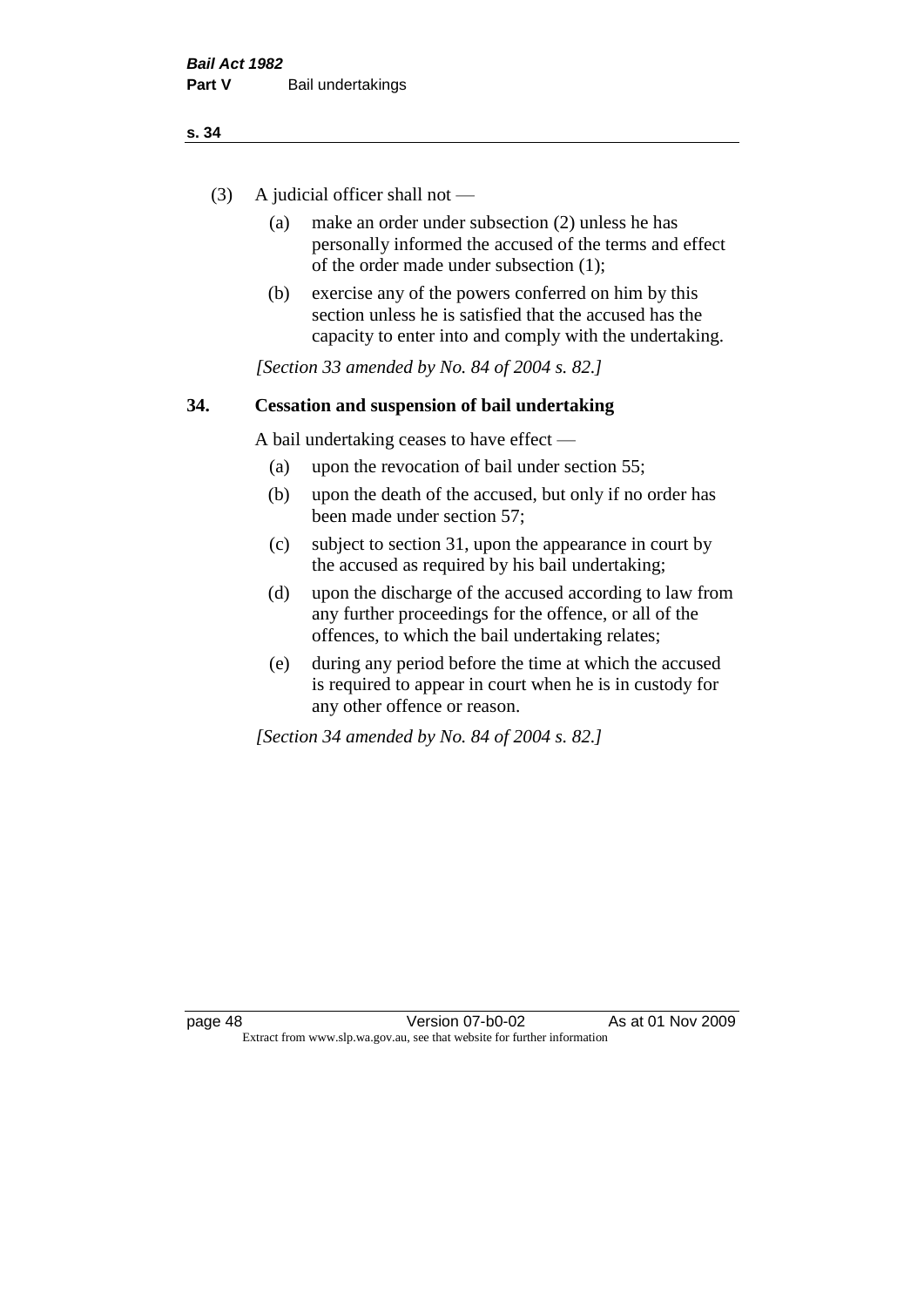# **Part VI — Sureties and surety undertakings**

#### **35. Surety and surety undertaking**

- (1) A surety is a person who, as a condition of the grant of bail to an accused, enters into a surety undertaking, that is to say, undertakes in writing that he will, subject to this Act, forfeit a specified amount of money if the accused fails to comply with any requirement of his bail undertaking mentioned in section  $28(2)(a)$  and (b).
- (2) A surety is required to be approved under section 40.
- (3) A forfeiture of money by a surety as mentioned in subsection (1) is enforceable as provided in section 49 but not otherwise.

*[Section 35 amended by No. 84 of 2004 s. 82; No. 6 of 2008 s. 18(3).]* 

#### **36. Authority to approve sureties**

- (1) The decision whether an applicant should be approved as a surety in any case is to be made —
	- (a) by a person referred to in section 29(a) to (d); or
	- (b) where the accused to whom bail has been granted is in prison, by a person for the time being in charge of the prison; or
	- (c) where the accused to whom bail has been granted is a child, by an authorised community services officer.
- (2) A judicial officer when granting bail to an accused subject to a requirement for a surety or sureties may make an order as to —
	- (a) the giving of notice to the prosecutor of an application for approval of any surety; or
	- (b) the person or persons who are to, or may, approve any surety,

and subsection (1) has effect subject to any such order. *[Section 36 inserted by No. 6 of 2008 s. 24(1).]*

As at 01 Nov 2009 Version 07-b0-02 page 49 Extract from www.slp.wa.gov.au, see that website for further information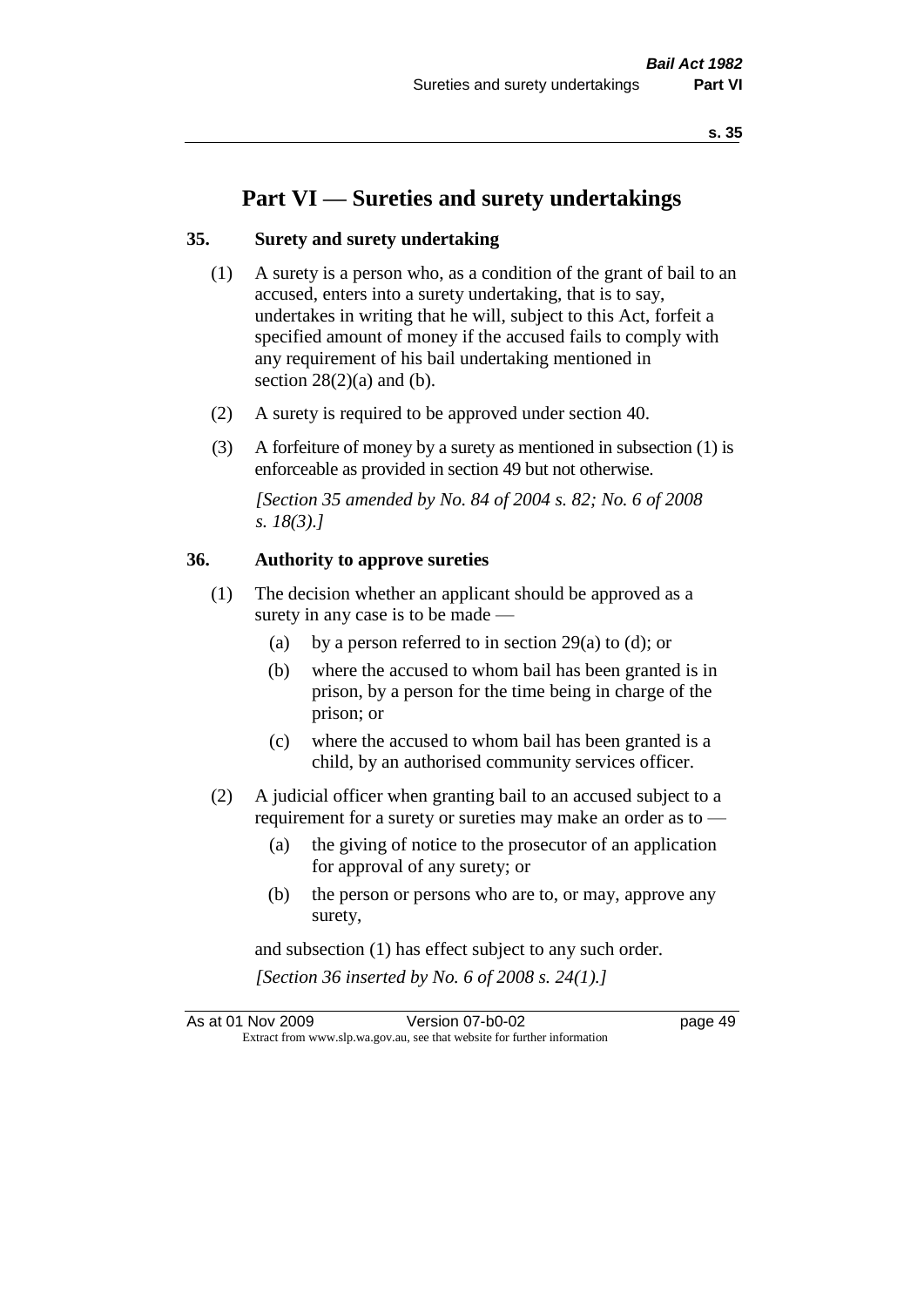# **37. Proposed surety to receive certain information and prescribed form for completion**

- (1) Whenever a surety approval officer is called upon to decide whether an applicant should be approved as a surety, he shall ensure that the applicant is, or has been, given -
	- (a) a duly completed notice in the prescribed form showing details of the terms and conditions on which bail has been granted to the accused in whose case the surety is required;
	- (b) such information in writing as to the effect of this Act in relation to the rights, obligations and liabilities of sureties as is prescribed for the purposes of this paragraph; and
	- (c) a prescribed form of declaration for completion designed to disclose to the surety approval officer all information relevant to the decision.
- (2) Before he makes his decision, the surety approval officer shall ensure that the applicant furnishes to him the declaration referred to in subsection (1)(c) duly completed.
- (3) For the purposes of this section it is sufficient if  $-$ 
	- (a) the notice, information and declaration referred to in subsection (1) are sent by electronic communication to an electronic address provided by the applicant; and
	- (b) the declaration referred to in subsection  $(1)(c)$  duly completed is sent by electronic communication to an electronic address provided by the surety approval officer.

*[Section 37 amended by No. 84 of 2004 s. 82; No. 6 of 2008 s. 24(4), (5) and 25.]* 

# **38. Persons disqualified from being sureties**

- (1) A person is not qualified to be approved as a surety if  $-$ 
	- (a) he is under 18 years of age; or

page 50 Version 07-b0-02 As at 01 Nov 2009 Extract from www.slp.wa.gov.au, see that website for further information

#### **s. 37**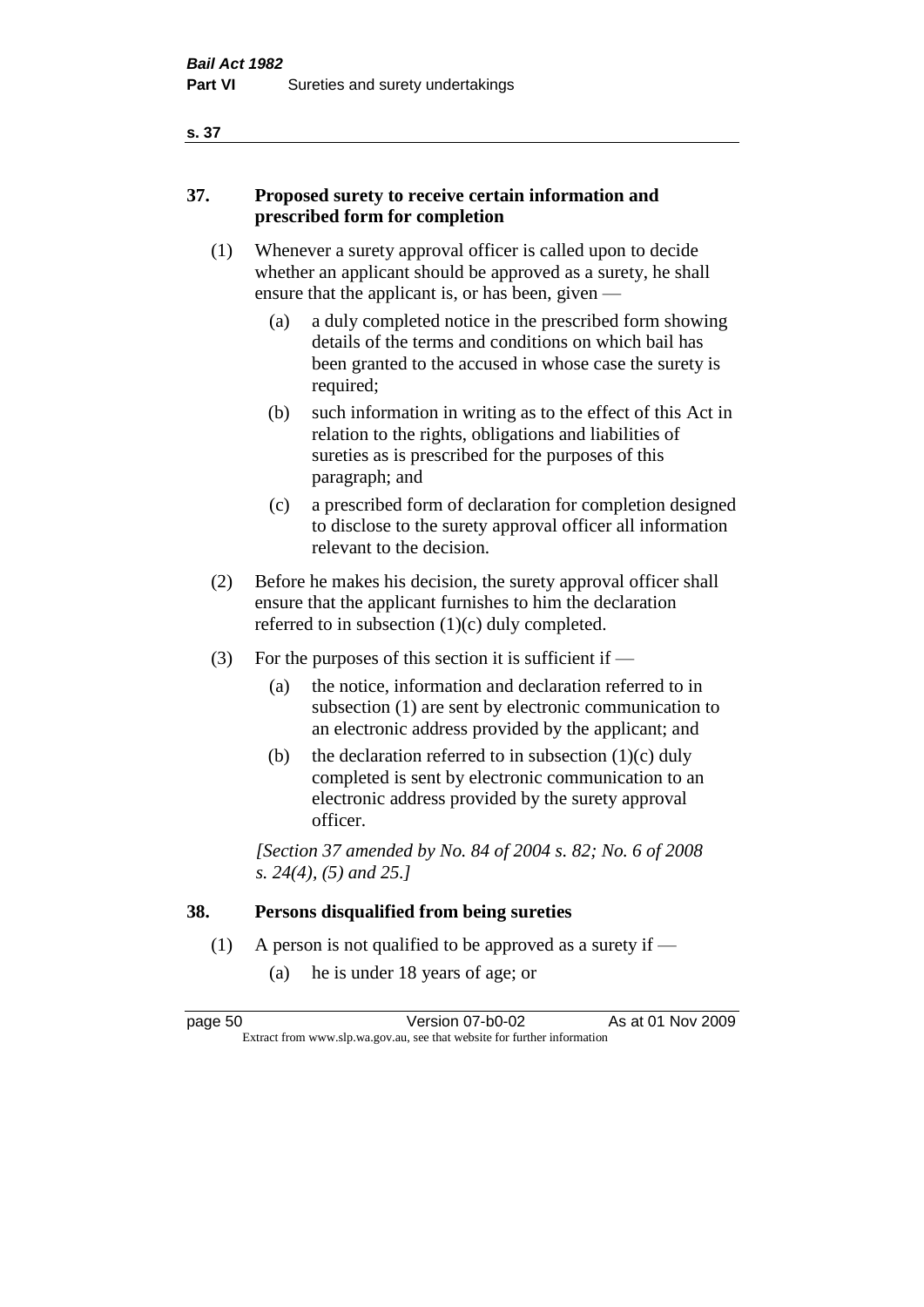- (b) subject to subsection (2), the value of his assets, after provision is made for his debts and liabilities, is less than the amount which he might become liable to forfeit under his proposed surety undertaking; or
- (c) there are reasonable grounds for believing that he has been, or will be, indemnified by any person against any forfeiture referred to in paragraph (b).
- (2) Subsection (1)(b) does not apply where the applicant for approval is required to give security sufficient to cover the amount which he might become liable to forfeit.

#### **39. Matters relevant to approval of sureties**

In determining whether an applicant is suitable to be a surety a surety approval officer shall have regard to all matters which appear to him to be relevant including, as well as any others, the following —

- (a) the character and antecedents of the applicant;
- (b) his proximity to or connection with the accused, whether by kinship, place of residence or otherwise; and
- (c) his ability to pay, or give security for, the amount which he might become liable to forfeit under his proposed surety undertaking, without excessive hardship to himself or his dependants.

*[Section 39 amended by No. 84 of 2004 s. 82; No. 6 of 2008 s. 24(4).]* 

#### **40. Decision on application by proposed surety**

- (1) Upon receipt of the duly completed declaration referred to in section  $37(1)(c)$ , the surety approval officer shall, after making any enquiries which he thinks desirable, make a decision, as soon as is practicable, either to approve or not to approve of the applicant as a surety in that case.
- (2) If the surety approval officer does not approve of the applicant as a surety he shall record the reasons for his doing so and

|                                                                          | As at 01 Nov 2009 | Version 07-b0-02 | page 51 |
|--------------------------------------------------------------------------|-------------------|------------------|---------|
| Extract from www.slp.wa.gov.au, see that website for further information |                   |                  |         |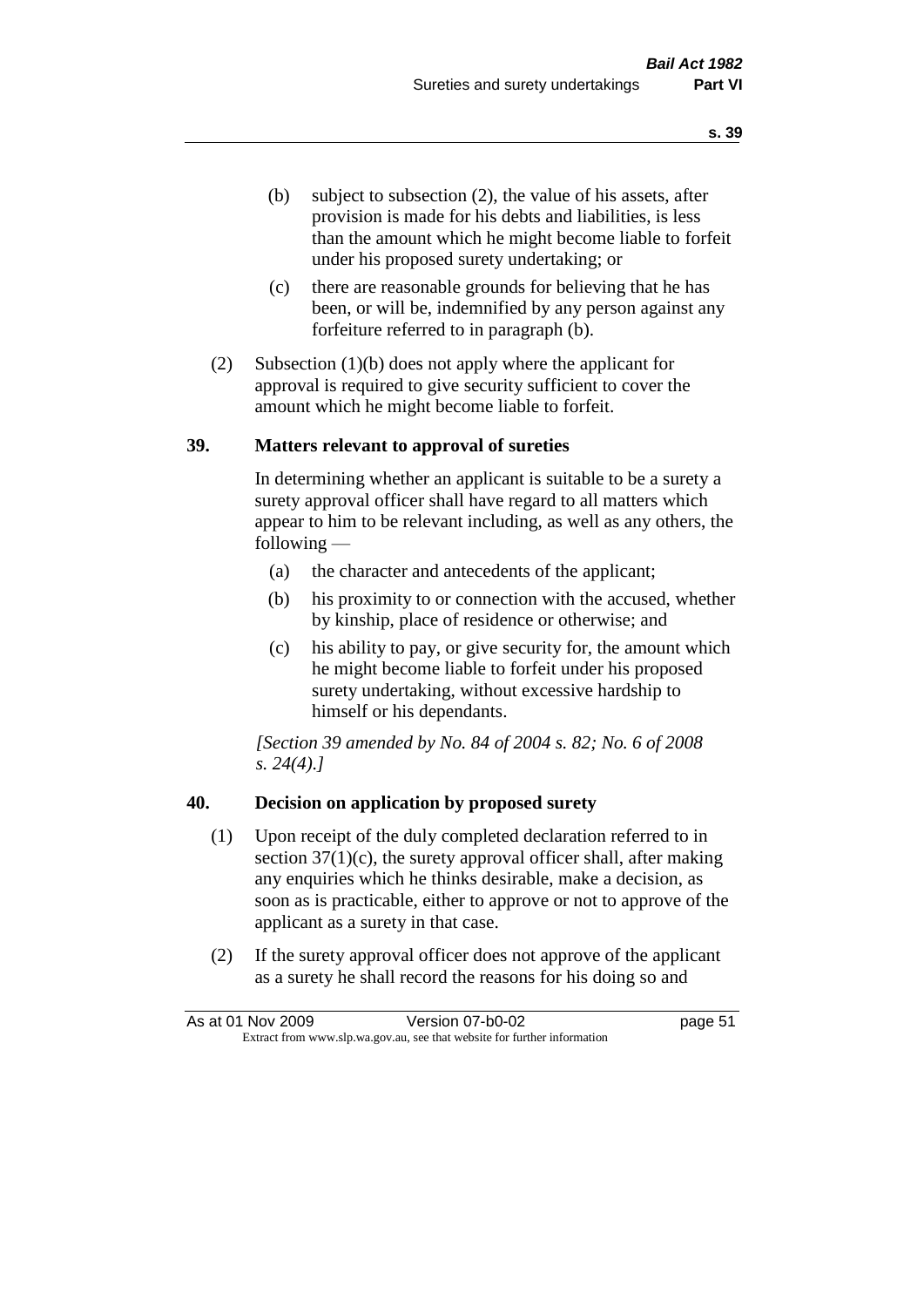inform the applicant and the accused thereof, or cause them to be so informed.

*[Section 40 amended by No. 15 of 1988 s. 15; No. 84 of 2004 s. 82; No. 6 of 2008 s. 24(5).]* 

# **41. Finality of decision to refuse approval**

- (1) A decision by a surety approval officer not to approve of the applicant as a surety is final unless the applicant becomes entitled to re-apply under subsection (2).
- (2) An applicant who is refused approval as a surety may re-apply for approval to the surety approval officer who made that decision, or if that officer is absent or unavailable to another surety approval officer, on the ground that —
	- (a) new facts have been discovered, new circumstances have arisen or the circumstances have changed since he was refused approval; or
	- (b) he failed to adequately present his case for approval on his previous application,

and the provisions of this Act, except section 37, shall, with necessary modifications, apply to any such further application and the decision thereon.

*[Section 41 amended by No. 6 of 2008 s. 24(3) and (4).]*

#### **42. Before whom surety undertaking may be entered into**

A surety undertaking need not be entered into before the surety approval officer who approved the surety but may be entered into before any person before whom the accused for whose appearance the surety is approved might enter into his bail undertaking under section 29.

*[Section 42 amended by No. 84 of 2004 s. 82; No. 6 of 2008 s. 24(5).]*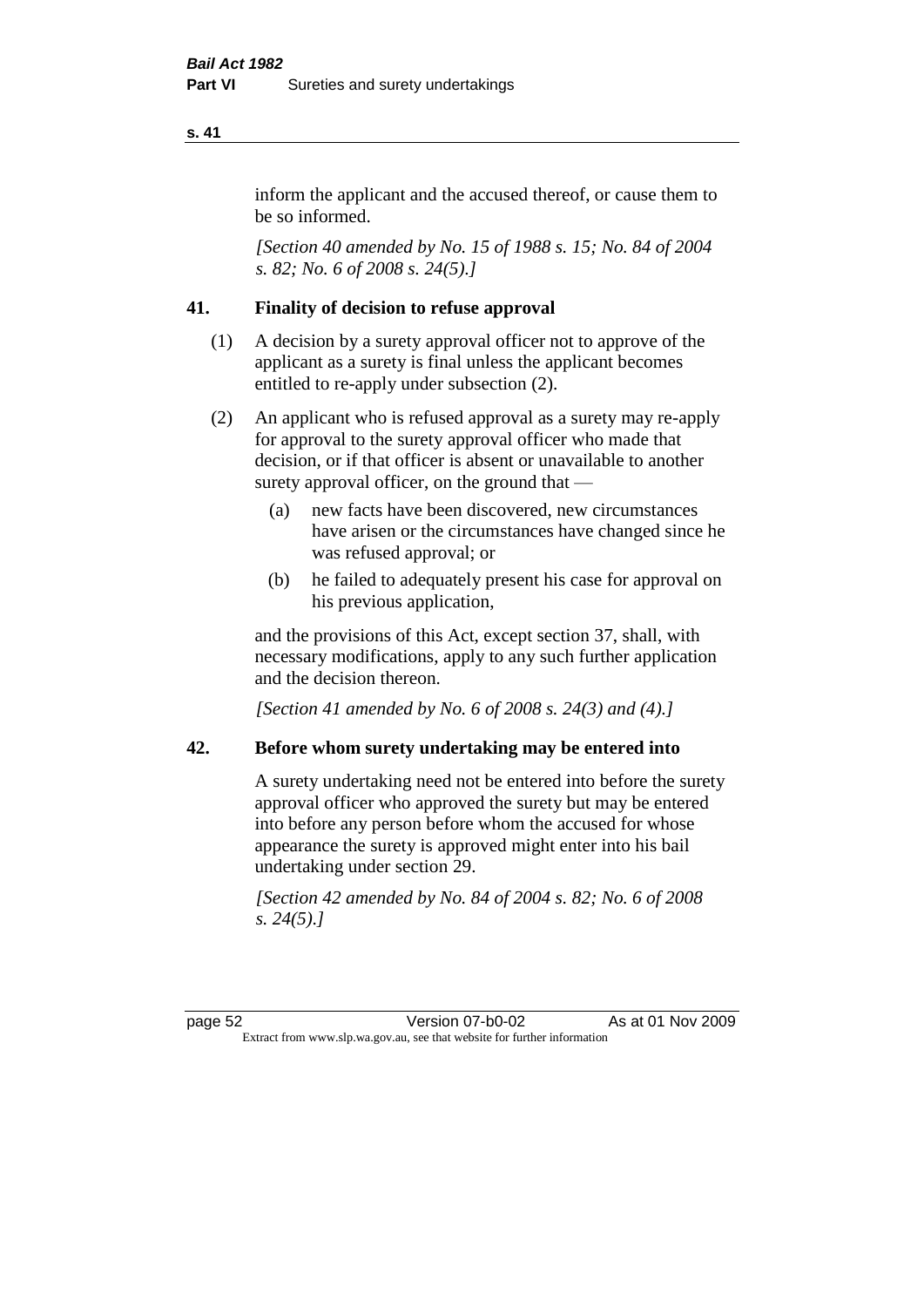## **43. Duties of persons before whom surety undertaking is entered into**

A person before whom a surety undertaking is to be entered into —

- $(a)$  shall
	- (i) read to the surety;
	- (ii) be informed by the surety that he has read; or
	- (iii) if necessary, have translated to the surety,

the documents described in section  $37(1)(a)$  and (b), and the surety undertaking, before the surety enters into the undertaking;

- (b) shall ensure that all conditions which are to be complied with by the surety have been complied with before the surety enters into his undertaking; and
- (c) shall give to the surety a copy of his surety undertaking as duly completed.

*[Section 43 amended by No. 74 of 1984 s. 13.]* 

#### **43A. Use of video link and electronic communication where proposed surety is interstate**

 $(1)$  In this section —

*proposed surety* means a person who is to enter into a surety undertaking;

*relevant official* means the person before whom the surety undertaking is to be entered into or was entered into, as the case requires;

*video link* means facilities (including closed circuit television) that enable, at the same time —

- (a) the relevant official to see and hear the proposed surety; and
- (b) the proposed surety to see and hear the relevant official.

As at 01 Nov 2009 Version 07-b0-02 Page 53 Extract from www.slp.wa.gov.au, see that website for further information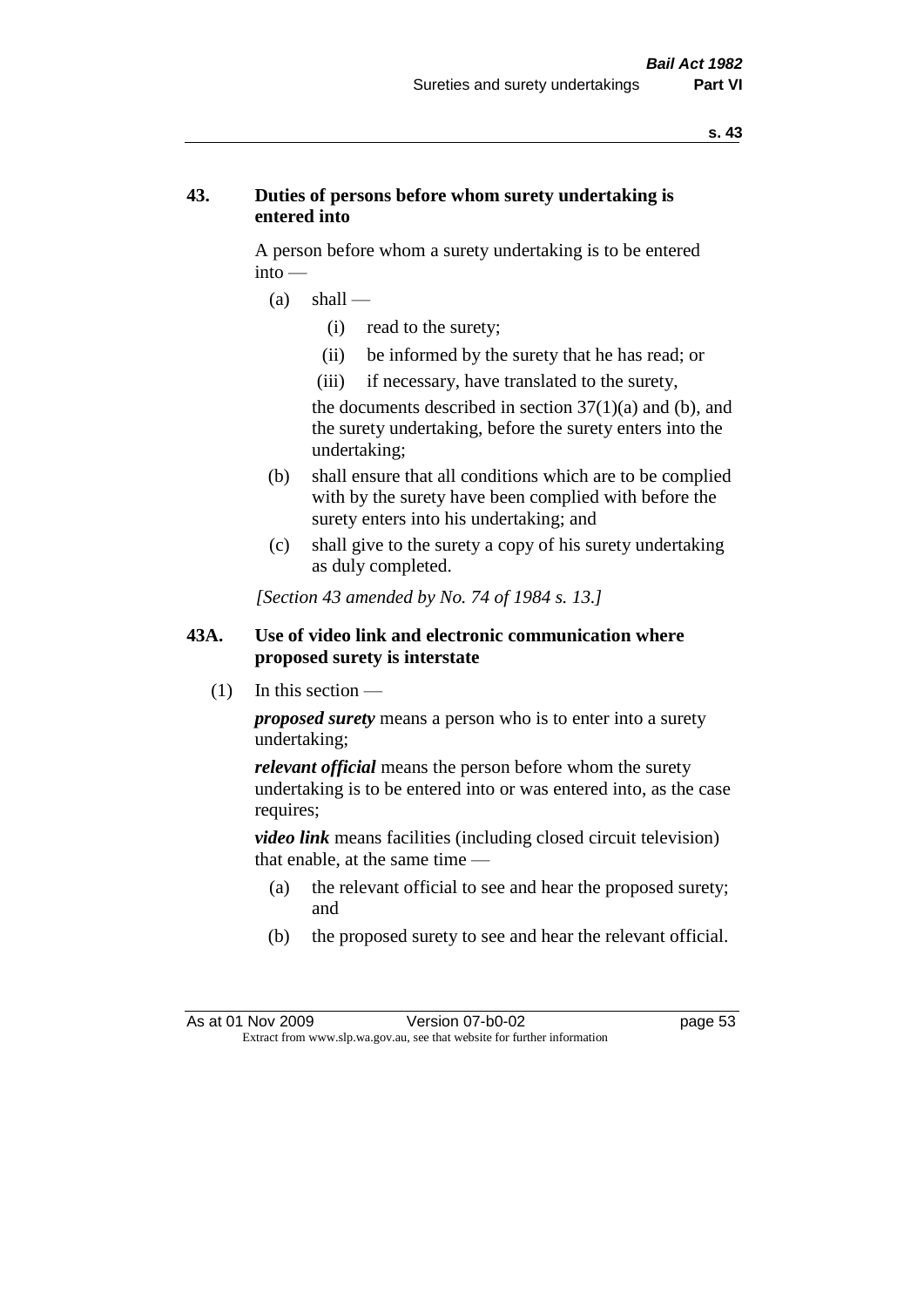#### **s. 43A**

- (2) This section applies if a proposed surety is in another State or a Territory.
- (3) The relevant official may comply with section 43(a) and (b) by means of a video link.
- (4) The relevant official may send the surety undertaking to the proposed surety by electronic communication for completion.
- (5) The proposed surety may enter into the surety undertaking by sending the completed surety undertaking to the relevant official by electronic communication.
- (6) If the surety undertaking is sent by electronic communication under subsection (4) or (5), any requirement for the proposed surety or the relevant official to sign it is to be taken to have been complied with if the full name of the proposed surety or the relevant official, as the case requires, appears in the appropriate place in the undertaking.
- (7) The relevant official may comply with section  $43(c)$  by sending a copy of the surety undertaking as duly completed to the surety by electronic communication.
- (8) A surety undertaking that is entered into in accordance with this section is to be taken to have been entered into before the relevant official.
- (9) In any proceedings a document purporting to be a copy of a surety undertaking and purporting to be certified by the relevant official to be a copy of a surety undertaking entered into in accordance with this section is evidence of the surety undertaking without proof of the signature of the relevant official.
- (10) A reference in this section to sending a surety undertaking or copy of a surety undertaking to a person by electronic communication is a reference to sending the undertaking or copy by electronic communication to an electronic address provided by the person.

*[Section 43A inserted by No. 6 of 2008 s. 26.]*

page 54 Version 07-b0-02 As at 01 Nov 2009 Extract from www.slp.wa.gov.au, see that website for further information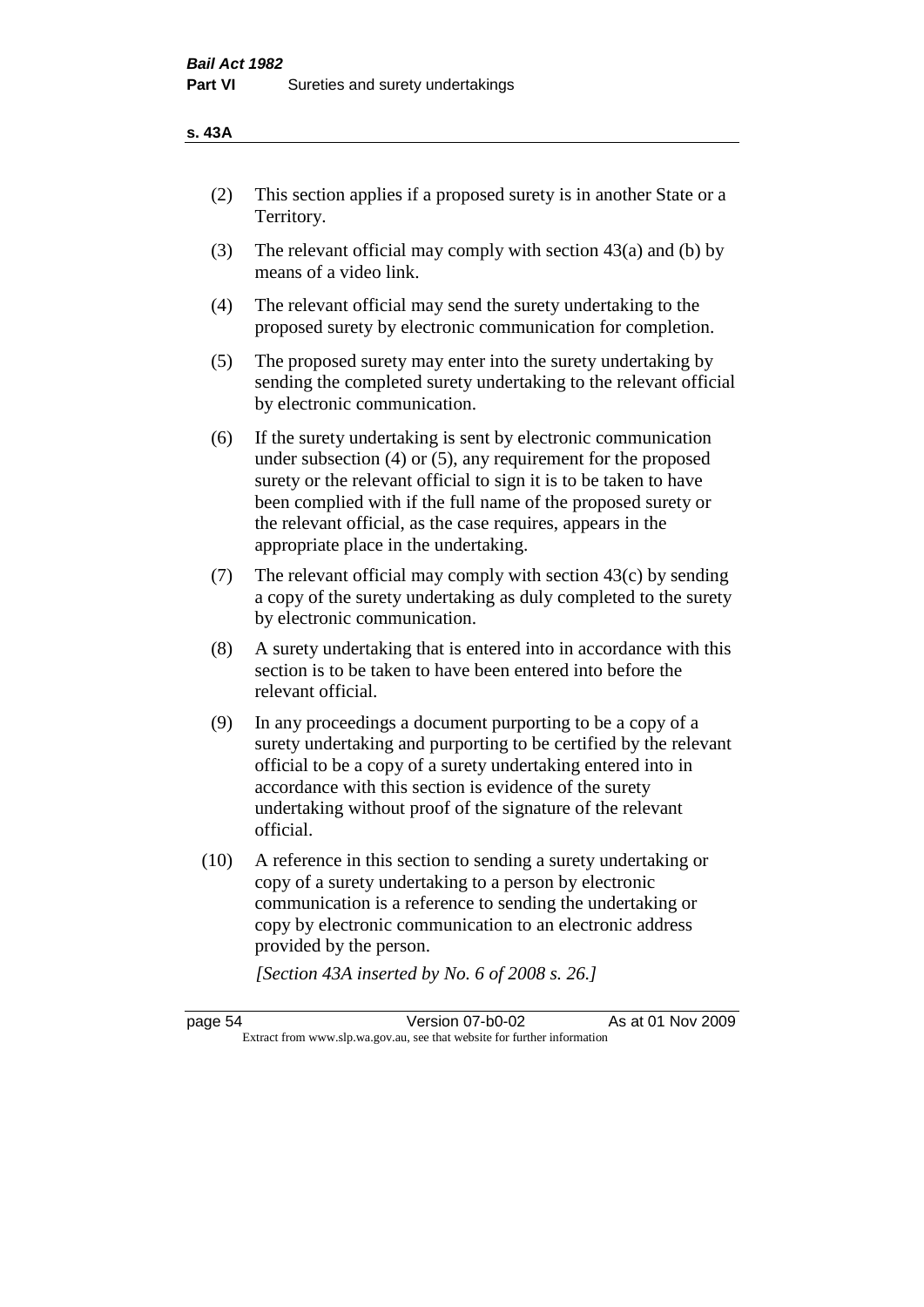#### **44. When surety undertaking extends to different time or different time and place substituted under s. 31**

- (1) A surety undertaking does not extend to the failure by the accused to appear at a different time or a different time and place substituted pursuant to section 31 unless —
	- (a) the surety undertaking contains a provision stating that it does so extend and, where applicable under subsection (5), the surety has received notice as mentioned in that subsection; or
	- (b) subsection (2) applies.
- (2) A surety undertaking extends to the failure by the accused to appear at a different time substituted pursuant to section 31 during a trial if, at the option of the surety, the undertaking contains a provision stating —
	- (a) that it does so extend; and
	- (b) the effect of subsection (4).
- (3) In subsection  $(2)$  —

*trial* means that part of proceedings for an offence when evidence is being received by the court in respect of the offence and also extends to any time when —

- (a) legal argument is being heard; or
- (b) a judicial officer or a jury is deliberating.
- (4) Subsection (2) applies despite any amendment as defined in section 31A(1) if the endorsement or notice under section  $31A(3)(a)$  in respect of the amendment includes a statement referred to in section 31A(4).
- (5) A surety undertaking may, at the option of the surety, also contain a provision stating that where —
	- (a) a different time or a different time and place for the accused's appearance is substituted pursuant to section 31; and

As at 01 Nov 2009 Version 07-b0-02 Page 55 Extract from www.slp.wa.gov.au, see that website for further information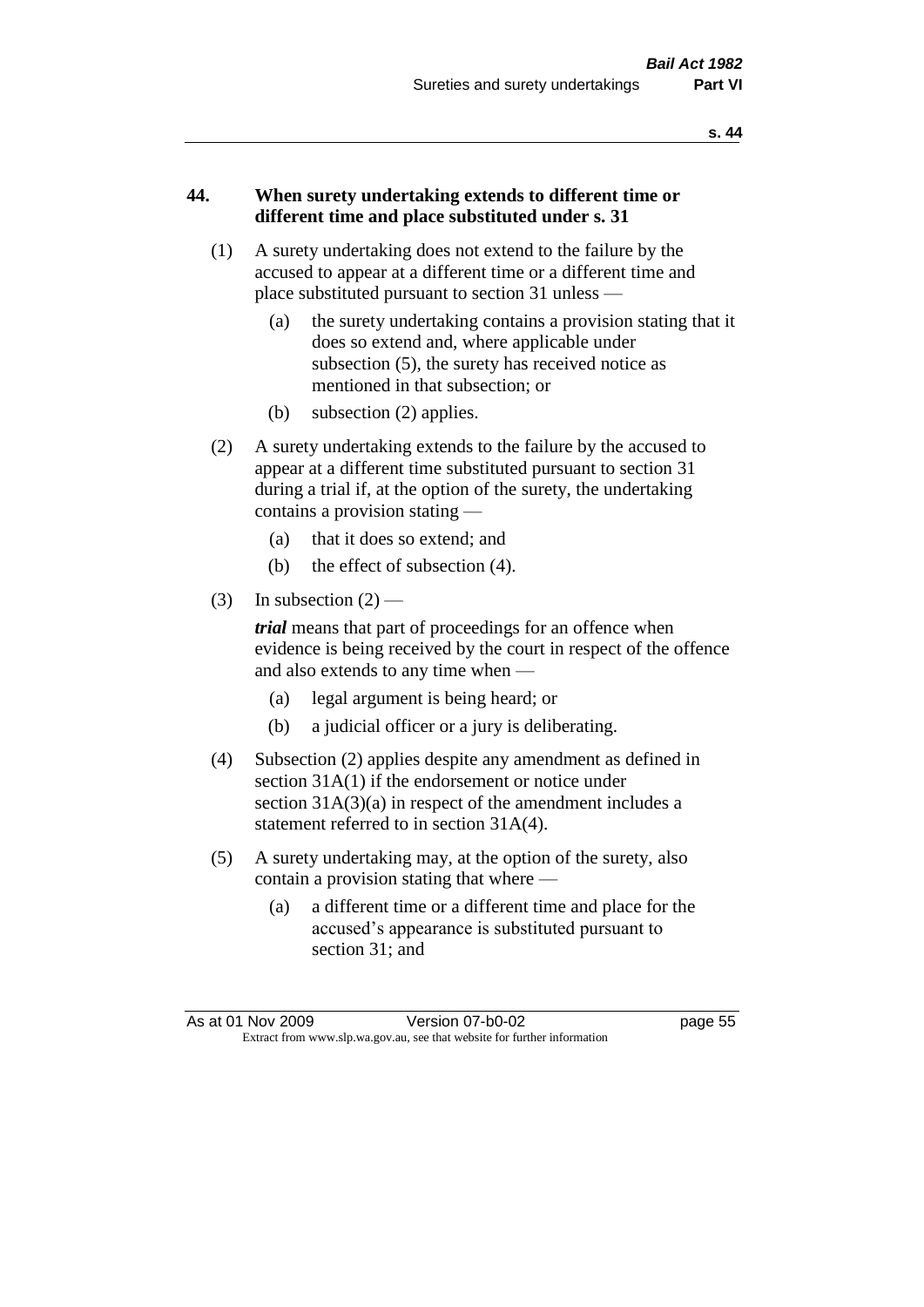(b) subsection (2) does not apply,

the surety's liability only arises if the surety is given notice, as soon as is practicable, of the different time or the different time and place.

(6) Where, by operation of this section, a surety undertaking would extend to the failure by the accused to appear at a different time or a different time and place substituted pursuant to section 31, that extension is not affected by a reduction in the number of offences to which the accused's bail undertaking relates.

*[Section 44 inserted by No. 6 of 2008 s. 27(1).]*

# **45. Giving and proof of notices under s. 44**

- (1) For the purposes of section 44(5) notice to a surety may be  $given -$ 
	- (a) orally to the surety by the judicial officer when he fixes a time and place for the proceedings or the resumed proceedings; or
	- (b) in the approved form to the surety personally; or
	- (c) by a person authorised under subsection (5) sending or causing to be sent the approved form to the surety —
		- (i) by post to the surety's address appearing in the records of the court; or
		- (ii) in urgent cases or with the surety's consent, by electronic communication.
- (2) A person who gives a notice in accordance with subsection (1)(b) or (c) shall endorse on a file copy of the notice a certificate showing —
	- (a) that the person has done so; and
	- (b) the time of doing so.
- (2a) If a notice is sent by post under subsection  $(1)(c)$ , the notice is to be presumed, unless the contrary is shown, to have been

page 56 Version 07-b0-02 As at 01 Nov 2009 Extract from www.slp.wa.gov.au, see that website for further information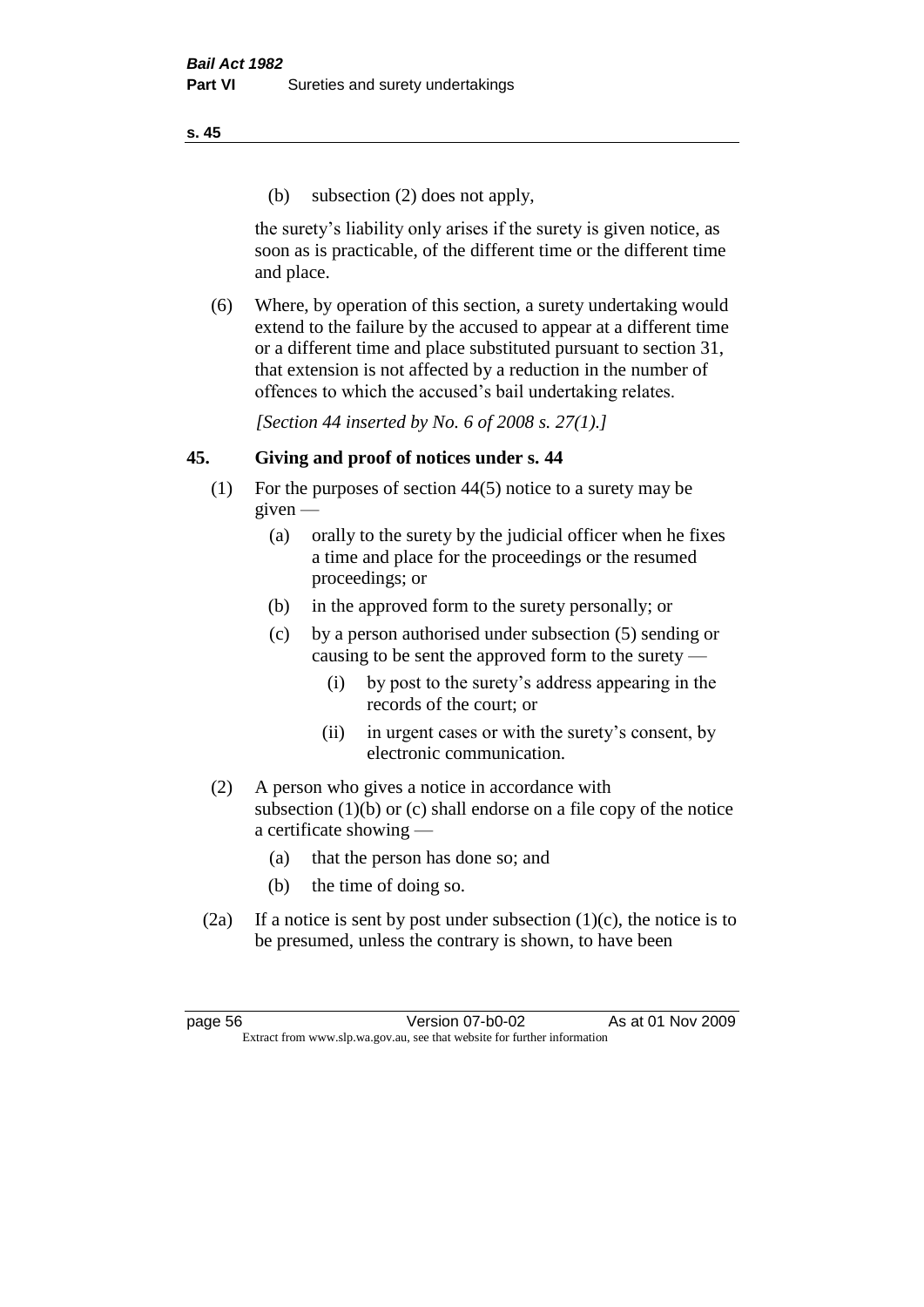received at the time when, in the ordinary course of events, it would have been delivered.

(3) A judicial officer who, under subsection  $(1)(a)$ , notifies a surety of the time and place for the proceedings or the resumed proceedings shall cause to be endorsed on a file copy of the surety's undertaking a certificate showing details of such time and place and that the surety has been notified of them.

- (4) In any proceedings
	- (a) a document purporting to be a copy of a notice referred to in section 44(5) shall be evidence of the terms of the notice; and
	- (b) an endorsement
		- (i) on a file copy of a notice given under subsection  $(1)(b)$  or  $(c)$  purporting to be a certificate referred to in subsection (2); or
		- (ii) on a file copy of a surety undertaking purporting to be a certificate referred to in subsection (3),

is evidence of the matters appearing in the certificate without proof of the signature of the person who made the endorsement.

- (5) A registrar of the court, other than a deputy registrar of the Magistrates Court or the Children's Court, is an authorised person for the purposes of subsection (1)(c) and in addition —
	- (a) in respect of committals to the Supreme Court, the Chief Justice; and
	- (b) in respect of committals to the District Court, the Chief Judge,

may authorise a person or persons, by name or office, to perform the function referred to in subsection (1)(c).

*[Section 45 amended by No. 74 of 1984 s. 15; No. 59 of 2004 s. 141; No. 6 of 2008 s. 28(1)-(5).]*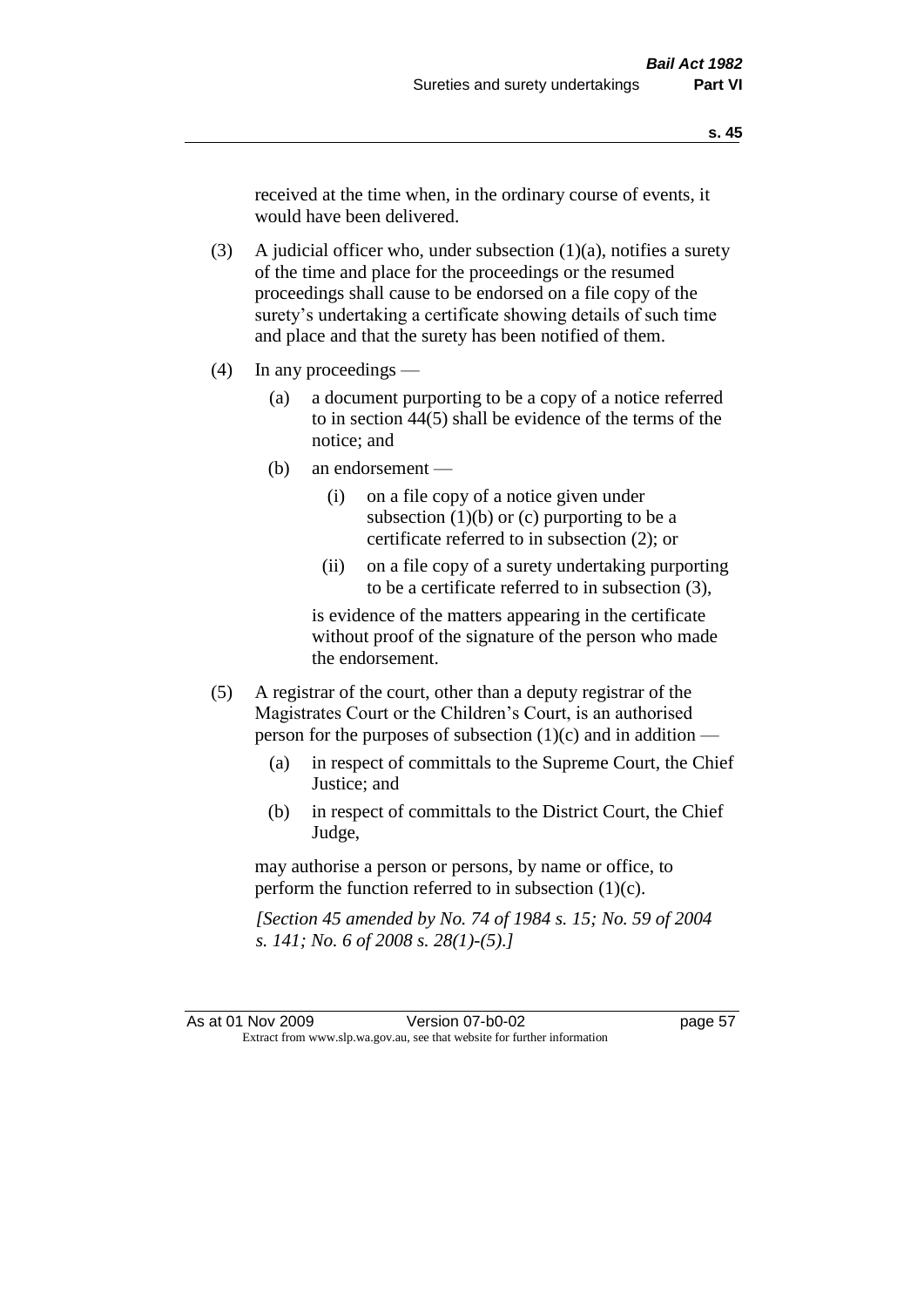#### **46. Power of surety to apprehend accused**

- (1) A surety may arrest an accused for whose appearance in court he has entered into a surety undertaking if the surety has reasonable grounds to believe that —
	- (a) the accused
		- (i) is not likely to comply with the requirements of his bail undertaking mentioned in section  $28(2)(a)$  or (b):
		- (ii) is, or has been, in breach of any condition of his bail undertaking mentioned in section 28(2)(c); or
		- (iii) is, or has been, in breach of a home detention condition mentioned in section 28(2)(d);

and

- (b) it is not expedient to invoke the assistance of the relevant officer under section 54(1) because the delay occasioned by doing so would defeat the purpose of that section.
- (2) A surety who arrests an accused under subsection (1) shall, as soon as is practicable, deliver him into the custody of a police officer and thereafter he shall be dealt with under section 54(4) and section 55, and those provisions shall apply, as if he had been arrested by a police officer under section 54(2).

*[Section 46 amended by No. 74 of 1984 s. 16; No. 61 of 1990 s. 10; No. 84 of 2004 s. 82; No. 6 of 2008 s. 33(5).]* 

#### **47. Cessation and suspension of surety undertaking**

A surety undertaking ceases to have effect —

- (a) upon the revocation of bail under section 55(1);
- (b) upon the release of an accused under section 55(2) if the surety does not consent to the continuance in force of his surety undertaking;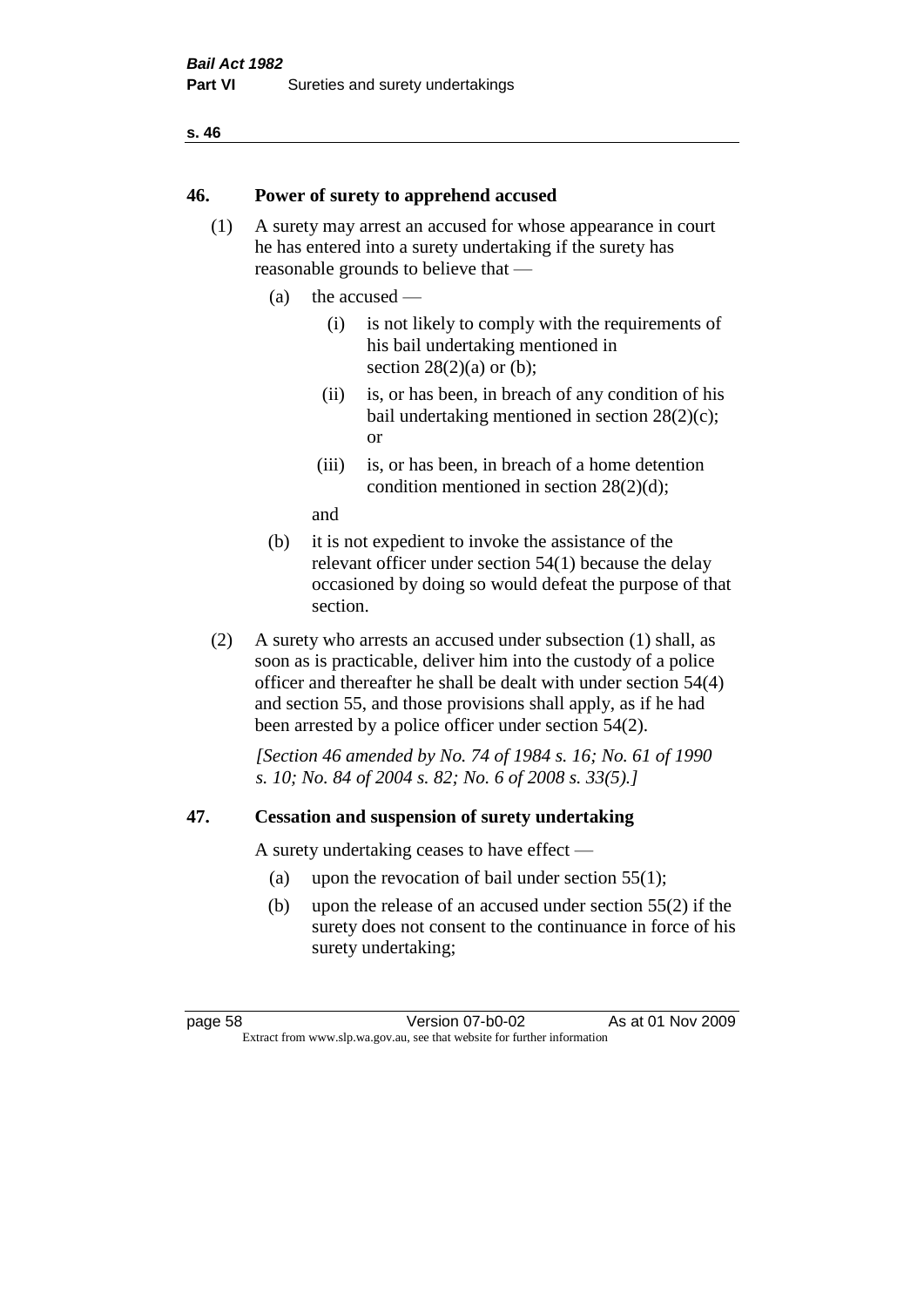- (c) upon its being cancelled under section 48(4) (and as from the time fixed therefor) by an appropriate judicial officer;
- (d) upon the death of the surety, but only if no order under section 49(1) has been made before then;
- (e) subject to sections 31 and 44, upon the appearance in court by the accused as required by his bail undertaking;
- (f) upon the discharge of the accused according to law from any further proceedings for the offence, or all of the offences, to which the surety undertaking relates; or
- (g) during any period before the time at which the accused is required to appear in court when he is in custody for any other offence or reason.

*[Section 47 amended by No. 84 of 2004 s. 82.]* 

#### **48. Surety may apply for cancellation of his undertaking**

- (1) A surety may apply to an appropriate judicial officer for cancellation of his undertaking.
- (2) An application under subsection (1) may be made at any time before that specified, or deemed by section 31(3) to be specified, in the accused's bail undertaking for his appearance in court.
- (3) Upon an application being made under subsection (1) an appropriate judicial officer shall cause the accused to appear before him or another such officer and may issue a warrant or summons for that purpose.
- (4) Upon the appearance of the accused before the time mentioned in subsection (2) an appropriate judicial officer shall —
	- (a) cancel the surety undertaking; and
	- (b) exercise one of the powers set out in section  $55(1)(d)$ or (e).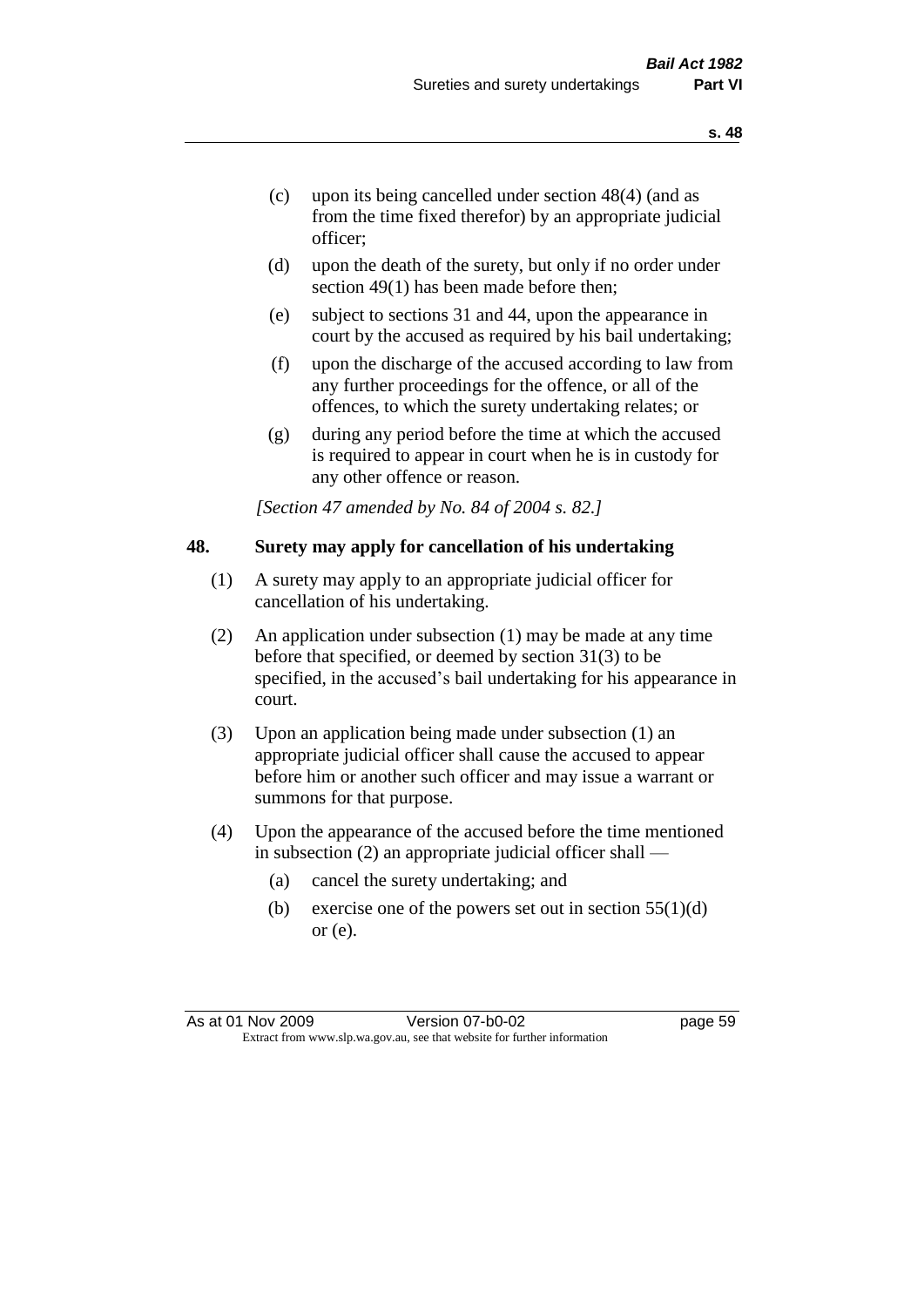- (5) An application under subsection (1) must be made, and proceedings on it are to be conducted —
	- (a) in a court of summary jurisdiction in accordance with the regulations;
	- (b) in the Supreme Court or the District Court  $-\text{in}$ accordance with rules of court.

*[Section 48 amended by No. 59 of 2004 s. 141; No. 84 of 2004 s. 7 and 82; No. 6 of 2008 s. 29.]* 

#### **49. Forfeiture of money under surety's undertaking**

- (1) Where an accused has failed to comply with any requirement of his bail undertaking mentioned in section 28(2)(a) or (b) the following provisions of this section apply for the purpose of enforcing payment to the State of any sum thereupon payable by a surety in terms of his surety undertaking —
	- (a) an application for an order that the sum be paid may be made to an appropriate judicial officer —
		- (i) by the Director of Public Prosecutions where the court before which the accused failed to appear was —
			- (I) the District Court, the Supreme Court or the Court of Appeal; or
			- (II) another court, if the Director of Public Prosecutions is the prosecutor in that court of the case against the accused;
			- or
		- (ii) in other cases, by the State Solicitor or the registrar of the court before which the accused failed to appear;
	- *[(b) deleted]*
	- (c) on the hearing of the application and upon proof of the surety's liability in terms of his undertaking, the judicial officer shall order forfeiture of the full amount specified

page 60 Version 07-b0-02 As at 01 Nov 2009 Extract from www.slp.wa.gov.au, see that website for further information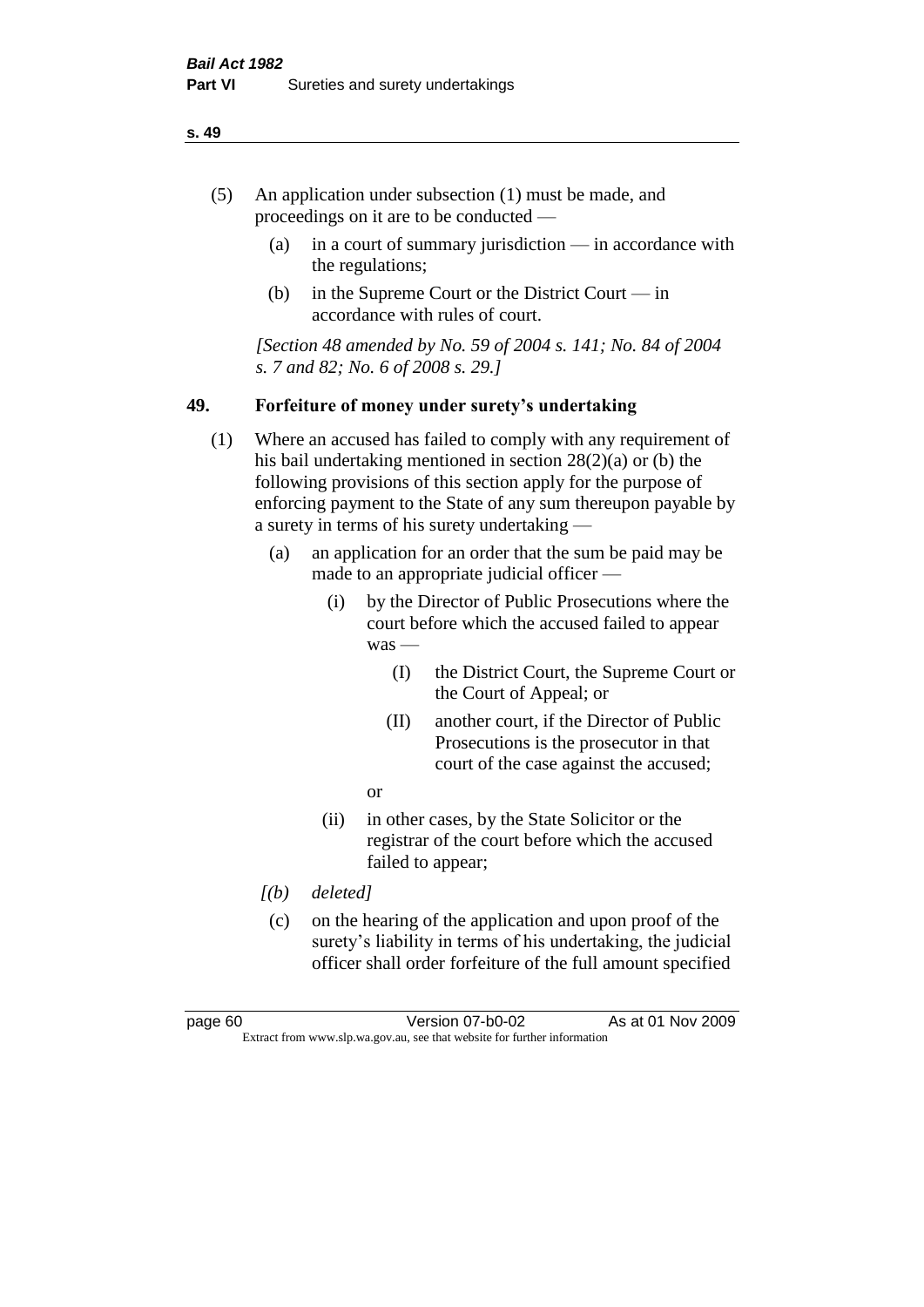in the undertaking unless the surety attends at the hearing and shows to the satisfaction of the judicial officer that there was reasonable cause for the failure of the accused to comply with the requirement to which the application relates;

- (d) notwithstanding paragraph (c), the judicial officer may decline to make an order under that paragraph or may order forfeiture in part only where the surety attends and shows to the satisfaction of the judicial officer —
	- (i) that, by reason of a change of circumstances since the undertaking was entered into, an order for forfeiture, or for forfeiture in full (as the case may be), would cause excessive hardship to the surety or his dependants; and
	- (ii) that such hardship would not be relieved by the exercise of one or more of the powers conferred by section 59;
- (e) an order may be made under this section whether or not the accused has been convicted of an offence against section 51(1) or (2) but if, after an order has been made, the surety satisfies the Governor that new facts have been discovered or new circumstances have arisen which show that there was reasonable cause for the failure of the accused as mentioned in paragraph (c), the Governor may exercise the power in section 139 of the *Sentencing Act 1995* as if the forfeiture were one to which that section applied.
- (2) An application under subsection (1) must be made, and proceedings on it are to be conducted —
	- (a) in a court of summary jurisdiction in accordance with the regulations;
	- (b) in the Supreme Court or the District Court in accordance with rules of court.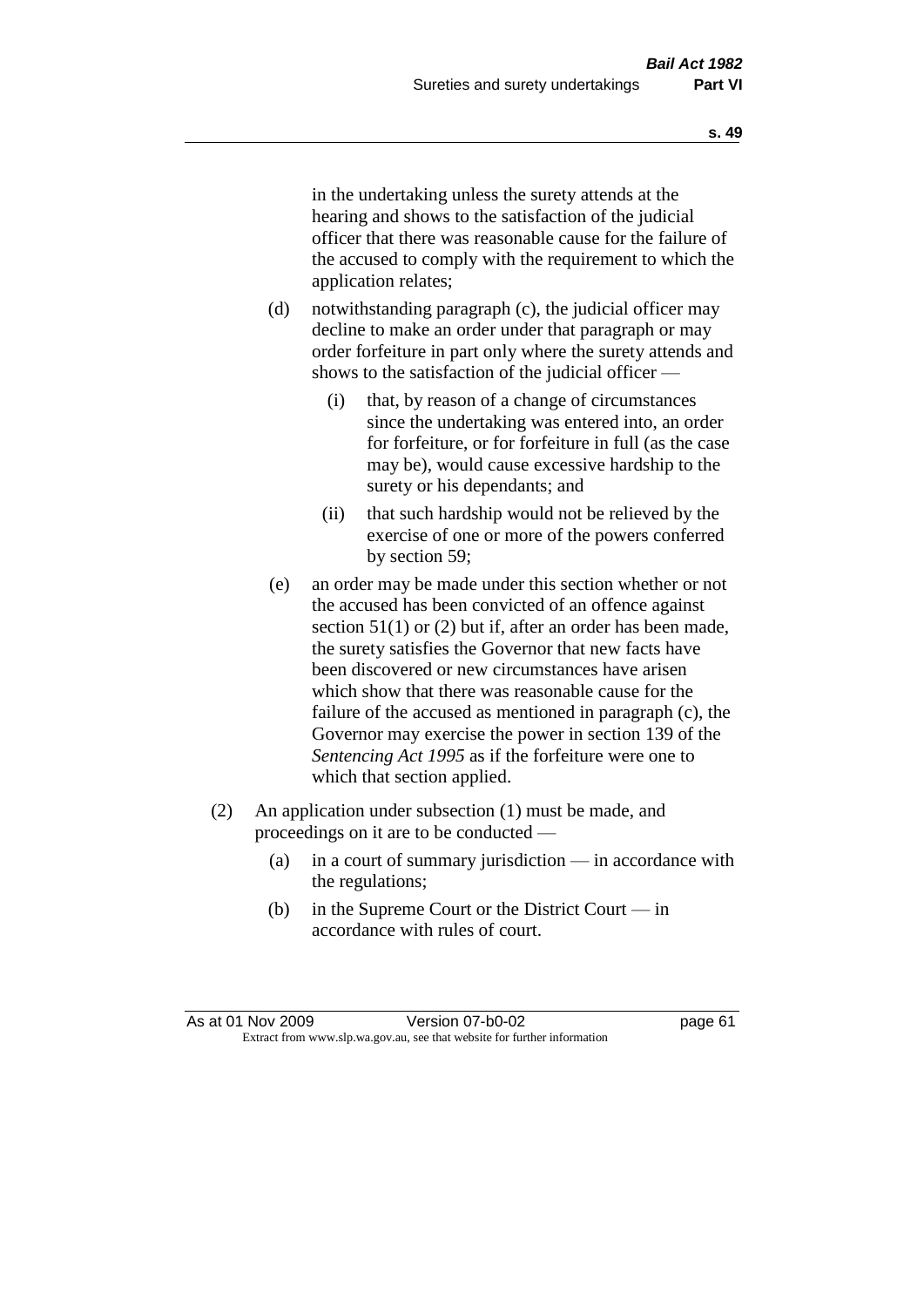- (3) Without prejudice to the recovery of such an amount as a civil debt due to the State, any amount to be paid under an order made under this section is to be paid, and its payment may be enforced under Part 5 of the *Fines, Penalties and Infringement Notices Enforcement Act 1994*, unless an order has been made under subsection (4).
- (4) If under this section the Supreme Court or the District Court makes an order requiring the payment of money, the court may make an order under section 59 of the *Sentencing Act 1995* in respect of the amount payable and for that purpose that section, with any necessary changes, applies as if the amount were a fine imposed on the surety.

*[Section 49 amended by No. 74 of 1984 s. 17; No. 92 of 1994 s. 5; No. 78 of 1995 s. 8; No. 65 of 2003 s. 121(3); No. 74 of 2003 s. 29; No. 59 of 2004 s. 141; No. 84 of 2004 s. 8, 11 and 82; No. 6 of 2008 s. 18(2) and 30(1) and (2).]* 

# **50. Offence to indemnify surety**

(1) If a person indemnifies, or agrees to indemnify, a surety or proposed surety against any liability which the surety or proposed surety may incur under this Act (including this section) he and the surety or proposed surety and any person with whom he agrees as aforesaid each commits an offence.

Penalty: \$1 000 or imprisonment for 12 months or both.

- (2) An offence is committed under subsection  $(1)$ 
	- (a) whether the agreement is made before or after the surety undertaking is entered into and whether or not a proposed surety actually becomes a surety; and
	- (b) whether the compensation is to be in money or in money's worth.

page 62 Version 07-b0-02 As at 01 Nov 2009 Extract from www.slp.wa.gov.au, see that website for further information

**s. 50**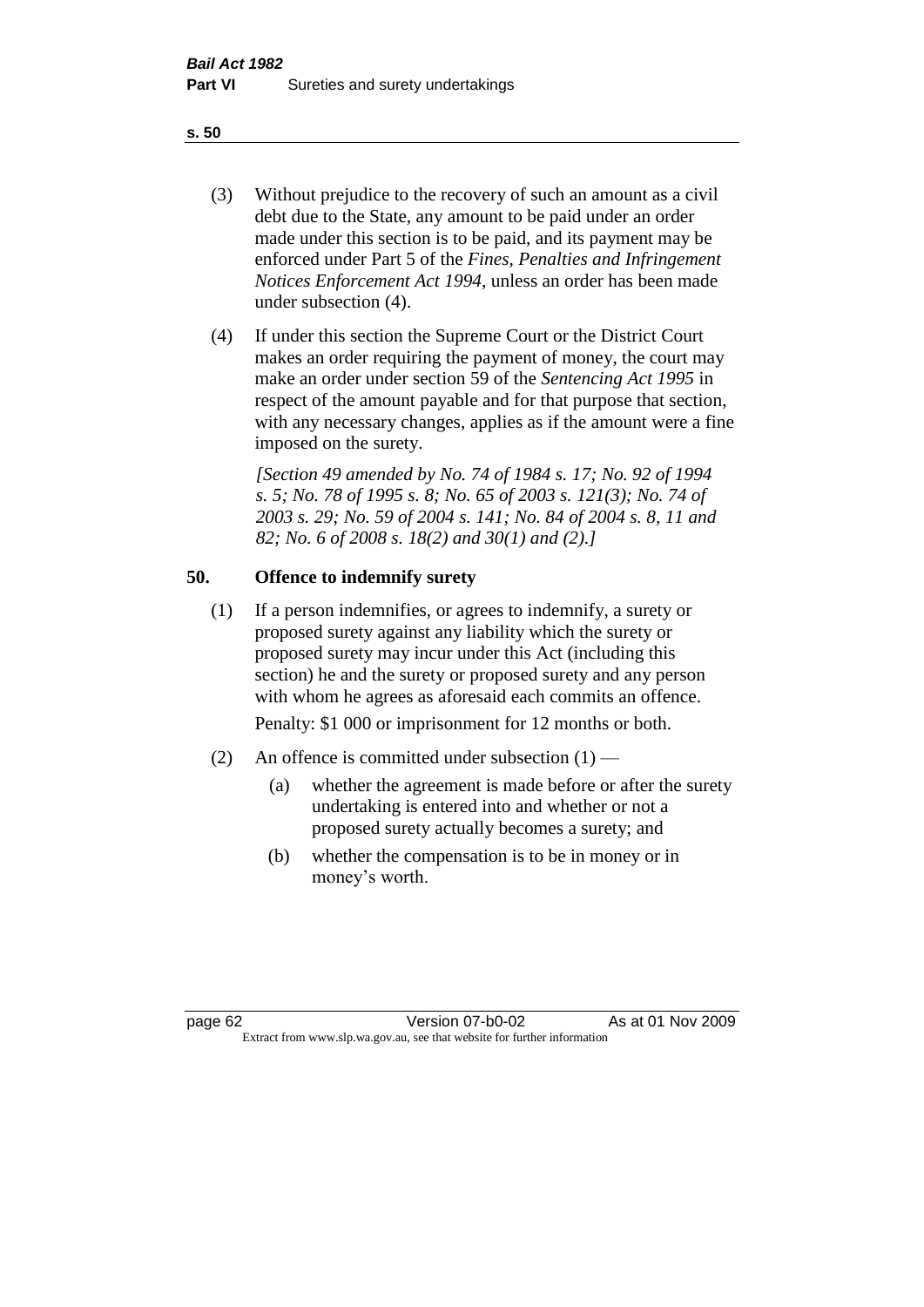- (3) An offence is not committed under subsection (1) by a surety or proposed surety if he shows —
	- (a) that he had no knowledge of an agreement within the meaning of subsection  $(1)$  proposed to be entered into between 2 other persons; or
	- (b) that having such knowledge he took all steps reasonably available to him to prevent the agreement being entered into.

*[Section 50 amended by No. 74 of 1984 s. 18.]* 

As at 01 Nov 2009 Version 07-b0-02 page 63 Extract from www.slp.wa.gov.au, see that website for further information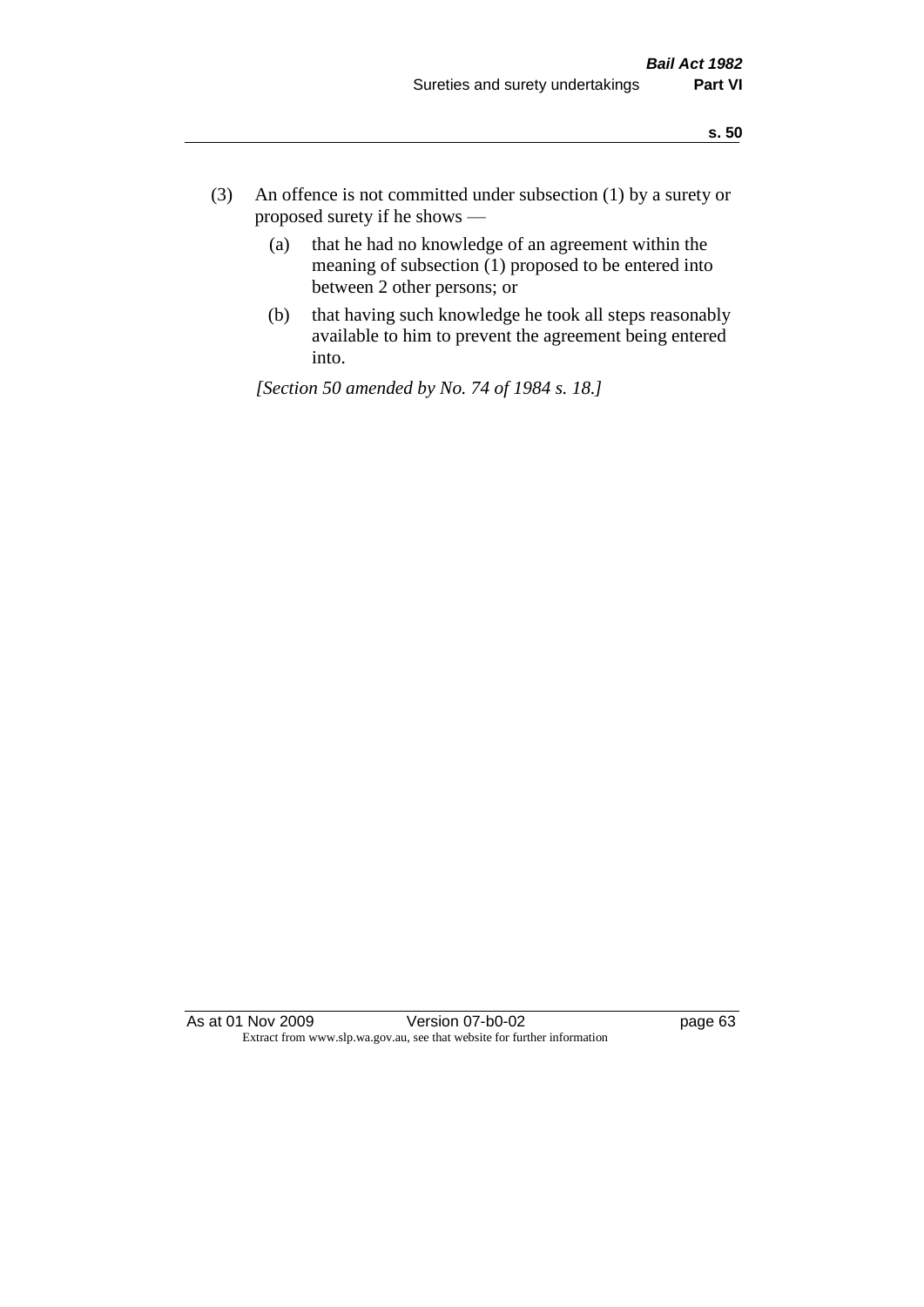**s. 50A**

# **Part VIA — Administration of home detention conditions**

*[Heading inserted by No. 61 of 1990 s. 11.]* 

#### **50A. Powers of CEO (corrections)**

The CEO (corrections) has all of the powers conferred under this Act on a community corrections officer and may review, vary, or rescind a direction given by a community corrections officer.

*[Section 50A inserted by No. 61 of 1990 s. 11; amended by No. 31 of 1993 s. 9; No. 65 of 2006 s. 53.]* 

*[50B. Deleted by No. 78 of 1995 s. 8.]* 

#### **50C. Powers and duties of community corrections officers**

- (1) A community corrections officer may give such reasonable directions to an accused subject to a home detention condition as are necessary for the proper administration of the condition and any other condition imposed on the grant of bail to the accused including, without limiting the generality of the foregoing, directions as to —
	- (a) when the accused may leave the place where he is required by the home detention condition to remain;
	- (b) the period of any authorised absence from the place where he is required by the home detention condition to remain;
	- (c) when the accused shall return to the place where he is required by the home detention condition to remain;
	- (d) the method of travel to be used by the accused during any absence from the place where he is required by the home detention condition to remain; and
	- (e) the manner in which the accused shall report his whereabouts.

page 64 Version 07-b0-02 As at 01 Nov 2009 Extract from www.slp.wa.gov.au, see that website for further information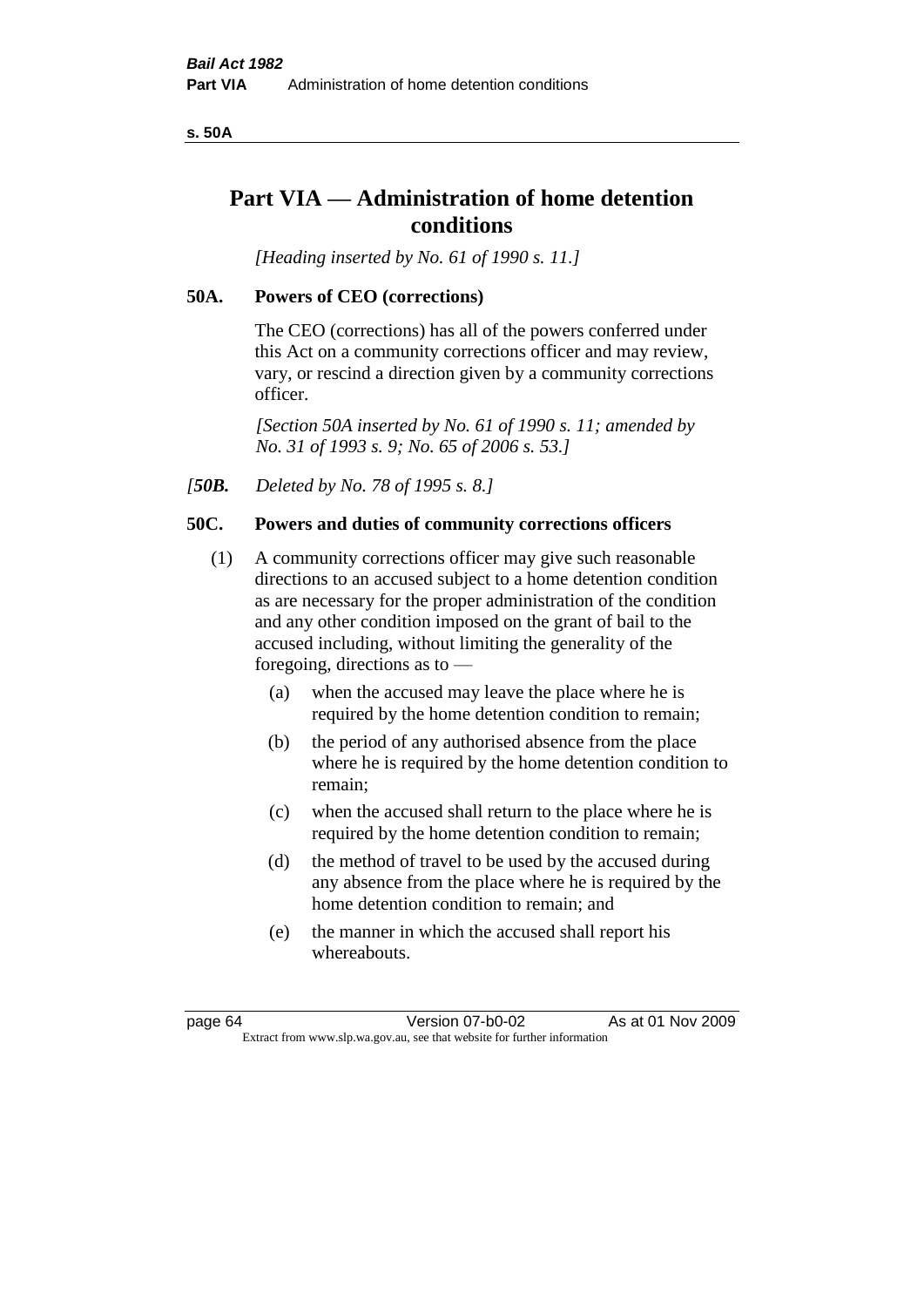- (2) For the purpose of ascertaining whether or not an accused is complying with a home detention condition or any direction given pursuant to subsection (1), a community corrections officer may, at any time —
	- (a) enter or telephone the place where the accused is required by a home detention condition to remain;
	- (b) enter or telephone the accused's place of employment or any other place where the accused is permitted or required to attend; or
	- (c) question any person at any place referred to in paragraph (a) or (b).
- $(3)$  A person who
	- (a) hinders a person exercising powers under subsection (2); or
	- (b) fails to answer a question put pursuant to subsection  $(2)(c)$  or gives an answer that the person knows is false or misleading in a material particular,

commits an offence.

Penalty: \$2 000 and imprisonment for 12 months.

- (4) A community corrections officer
	- (a) shall keep such records and make such returns and reports in relation to accused persons subject to home detention conditions as the CEO (corrections) directs; and
	- (b) shall make any records relating to an accused subject to a home detention condition available on the request of the CEO (corrections) to him.

*[Section 50C inserted by No. 61 of 1990 s. 11; amended by No. 31 of 1993 s. 9; No. 50 of 2003 s. 37(3); No. 84 of 2004 s. 82 and 83(3); No. 65 of 2006 s. 53; No. 2 of 2008 s. 56(2).]*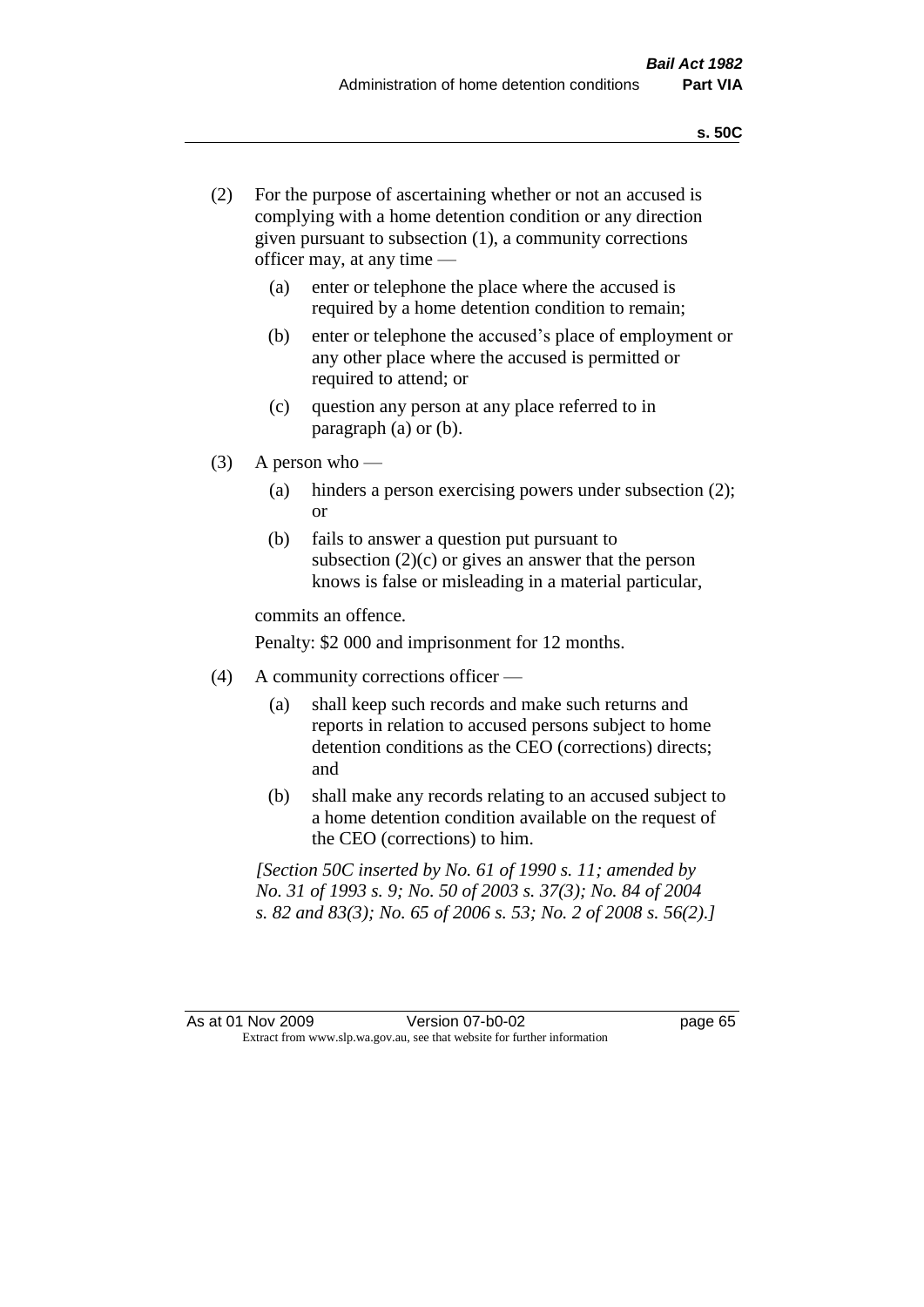|--|

## **50D. Powers of members of the Police Force**

- (1) For the purpose of ascertaining whether or not an accused is complying with a home detention condition, a member of the Police Force may —
	- (a) require the accused to produce a copy of his bail undertaking and any notice by the CEO (corrections) under section 50E(a) for inspection; and
	- (b) require the accused to explain why he is absent from the place where he is required by the home detention condition to remain.
- (2) An accused who fails to comply with subsection  $(1)(a)$  or who fails to explain when required to do so under subsection (1)(b) or who gives an explanation that the accused knows is false or misleading in a material particular, commits an offence.

Penalty: \$2 000.

*[Section 50D inserted by No. 61 of 1990 s. 11; amended by No. 31 of 1993 s. 9; No. 50 of 2003 s. 37(4); No. 84 of 2004 s. 82; No. 65 of 2006 s. 53.]* 

# **50E. CEO (corrections) may substitute a different place of detention and apply conditions**

The CEO (corrections) may, at any time, by notice in writing given to an accused granted bail subject to a home detention condition —

- (a) substitute a different place for the place where an accused is required by a home detention condition to remain;
- (b) require the accused to comply with such of the conditions specified in the list provided to the accused under section 24A(4) as are specified in the notice.

*[Section 50E inserted by No. 61 of 1990 s. 11; amended by No. 31 of 1993 s. 9; No. 84 of 2004 s. 82; No. 65 of 2006 s. 53.]* 

page 66 Version 07-b0-02 As at 01 Nov 2009 Extract from www.slp.wa.gov.au, see that website for further information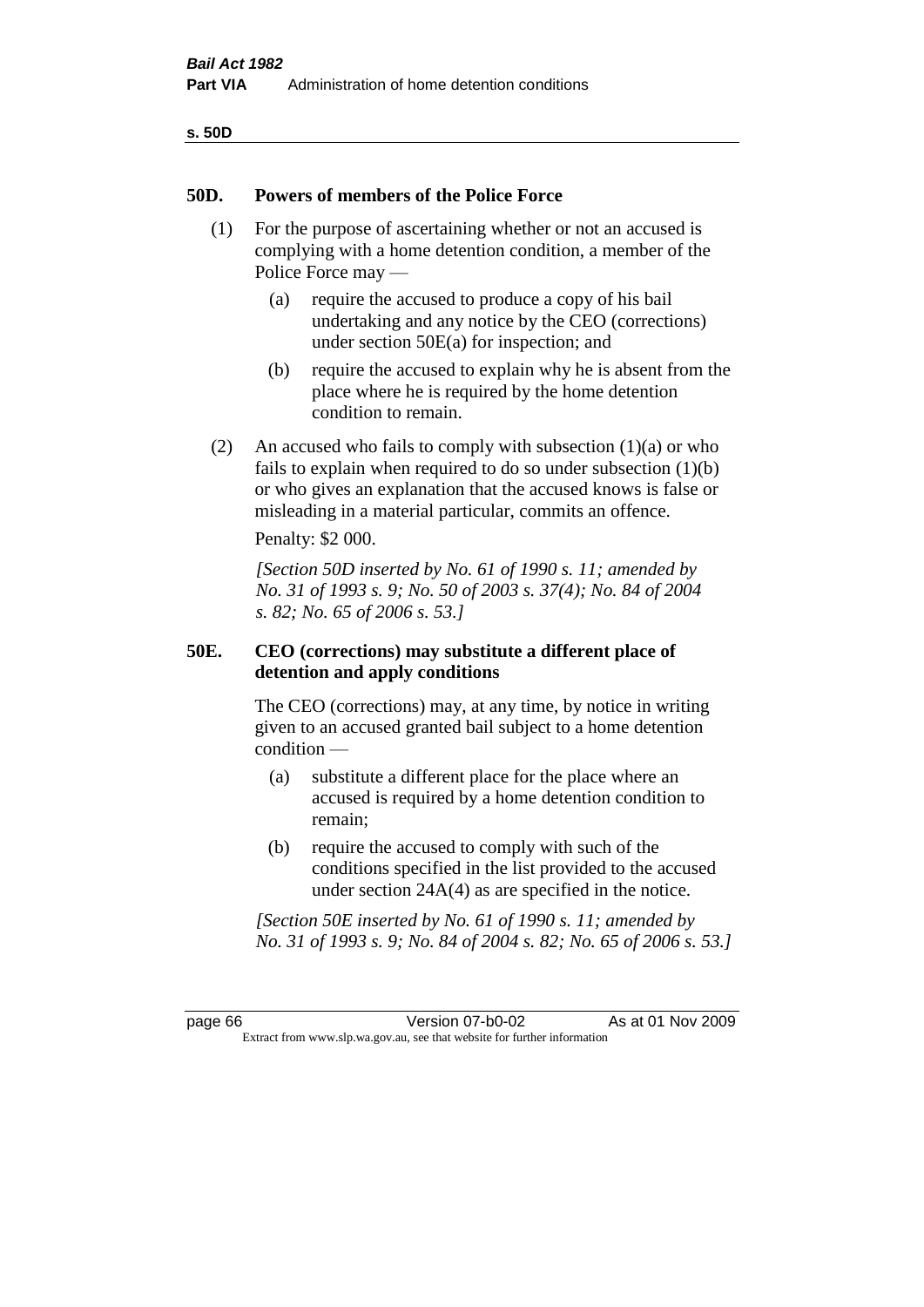## **50F. CEO (corrections) may revoke bail**

- (1) Where a home detention condition has been imposed as a condition on a grant of bail to an accused the CEO (corrections) may, in his absolute discretion, by instrument signed by him and if practicable, given to the accused, revoke the bail.
- (2) Without limiting the generality of subsection (1), the power to revoke bail may be exercised where the accused —
	- (a) is not likely to comply with any requirement of his bail undertaking mentioned in section  $28(2)(a)$  or (b); or
	- (b) is, or has been, or is likely to be in breach of any condition of his bail undertaking mentioned in section  $28(2)(c)$ .
- (3) Subject to subsection (4), where the CEO (corrections) revokes bail he shall include a statement of his reasons for the cancellation in the instrument cancelling the bail.
- (4) Where the CEO (corrections) is of the opinion that it would be in the interest of the accused or any other person, or the public, to withhold from the accused any or all of the reasons referred to in subsection (3), the CEO (corrections) may so withhold the reason or reasons.
- (5) Where the CEO (corrections) revokes bail, he may, whenever necessary, issue a warrant directed to all members of the Police Force to have the accused arrested and brought before an appropriate judicial officer.

*[Section 50F inserted by No. 61 of 1990 s. 11; amended by No. 31 of 1993 s. 9; No. 84 of 2004 s. 82; No. 65 of 2006 s. 53.]* 

#### **50G. Procedure on arrest after revocation of bail**

(1) An accused arrested pursuant to a warrant issued under section 50F shall be taken as soon as is practicable before an appropriate judicial officer unless he is arrested less than 24 hours before the time at which he is due to appear in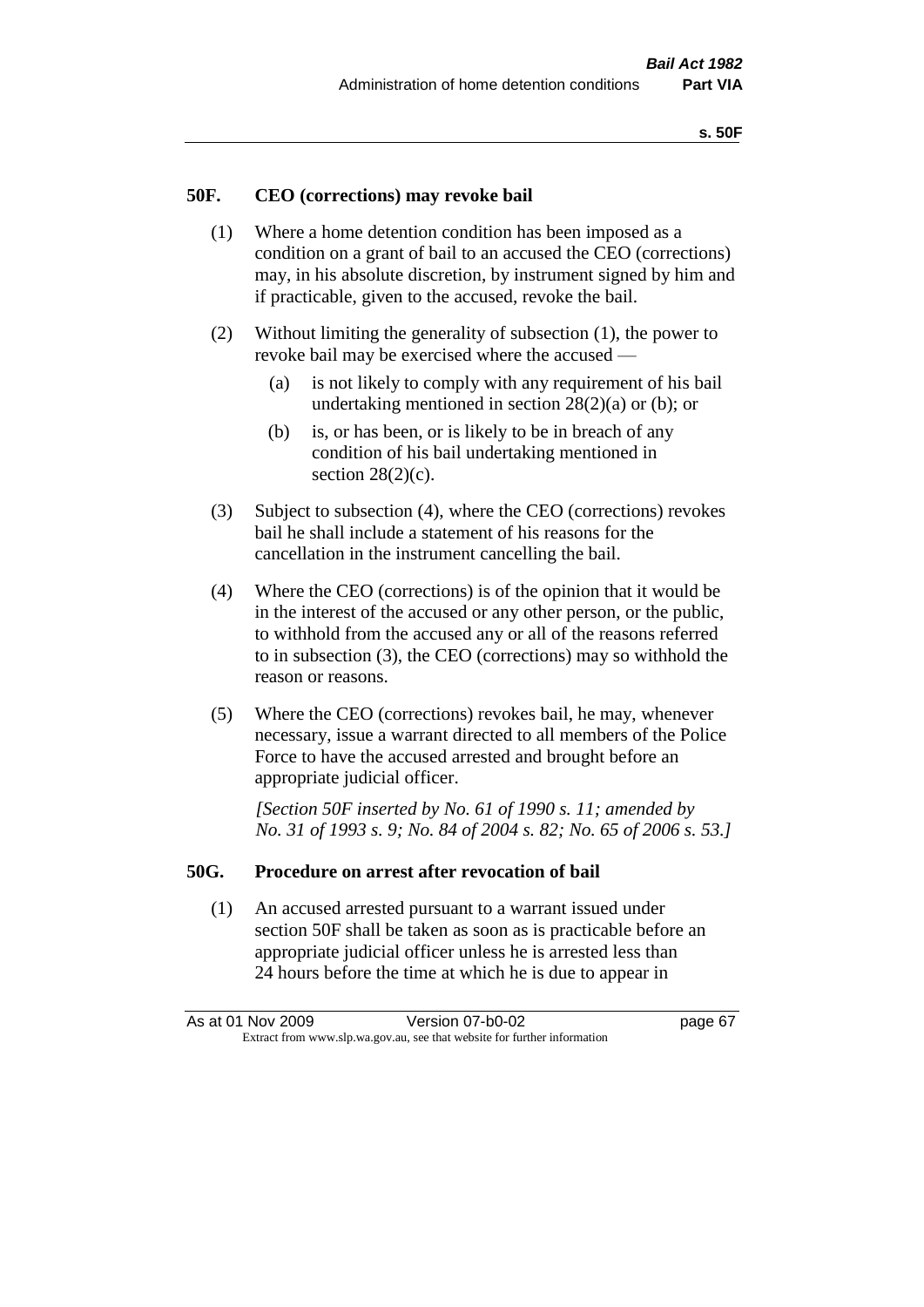accordance with his bail undertaking, in which case he shall be held in custody and brought before an appropriate judicial officer at that time.

- (2) The judicial officer before whom an accused appears under this section may —
	- (a) remand the accused in custody to appear at the time and place specified, or deemed by section 31(3) to be specified, in his bail undertaking; or
	- (b) grant fresh bail to the accused in accordance with this Act, other than clause 2 of Part B of Schedule 1.

*[Section 50G inserted by No. 61 of 1990 s. 11; amended by No. 45 of 1993 s. 12; No. 84 of 2004 s. 82.]* 

# **50H. Exclusion of the rules of natural justice**

The rules known as the rules of natural justice (including any duty of procedural fairness) do not apply to or in relation to the doing or omission of any act, matter or thing under this Part by the CEO (corrections).

*[Section 50H inserted by No. 61 of 1990 s. 11; amended by No. 31 of 1993 s. 9; No. 65 of 2006 s. 53.]* 

#### **50J. Delegation by CEO (corrections)**

The CEO (corrections) may, either generally or as otherwise provided by the instrument of delegation, by writing signed by him, delegate to any person any power or duty under this Part, other than this power of delegation.

*[Section 50J inserted by No. 61 of 1990 s. 11; amended by No. 31 of 1993 s. 9; No. 65 of 2006 s. 53.]* 

## **50K. Retrieval of monitoring equipment**

If under rules made under section 50L any device or equipment has been installed at the place where an accused is required by a

page 68 Version 07-b0-02 As at 01 Nov 2009 Extract from www.slp.wa.gov.au, see that website for further information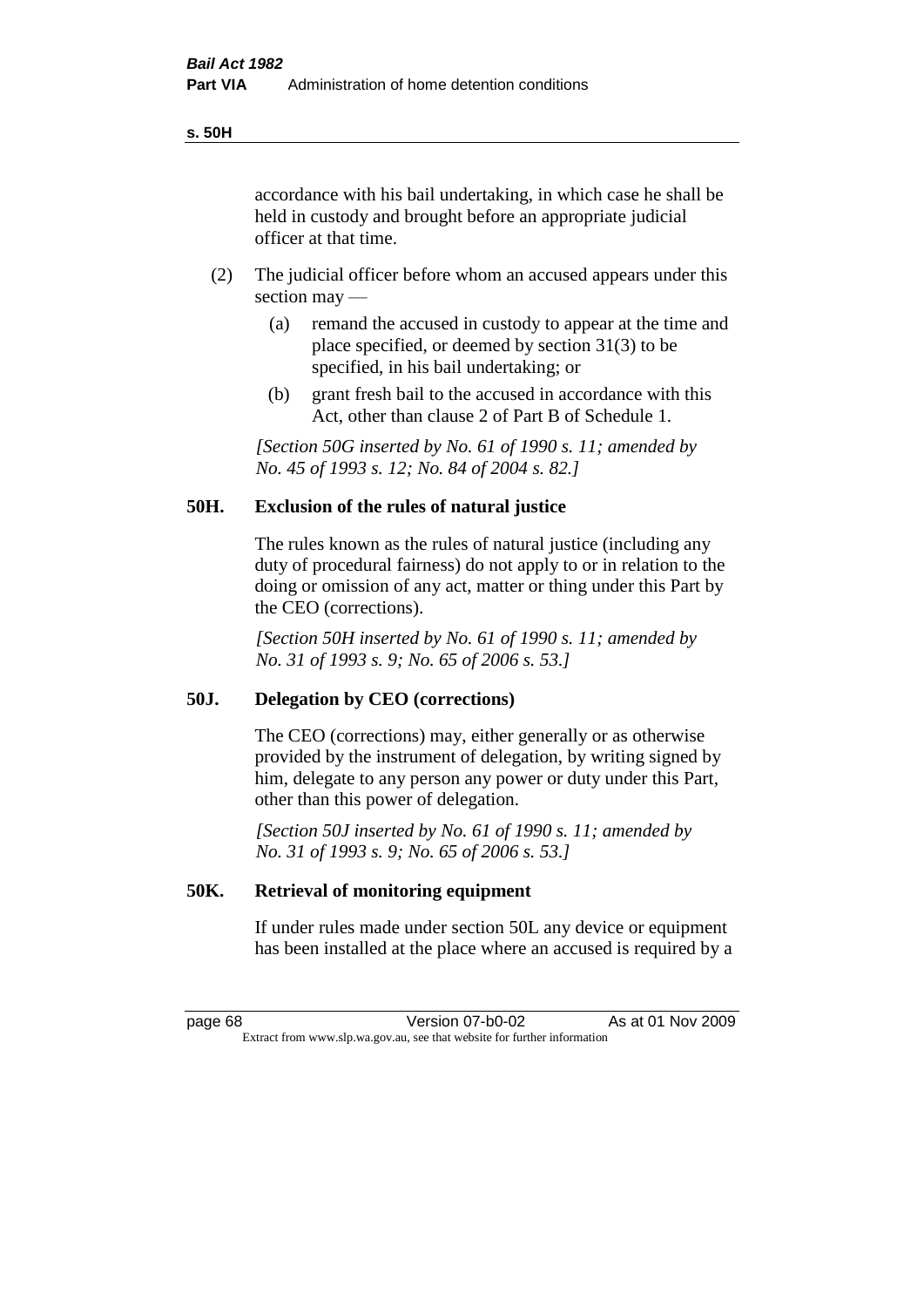#### **s. 50L**

home detention condition to remain, section 118 of the *Sentence Administration Act 2003* applies.

*[Section 50K inserted by No. 78 of 1995 s. 8; amended by No. 50 of 2003 s. 29(3); No. 84 of 2004 s. 82.]* 

# **50L. Rules**

- (1) The CEO (corrections) may, with the approval of the Minister, make rules for the purposes of this Part which may provide for the manner of ensuring that accused persons are complying with home detention conditions and for conditions to be applied to accused persons granted bail subject to home detention conditions including conditions —
	- (a) requiring an accused to wear any device;
	- (b) requiring an accused to permit the CEO (corrections) to install any device or equipment at the place where the accused is required by a home detention condition to remain.
- (2) Rules made under this section may confer a discretionary authority on any person or class of persons.
- (3) Sections 41 and 42 of the *Interpretation Act 1984* do not apply to rules made under this section.

*[Section 50L inserted by No. 61 of 1990 s. 11; amended by No. 31 of 1993 s. 9; No. 84 of 2004 s. 82 and 83(3); No. 65 of 2006 s. 53; No. 2 of 2008 s. 56(3) and (4).]*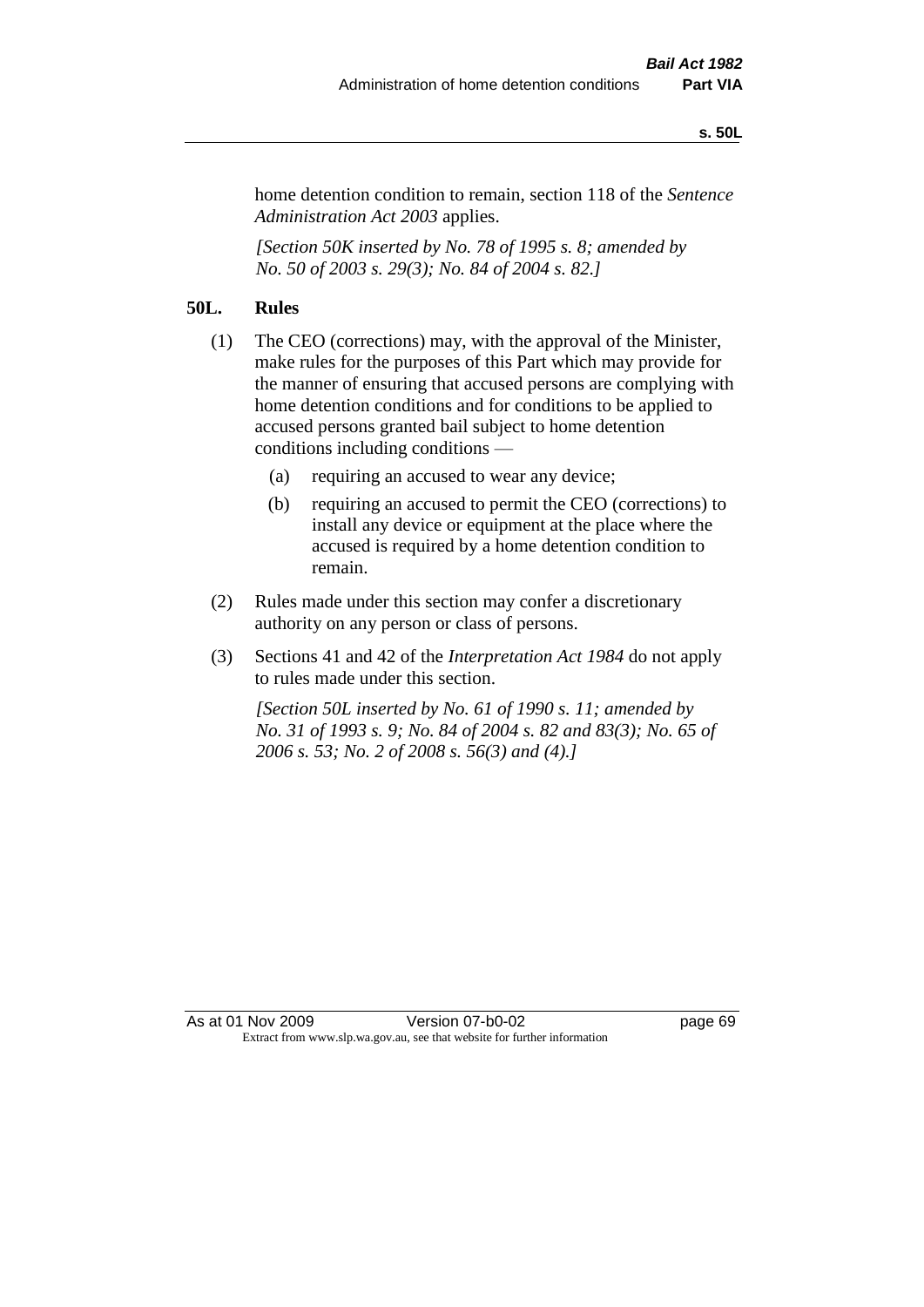**s. 51**

# **Part VII — Enforcement of bail undertakings**

# **51. Offence to fail to comply with bail undertaking**

- (1) An accused who, without reasonable cause, fails to comply with the requirement of his bail undertaking mentioned in section 28(2)(a) commits an offence.
- (2) An accused who fails to comply with the requirement of his bail undertaking mentioned in section 28(2)(b) commits an offence.
- $(2a)$  An accused
	- (a) whose bail undertaking includes any condition imposed for a purpose mentioned in clause  $2(2)(c)$  or (d) of Part D of Schedule 1; and
	- (b) who fails to comply with the condition,

commits an offence.

- (3) An accused shall not be convicted in his absence of an offence against this section.
- (4) An accused who is charged with an offence against subsection (1) or (2) may be convicted of the other of those offences if that other offence is proved by the evidence.
- (5) A prosecution for an offence against subsection (1), (2) or (2a) may be brought at any time.
- (6) A person who is convicted of an offence against subsection (1), (2) or (2a) is liable to a fine not exceeding \$10 000 or imprisonment for a term not exceeding 3 years, or both.
- (7) A court which convicts an accused of an offence against this section may, in addition to any penalty which it may impose, order that the accused pay such sum as it may fix in or towards defraying the costs and expenses of and consequent upon his apprehension following the failure to comply with his bail undertaking for which he was convicted.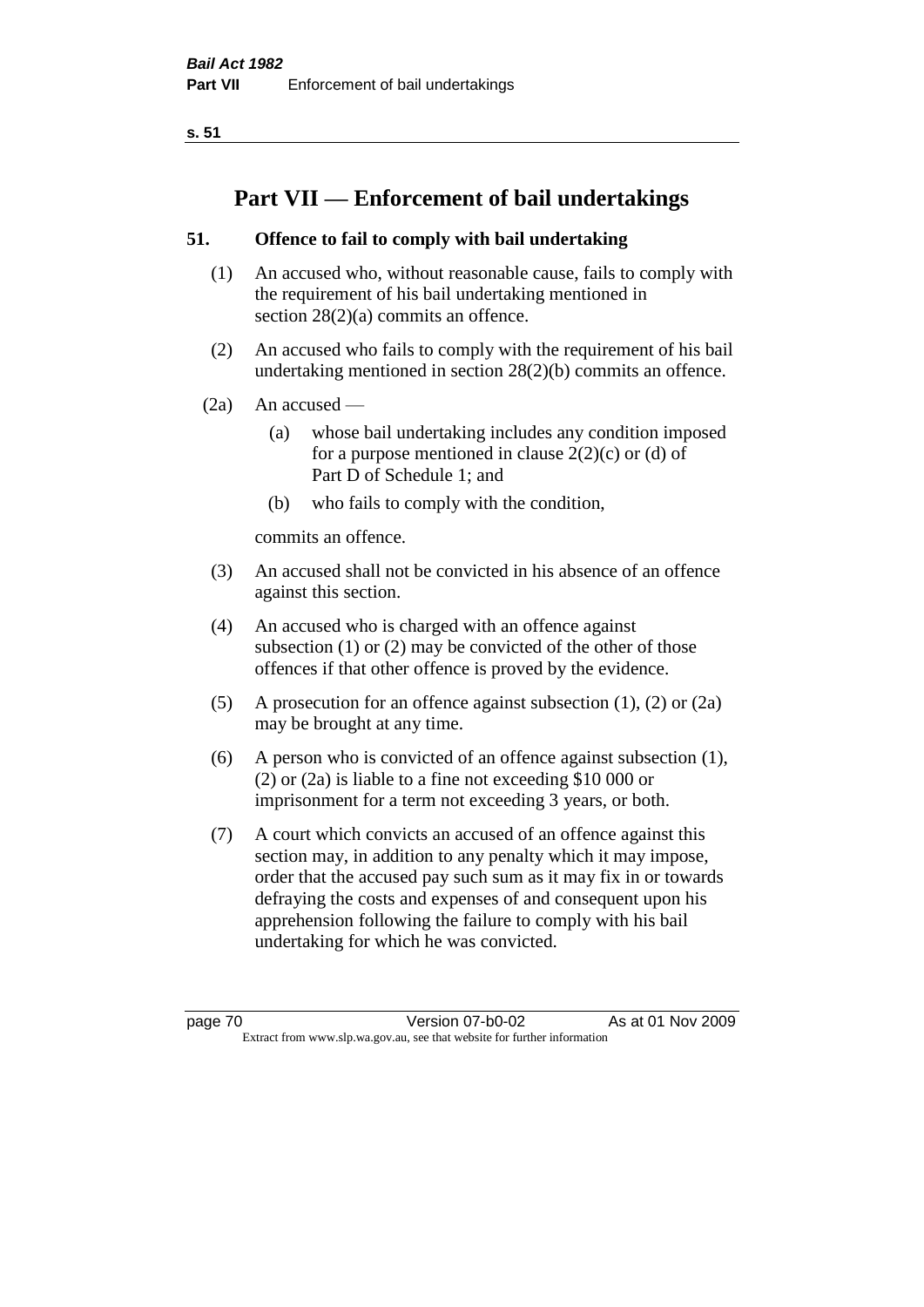- (8) An order made under subsection (7)
	- (a) shall specify to whom and in what manner the sum shall be paid; and
	- (b) may be enforced as though the sum were a penalty imposed under this section.

*[Section 51 amended by No. 54 of 1998 s. 9; No. 59 of 2004 s. 141; No. 84 of 2004 s. 11 and 82; No. 6 of 2008 s. 18(3).]*

# **51A. Proceedings before courts of summary jurisdiction for an offence under s. 51**

- (1) This section applies for the purpose of prosecuting an offence against section  $51(1)$ ,  $(2)$  or  $(2a)$  where the court before which the accused is bound to appear at the time when the accused fails to comply with the accused's bail undertaking is a court of summary jurisdiction.
- (2) Where this section applies, the prosecution shall be commenced and conducted by the person who was conducting the proceedings in which the accused failed to comply with the accused's bail undertaking or by a police officer.
- (3) Where this section applies, the registrar of the court before which the accused was bound to appear shall cause to be issued to the Commissioner of Police a certificate under section 64 as to the accused's failure to appear.

*[Section 51A inserted by No. 6 of 2008 s. 31(1).]*

# **52. Provisions as to summary proceedings before superior courts for an offence under s. 51**

(1) This section applies, notwithstanding any other Act, for the purpose of prosecuting an offence against section 51(1), (2) or (2a) where the court before which the accused is bound to appear at the time when he fails to comply with his bail undertaking is the Supreme Court or the District Court.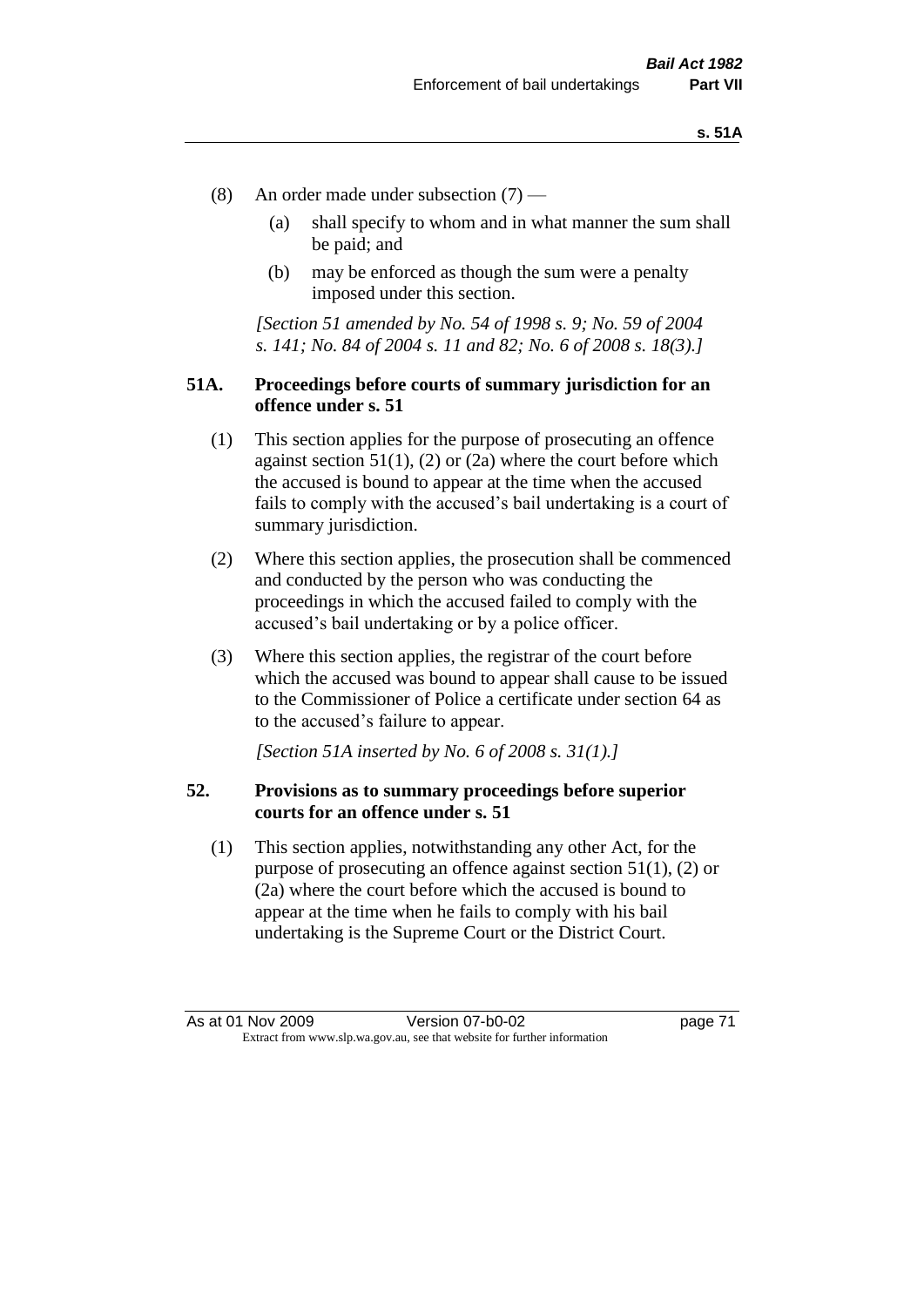# (2) Where this section applies, the accused shall be dealt with summarily for the offence and shall be so dealt with —

- (a) by a judge of the Supreme Court in any case where the accused was bound to appear before the General Division of the Supreme Court;
- (ab) by a judge of appeal in any case where the accused was bound to appear before the Court of Appeal;
- (b) by a judge of the District Court in any case where the accused was bound to appear before that Court.

(3) A prosecution for an offence which is to be dealt with under this section shall be commenced by the authorised officer (as defined in section 80 of the *Criminal Procedure Act 2004*) who was conducting the proceedings in which the accused failed to comply with his bail undertaking or by a police officer —

- (a) where subsection  $(2)(a)$  or (ab) applies, in the Supreme Court; and
- (b) where subsection (2)(b) applies, in the District Court.
- (3a) Where this section applies, a person authorised under subsection (3b) shall cause to be issued to the Commissioner of Police a certificate under section 64 as to the accused's failure to appear.
- (3b) The Chief Justice, in respect of cases where the court before which the accused was bound to appear is the Supreme Court, and the Chief Judge, in respect of cases where the court before which the accused was bound to appear is the District Court, may authorise a person or persons, by name or office, to perform the function referred to in subsection (3a).
- (3c) A prosecution that has been commenced under subsection (3) by a police officer shall be conducted by the Director of Public Prosecutions.
- (4) Subject to section 51(3) and (5), a prosecution for an offence which is to be dealt with under this section is to be commenced

#### **s. 52**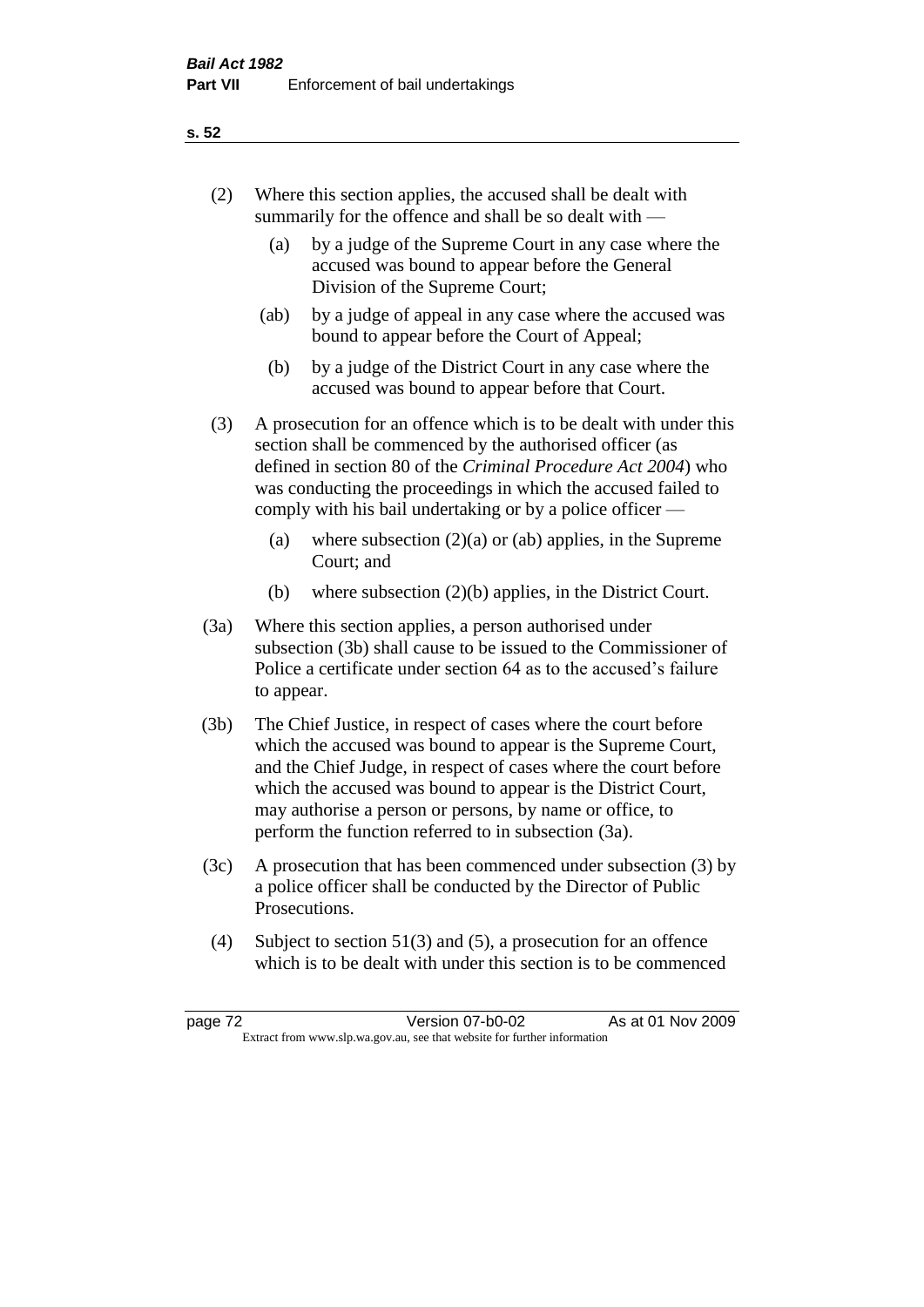and conducted under the *Criminal Procedure Act 2004* as if it were a prosecution of a simple offence in a court of summary jurisdiction, but —

- (a) no fees shall be charged by the Supreme Court or District Court for or in respect of any act or proceeding that relates to the prosecution; and
- (b) the Supreme Court or District Court cannot order a party to the prosecution to pay another party's costs of or relating to the prosecution, except under section 166(2) of the *Criminal Procedure Act 2004*.
- (5) If under section 51(6) or (7) the Supreme Court or the District Court imposes a pecuniary penalty the court may make an order under section 59 of the *Sentencing Act 1995* in respect of the amount payable.

*[Section 52 amended by No. 92 of 1994 s. 6; No. 78 of 1995 s. 8; No. 54 of 1998 s. 10; No. 45 of 2004 s. 28(2) and (4); No. 59 of 2004 s. 141; No. 84 of 2004 s. 11 and 82; No. 2 of 2008 s. 56(5); No. 6 of 2008 s. 32(1) and (2).]* 

# **53. Appeals against decisions made under s. 52**

- (1) A person who is dissatisfied with a decision (as defined in section 6 of the *Criminal Appeals Act 2004*) made under section 52 may, with the leave of the Court of Appeal, appeal against it.
- (2) For the purposes of subsection (1), Part 2 of the *Criminal Appeals Act 2004*, with any necessary changes, applies as if —
	- (a) the decision referred to in subsection (1) were a decision of a court of summary jurisdiction;
	- (b) a reference in that Part to a court of summary jurisdiction were a reference to the court that made the decision referred to in subsection (1); and
	- (c) a reference in that Part to commencing an appeal were a reference to applying for leave to appeal.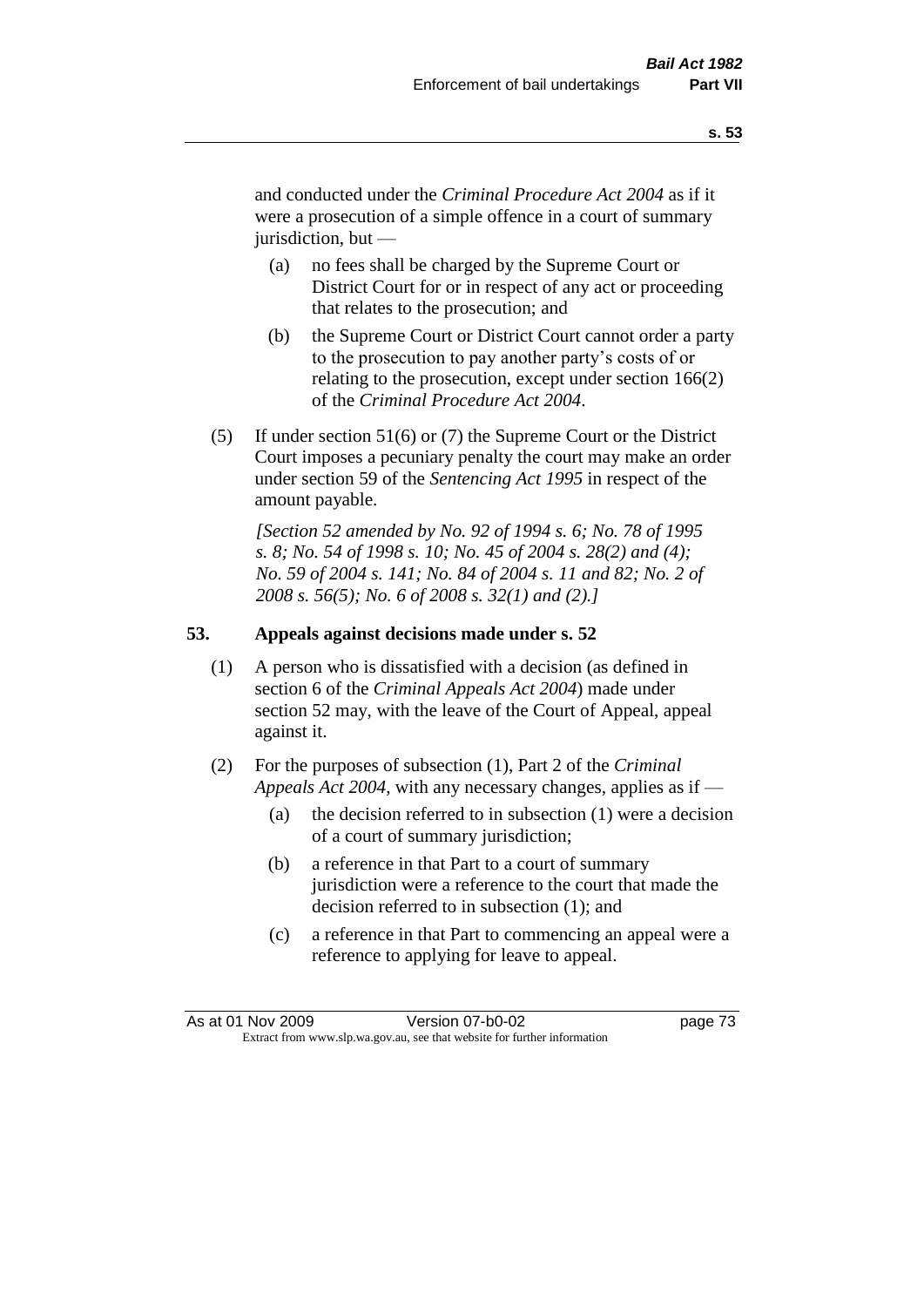#### **s. 54**

(3) Despite section 13(1) of the *Criminal Appeals Act 2004*, the appeal is to be dealt with by the Court of Appeal.

*[Section 53 inserted by No. 45 of 2004 s. 28(3); amended by No. 84 of 2004 s. 11 and 82.]*

# **54. Accused on bail may be taken before a judicial officer for variation or revocation of bail**

(1a) In this section —

*relevant officer* means —

- (a) if the court before which the accused is required to appear is the District Court, the Supreme Court or the Court of Appeal — the prosecutor; or
- (b) in any other case the prosecutor or a police officer.
- (1) Where an accused has been released on bail the relevant officer may cause the accused to appear before an appropriate judicial officer to show cause why the accused's bail should not be varied or revoked if the relevant officer —
	- (a) has reasonable grounds to believe, or is notified in writing by a surety for the accused that the surety has reasonable grounds to believe, that the accused —
		- (i) is not likely to comply with any requirement of his bail undertaking mentioned in section  $28(2)(a)$  or (b);
		- (ii) is, or has been, or is likely to be in breach of any condition of his bail undertaking mentioned in section  $28(2)(c)$ ; or
		- (iii) is, or has been, in breach of a home detention condition mentioned in section 28(2)(d);
	- (b) has reasonable grounds to believe that
		- (i) any surety for the accused's appearance is no longer suitable under section 39 to be a surety, or is dead;

page 74 Version 07-b0-02 As at 01 Nov 2009 Extract from www.slp.wa.gov.au, see that website for further information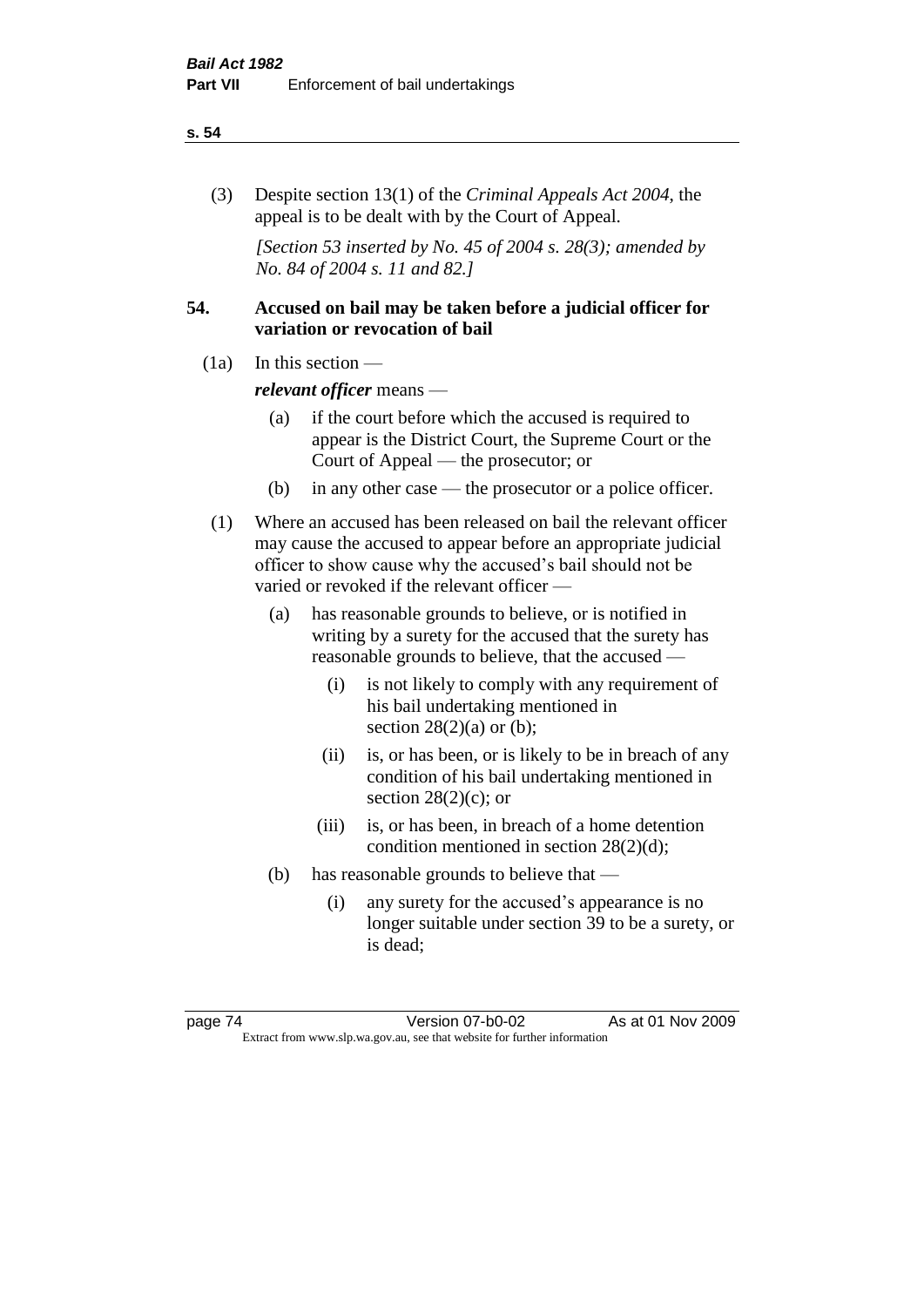- (ii) for any reason any security required under Part D of Schedule 1 is no longer sufficient; or
- (iii) in a case where the accused has been granted bail for the purposes of an appeal, the accused has discontinued the appeal or has not prosecuted it with all due diligence.
- (2) For the purposes of causing an accused to appear before an appropriate judicial officer as provided in subsection  $(1)$  —
	- (a) a police officer may arrest the accused without warrant and bring the accused before an appropriate judicial officer; or
	- (b) the relevant officer may apply to an appropriate judicial officer for a summons or warrant on any ground specified in subsection  $(1)$ .
- (2a) A police officer shall not exercise the power conferred by subsection (2)(a) unless the police officer is the relevant officer or is requested in writing to do so by the relevant officer.
- (3) An application under subsection (2)(b) must be made, and proceedings on it are to be conducted —
	- (a) in a court of summary jurisdiction in accordance with regulations made under the *Criminal Procedure Act 2004*;
	- (b) in the Supreme Court or the District Court in accordance with rules of court made under the *Criminal Procedure Act 2004*.
- (4) An accused arrested under this section shall be taken as soon as is practicable before an appropriate judicial officer unless he is arrested less than 24 hours before the time at which he is due to appear in accordance with his bail undertaking, in which case he shall be held in custody and brought before an appropriate judicial officer at that time.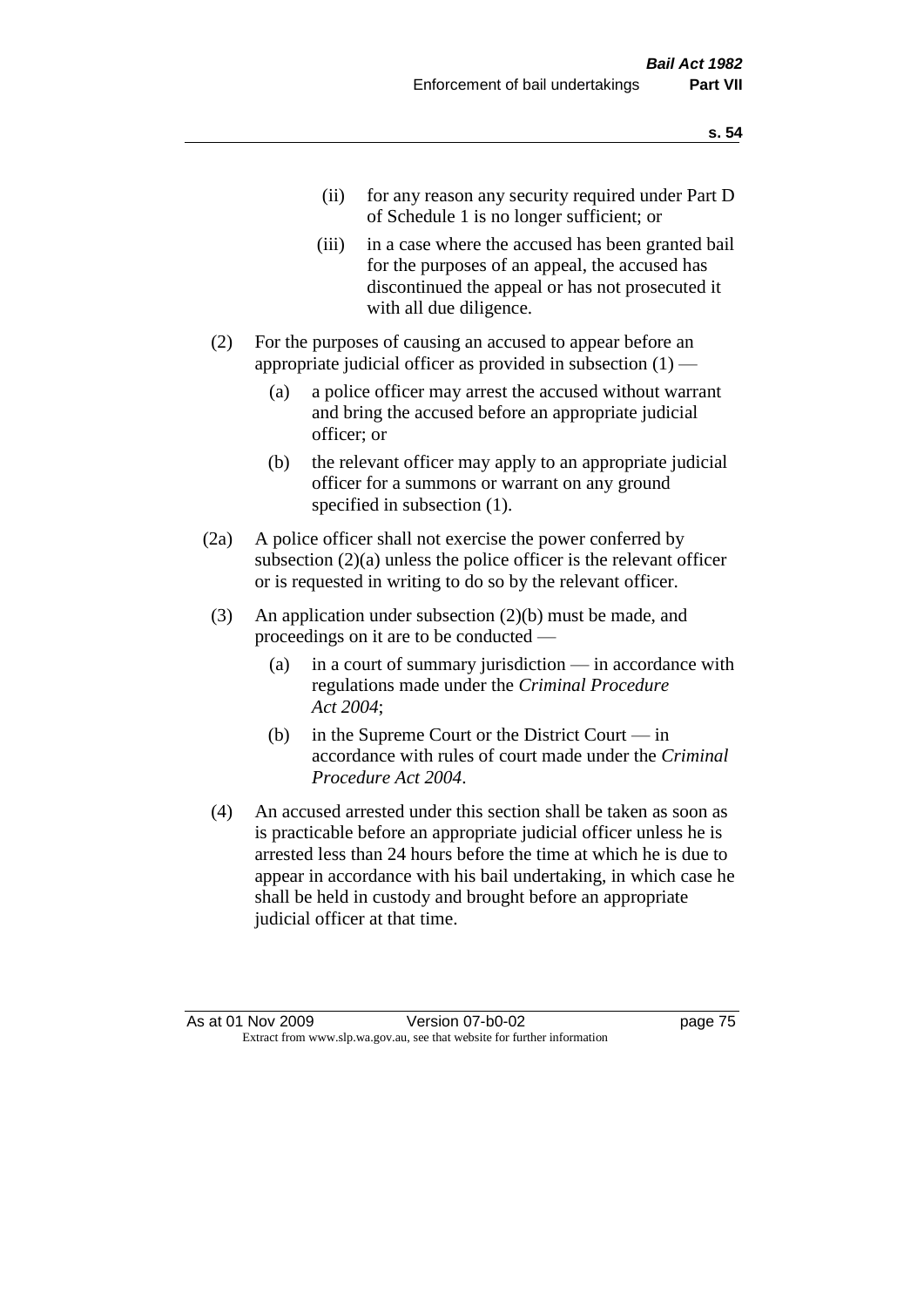- $(5)$  If
	- (a) the court before which the accused is required to appear is the District Court, the Supreme Court or the Court of Appeal; and
	- (b) a police officer is satisfied that because of the urgency of the case it is not practicable for the prosecutor to exercise the power conferred by subsection (1),

the police officer may exercise that power.

(6) If a police officer, acting under subsection (5), exercises the power conferred by subsection (1), the police officer is to be regarded as the relevant officer for the purposes of this section.

*[Section 54 amended by No. 33 of 1989 s. 18; No. 61 of 1990 s. 12; No. 45 of 1993 s. 12; No. 59 of 2004 s. 141; No. 84 of 2004 s. 9, 11 and 82; No. 6 of 2008 s. 33(1)-(4).]* 

# **54A. Accused on committal may be taken before court by which committed**

- (1) This section applies to an accused
	- (a) who has been released on bail following the accused's committal to the District Court or the Supreme Court to be tried (otherwise than for murder) or sentenced or otherwise dealt with; and
	- (b) who has not made an appearance in that court on the committal; and
	- (c) who, in the opinion of the relevant officer under section 54, should be made to show cause in terms of subsection (1) of that section.
- (2) The relevant officer may, under section 54, cause an accused to whom this section applies to appear before a judicial officer who is empowered to exercise jurisdiction in the court in which the committal order was made, instead of before an appropriate judicial officer.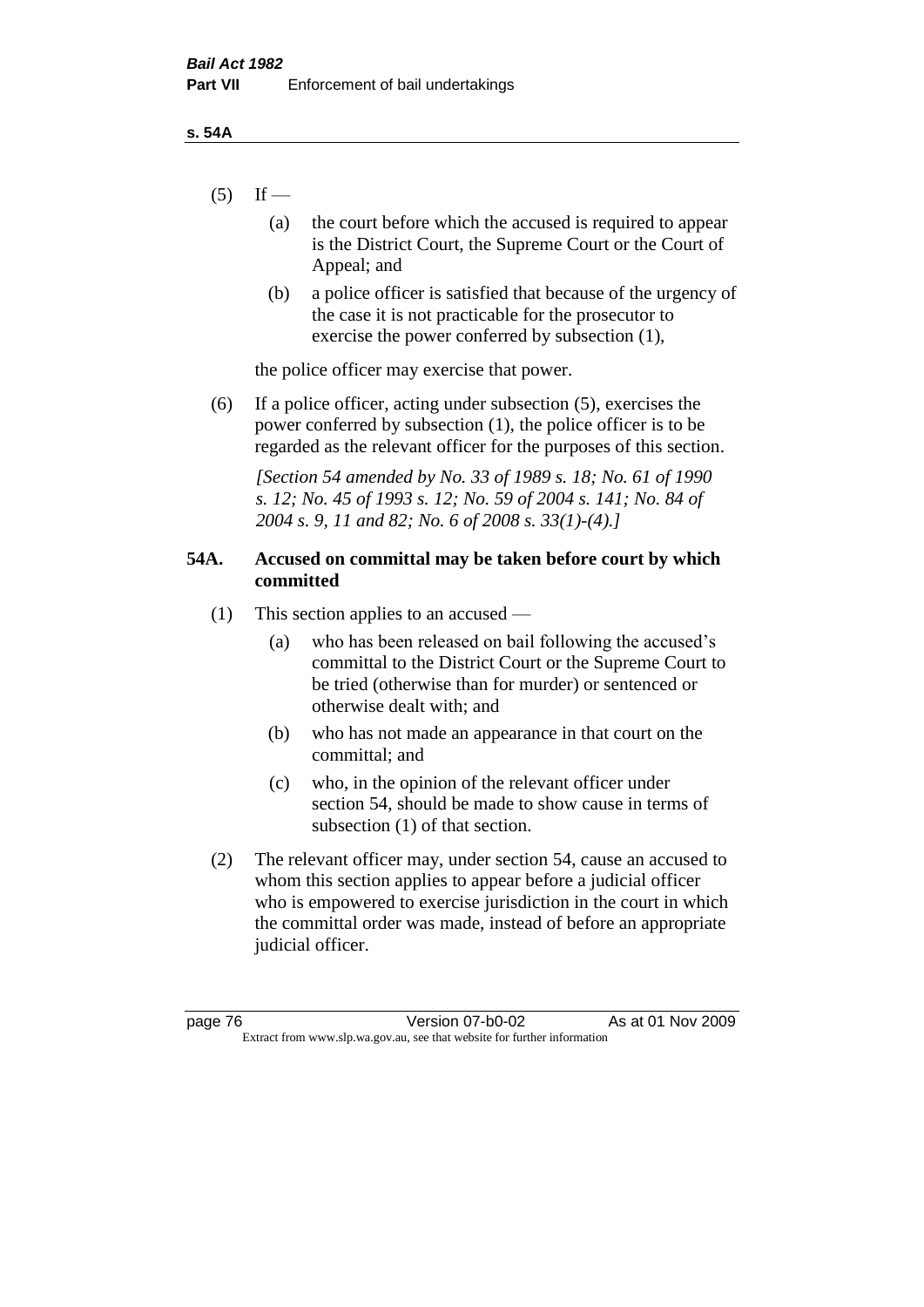- (3) A judicial officer before whom an accused so appears is to be regarded as an appropriate judicial officer for the purposes of section 54(2).
- (4) A judicial officer before whom an accused so appears is not obliged to exercise any power conferred by section 55 but may refuse to do so and direct the relevant officer to cause the accused to appear before an appropriate judicial officer.
- (5) A relevant officer shall comply with a direction given to that officer under subsection (4).

*[Section 54A inserted by No. 6 of 2008 s. 34; amended by No. 29 of 2008 s. 24(6).]*

#### **55. Powers of judicial officer to revoke or vary bail**

- (1) If the judicial officer before whom an accused appears under section 54 is satisfied that —
	- (a) the accused is not likely to comply with any requirement of his bail undertaking mentioned in section 28(2)(a) or (b);
	- (b) he is, or has been, or is likely to be, in breach of any condition of his bail undertaking mentioned in section  $28(2)(c)$ ;
	- (ba) he is, or has been, in breach of a home detention condition mentioned in section 28(2)(d); or
		- (c) any of the grounds set out in section  $54(1)(b)$  has been established,

#### he may —

- (d) revoke the bail and remand the accused in custody to appear at the time and place specified, or deemed by section 31(3) to be specified, in his bail undertaking; or
- (e) revoke the bail and grant fresh bail to the accused in accordance with this Act, other than clause 2 of Part B of Schedule 1.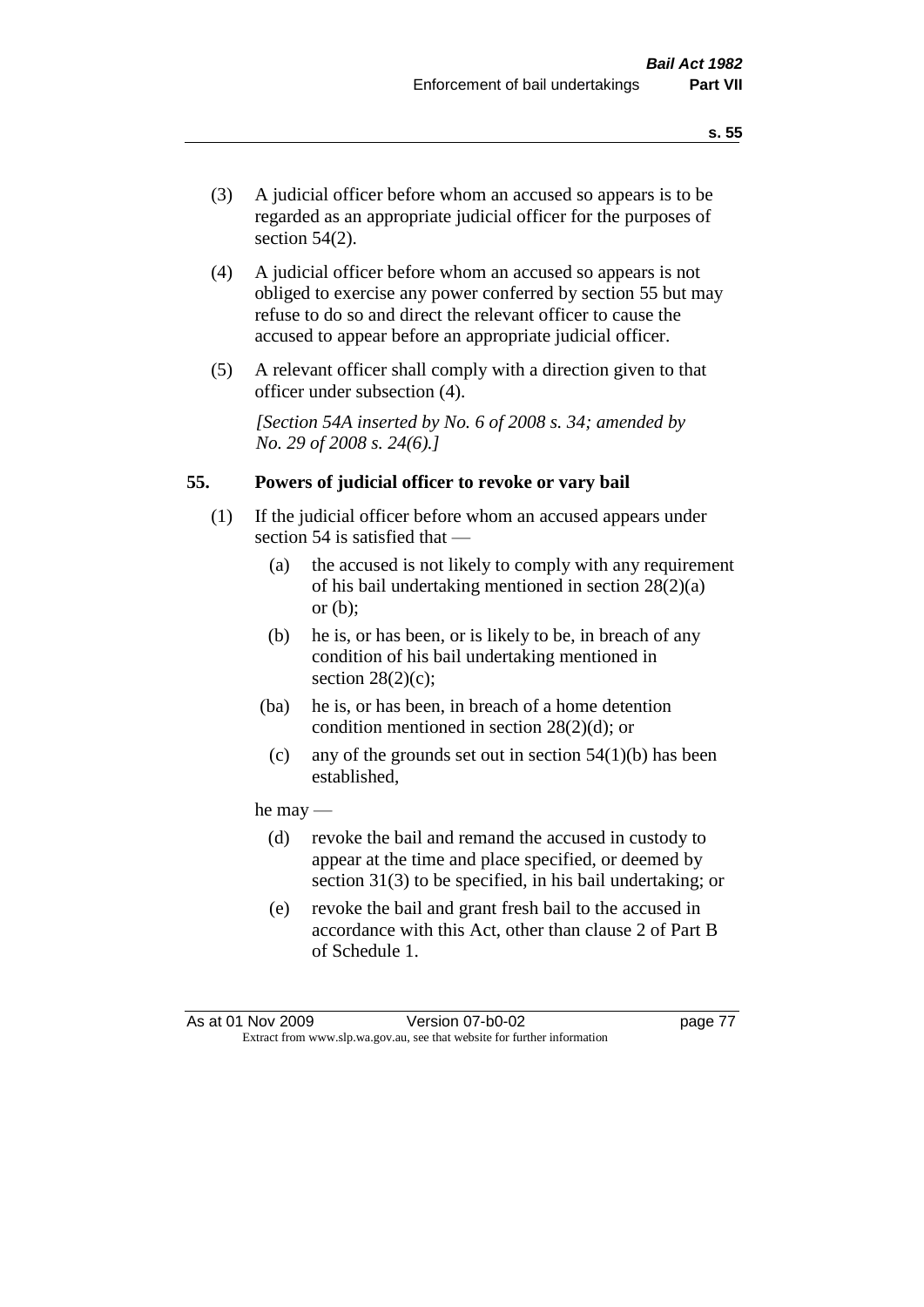**s. 57**

(2) If the judicial officer before whom the accused so appears is not satisfied as to any of the matters mentioned in subsection (1)(a), (b), or (c) he shall release the accused on his existing bail undertaking and, with the consent in writing of the surety, on any existing surety undertaking.

*[Section 55 amended by No. 61 of 1990 s. 13; No. 45 of 1993 s. 12; No. 84 of 2004 s. 82.]* 

*[56. Deleted by No. 6 of 2008 s. 35.]*

# **57. Forfeiture of money under bail undertaking**

- (1) Where an accused is convicted of an offence against section  $51(1)$ , (2) or (2a), the court by which he is convicted shall, whether or not an application is made therefor by the prosecutor, order that the full amount agreed to be forfeited, in the accused's bail undertaking, be forfeited to the State.
- (2) Notwithstanding subsection (1), the court may decline to make an order thereunder or may order forfeiture in part only where the accused shows to the satisfaction of the judicial officer —
	- (a) that, by reason of a change of circumstances since the bail undertaking was entered into, an order for forfeiture, or for forfeiture in full (as the case may be), would cause excessive hardship to the accused or his dependants; and
	- (b) that such hardship would not be relieved by the exercise of one of the powers conferred by section 59.
- (3) Without prejudice to the recovery of such an amount as a civil debt due to the State, any amount to be paid under an order made under this section is to be paid, and its payment may be enforced under Part 5 of the *Fines, Penalties and Infringement Notices Enforcement Act 1994*, unless an order has been made under subsection (4).
- (4) If under this section the Supreme Court or the District Court makes an order requiring the payment of money, the court may make an order under section 59 of the *Sentencing Act 1995* in

page 78 Version 07-b0-02 As at 01 Nov 2009 Extract from www.slp.wa.gov.au, see that website for further information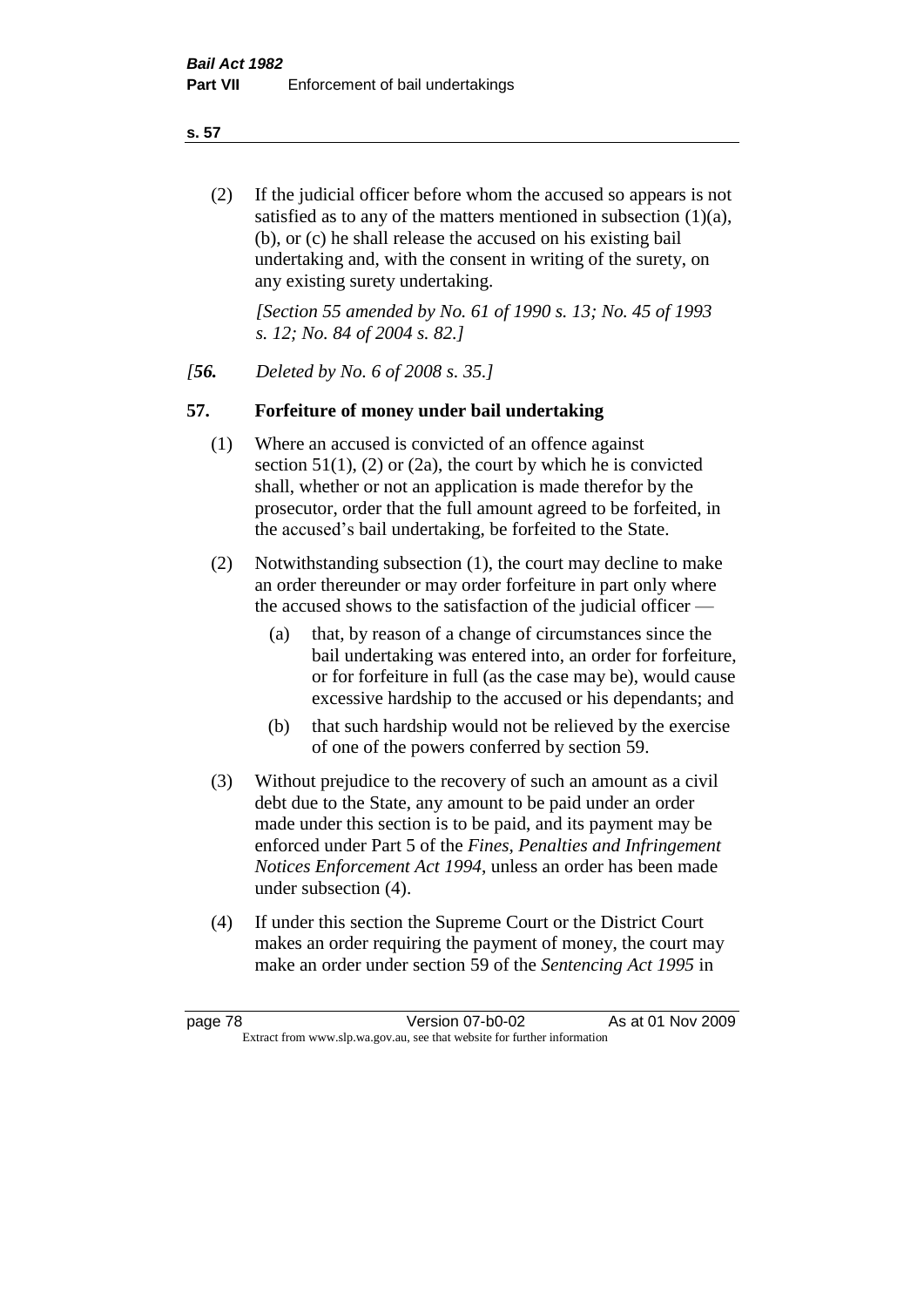respect of the amount payable and for that purpose that section, with any necessary changes, applies as if the amount were a fine imposed on the accused.

*[Section 57 amended by No. 74 of 1984 s. 19; No. 92 of 1994 s. 7; No. 78 of 1995 s. 8; No. 54 of 1998 s. 11; No. 65 of 2003 s. 121(3); No. 84 of 2004 s. 82.]* 

# **58. Automatic forfeiture on expiration of one year after absconding**

- (1) If after the expiration of one year from the day on which the accused is required to appear in court in accordance with the requirement of his bail undertaking mentioned in section  $28(2)(a)$  he has not —
	- (a) been arrested under section 59B; or
	- (b) appeared in court in accordance with the requirement of his bail undertaking mentioned in section 28(2)(b); or
	- (c) otherwise surrendered himself or been taken into custody to be dealt with on the charge or charges for which the bail undertaking was entered into,

the full amount specified in the bail undertaking shall, on the expiration of the said period, be forfeited to the State by virtue of this section without any order of the court or other formality.

(2) Upon the occurrence of a forfeiture under subsection (1) any security given by the accused may be resorted to by the State as if an order of forfeiture had been made under section 57(1).

*[Section 58 amended by No. 65 of 2003 s. 121(3); No. 84 of 2004 s. 82; No. 6 of 2008 s. 18(3) and 36(2).]*

As at 01 Nov 2009 Version 07-b0-02 page 79 Extract from www.slp.wa.gov.au, see that website for further information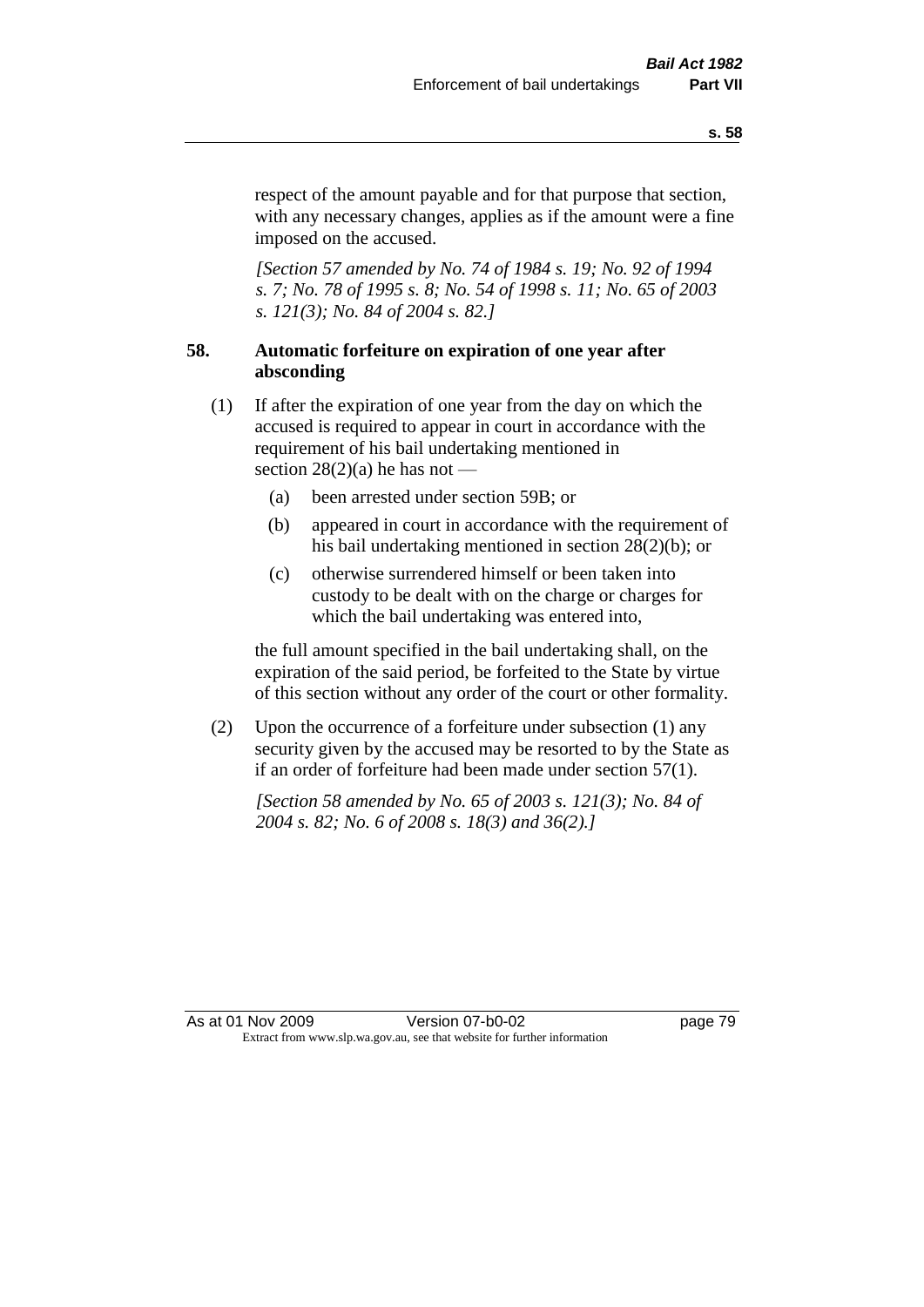**Part VIII — Miscellaneous** 

# **59. Further power of judicial officer in relation to enforcement of undertakings**

A court or an appropriate judicial officer who makes an order for forfeiture under section 49 or 57 may, when doing so, or at any time thereafter, further order —

- (a) that payment of any sum be made by specified instalments or be postponed to a specified date;
- (b) that any security given be applied in or towards payment of the sum forfeited; or
- (c) that the accused or the surety, as the case may be, do all such things and execute all such documents as may be necessary, or as may be specified in the order, for the purpose of vesting any security in the State or enabling the State to realize the same or to resort thereto to recover the sum forfeited,

and the court or an appropriate judicial officer may at any time vary or revoke an order made under paragraph (a), (b), or (c).

*[Section 59 amended by No. 65 of 2003 s. 121(3); No. 84 of 2004 s. 82.]*

# **59A. Where bail dispensed with, accused may be taken before judicial officer for reconsideration of matter**

- $(1)$  In this section *relevant officer* has the meaning given in section 54(1a).
- (2) Where the requirement for bail has been dispensed with for an accused under section 7A, the relevant officer may cause the accused to appear before an appropriate judicial officer for reconsideration of the matter, if the relevant officer has reasonable grounds to believe that the accused is not likely to appear at the time and place specified in a notice under section 13A(3).

page 80 Version 07-b0-02 As at 01 Nov 2009 Extract from www.slp.wa.gov.au, see that website for further information

**s. 59**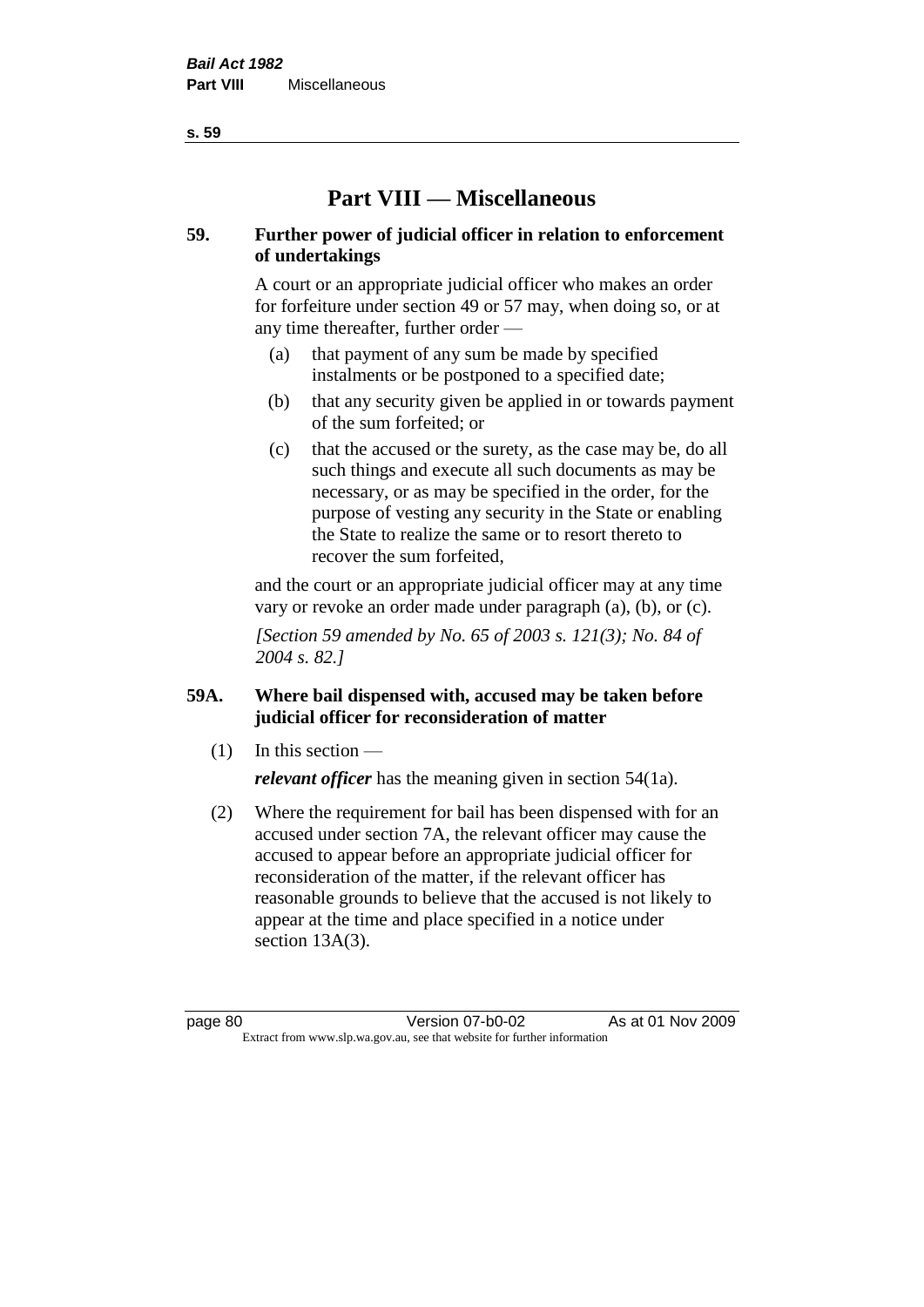- (3) Section 54(2), (2a), (3) and (4) apply, with necessary modifications, for the purposes of subsection (2).
- (4) The judicial officer before whom an accused appears under subsection (2) shall reconsider the accused's case and may, notwithstanding section 13 —
	- (a) again dispense with the requirement for bail; or
	- (b) grant bail; or
	- (c) refuse to grant bail,

in accordance with this Act, for the accused's appearance in court.

- $(5)$  If
	- (a) the court before which the accused is required to appear is the District Court, the Supreme Court or the Court of Appeal; and
	- (b) a police officer is satisfied that because of the urgency of the case it is not practicable for the prosecutor to exercise the power conferred by subsection (2),

the police officer may exercise that power.

(6) If a police officer, acting under subsection (5), exercises the power conferred by subsection (2), the police officer is to be regarded as the relevant officer for the purposes of this section.

*[Section 59A inserted by No. 6 of 2008 s. 36(1).]*

#### **59B. Warrant for arrest of absconding accused**

Where —

(a) at any time after that specified in an accused's bail undertaking for an accused's appearance the accused has failed to comply with the requirements of the accused's bail undertaking mentioned in section 28(2)(a) or (b); or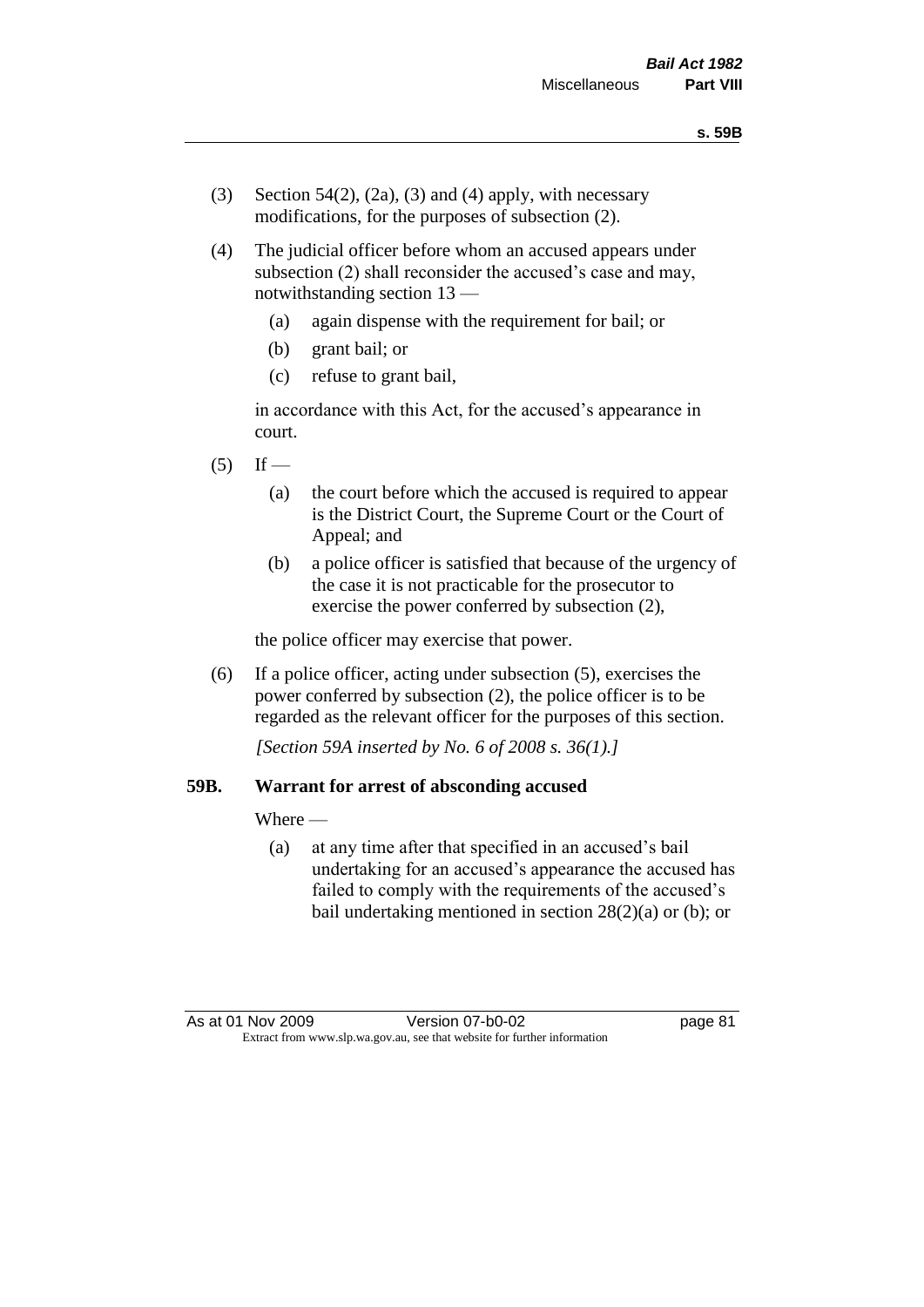(b) an accused has failed to appear at the time and place specified in a notice under section 13A(3).

the court before which the accused was required to appear may issue a warrant to arrest the accused and bring the accused before that court or a court of like jurisdiction.

*[Section 59B inserted by No. 6 of 2008 s. 36(1).]*

#### **60. Accused and surety to notify any change of address**

Where the residential address of —

- (a) an accused who has been released on bail or for whom the requirement for bail has been dispensed with; or
- (b) a surety,

changes from that appearing on his bail undertaking, surety undertaking or notice under section 13A(3), as the case may be, he shall forthwith, in writing, notify details of the change to the registrar of the court before which, at the time when the change occurs, the accused is required to appear, and if without reasonable cause he fails to do so he commits an offence.

#### Penalty: \$1 000.

*[Section 60 amended by No. 50 of 2003 s. 37(5); No. 59 of 2004 s. 141; No. 84 of 2004 s. 82; No. 6 of 2008 s. 37.]*

# **61. Offence of failing to bring arrested person before court or person able to grant bail**

- (1) A person to whom this section applies commits an offence if, having arrested another for an offence, he wilfully and without reasonable excuse fails to take that other person, or cause him to be taken, as soon as is practicable —
	- (a) before an authorised officer or judicial officer empowered by this Act to grant bail for that offence; or
	- (b) before a court.

Penalty: \$1 000 or imprisonment for 12 months or both.

page 82 Version 07-b0-02 As at 01 Nov 2009 Extract from www.slp.wa.gov.au, see that website for further information

#### **s. 60**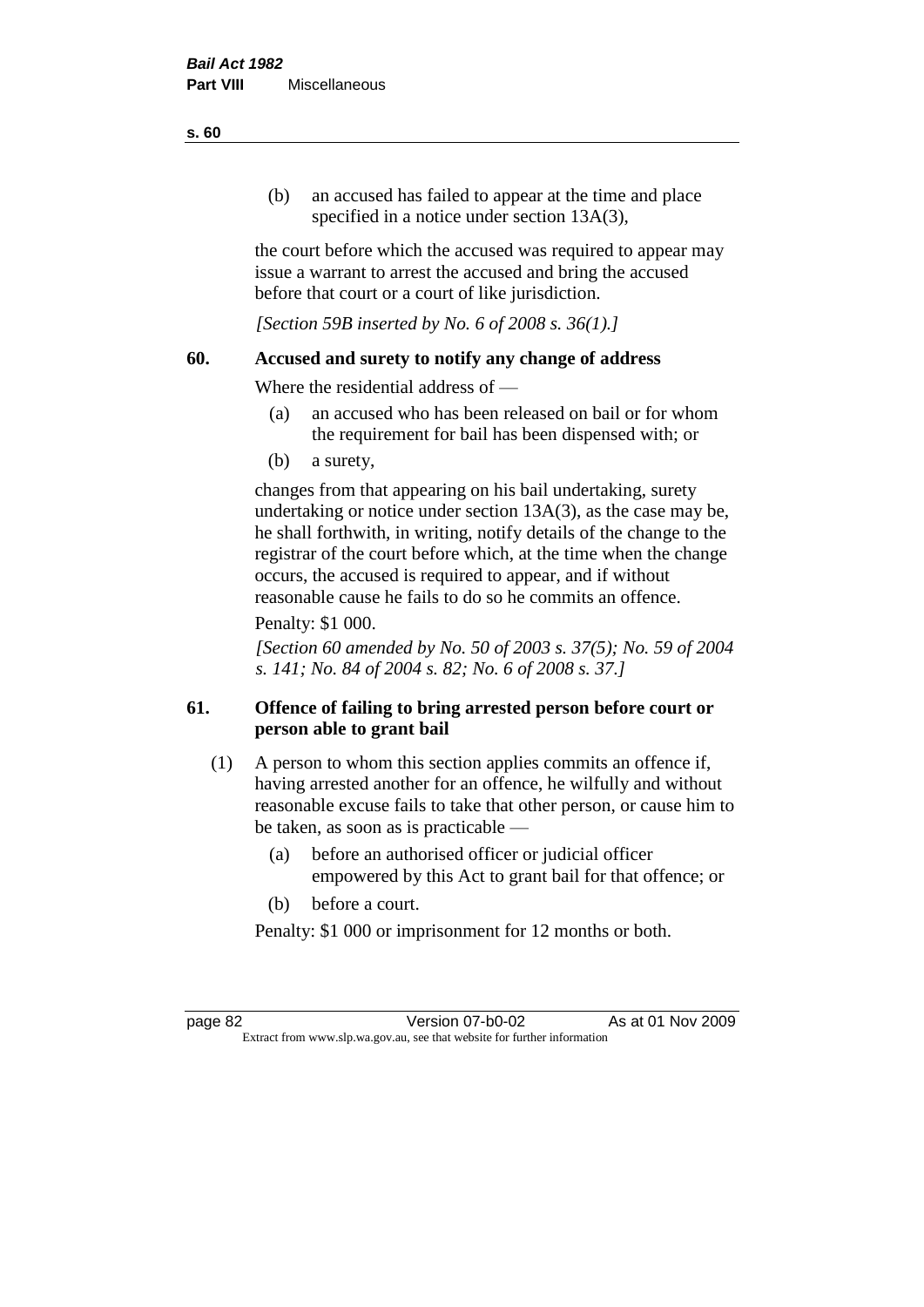- (2) This section applies to a person who
	- (a) is not empowered by this Act to grant bail for the offence; or
	- (b) being so empowered, elects to act under section 6(7).

*[Section 61 amended by No. 15 of 1988 s. 17; No. 59 of 2006 s. 4(4); No. 6 of 2008 s. 38.]* 

#### **62. Offence to give false information for bail purposes**

A person who for the purpose of obtaining —

- (a) a grant of bail for himself or a variation of the terms and conditions thereof; or
- (b) approval of himself as a surety,

makes any statement which he knows is false in a material particular, or recklessly makes any statement which is false in a material particular, commits an offence.

Penalty: \$1 000 or imprisonment for 12 months or both.

#### **63. Protection of persons carrying out this Act**

A person shall not be liable in civil proceedings on account of anything done, or omitted to be done, by him in good faith in the course of carrying out any provision of this Act, or purporting to be so done or omitted; but the liability (if any) of any other person (including the State or the Commonwealth) as his employer is not affected by this section and shall be determined as if it had not been passed.

*[Section 63 amended by No. 65 of 2003 s. 121(4).]*

#### **64. Evidence of non-appearance etc. by an accused**

Where it is required for the purposes of this Act to prove —

(a) that an accused did not appear before a particular court, at a particular place, on a particular day, at a particular time or during a particular period; or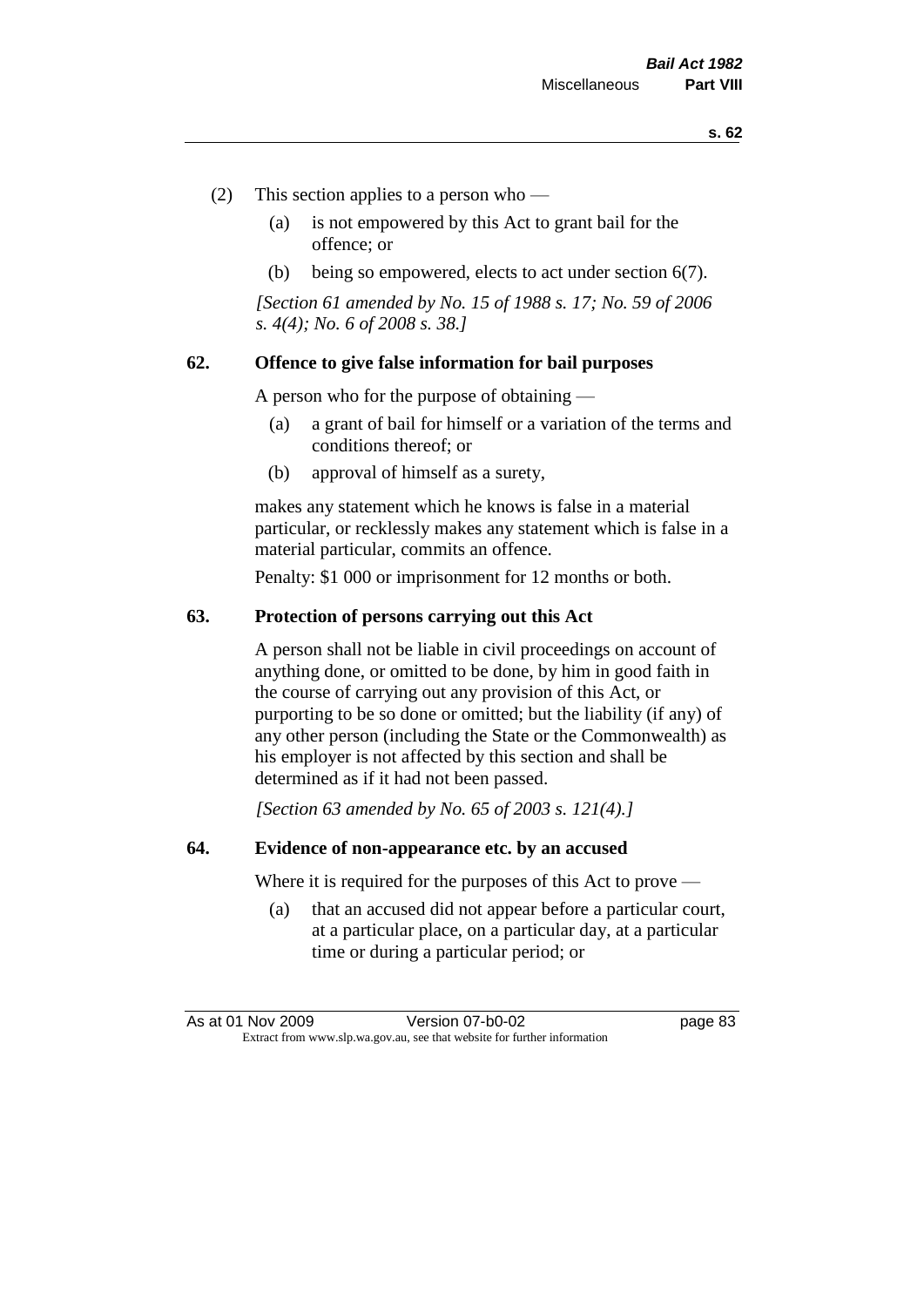(b) the day, time or period when or during which an accused did appear before a particular court at a particular place,

a certificate as to any such matter, purporting to be signed by a judicial officer or registrar of the court before which the accused was required to appear, shall be evidence of the matter so certified.

*[Section 64 amended by No. 59 of 2004 s. 141; No. 84 of 2004 s. 82.]* 

# **65. Bail undertakings by minors**

A bail undertaking entered into by a person who is under the age of 18 years shall bind him as if he were of full age.

# **66. Abolition of other powers to grant bail**

- (1) Any power or duty that, at the commencement of this Act, exists apart from statute to grant bail to an accused awaiting an appearance in court for an offence, is abolished.
- (2) Subsection (1) has effect notwithstanding anything in section 16 of the *Supreme Court Act 1935*.
- (3) In subsection (1) *statute* means an Act of the Parliament of Western Australia, other than the *Supreme Court Act 1935*.

*[Section 66 amended by No. 84 of 2004 s. 82.]*

# **66A. Delegation by registrar**

- (1) The registrar of a court may, either generally or as otherwise provided by the instrument of delegation, by instrument signed by him, delegate to an officer of that court any function conferred on him by or under this Act other than —
	- (a) this power of delegation; or
	- (aa) a function conferred by section  $11(3)$  or  $36(1)(a)$ ; or
	- (b) any function that a judicial officer has required him to perform personally.

**s. 65**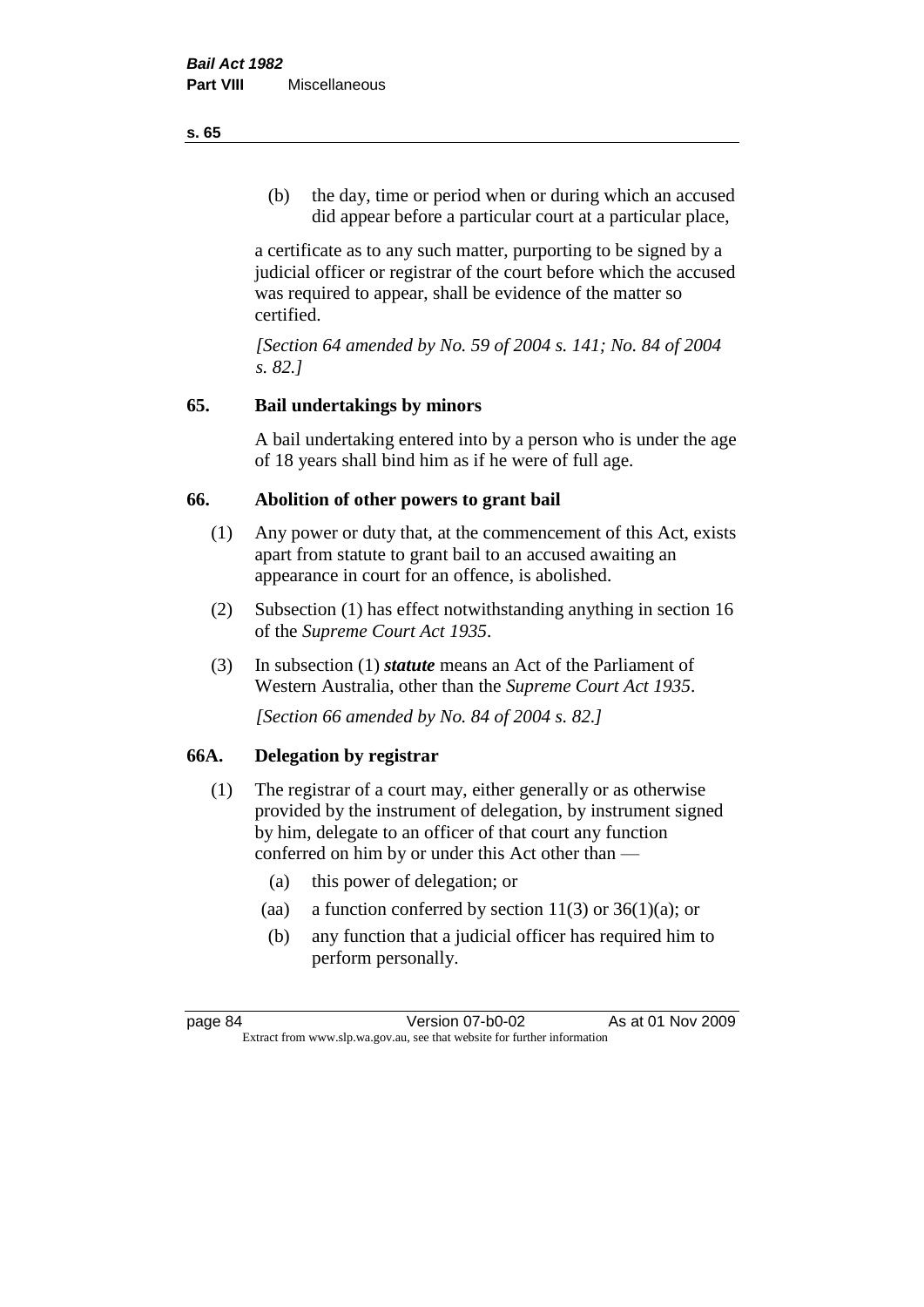(2) The superintendent of a detention centre under the *Young Offenders Act 1994* may, either generally or as otherwise provided by the instrument of delegation, by instrument signed by him, delegate to an officer of the Public Sector agency principally assisting the Minister administering that Act in its administration any function conferred on him by or under this Act, other than this power of delegation.

*[Section 66A inserted by No. 15 of 1988 s. 18; amended by No. 49 of 1988 s. 89; No. 31 of 1993 s. 8; No. 59 of 2004 s. 141; No. 65 of 2006 s. 52; No. 6 of 2008 s. 39.]* 

# **66B. Use of video link or audio link**

(1) In this section —

*audio link* means facilities (including telephone) that enable, at the same time, a judicial officer or authorised officer at one place to hear the accused at another place and vice versa;

*bail proceedings* means any proceedings under this Act including —

- (a) proceedings on a case for bail;
- (b) proceedings relating to the variation or revocation of bail;
- (c) proceedings on an application under section 48 or 49;
- (d) proceedings on an appeal under section 15A or 53;

*video link* means facilities (including closed circuit television) that enable, at the same time, a judicial officer or authorised officer at one place to see and hear the accused at another place and vice versa.

- (2) Bail proceedings may be conducted by means of a video link or an audio link.
- (3) Without limiting subsection (2), if a provision of this Act requires or authorises an accused to be brought before, or appear before, a court, judicial officer or authorised officer, the accused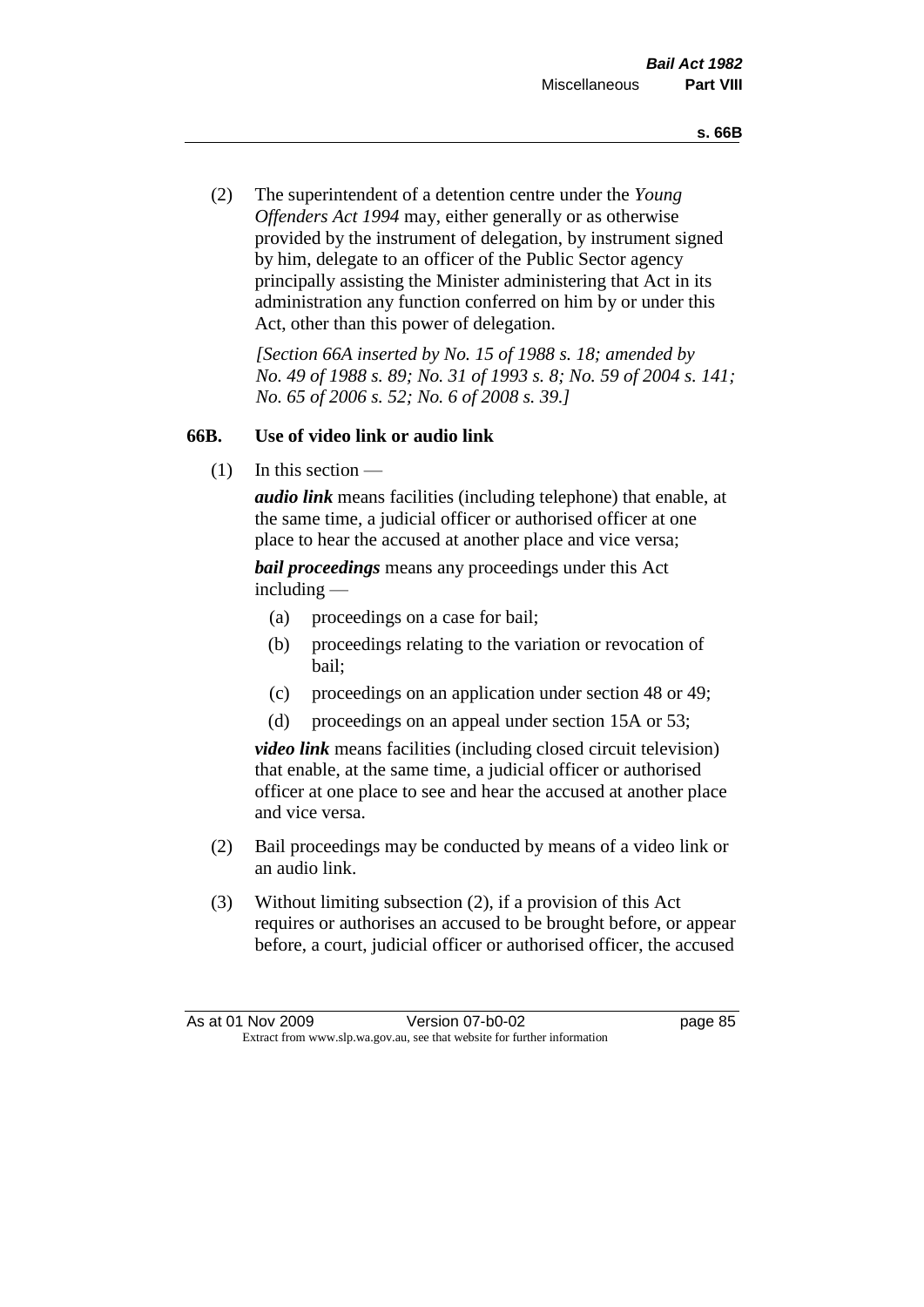may be brought before, or appear before, the court or officer by means of a video link or an audio link.

- (4) An audio link is not to be used under this section unless a video link is not available and cannot reasonably be made available.
- (5) Nothing in this section prevents a court, judicial officer or authorised officer from requiring that an accused be brought before, or appear before, the court or officer in person for the purposes of bail proceedings.

*[Section 66B inserted by No. 6 of 2008 s. 40(1).]*

# **67. Regulations**

- (1) The Governor may make regulations, not inconsistent with this Act, prescribing such things as are required or permitted by this Act to be prescribed or as it is necessary or expedient to prescribe for the purposes thereof.
- (2) Without limiting the generality of subsection (1) regulations  $\text{max}$  —
	- (a) make provision for or with respect to the making of applications —
		- (i) for or in relation to bail;
		- (ii) for the approval of sureties;
		- (iii) for the approval of security to be given by accused persons and sureties;
		- (iv) for the cancellation of a surety undertaking;
		- (v) for an order under section 49,

and for the manner in which such applications are to be made and the procedure to be followed on such applications;

(b) for the purposes of clause 5 of Part A of Schedule 1, prescribe the officer or officers who may grant bail for any prescribed appearance or class of appearance in court by an accused who is in custody;

**s. 67**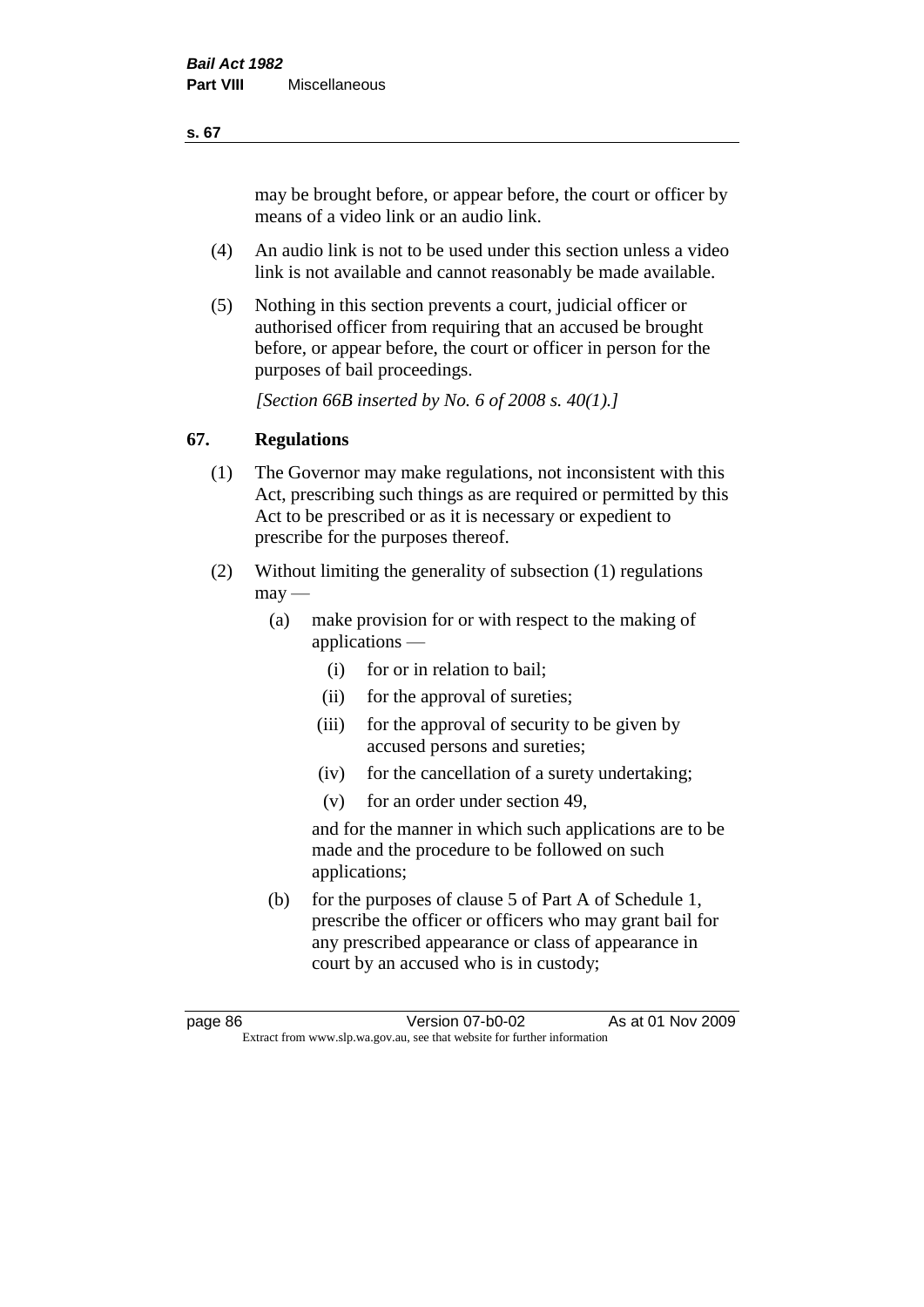- (c) make provision for, or with respect to the management, control, supervision and good order of premises established for the accommodation of persons to whom bail has been granted.
- (3) Regulations made under this section may provide that a contravention or failure to comply with a regulation constitutes an offence and may provide for penalties not exceeding a fine of \$500 for offences against the regulations.

*[Section 67 amended by No. 45 of 1993 s. 12; No. 84 of 2004 s. 83(3); No. 2 of 2008 s. 56(6); No. 6 of 2008 s. 30(3).]* 

*[68. Omitted under the Reprints Act 1984 s. 7(4)(g).]*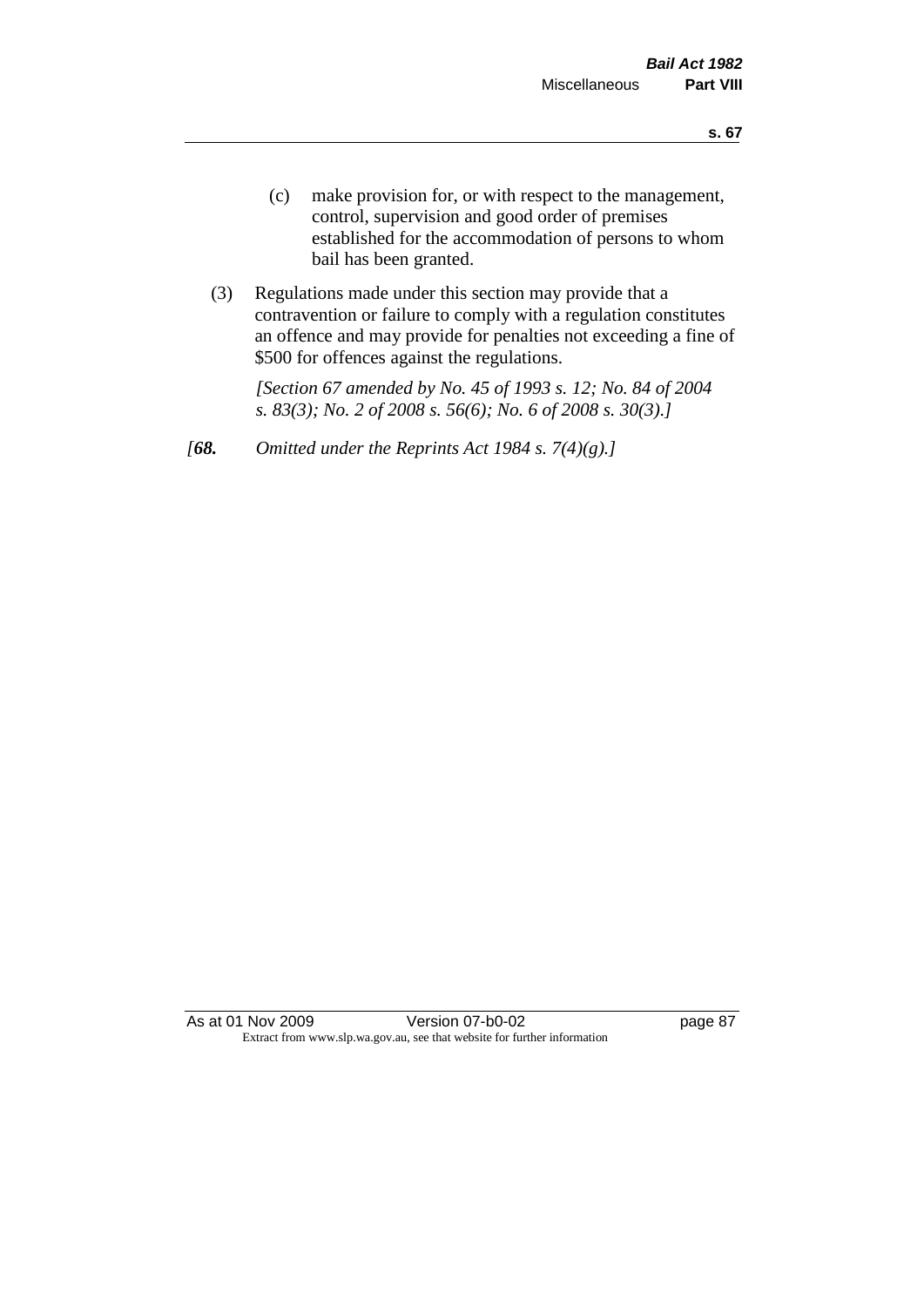# **Schedule 1 — Jurisdiction as to bail and related matters**

[s. 13, 17]

*[Heading inserted by No. 6 of 2008 s. 41(1).]*

# **Part A** — **Jurisdiction relating to bail**

*[Heading inserted by No. 6 of 2008 s. 41(2)(a).]*

# **First Column** *Appearances in court*

#### **Second Column**

*By whom bail may be granted or (where applicable) dispensed with*

*[Heading amended by No. 6 of 2008 s. 41(2)(b) and (c).]*

#### **1. Initial appearance**

| (1) | The initial appearance in a<br>court of summary<br>jurisdiction or the Children's<br>Court by an accused in, or in<br>connection with,<br>proceedings for an offence. | In any case $-$<br>a justice; or<br>(a)<br>(b)<br>an authorised police<br>officer; and |                                                                                      |
|-----|-----------------------------------------------------------------------------------------------------------------------------------------------------------------------|----------------------------------------------------------------------------------------|--------------------------------------------------------------------------------------|
|     |                                                                                                                                                                       |                                                                                        | in addition, in the case of a child,<br>an authorised community<br>services officer. |

(2) The initial appearance in the A judge of the District Court or a District Court or the Supreme Court, not being the initial appearance to which clause 3 applies. judge of the Supreme Court, as the case requires.

*[Clause 1 amended by No. 15 of 1988 s. 19; No. 49 of 1988 s. 90(a)(i); No. 59 of 2004 s. 141; No. 84 of 2004 s. 10(1) and 82.]*

**2. Appearance after adjournment** Appearance in any court or before a judicial officer by an accused after any adjournment of proceedings for an offence, not being a committal under clause 3. The judicial officer who orders the adjournment.

*[Clause 2 amended by No. 84 of 2004 s. 82.]*

page 88 Version 07-b0-02 As at 01 Nov 2009 Extract from www.slp.wa.gov.au, see that website for further information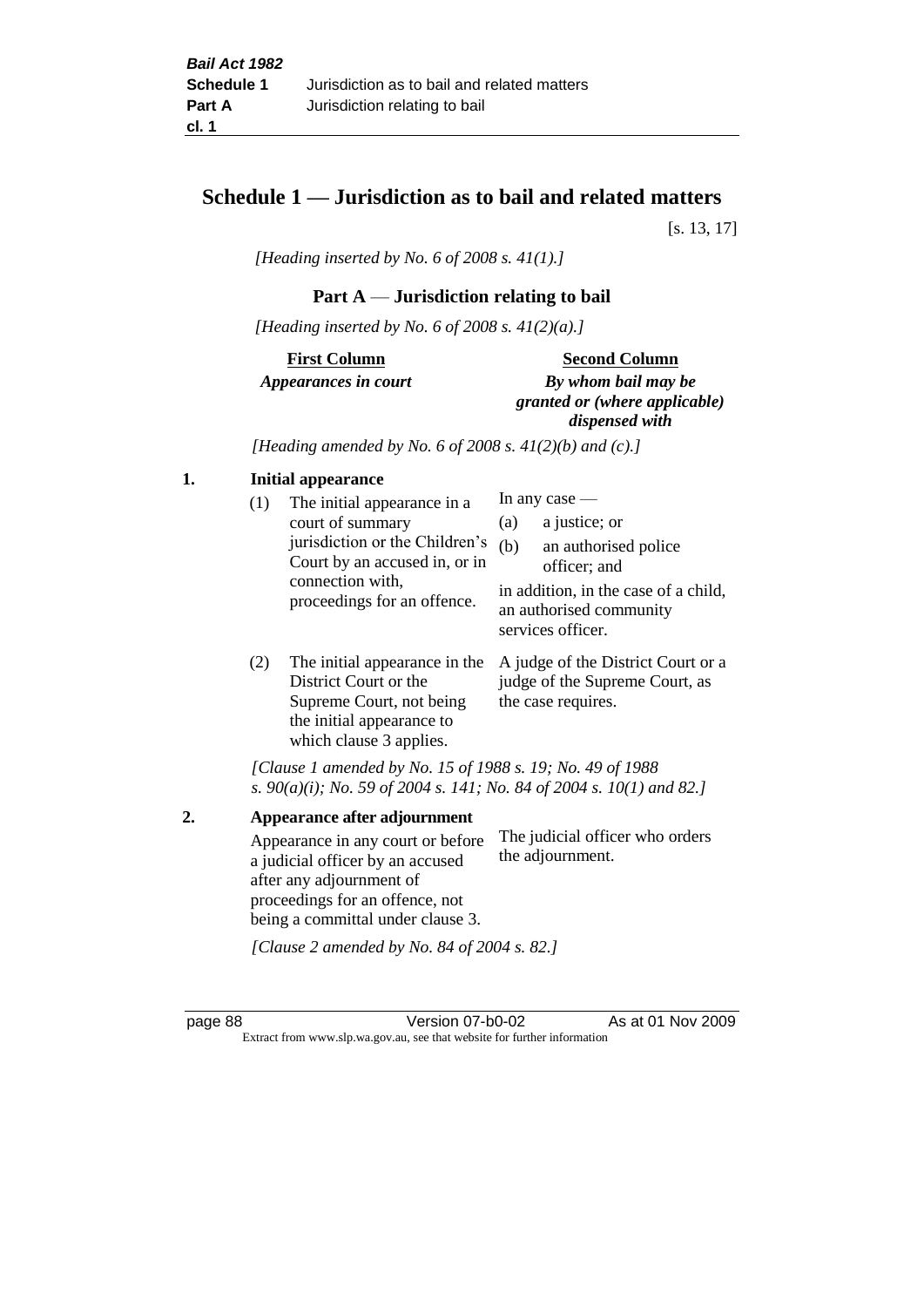the committal.

| <b>First Column</b>  |  |
|----------------------|--|
| Appearances in court |  |

**Second Column** *By whom bail may be granted or (where applicable) dispensed with*

The judicial officer who orders

# **3. Appearance on committal to Supreme Court or District Court**

The initial appearance by an accused in the Supreme Court or District Court after he has been committed thereto under any Act to be tried or sentenced or otherwise dealt with.

*[Clause 3 amended by No. 84 of 2004 s. 82.]*

# **4. Appearance in connection with appeal etc.**

| (1) | Appearance in connection<br>with an application or appeal<br>made under the <i>Criminal</i><br>Appeals Act 2004 or with<br>any order made in<br>determining the application<br>or appeal. | If the appeal is being determined<br>by a single judge of the Supreme<br>Court, a single judge of the<br>Supreme Court;<br>If the appeal is being determined<br>by the Court of Appeal, the Court<br>of Appeal or a single judge of<br>appeal. |
|-----|-------------------------------------------------------------------------------------------------------------------------------------------------------------------------------------------|------------------------------------------------------------------------------------------------------------------------------------------------------------------------------------------------------------------------------------------------|
| (2) | Appearance in connection<br>with a rehearing of<br>proceedings ordered under<br>section 28 of the <i>Children's</i><br>Court of Western Australia<br>Act 1988.                            | The Children's Court.                                                                                                                                                                                                                          |
| (3) | Appearance in connection<br>with the reconsideration of<br>an order under section 40 of<br>the Children's Court of<br>Western Australia Act 1988.                                         | The Children's Court constituted<br>by the President.                                                                                                                                                                                          |

*[Clause 4 inserted by No. 84 of 2004 s. 10(2).]*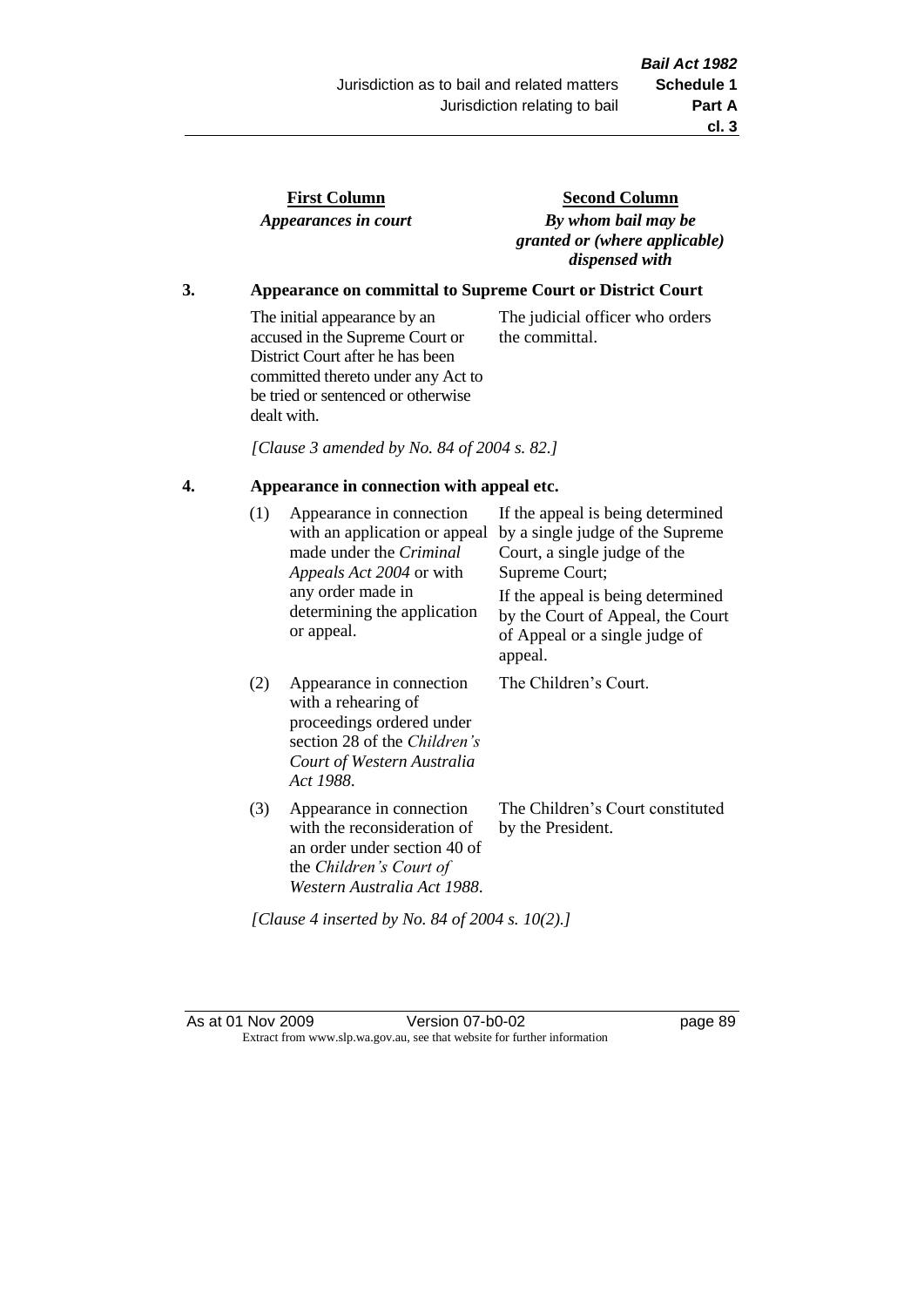|    |     |                                                        | <b>First Column</b>                                                                                                              | <b>Second Column</b>                                                                                                                 |  |
|----|-----|--------------------------------------------------------|----------------------------------------------------------------------------------------------------------------------------------|--------------------------------------------------------------------------------------------------------------------------------------|--|
|    |     |                                                        | Appearances in court                                                                                                             | By whom bail may be<br>granted or (where applicable)<br>dispensed with                                                               |  |
| 5. |     | Appearance prescribed by regulation                    |                                                                                                                                  |                                                                                                                                      |  |
|    |     |                                                        | Appearance in a court for any<br>other purpose or following any<br>other occurrence prescribed by<br>regulations under this Act. | The judicial or other officer<br>prescribed by such regulations.                                                                     |  |
| 6. |     |                                                        | Appearances not otherwise provided for                                                                                           |                                                                                                                                      |  |
|    |     | Act.                                                   | Any appearance in a court not<br>otherwise provided for in this<br>Part or by regulations under this                             | The judicial officer who, or court<br>which, orders the appearance.                                                                  |  |
| 7. |     | Term used: proceedings for an offence                  |                                                                                                                                  |                                                                                                                                      |  |
|    |     |                                                        | In this Part, unless the contrary intention appears —                                                                            |                                                                                                                                      |  |
|    |     |                                                        |                                                                                                                                  | proceedings for an offence in clause 2 (but not in clause 1) includes<br>any of the following proceedings relating to that offence — |  |
|    |     | (a)                                                    | appeal proceedings;                                                                                                              |                                                                                                                                      |  |
|    |     | (b)                                                    | proceedings on a writ of <i>habeas corpus</i> ; and                                                                              |                                                                                                                                      |  |
|    |     | (c)                                                    | section 50 of the Sentencing Act 1995.                                                                                           | proceedings on the re-appearance of an offender under                                                                                |  |
|    |     |                                                        | [Clause 7 inserted by No. 84 of 2004 s. 10(3).]                                                                                  |                                                                                                                                      |  |
|    |     |                                                        | Part $B$ — Cessation of powers relating to bail                                                                                  |                                                                                                                                      |  |
|    |     |                                                        | [Heading inserted by No. 6 of 2008 s. $41(3)(a)$ .]                                                                              |                                                                                                                                      |  |
| 1. |     | Upon decision by judge, power of other officers ceases |                                                                                                                                  |                                                                                                                                      |  |
|    | (1) |                                                        | In this clause $-$                                                                                                               |                                                                                                                                      |  |
|    |     |                                                        | the District Court.                                                                                                              | <i>judge</i> means a judge of the Supreme Court, the Children's Court or                                                             |  |

(2) After a judge has granted or refused bail for an appearance by an accused the power to grant bail for that appearance ceases to be vested  $in -$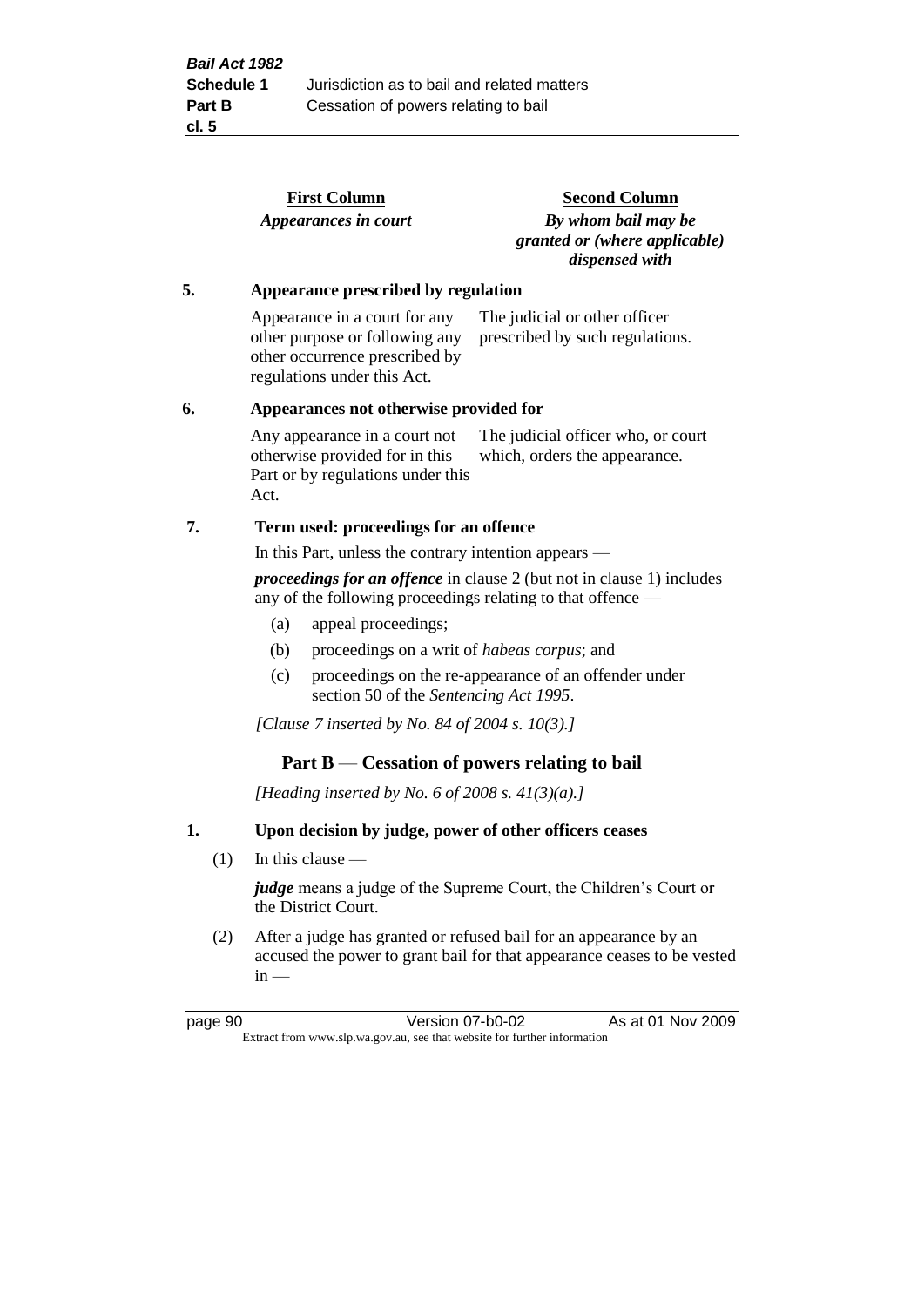- (a) any judicial officer whose jurisdiction is inferior to that of the judge; or
- (b) any authorised officer.
- (3) After a judge has dispensed with the requirement for bail for an appearance by an accused the power to grant or refuse bail for that appearance ceases to be vested in any officer referred to in subclause  $(2)(a)$  or  $(b)$ .

*[Clause 1 inserted by No. 6 of 2008 s. 41(3)(b).]*

#### **1A. Upon decision by Court of Appeal, other powers cease**

After the Court of Appeal on an appeal under section 15A —

- (a) has granted or refused bail for an appearance by an accused, the power to grant or refuse bail for that appearance; or
- (b) has dispensed with the requirement for bail for an appearance by an accused, the power to grant or refuse bail for that appearance,

ceases to be vested in any judicial officer or in any authorised officer.

*[Clause 1A inserted by No. 6 of 2008 s. 41(3)(b).]*

#### **2. Upon decision by judicial officer, his power and that of his peers ceases**

Except where clause 4 applies, the power to grant, refuse or dispense with bail for an appearance by an accused ceases to be vested in any judicial officer (including a judge of the Supreme Court) after he, or another judicial officer whose jurisdiction is co-extensive with his, has granted, refused or dispensed with bail for that appearance.

*[Clause 2 amended by No. 84 of 2004 s. 82; No. 6 of 2008 s. 41(3)(c) and (d).]*

#### **3. Cessation of power upon refusal of bail for initial appearance**

(1) After an authorised officer has refused bail for an initial appearance by an accused, the power to grant bail for that appearance ceases to be vested in another authorised officer, but a justice may nevertheless grant bail for that appearance.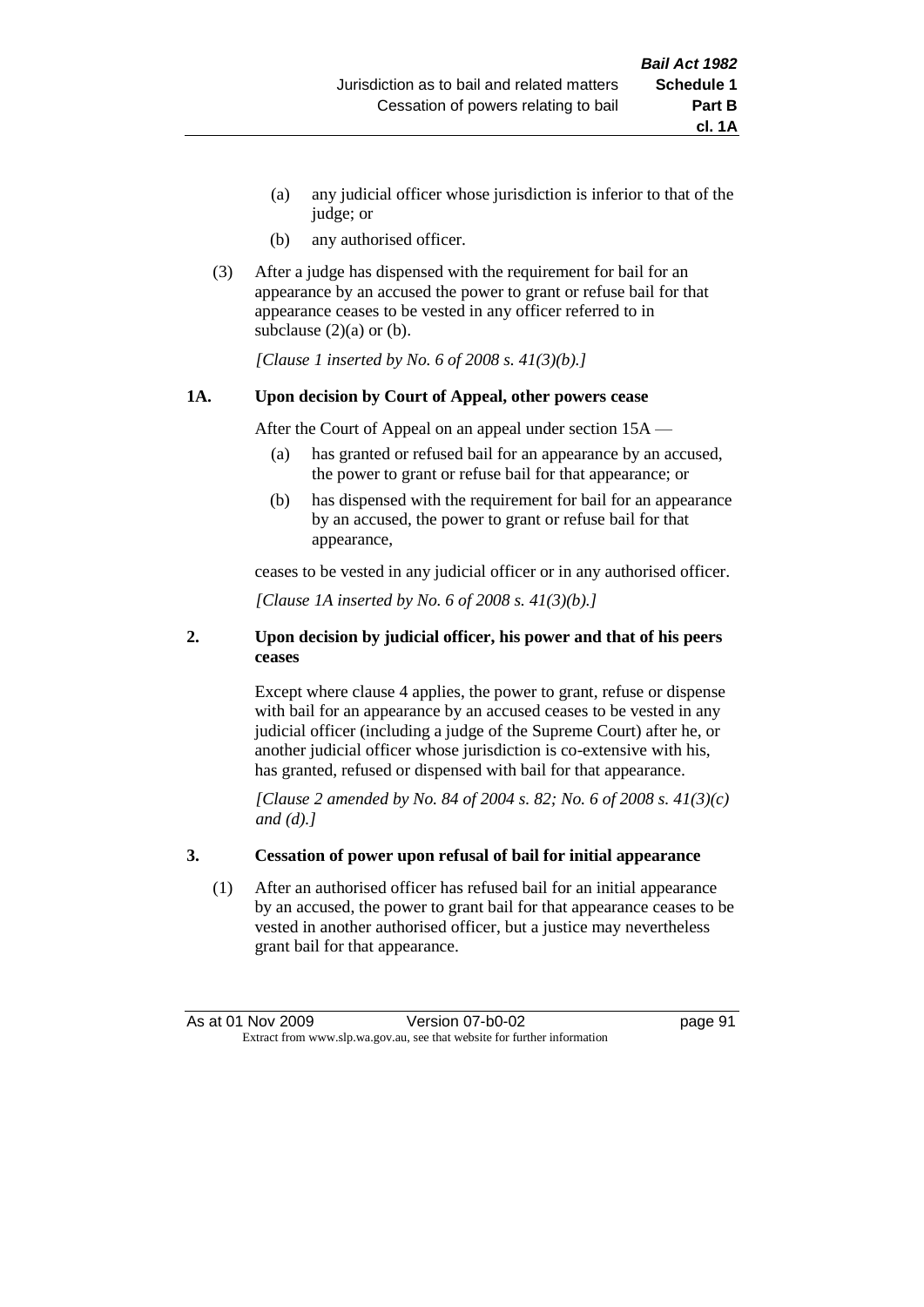(2) After a justice has refused bail for an initial appearance by an accused, the power to grant bail for that appearance ceases to be vested in an authorised officer or another justice.

*[Clause 3 inserted by No. 6 of 2008 s. 41(3)(e).]*

#### **4. Judicial officer's powers where accused proves new facts or changed circumstances**

Notwithstanding clause 2, where an accused has been refused bail for an appearance or has been granted bail therefor on terms or conditions with which he is unable or unwilling to comply, the judicial officer who granted or refused bail or another judicial officer whose jurisdiction is co-extensive with his has power to grant bail for that appearance or to vary the terms or conditions of bail previously granted therefor if the accused makes application and satisfies him that —

- (a) new facts have been discovered, new circumstances have arisen or the circumstances have changed since bail was previously granted or refused for that appearance;
- (b) he failed to adequately present his case for bail on the previous occasion when it was considered; or
- (c) where bail was granted subject to a home detention condition, he has, since the previous occasion when his case for bail was considered, complied with the home detention condition for a period of one month or more.

*[Clause 4 amended by No. 61 of 1990 s. 14; No. 84 of 2004 s. 82.]*

# **Part C — Manner in which jurisdiction to be exercised**

*[Heading deleted by No. 6 of 2008 s. 41(4)(a).]*

#### **1. Bail before conviction to be at discretion of bail authority, except for a child**

Subject to clauses 3A and 3C, the grant or refusal of bail to an accused, other than a child, who is in custody awaiting an appearance in court before conviction for an offence shall be at the discretion of the judicial officer or authorised officer in whom jurisdiction is vested, and that discretion shall be exercised having regard to the

page 92 Version 07-b0-02 As at 01 Nov 2009 Extract from www.slp.wa.gov.au, see that website for further information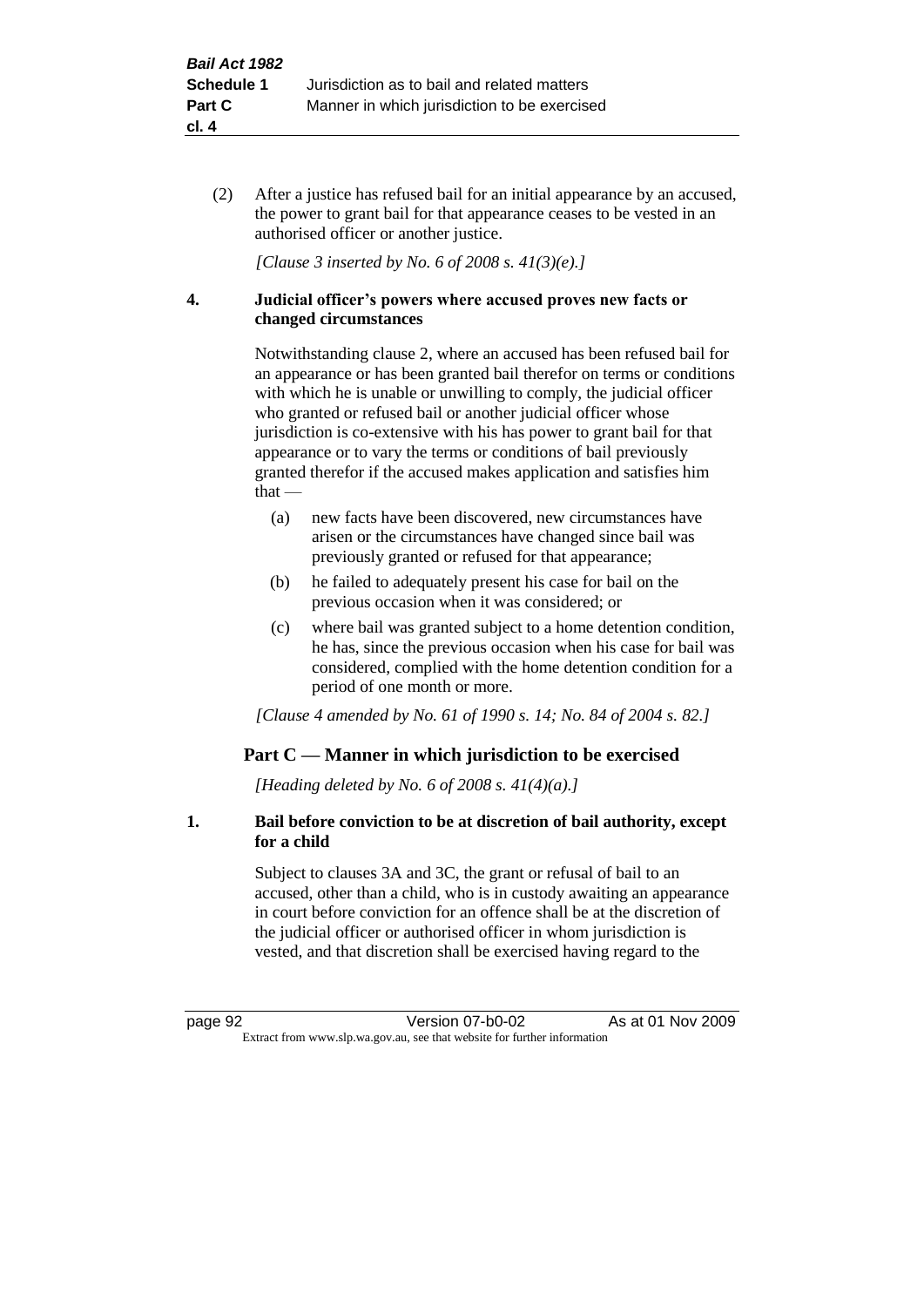following questions as well as to any others which he considers relevant —

- (a) whether, if the accused is not kept in custody, he may  $-$ 
	- (i) fail to appear in court in accordance with his bail undertaking;
	- (ii) commit an offence;
	- (iii) endanger the safety, welfare, or property of any person; or
	- (iv) interfere with witnesses or otherwise obstruct the course of justice, whether in relation to himself or any other person;
- (b) whether the accused needs to be held in custody for his own protection;
- (c) whether the prosecutor has put forward grounds for opposing the grant of bail;
- (d) whether, as regards the period when the accused is on trial, there are grounds for believing that, if he is not kept in custody, the proper conduct of the trial may be prejudiced;
- (e) whether there is any condition which could reasonably be imposed under Part D which would —
	- (i) sufficiently remove the possibility referred to in paragraphs (a) and (d);
	- (ii) obviate the need referred to in paragraph (b); or
	- (iii) remove the grounds for opposition referred to in paragraph (c);
- (f) where the accused is charged with an offence that is alleged to have been committed in respect of a child, whether a condition should be imposed under Part D requiring the accused to reside at a place other than the place where the child resides;
- (g) whether the alleged circumstances of the offence or offences amount to wrongdoing of such a serious nature as to make a grant of bail inappropriate.

*[Clause 1 amended by No. 14 of 1992 s. 11; No. 45 of 1993 s. 10(2)(a); No. 54 of 1998 s. 8(a) and (b); No. 84 of 2004 s. 82; No. 6 of 2008 s. 41(4)(b).]*

|  | As at 01 Nov 2009                                                        | Version 07-b0-02 | page 93 |
|--|--------------------------------------------------------------------------|------------------|---------|
|  | Extract from www.slp.wa.gov.au, see that website for further information |                  |         |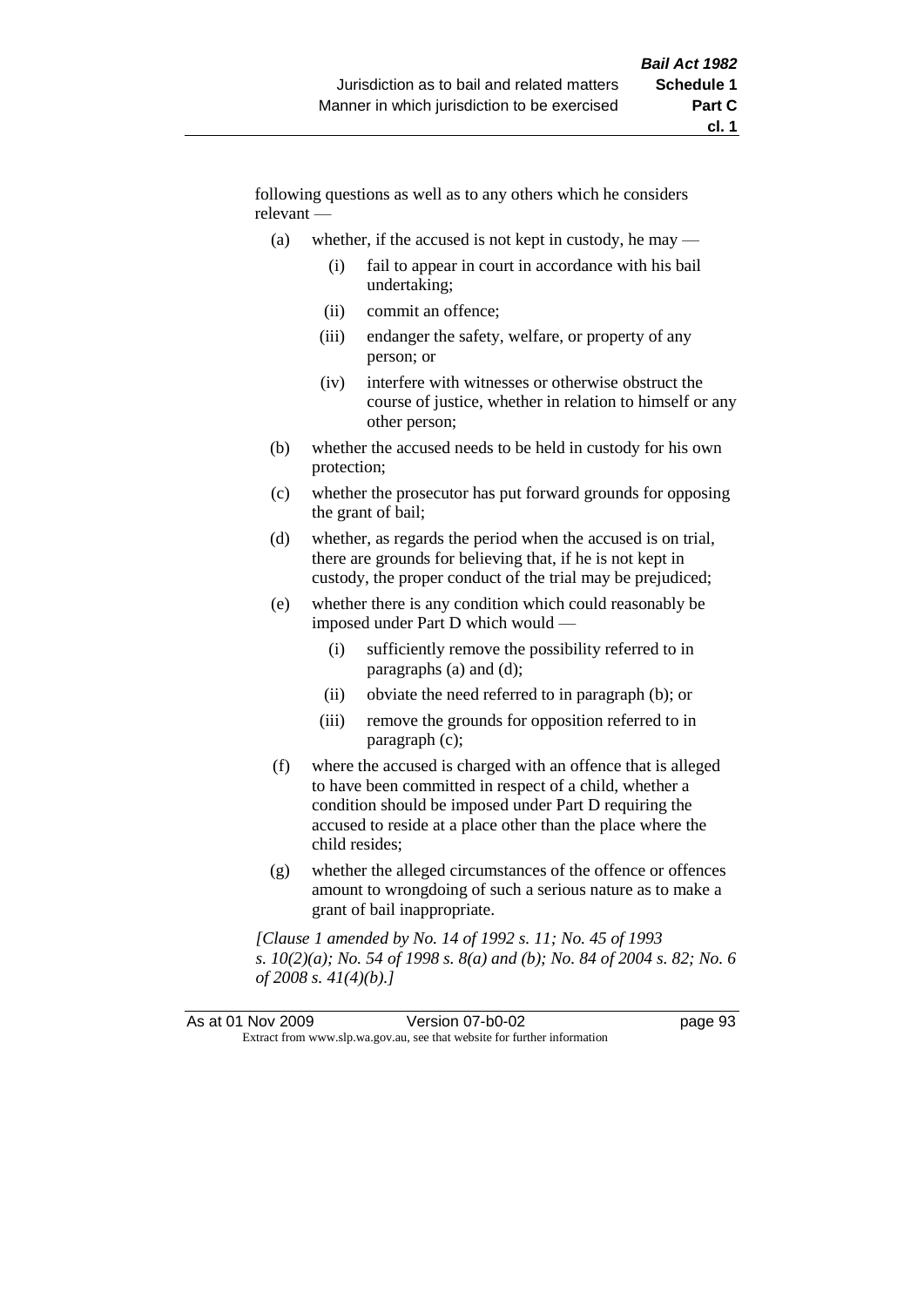#### **2. Child to have qualified right to bail**

(1) In this clause —

*responsible person* means a parent, relative, employer or other person who, in the opinion of the judicial officer or authorised officer, is in a position to both influence the conduct of the child and provide the child with support and direction.

- (2) Subject to subclause (3), a child accused who is in custody awaiting an appearance in court before conviction for an offence has a right to be granted bail unless —
	- (a) in the opinion of the judicial officer or authorised officer in whom jurisdiction is vested —
		- (i) one or more of the questions set out in clause 1(a), (b), (d) and (g) must be answered in the affirmative; and
		- (ii) there is no condition which he could reasonably impose under Part D which would satisfy the relevant provision of clause 1(e);
		- or
	- (b) there is no responsible person willing to enter into an undertaking of the kind described in subclause (3)(c),

and if the child is refused bail he shall be dealt with in accordance with section 19(2) of the *Young Offenders Act 1994*.

- (3) The right of a child accused under subclause (2) is subject to
	- (a) clauses 3A and 3C; and
	- *[(b) deleted]*
	- (c) there being imposed as a condition on the grant of bail a requirement that before the release of the child on bail a responsible person undertakes in writing in the approved form to ensure that the child complies with any requirement of his bail undertaking mentioned in section  $28(2)(a)$ , (b), (c) and (d).
- (4) Subclauses  $(2)(b)$  and  $(3)(c)$  do not apply to a child accused if it appears to the judicial officer or authorised officer that the accused —
	- (a) is over the age of 17 years; and

page 94 Version 07-b0-02 As at 01 Nov 2009 Extract from www.slp.wa.gov.au, see that website for further information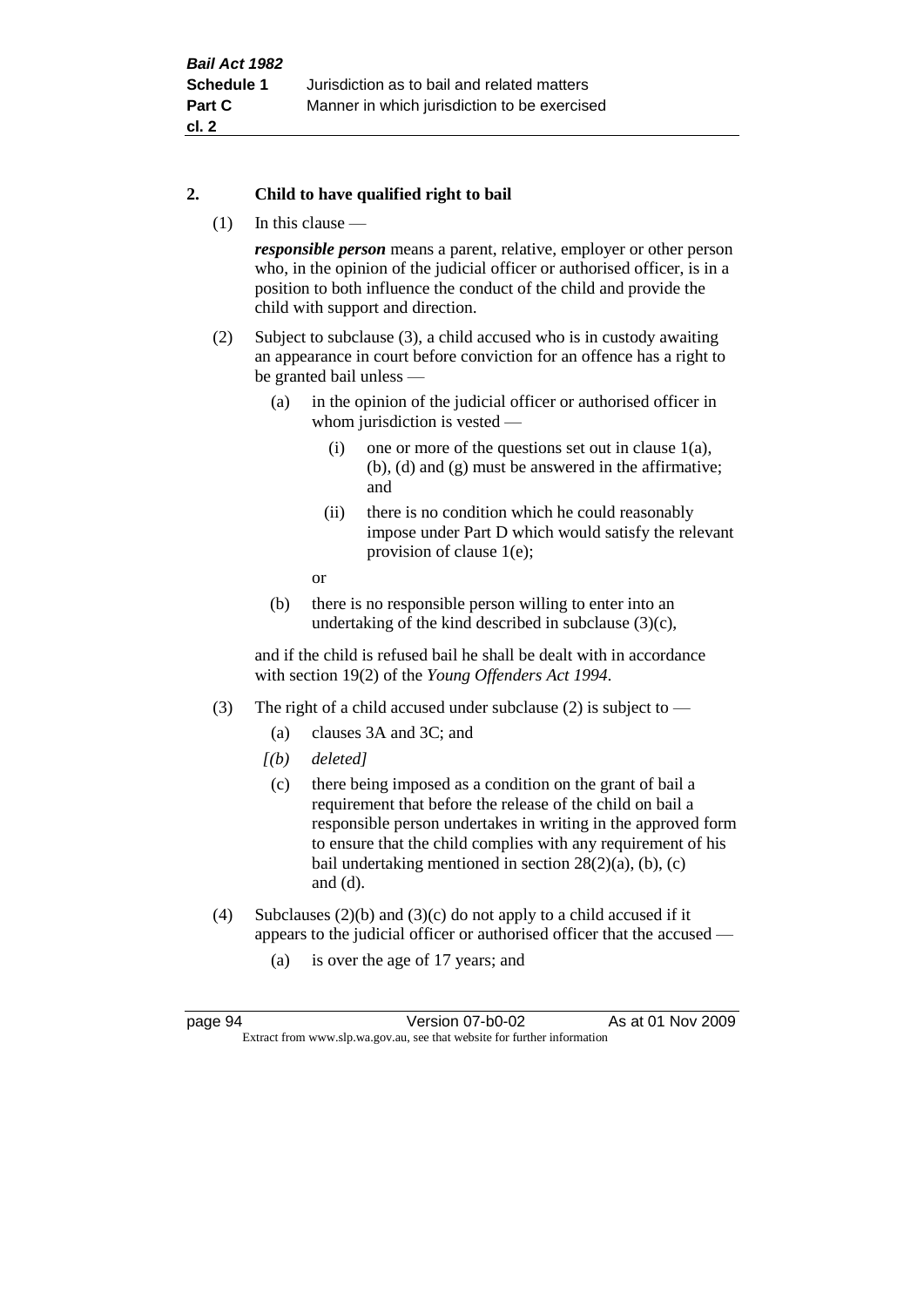- (b) has sufficient maturity to live independently without the guidance or control of a parent or guardian.
- (5) For the purposes of this clause, the provisions of sections 46, 47, 48, 54, 55(2), 60 and  $67(2)(a)(iv)$  apply with all necessary changes as  $if -$ 
	- (a) references in those provisions to a surety and a surety undertaking were references to a responsible person and to an undertaking referred to in subclause (3)(c) respectively; and
	- (b) section  $54(1)(b)(i)$  read as follows
		- <u>، د</u>
- (i) a person who has entered into an undertaking referred to in clause 2(3)(c) of Part C of Schedule 1 should no longer be regarded as a responsible person for the purposes of that clause, or is dead;
- (6) Where a child accused is released on bail his right to be at liberty is subject to the exercise of the powers in section 17A.

*[Clause 2 inserted by No. 45 of 1993 s. 10(2)(b); amended by No. 57 of 1997 s. 21(3)(a); No. 54 of 1998 s. 8(c); No. 34 of 2004 s. 251; No. 84 of 2004 s. 82; No. 6 of 2008 s. 41(4)(c) and 43(4).]*

# **3. Matters relevant to consideration of clause 1(a)**

In considering whether an accused may do any of the things mentioned in clause 1(a), the judicial officer or authorised officer shall have regard to the following matters, as well as to any others which he considers relevant —

- (a) the nature and seriousness of the offence or offences (including any other offence or offences for which he is awaiting trial) and the probable method of dealing with the accused for it or them, if he is convicted;
- (b) the character, previous convictions, antecedents, associations, home environment, background, place of residence, and financial position of the accused;
- (c) the history of any previous grants of bail to him; and

".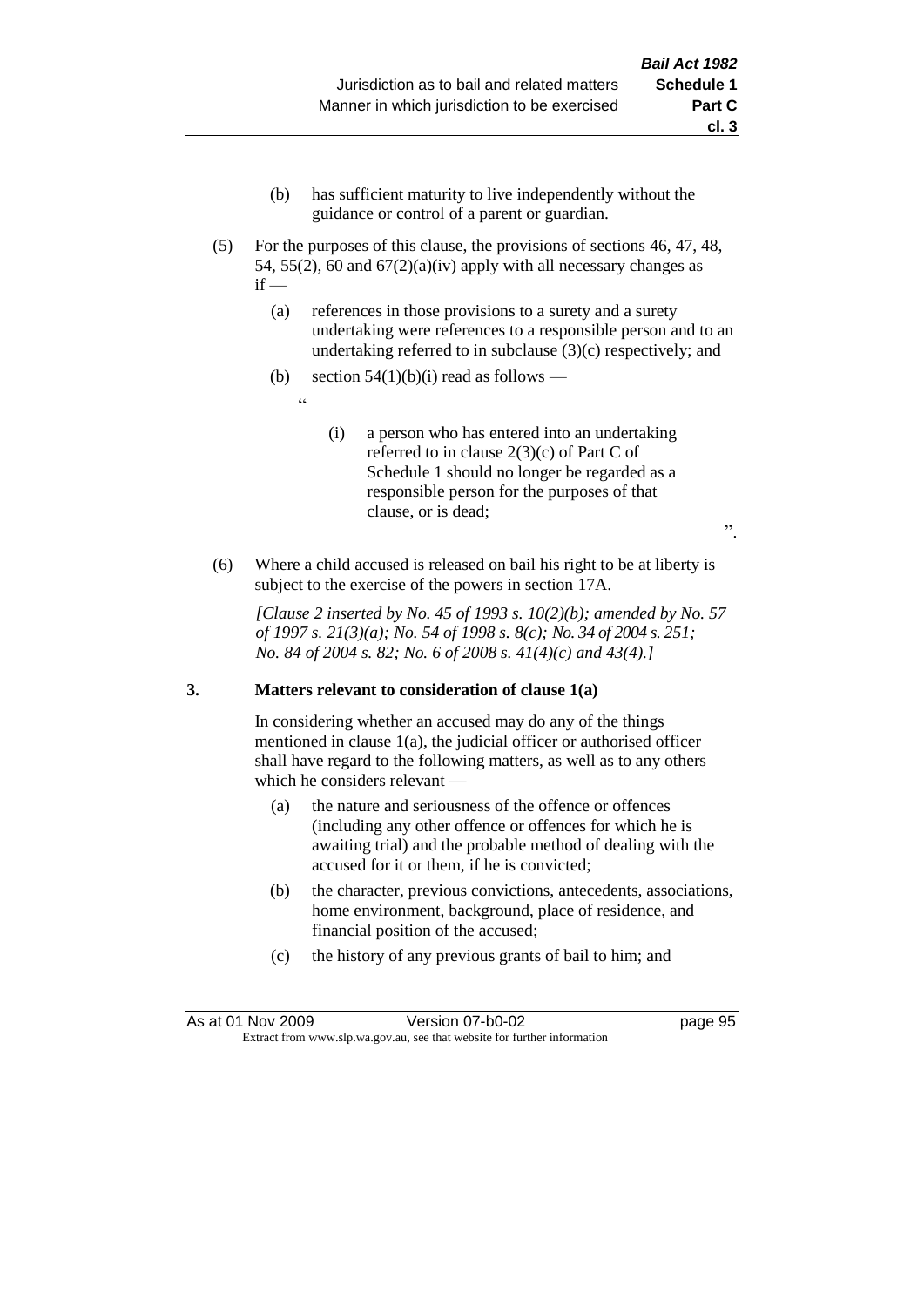(d) the strength of the evidence against him.

*[Clause 3 amended by No. 84 of 2004 s. 82.]*

#### **3A. Bail where serious offence committed while accused on bail for another serious offence**

- (1) Notwithstanding clause 1, 2 or 4 or any other provision of this Act, where —
	- (a) an accused is in custody
		- (i) awaiting an appearance in court before conviction for a serious offence; or
		- (ii) waiting to be sentenced or otherwise dealt with for a serious offence of which the accused has been convicted;

and

- (b) the serious offence is alleged to have been committed while the accused was -
	- (i) on bail for; or
	- (ii) at liberty under an early release order made in respect of,

another serious offence,

the judicial officer or (if section 16A does not apply) the authorised officer in whom jurisdiction is vested shall refuse to grant bail for the serious offence referred to in paragraph (a) unless the judicial officer or authorised officer —

- (c) is satisfied that there are exceptional reasons why the accused should not be kept in custody and, if clause 3B applies, is so satisfied only after complying with that clause; and
- (d) is also satisfied that bail may properly be granted having regard to the provisions of clauses 1 and 3 or, in the case of a child accused, clauses 2 and 3.
- (2) Notwithstanding section 7(1), where an accused is refused bail under subclause (1) for an appearance for a serious offence his case for bail need not be considered again under that subsection for an appearance for that offence unless he satisfies the judicial officer who may order his detention that —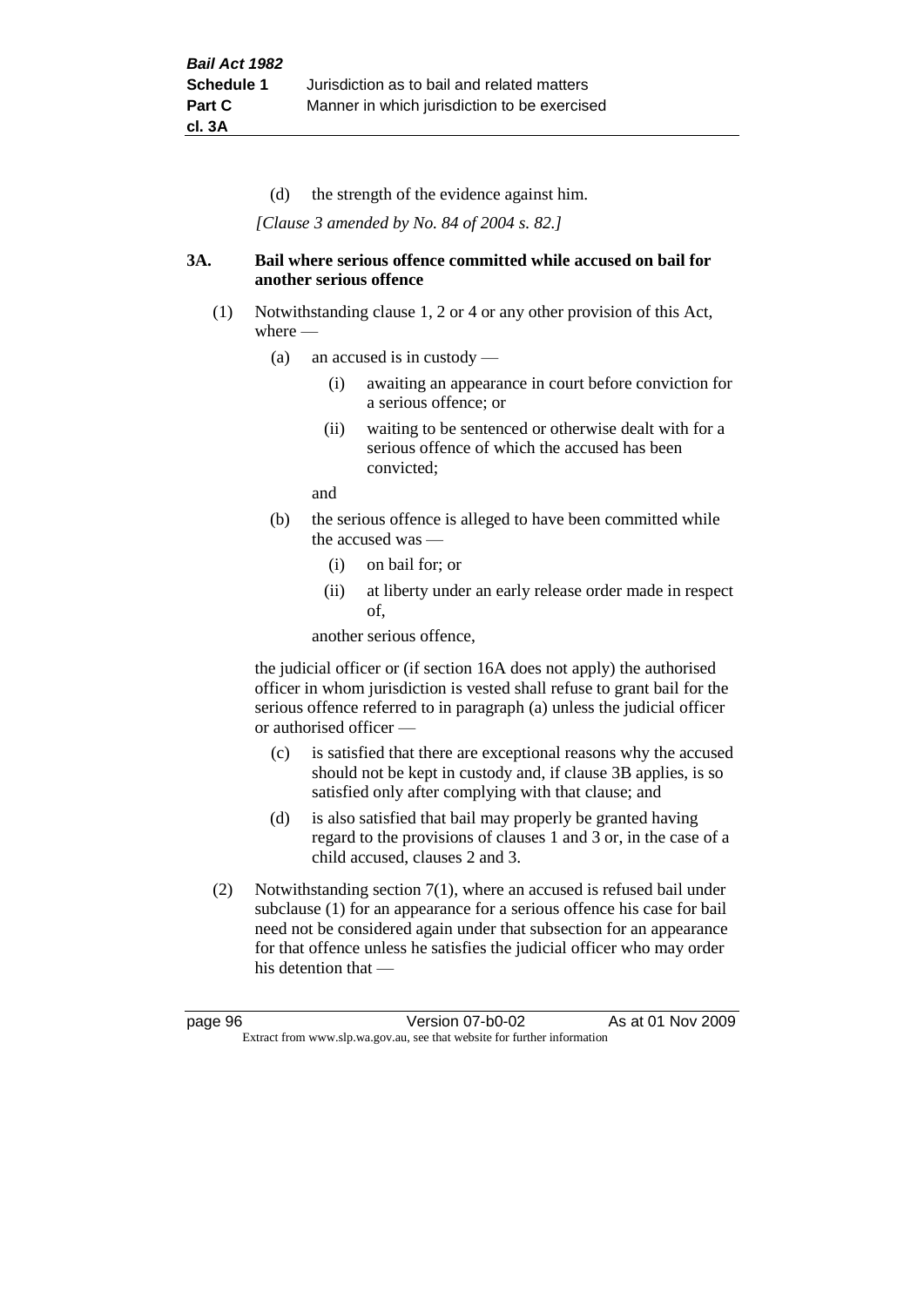- (a) new facts have been discovered, new circumstances have arisen or the circumstances have changed since bail was refused; or
- (b) he failed to adequately present his case for bail on the occasion of that refusal.
- (3) Where a child accused is refused bail under subclause (1) he shall be dealt with in accordance with section 19(2) of the *Young Offenders Act 1994*.

*[Clause 3A inserted by No. 45 of 1993 s. 10(2)(c); amended by No. 57 of 1997 s. 21(3)(b); No. 54 of 1998 s. 7 and 13(1); No. 84 of 2004 s. 82; No. 6 of 2008 s. 41(4)(d).]*

#### **3B. Determination of exceptional reasons under clause 3A(1)**

- (1) This clause applies where it appears to the judicial officer or (if section 16A does not apply) the authorised officer that all or any of the acts alleged to constitute a serious offence referred to in clause 3A(1)(b) would, if proved in the appropriate proceedings, amount to a breach by the accused of a protective condition or order.
- (2) The judicial officer or authorised officer shall, before making a decision that there are exceptional reasons for the purposes of clause  $3A(1)(c)$ , make enquiry, or cause enquiry to be made, whether there has already been —
	- (a) any breach by the accused of the protective condition or order that has been proved in proceedings;
	- (b) any alleged breach by the accused of the protective condition or order that has not been so proved, including an allegation that has not been the subject of a prosecution or any other communication to any relevant official; or
	- (c) any alleged breach by the accused of any other protective condition or order that has been the subject of a prosecution.
- (3) On becoming aware of any such alleged breach, the judicial officer or authorised officer shall give each person for whose protection a protective condition or order referred to in subclause (2) was imposed or made (a *relevant person*) a reasonable opportunity to give evidence by affidavit on matters relating to that protective condition or order.

**cl. 3B**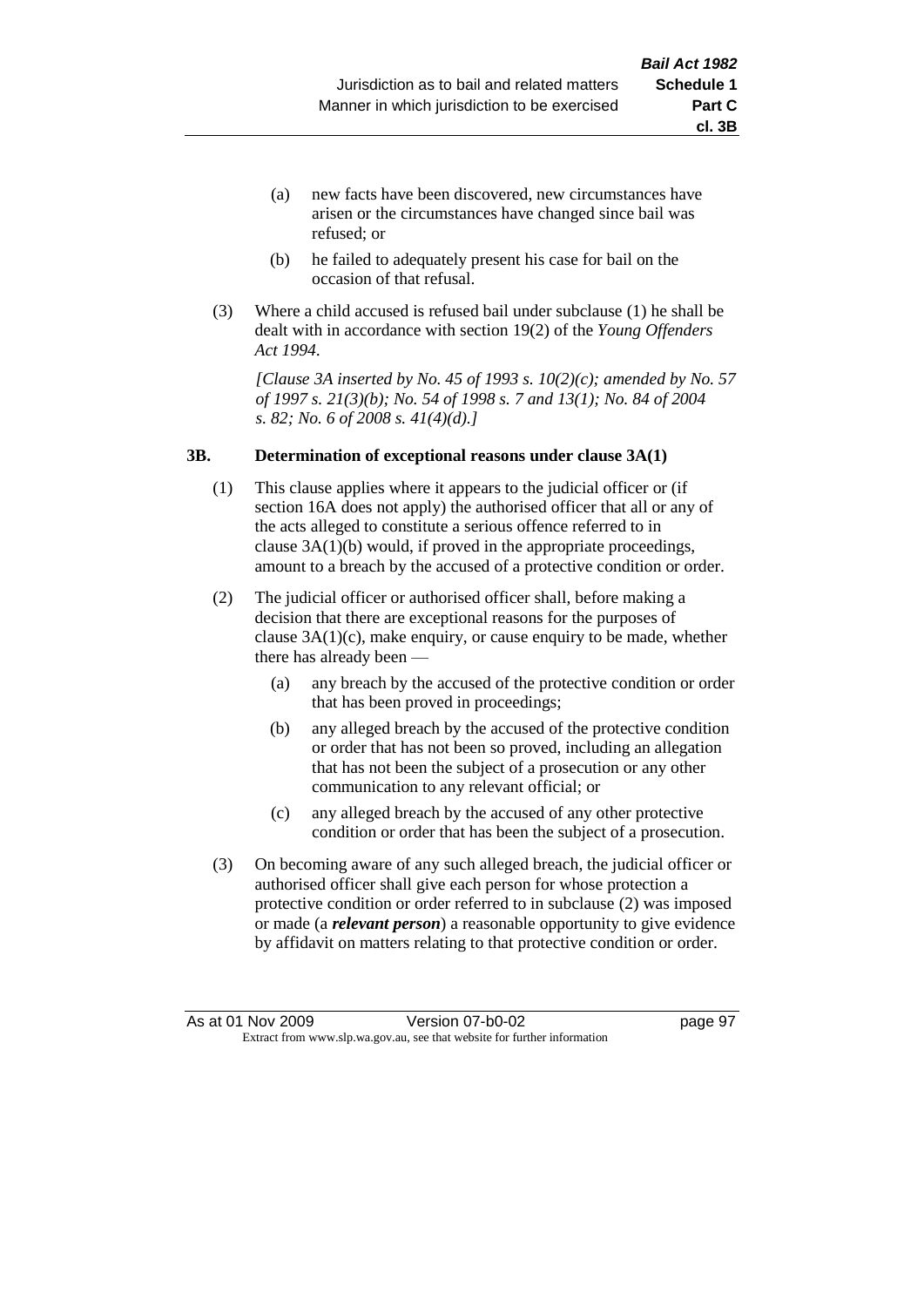- (4) The judicial officer or authorised officer shall in making any decision for the purposes of clause  $3A(1)(c)$  —
	- (a) give due weight to  $-$ 
		- (i) any evidence given under subclause (3);
		- (ii) any adverse effect that a grant of bail to the accused would have on a relevant person; and
		- (iii) any difficulty that a relevant person might have in proving any future breach of a protective condition or order;
	- (b) consider whether it would be appropriate to refuse bail and make a hospital order under section 5 of the *Criminal Law (Mentally Impaired Accused) Act 1996*;
	- (c) in the case of a condition imposed for a purpose mentioned in clause 2(2)(c) or (d) of Part D, treat any alleged breach of the condition as a serious matter even if the conduct alleged to amount to the breach in itself appears to be trivial; and
	- (d) consider whether any alleged breach of a protective condition or order that has occurred shows that the purpose of the condition or order has not been achieved and that the accused should be kept in custody.
- (5) The provisions of this clause do not limit the matters that the judicial officer or authorised officer may take into account for the purposes of clause  $3A(1)(c)$ .
- (6) In this clause —

*protective condition or order* means —

- (a) a condition imposed for a purpose mentioned in clause  $2(2)(c)$  or (d) of Part D;
- (b) a violence restraining order or a police order under the *Restraining Orders Act 1997*; or
- (c) a Part VII order under the *Justices Act 1902* <sup>3</sup>
	- (i) that under section 86 of the *Restraining Orders Act 1997* is taken to be a misconduct restraining order under that Act; and

page 98 Version 07-b0-02 As at 01 Nov 2009 Extract from www.slp.wa.gov.au, see that website for further information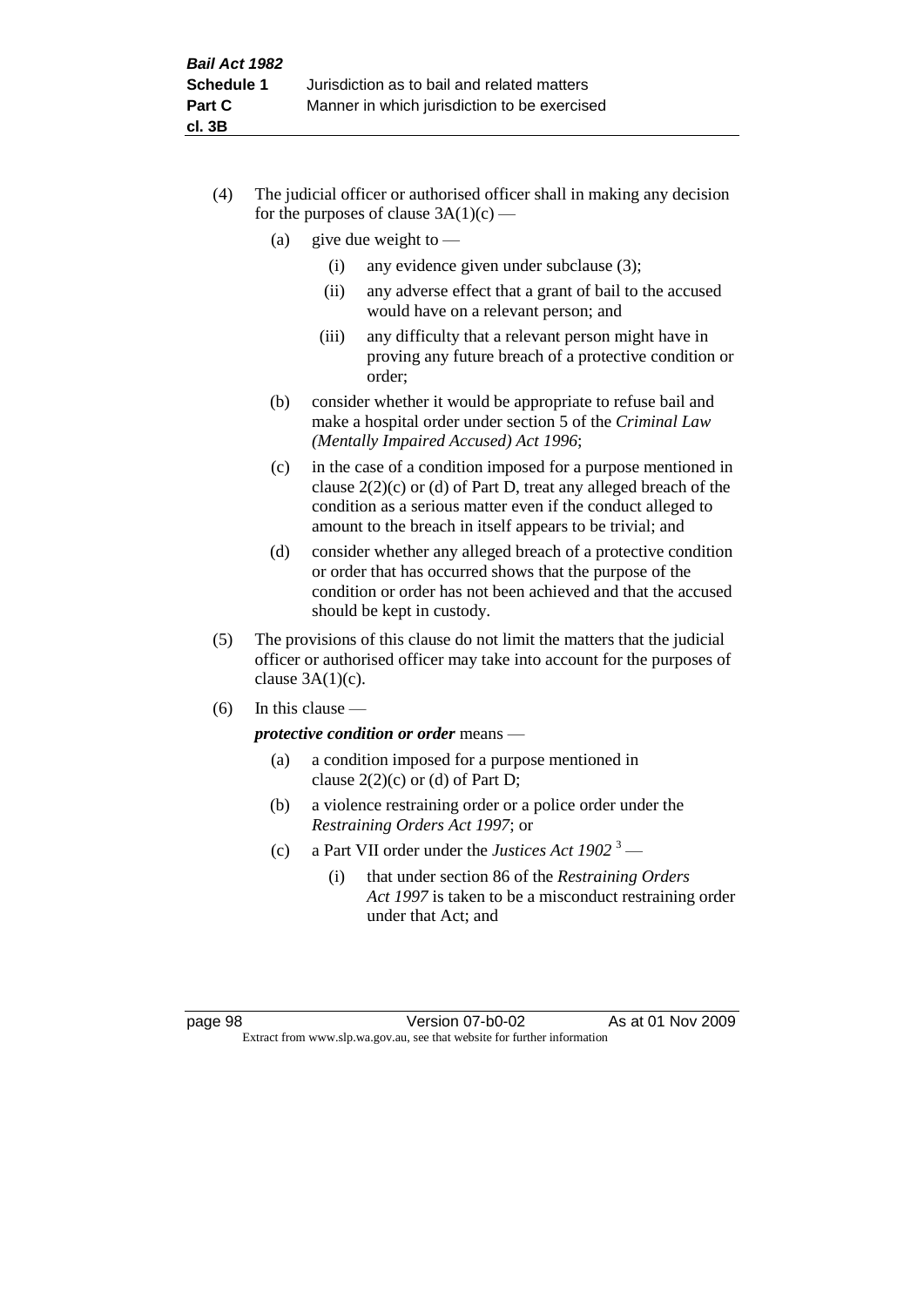(ii) that shows on the face of the order that the causing or threatening of personal injury by the accused was a ground for the making of the order.

*[Clause 3B inserted by No. 54 of 1998 s. 13(2); amended by No. 38 of 2004 s. 60; No. 59 of 2004 s. 141; No. 84 of 2004 s. 11 and 82.]*

#### **3C. Bail in murder cases**

Notwithstanding clause 1, 2 or 4 or any other provision of this Act, where an accused is in custody —

- (a) awaiting an appearance in court before conviction for an offence of murder; or
- (b) waiting to be sentenced or otherwise dealt with for an offence of murder of which the accused has been convicted,

the judicial officer in whom jurisdiction is vested shall refuse to grant bail for the offence unless the judicial officer is satisfied that —

- (c) there are exceptional reasons why the accused should not be kept in custody; and
- (d) bail may properly be granted having regard to the provisions of clauses 1 and 3 or, in the case of a child, clauses 2 and 3.

*[Clause 3C inserted by No. 6 of 2008 s. 41(4)(e); amended by No. 29 of 2008 s. 24(7).]*

#### **4. Bail after conviction: accused awaiting sentence**

- (1) Subject to clauses 3A and 3C, the grant or refusal of bail to an accused, other than a child, who is in custody waiting to be sentenced or otherwise dealt with for an offence of which the accused has been convicted shall be at the discretion of the judicial officer in whom jurisdiction is vested, and that discretion shall be exercised having regard to the questions set out in clause 1 as well as to any others which the judicial officer considers relevant.
- (2) A child accused who is in custody waiting to be sentenced or otherwise dealt with for an offence of which the child accused has been convicted has the same right to be granted bail as a child accused referred to in clause 2(2), and the provisions of clause 2 apply accordingly.

*[Clause 4 inserted by No. 6 of 2008 s. 41(4)(f).]*

As at 01 Nov 2009 Version 07-b0-02 Page 99 Extract from www.slp.wa.gov.au, see that website for further information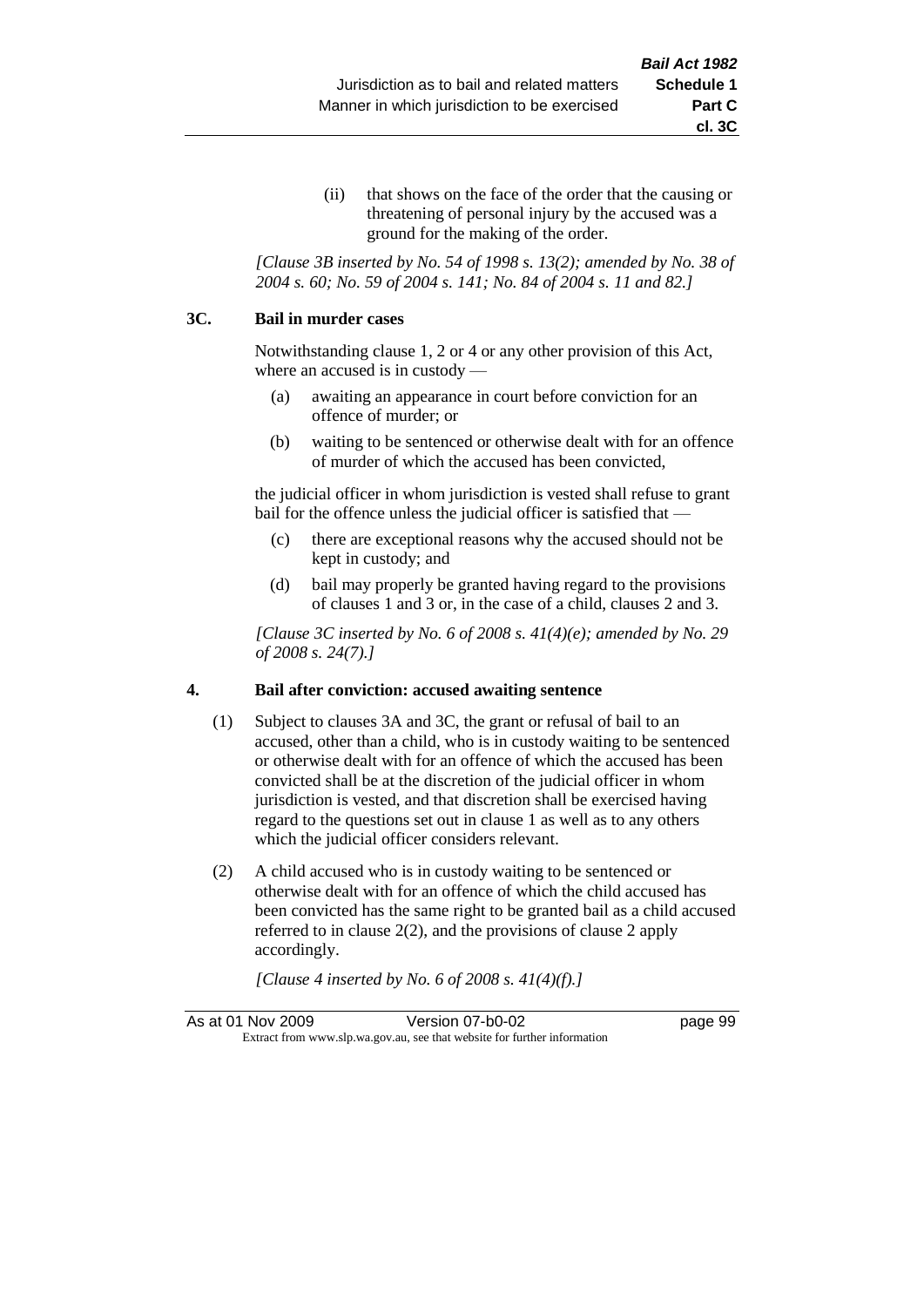#### **4A. Bail after conviction: accused awaiting disposal of appeal**

In deciding whether or not to grant bail to an accused who is in custody waiting for the disposal of appeal proceedings, the judicial officer shall consider whether there are exceptional reasons why the accused should not be kept in custody, and shall only grant bail to the accused if satisfied that —

- (a) exceptional reasons exist; and
- (b) it is proper to do so having regard to the provisions of clauses 1 and 3 or, in the case of a child, clauses 2 and 3.

*[Clause 4A inserted by No. 6 of 2008 s. 41(4)(f).]*

#### **5. Exception for bail for an appeal under the** *Criminal Appeals Act 2004* **Part 2**

Clause 4A does not apply to the bail of a person who is awaiting the disposal of appeal proceedings under Part 2 of the *Criminal Appeals Act 2004*; such a person shall be deemed for the purposes of this Part to be awaiting an appearance in court before conviction for an offence.

*[Clause 5 inserted by No. 33 of 1989 s. 18; amended by No. 59 of 2004 s. 141; No. 84 of 2004 s. 11; No. 6 of 2008 s. 41(4)(g).]*

#### **6. Bail of people on community orders etc.**

For the purpose of determining whether clause 4 applies, a person in custody —

- (a) under section 50, 79, 84E, 128, 129 or 132 of the *Sentencing Act 1995* in connection with a possible breach of a conditional release order, a sentence of suspended imprisonment or conditional suspended imprisonment or a community order imposed under that Act; or
- (b) under section 43 of the *Young Offenders Act 1994* in respect of an alleged breach of a youth community based order, an intensive youth supervision order or a conditional release order made under that Act,

is to be taken as not having been convicted of the offence for which the sentence was imposed.

page 100 Version 07-b0-02 As at 01 Nov 2009 Extract from www.slp.wa.gov.au, see that website for further information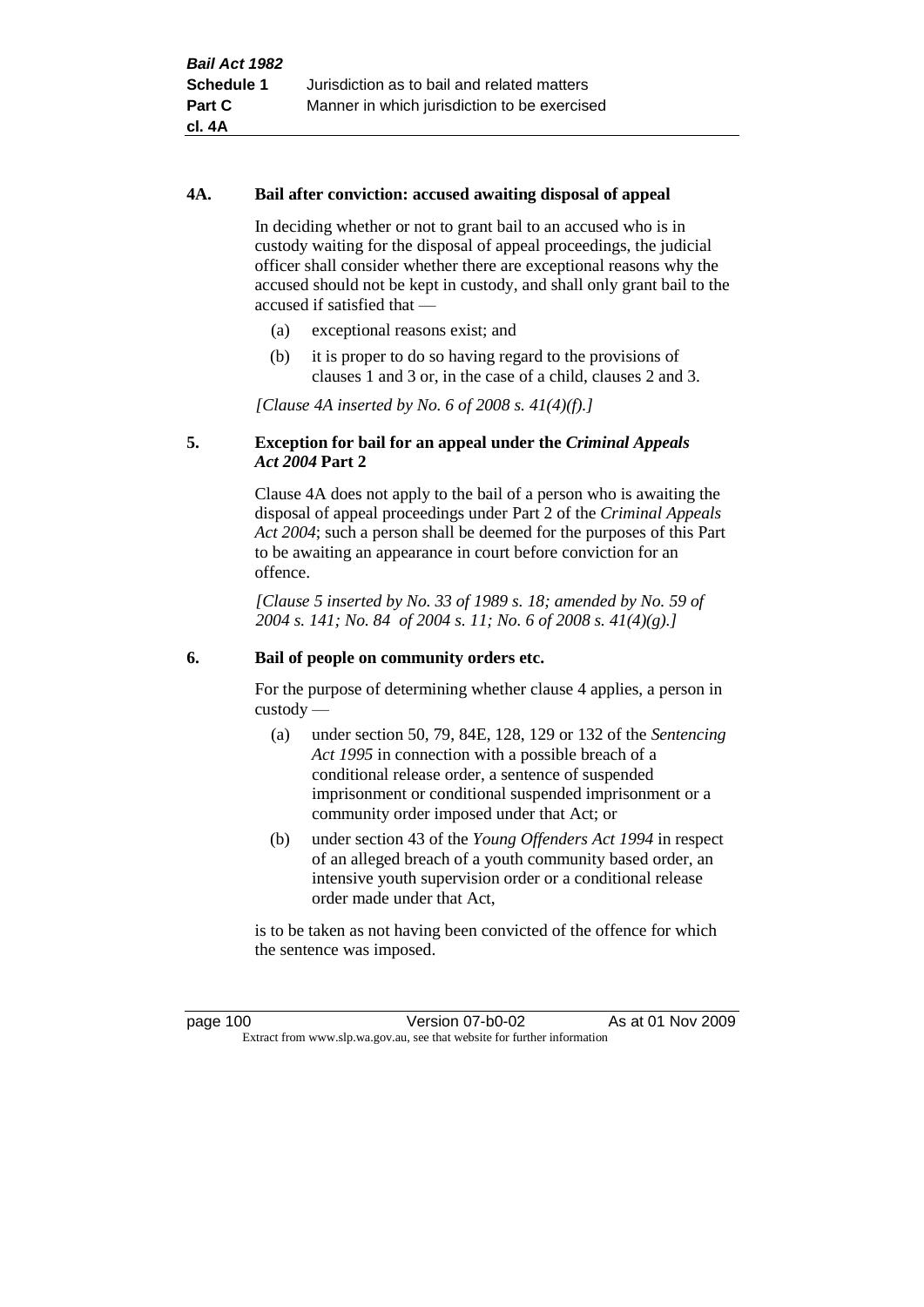*[Clause 6 inserted by No. 78 of 1995 s. 8; amended by No. 27 of 2004 s. 13(3).]*

*[Heading deleted by No. 6 of 2008 s. 41(4)(h).]*

## **7. Bail for initial appearance to be for not more than 30 days**

In fixing the terms of bail of an accused for his initial appearance in court for an offence, a justice or an authorised officer shall require him to make the appearance within the period of 30 days commencing on and including the day on which the accused was arrested for the offence.

*[Clause 7 amended by No. 84 of 2004 s. 82; No. 6 of 2008 s. 41(4)(i).]*

## **8. Bail on adjournment in court of summary jurisdiction to be for not more than 30 days except by consent**

In fixing the terms of bail of an accused for an appearance in court after an adjournment of proceedings for an offence, a judicial officer sitting as a court of summary jurisdiction shall require him to make the appearance within the period of 30 days commencing on and including the day on which the proceedings are adjourned, unless the accused consents to appear on a later day.

*[Clause 8 amended by No. 49 of 1988 s. 90(c); No. 59 of 2004 s. 141; No. 84 of 2004 s. 82.]*

## **9. Provision as to calculation of time**

The periods specified in clauses 7 and 8 shall be calculated to include any Sunday or public holiday.

## **Part D — Conditions which may be imposed on a grant of bail**

## **1. Conditions as to forfeiture and giving security may be imposed on the accused and sureties**

(1) A judicial officer or authorised officer, on a grant of bail, may impose conditions under this clause if he considers that it is desirable to do so to ensure the performance of the accused's bail undertaking.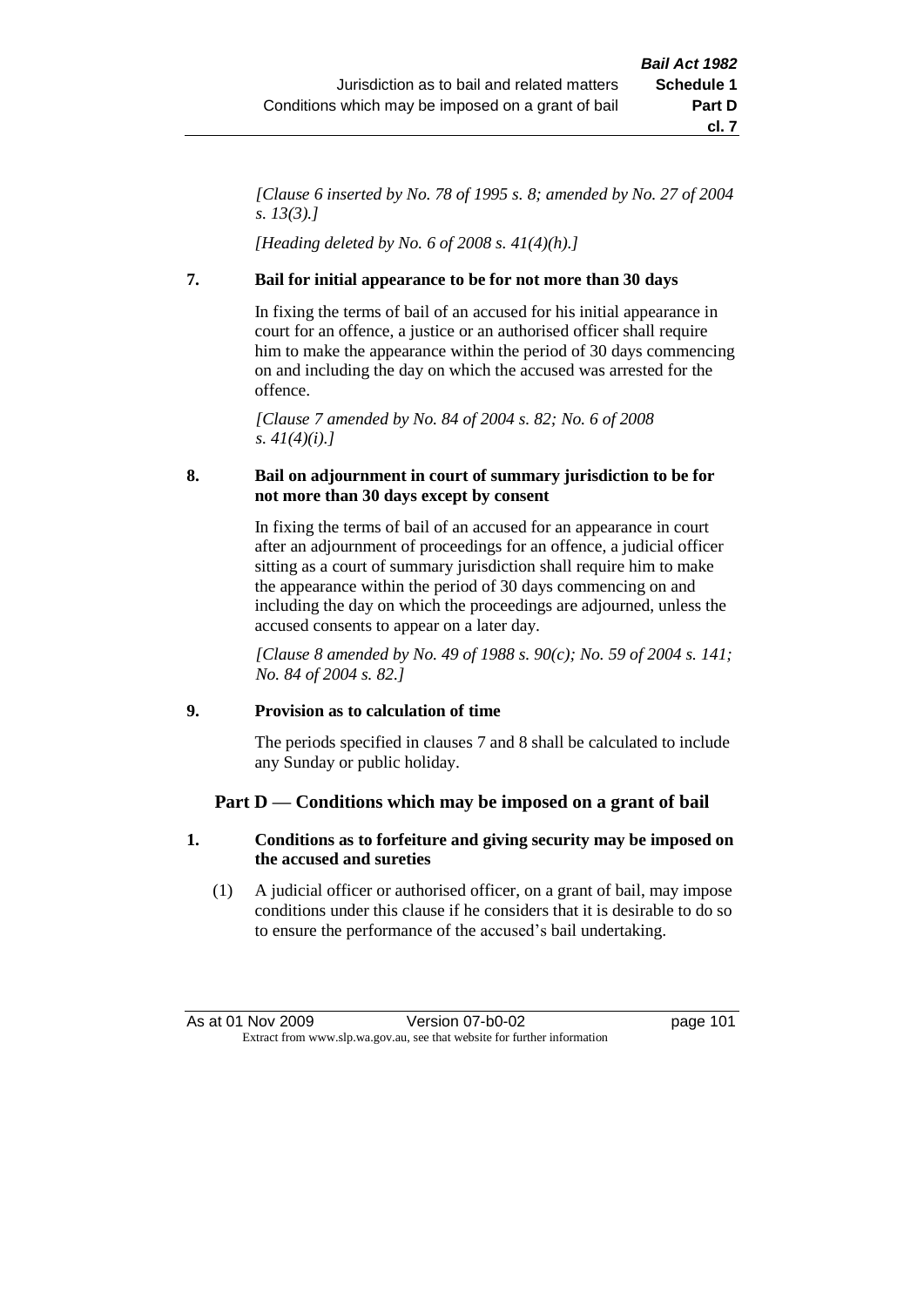- (2) If a judicial officer or authorised officer considers that it is desirable as mentioned in subclause (1), he may in addition to releasing the accused on his bail undertaking impose any one or more of the following conditions —
	- (a) that the accused in his bail undertaking agree to forfeit a specified amount of money if he fails to comply with any requirement of his bail undertaking mentioned in section  $28(2)(a)$  or (b);
	- (b) that a surety or a specified number of sureties enter into a surety undertaking or surety undertakings whereby he or they agree to forfeit a specified amount or specified amounts of money if the accused fails to comply with any requirement of his bail undertaking mentioned in section 28(2)(a) or (b);
	- (c) that any of them the accused and the surety or sureties give security of a specified value, including the deposit of a specified amount of cash, for the performance of their respective obligations;
	- (d) that any of them the accused and the surety or sureties deposit with a specified officer any specified passbook or document relating to the title to, or ownership of, any account or other asset offered as security for the performance of their respective obligations; or
	- (e) that any of them the accused and the surety or sureties, at his or their own expense or otherwise, enter into such mortgage, charge, assignment or other transaction, or take such other step, as may be required, including completion of the necessary documents, to render any security effective and enforceable by the State.
- (3) The nature and sufficiency of any security, and the documentation therefor, required under subclause (2) shall be determined by the judicial officer or authorised officer who imposed the condition or, if no determination is so made —
	- (a) by the person before whom the bail undertaking is entered into, where the security is to be given by the accused; and
	- (b) where the security is to be given by a surety, by any person authorised under section 36 to approve the surety or before whom the surety undertaking is entered into.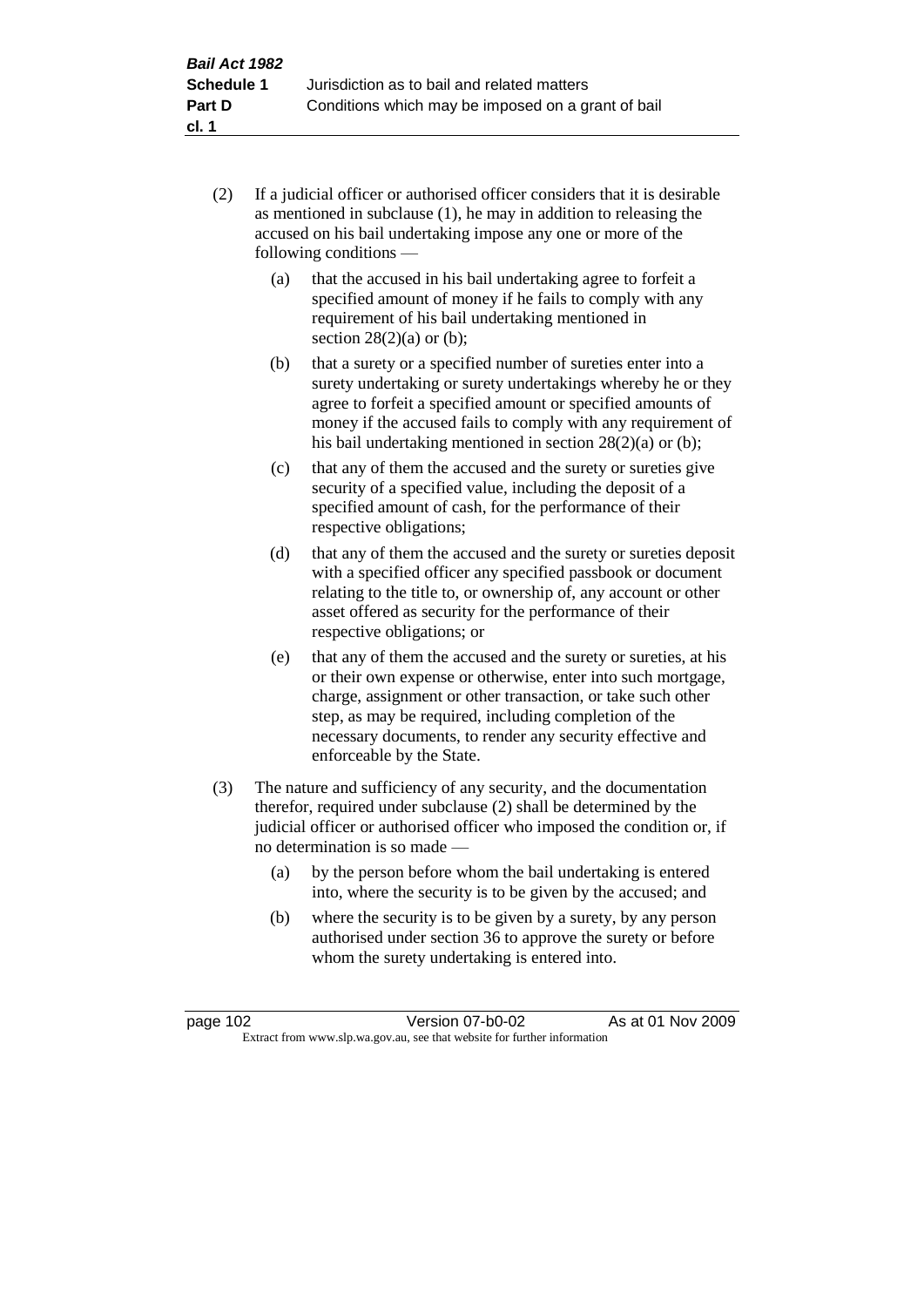- (4) When a bail undertaking ceases to have effect as provided in section 34(a) to (d), or upon an accused being acquitted of a charge under section  $51(1)$  or  $(2)$  or discharged from further proceedings therefor, each of them the accused, or where section  $34(b)$  applies his personal representative, and any surety is entitled to have returned to him any security given under subclause (2).
- (5) When a surety undertaking ceases to have effect as provided in section 47(a) to (f), a surety is entitled to have returned to him any security given under subclause  $(2)$ .

*[Clause 1 amended by No. 65 of 2003 s. 121(3); No. 84 of 2004 s. 82; No. 6 of 2008 s. 18(3).]*

## **2. Other conditions which may be imposed**

- (1) A judicial officer or authorised officer, on a grant of bail, may impose conditions —
	- (a) to be complied with before the accused is released on bail or while the accused is on bail;
	- (b) as to the accused's conduct while on bail; or
	- (c) as to where the accused shall reside while on bail,

if he considers that it is desirable for any purpose mentioned in subclause (2), (2b), (3) or (4).

- (1a) Without limiting subclause (1), a judicial officer or authorised officer shall, on a grant of bail to a child accused, consider whether it is desirable for any purpose mentioned in subclause (2) to impose a condition as to -
	- (a) any period in each day during which the child is to remain at a particular place;
	- (b) any person with whom the child is not to associate or communicate;
	- (c) any place that the child is not to frequent;
	- (d) the attendance by the child at a school or other educational institution; or
	- (e) any other matter,

and the judicial officer or authorised officer may impose any such condition.

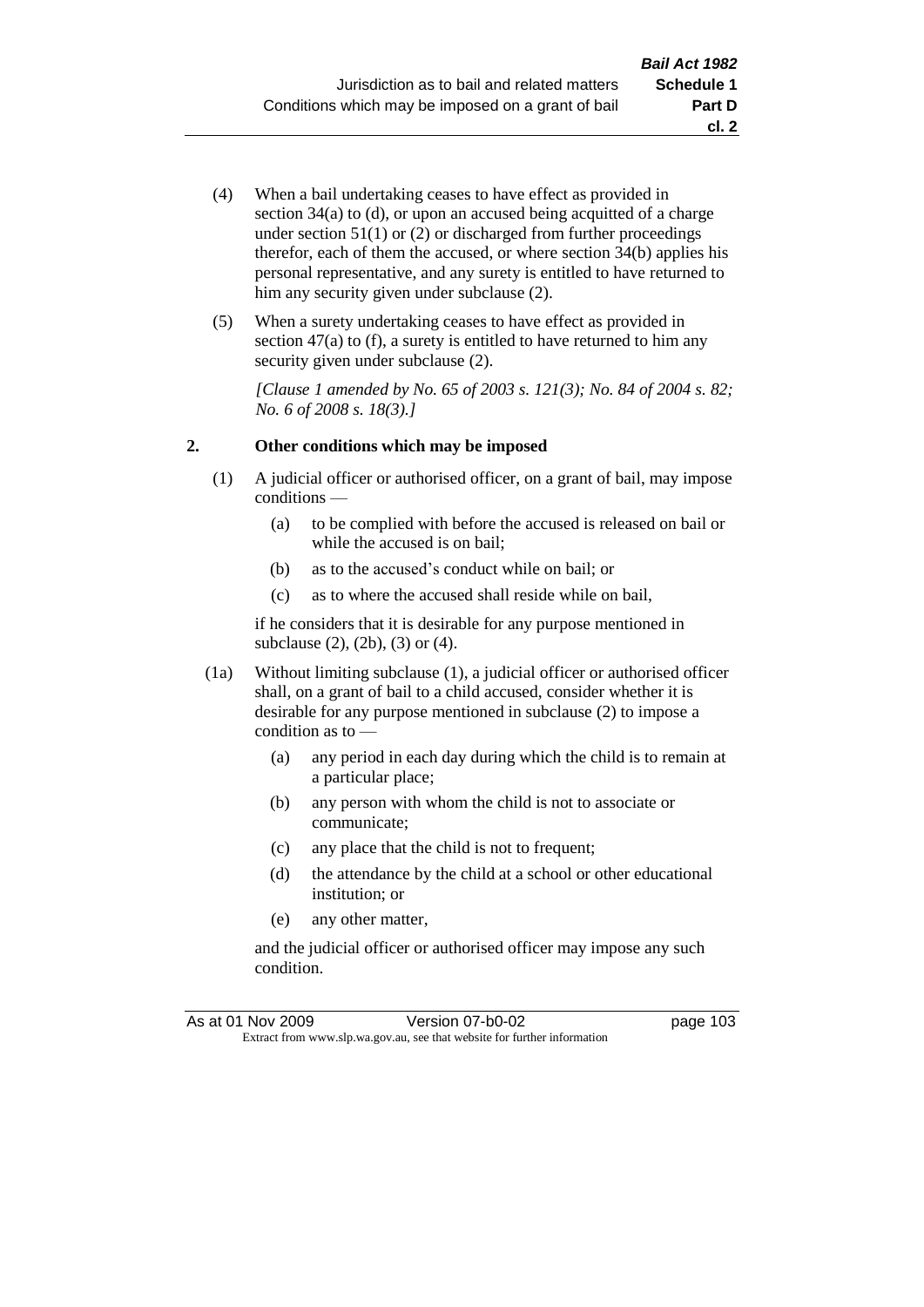- (2) Any condition may be imposed under subclause (1) or (1a) to ensure that an accused —
	- (a) appears in court in accordance with his bail undertaking;
	- (b) does not while on bail commit an offence;
	- (c) does not endanger the safety, welfare or property of any person;
	- (d) does not interfere with witnesses or otherwise obstruct the course of justice, whether in relation to himself or any other person; or
	- (e) as regards the period when the accused is on trial, does not prejudice the proper conduct of the trial.
- (2a) Before imposing a condition on a grant of bail for a purpose mentioned in subclause (2)(c) or (d) a judicial officer or authorised officer is to consider whether that purpose would be better served, or could be better assisted, by a restraining order made under the *Restraining Orders Act 1997* and whether, in the case of a judicial officer, to exercise the power in section 63 of that Act or, in the case of an authorised officer, to make a telephone application under that Act.
- (2b) Where a judicial officer is of the opinion that the accused should while on bail —
	- (a) be counselled for a behavioural problem; or
	- (b) attend a course or programme that may assist with such a problem,

the judicial officer may under subclause (1) impose a condition for that purpose that requires the accused to —

- (c) attend a prescribed person to be counselled; or
- (d) attend a prescribed course or programme,

that is specified by the judicial officer in the condition.

(3) Where a judicial officer who grants bail to an accused is of the opinion that the accused's physical condition ought to be examined the officer may, under subclause (1), impose any condition which the officer considers desirable for the purpose of ensuring that the accused is examined by a medical practitioner.

page 104 Version 07-b0-02 As at 01 Nov 2009 Extract from www.slp.wa.gov.au, see that website for further information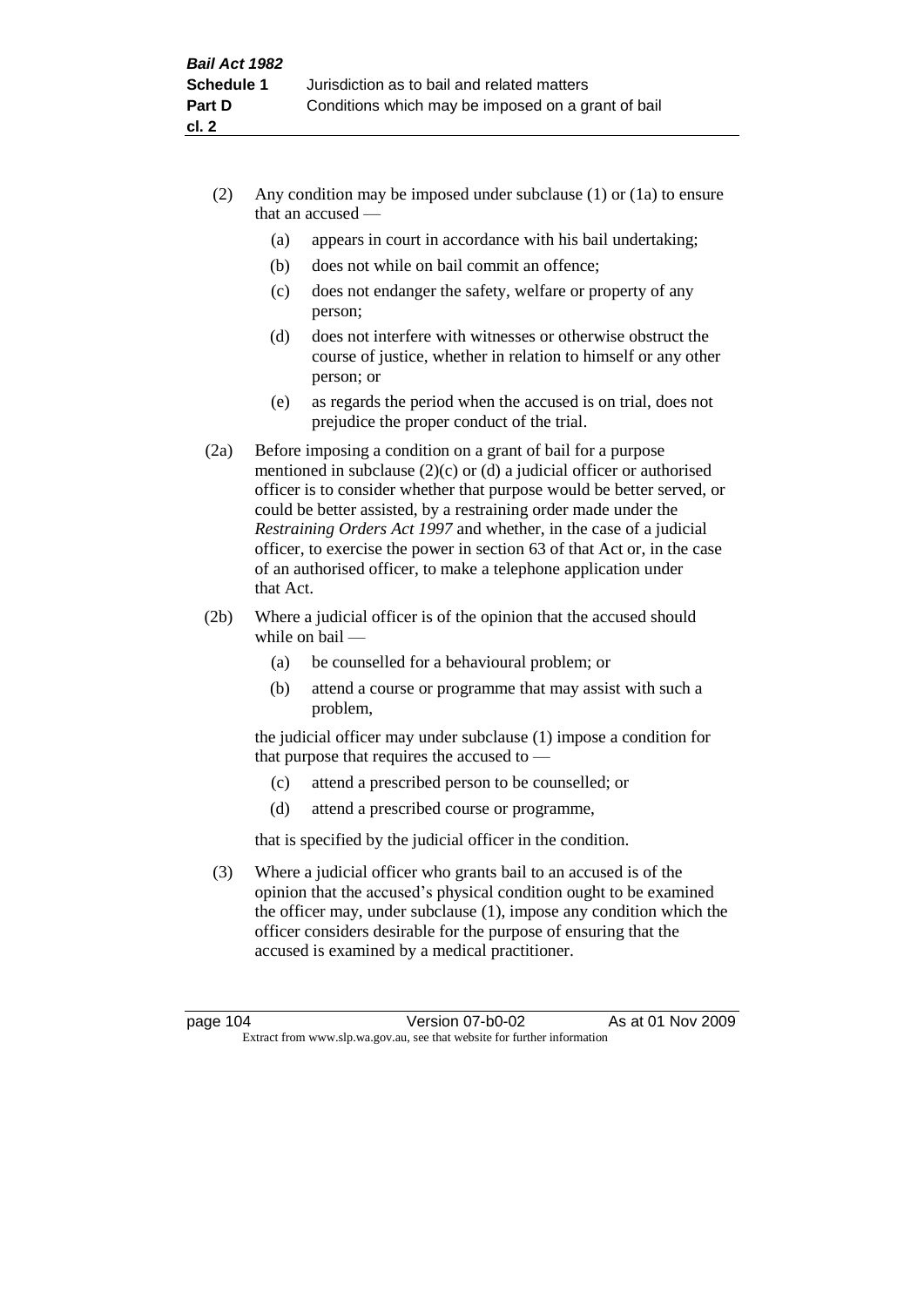- (3a) Where a judicial officer who grants bail to an accused is of the opinion that the accused's mental condition ought to be examined the officer may, under subclause (1), impose any condition which the officer considers desirable for the purpose of ensuring that the accused's mental condition is examined including a condition —
	- (a) that the accused be examined by a medical practitioner or an authorised mental health practitioner (as defined in the *Mental Health Act 1996*) for the purpose of deciding whether to make a referral under section 29 of that Act;
	- (b) that the accused be admitted to an authorised hospital (as defined in the *Mental Health Act 1996*);
	- (c) that the accused be examined by a psychiatrist.
- (4) Where a judicial officer is of the opinion that an accused is suffering from alcohol or drug abuse and is in need of care or treatment either on that account, or to enable him to be prepared for his trial, the judicial officer may, under subclause (1), impose any condition which he considers desirable for the purpose of ensuring that the accused receives such care or treatment, including that he lives in, or from time to time attends at, a specified institution or place in order to receive such care or treatment.
- (5) Where a judicial officer imposes a condition for a purpose mentioned in subclause (2b), (3), (3a) or (4), the judicial officer shall cause to be sent to the person who is to counsel or examine the accused, or the place at which the accused is to attend, a statement of the reasons for imposing the condition.
- (6) Where a condition is imposed under this clause that an accused shall reside in premises established for the accommodation of persons to whom bail has been granted, that condition shall be deemed to include a further condition that the accused shall comply with such rules as are for the time being laid down for the maintenance of the good order of those premises, whether such rules are made under section 67 or by the authority responsible for the good order of the premises.
- (7) In this clause —

*medical practitioner* has the meaning given to that term in the *Medical Practitioners Act 2008* section 4; and

As at 01 Nov 2009 Version 07-b0-02 Page 105 Extract from www.slp.wa.gov.au, see that website for further information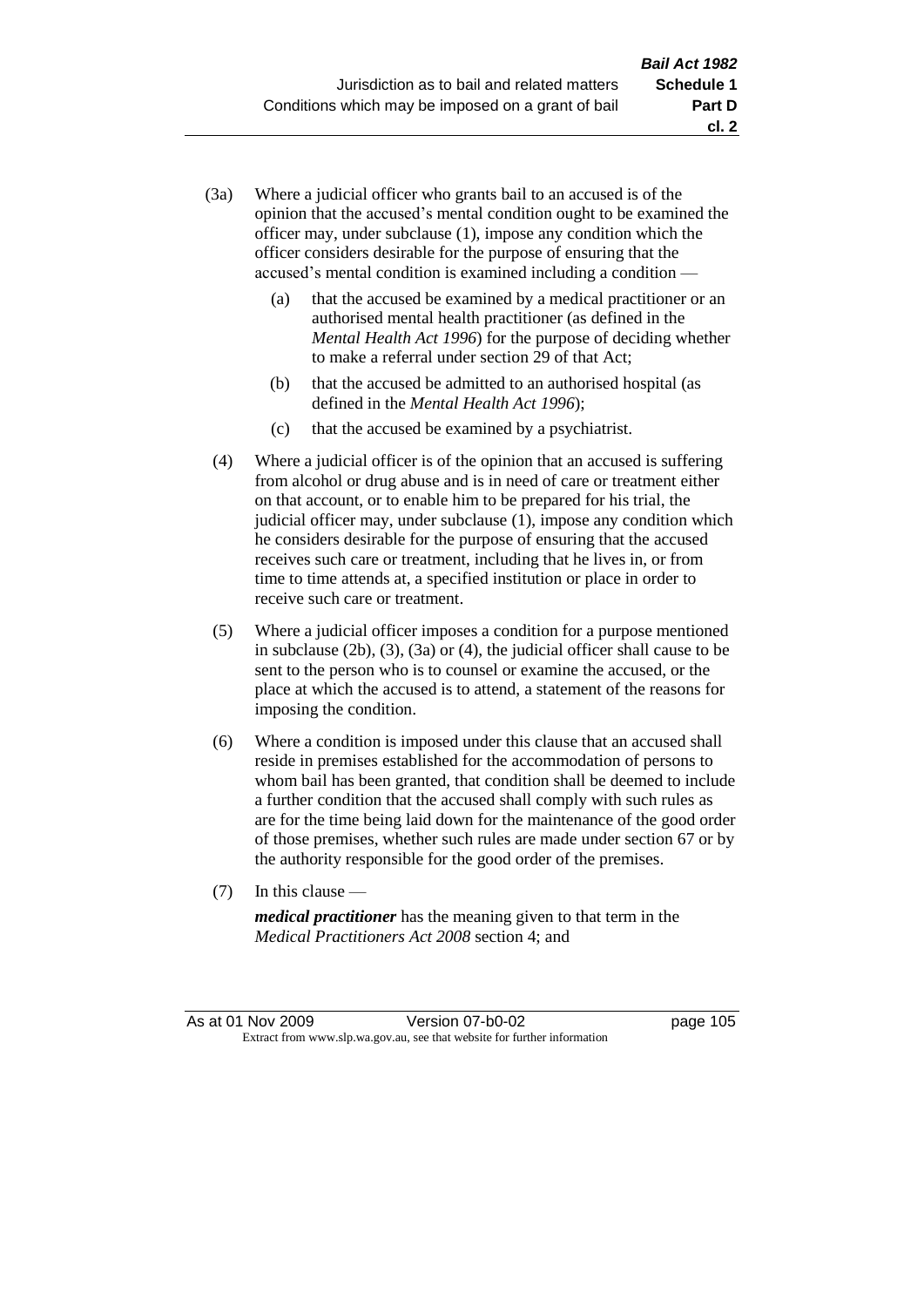*psychiatrist* has the same meaning as it has in the *Mental Health Act 1996*.

*[Clause 2 amended by No. 45 of 1993 s. 10(3); No. 69 of 1996 s. 3; No. 54 of 1998 s. 12; No. 84 of 2004 s. 82; No. 22 of 2008 Sch. 3 cl. 4.]*

*[Clause 2. Modifications to be applied in order to give effect to Cross-border Justice Act 2008: clause altered 1 Nov 2009. See endnote 1M.]*

## **3. Home detention condition may be imposed**

- (1) A judicial officer may, subject to this clause, impose a home detention condition as a condition on a grant of bail.
- (2) A home detention condition shall not be imposed unless the accused is over the age of 17 years and the judicial officer is satisfied —
	- (a) after considering a report from a community corrections officer about the accused and his circumstances, that the accused is suitable to be subject to a home detention condition;
	- (b) that the place where it is proposed the accused will remain while subject to the home detention condition is a suitable place; and
	- (c) that unless a home detention condition is imposed, the accused will not be released on bail.
- (3) A home detention condition is a condition that while the accused is on bail the accused shall —
	- (a) remain at and not leave the place specified in the bail record form and in the bail undertaking (or in a notice under section 50E) until the time specified, or deemed by section 31(3) to be specified, in the bail undertaking except —
		- (i) to work in gainful employment approved by a community corrections officer;
		- (ii) with the approval of a community corrections officer, to seek gainful employment;
		- (iii) to obtain urgent medical or dental treatment for the accused;

page 106 Version 07-b0-02 As at 01 Nov 2009 Extract from www.slp.wa.gov.au, see that website for further information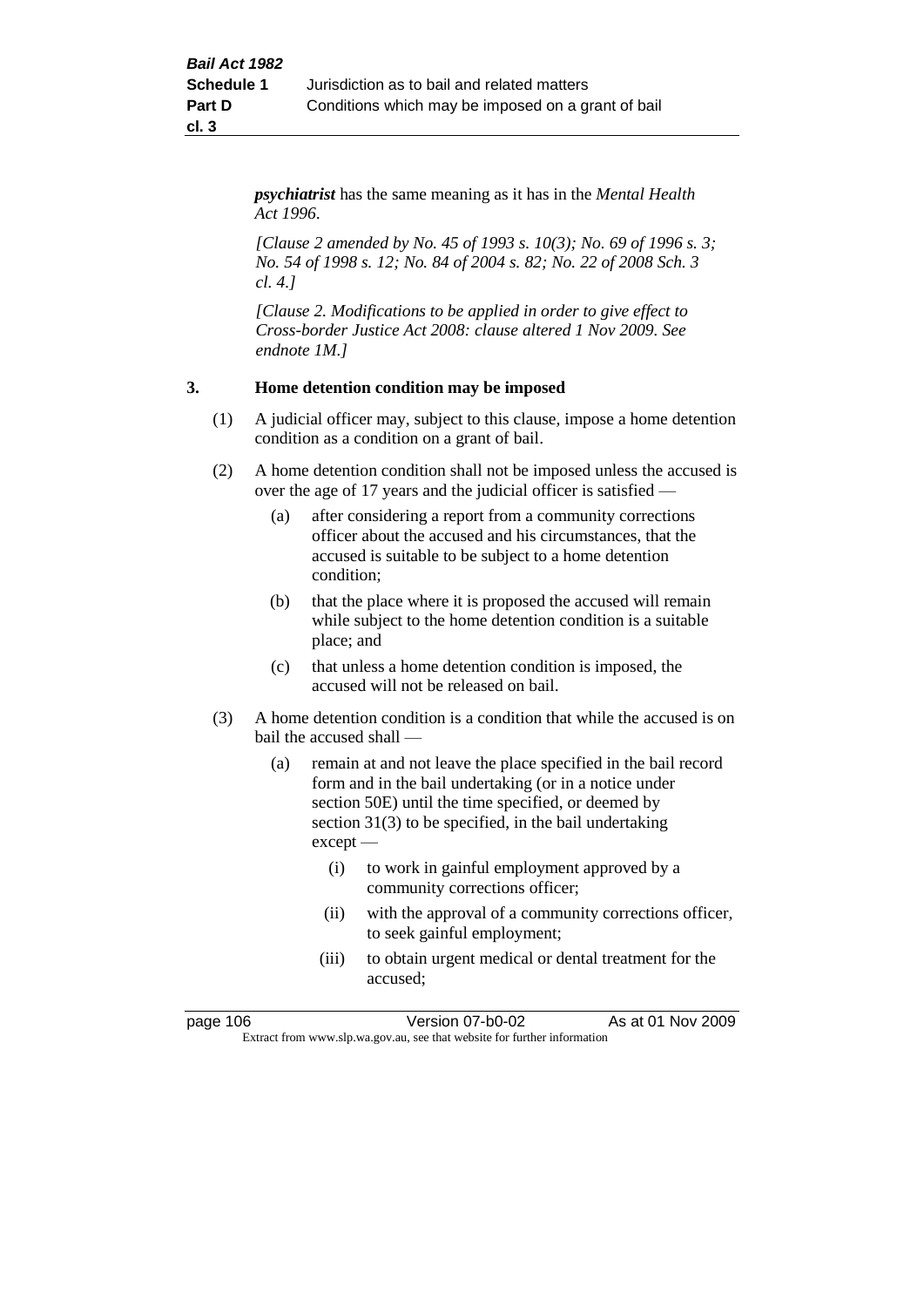- (iv) for the purpose of averting or minimizing a serious risk of death or injury to the accused or to another person;
- (v) to obey an order issued under a written law (such as a summons) requiring the accused's presence elsewhere;
- (vi) for a purpose approved of by a community corrections officer; or
- (vii) on the direction of a community corrections officer;
- (b) not leave the State;
- (c) comply with every reasonable direction of a community corrections officer;
- (d) comply with such of the conditions specified in the list provided under section 24A(4) as may be specified in a notice given under section 50E(b); and
- (e) when requested to do so, produce a copy of his bail undertaking and any notice by the CEO (corrections) under section 50E for inspection by a community corrections officer or a member of the Police Force.

*[Clause 3 inserted by No. 61 of 1990 s. 15; amended by No. 31 of 1993 s. 9; No. 84 of 2004 s. 82; No. 65 of 2006 s. 53.]*

*[Clause 3. Modifications to be applied in order to give effect to Cross-border Justice Act 2008: clause altered 1 Nov 2009. See endnote 1M.]*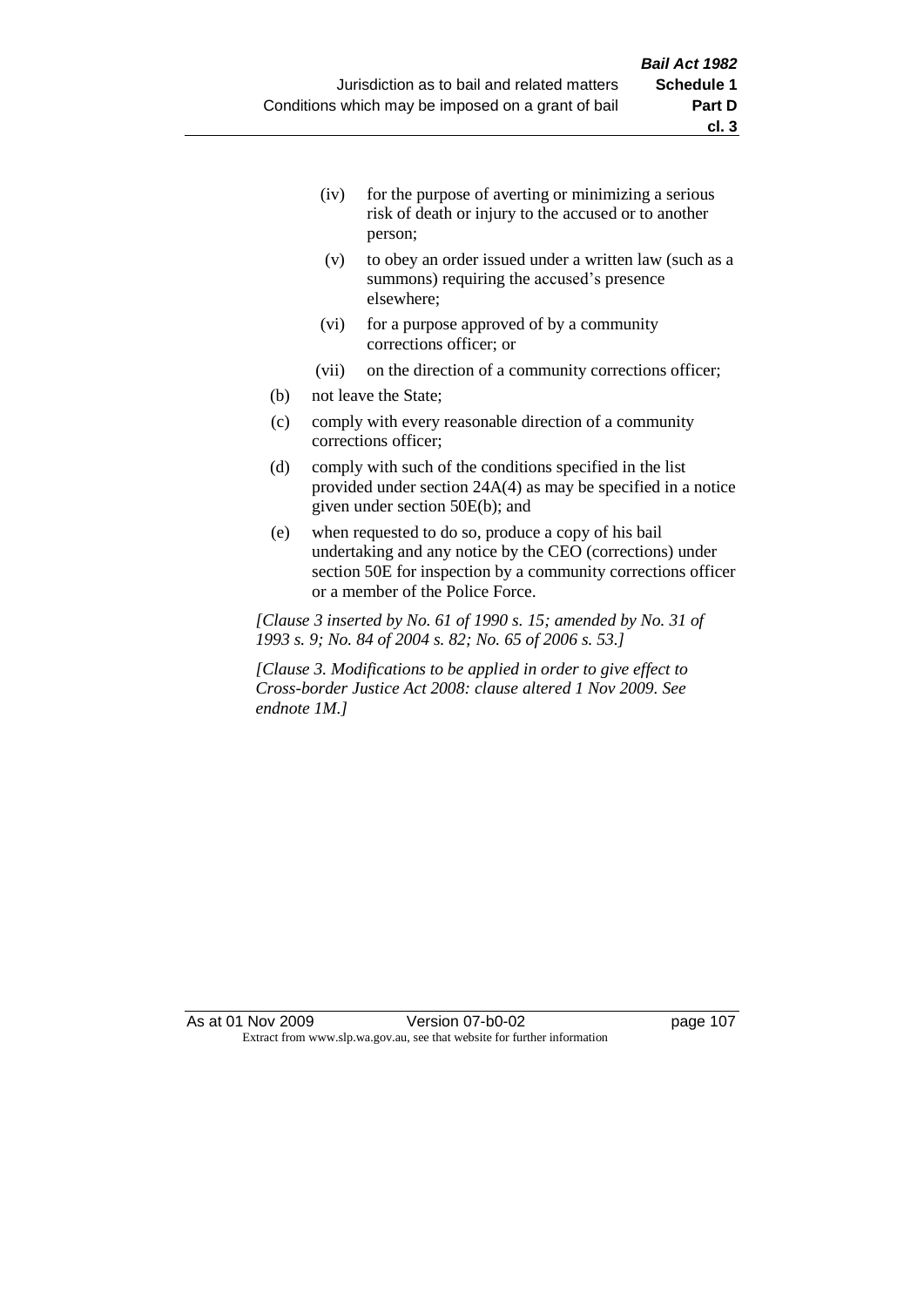**cl. 1**

## **Schedule 2 — Serious offences**

 $[s. 3(1)]$ 

*[Heading inserted by No. 6 of 2008 s. 42(1).]*

|    | <b>Enactment</b>         | <b>Description of offence</b>                                                    |
|----|--------------------------|----------------------------------------------------------------------------------|
| 1. | <b>The Criminal Code</b> |                                                                                  |
|    | s. 279                   | Murder                                                                           |
|    | s. 280                   | Manslaughter                                                                     |
|    | s. 283                   | Attempt to murder                                                                |
|    | s. 281                   | Unlawful assault causing death                                                   |
|    | s. 292                   | Disabling in order to commit<br>indictable offence                               |
|    | s. 294                   | Acts intended to cause grievous<br>bodily harm or to resist or prevent<br>arrest |
|    | s. 297                   | Grievous bodily harm                                                             |
|    | s.301                    | Wounding and similar acts                                                        |
|    | s. $304(2)$              | Acts or omissions, with intent to<br>harm, causing bodily harm or<br>danger      |
|    | s. 317                   | Assault occasioning bodily harm                                                  |
|    | s. $317A(a)$             | Assault with intent to commit or<br>facilitate a crime                           |
|    | s. $317A(b)$             | Assault with intent to do grievous<br>bodily harm                                |
|    | s. 318                   | Serious assaults                                                                 |
|    | s. 323                   | Indecent assault                                                                 |
|    | s. 324                   | Aggravated indecent assault                                                      |
|    | s. 325                   | Sexual penetration without consent                                               |
|    | s. 326                   | Aggravated sexual penetration<br>without consent                                 |

page 108 Version 07-b0-02 As at 01 Nov 2009 Extract from www.slp.wa.gov.au, see that website for further information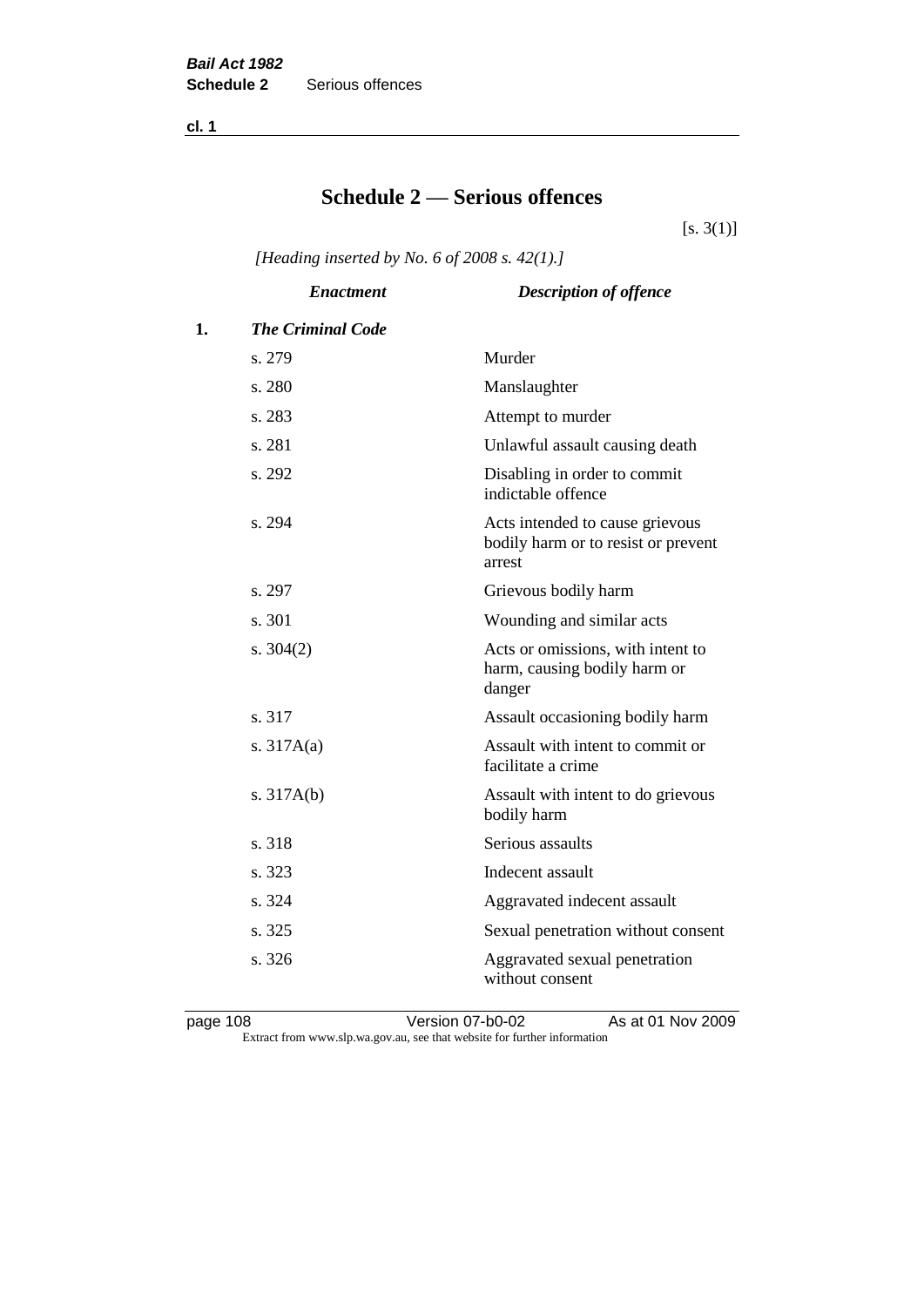|     | <b>Enactment</b>                | <b>Description of offence</b>                                                                                                                      |
|-----|---------------------------------|----------------------------------------------------------------------------------------------------------------------------------------------------|
|     | s. 331B                         | Sexual servitude                                                                                                                                   |
|     | s. 331C                         | Conducting business involving<br>sexual servitude                                                                                                  |
|     | s. 331D                         | Deceptive recruiting for<br>commercial sexual services                                                                                             |
|     | s. 332                          | Kidnapping                                                                                                                                         |
|     | s. 333                          | Deprivation of liberty                                                                                                                             |
|     | s. 338E                         | <b>Stalking</b>                                                                                                                                    |
|     | s. 378                          | Stealing a motor vehicle                                                                                                                           |
|     | s. 392                          | Robbery                                                                                                                                            |
|     | s. 393                          | Assault with intent to rob                                                                                                                         |
|     | s. 401                          | <b>Burglary</b>                                                                                                                                    |
|     | s. 444                          | Criminal damage, if the property is<br>destroyed or damaged by fire                                                                                |
| 2.  | <b>Bush Fires Act 1954</b>      |                                                                                                                                                    |
|     | s. 32                           | Wilfully lighting a fire or causing a<br>fire to be lit under such<br>circumstances as to be likely to<br>injure or damage a person or<br>property |
| 2a. | <b>Misuse of Drugs Act 1981</b> |                                                                                                                                                    |
|     | s. $6(1)$                       | Offences concerned with<br>prohibited drugs generally                                                                                              |
|     | s. $7(1)$                       | Offences concerned with<br>prohibited plants generally                                                                                             |
|     | s. $33(1)(a)$                   | Attempting to commit an offence<br>under section $6(1)$ or $7(1)$                                                                                  |
|     | s. $33(2)(a)$                   | Conspiracy to commit an offence<br>under s. $6(1)$ or $7(1)$                                                                                       |

As at 01 Nov 2009 **Version 07-b0-02 page 109** Extract from www.slp.wa.gov.au, see that website for further information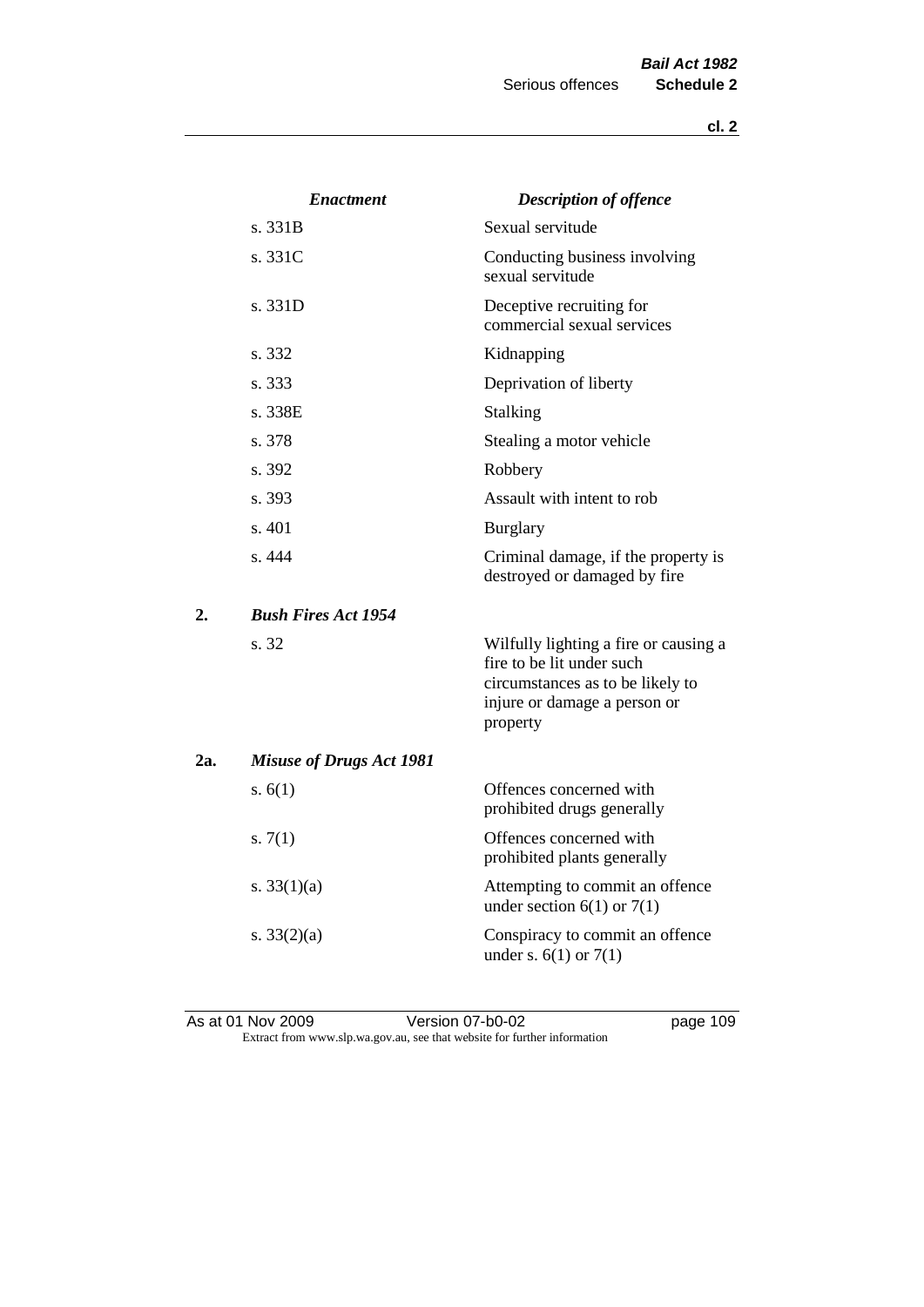**cl. 2b**

|     | <b>Enactment</b>                   |       | <b>Description of offence</b>                                                                                                                                  |
|-----|------------------------------------|-------|----------------------------------------------------------------------------------------------------------------------------------------------------------------|
| 2b. | <b>Restraining Orders Act 1997</b> |       |                                                                                                                                                                |
|     | s. $61(1)$                         | order | Breach of a violence restraining                                                                                                                               |
|     | s. $61(2a)$                        |       | Breach of a police order                                                                                                                                       |
|     | s. $86(2)$                         |       | Breach of a Part VII order under<br>the Justices Act 1902 <sup>3</sup> —                                                                                       |
|     |                                    | (a)   | that under section 86 of the<br>Restraining Orders Act 1997<br>is taken to be a misconduct<br>restraining order under that<br>Act; and                         |
|     |                                    | (b)   | that shows on the face of the<br>order that the causing or<br>threatening of personal<br>injury by the accused was a<br>ground for the making of the<br>order. |
| 3.  | Road Traffic Act 1974              |       |                                                                                                                                                                |
|     | s. 59                              |       | Dangerous driving causing death,<br>injury, etc.                                                                                                               |
|     | s. 59A                             | harm  | Dangerous driving causing bodily                                                                                                                               |

*[Schedule 2 inserted by No. 45 of 1993 s. 11; amended by No. 82 of 1994 s. 13; No. 38 of 1998 s. 4(2); No. 54 of 1998 s. 15; No. 23 of 2001 s. 10(1); No. 4 of 2004 s. 24 and 26; No. 38 of 2004 s. 61; No. 62 of 2004 s. 9(1); No. 84 of 2004 s. 82; No. 6 of 2008 s. 42(2); No. 29 of 2008 s. 24(8).]* 

page 110 Version 07-b0-02 As at 01 Nov 2009 Extract from www.slp.wa.gov.au, see that website for further information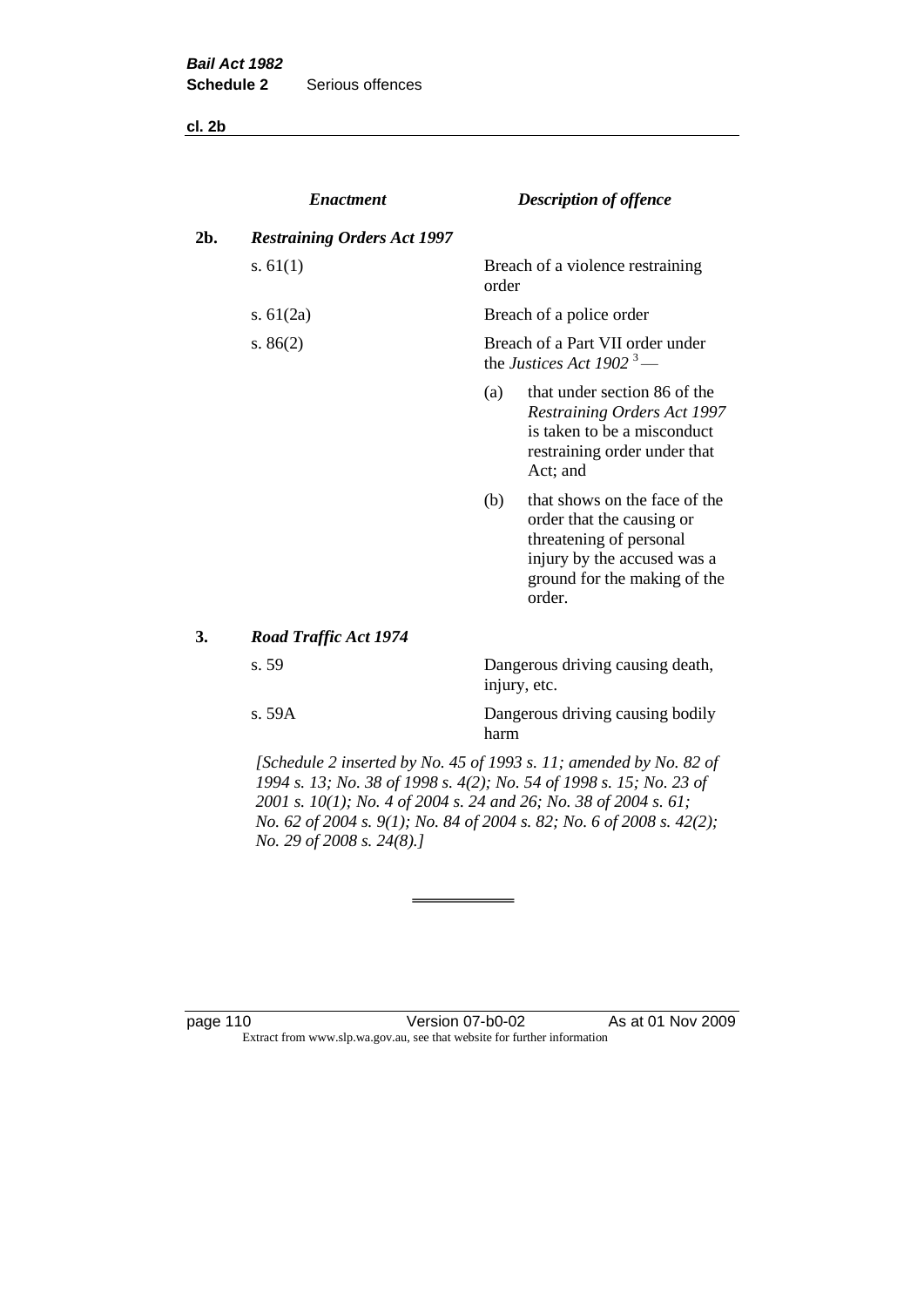## **Notes**

<sup>1</sup> This reprint is a compilation as at 6 March 2009 of the *Bail Act 1982* and includes the amendments made by the other written laws referred to in the following table  $1M$ ,  $1a$ ,  $4$ . The table also contains information about any reprint.

## **Compilation table**

| <b>Short title</b>                                                                                                                                   | <b>Number</b><br>and year              | Assent                                                                       | Commencement                                                                     |
|------------------------------------------------------------------------------------------------------------------------------------------------------|----------------------------------------|------------------------------------------------------------------------------|----------------------------------------------------------------------------------|
| Bail Act 1982                                                                                                                                        | 86 of 1982                             |                                                                              | 18 Nov 1982 6 Feb 1989 (see s. 2 and<br><i>Gazette</i> 27 Jan 1989 p. 263)       |
| Acts Amendment<br>(Abolition of Capital)<br>Punishment) Act 1984<br>Pt. III                                                                          | 52 of 1984<br>3 Oct 1984<br>5 Sep 1984 |                                                                              |                                                                                  |
| <b>Bail Amendment</b><br>Act 1984 <sup>5</sup>                                                                                                       | 74 of 1984                             |                                                                              | 29 Nov 1984 6 Feb 1989 (see s. 2 and<br><i>Gazette</i> 27 Jan 1989 p. 263)       |
| <b>Bail Amendment</b><br>Act 1988                                                                                                                    | 15 of 1988                             | 6 Sep 1988<br>6 Feb 1989 (see s. 2 and<br><i>Gazette</i> 27 Jan 1989 p. 263) |                                                                                  |
| Reprint of the Bail Act 1982 under the Reprints Act 1984 and s. 21 of the Bail<br>Amendment Act 1988 <sup>6</sup> (includes amendments listed above) |                                        |                                                                              |                                                                                  |
| Criminal Law<br>Amendment Act 1988<br>$\mathbf{D} \cdot \mathbf{A}$                                                                                  | 70 of 1988                             |                                                                              | 15 Dec 1988 6 Feb 1989 (see s. 2(2)(b) and<br><i>Gazette</i> 27 Jan 1989 p. 263) |

| Amendment Act 1988<br>Pt.4                                                        |            |             | Gazette 27 Jan 1989 p. 263)                                     |
|-----------------------------------------------------------------------------------|------------|-------------|-----------------------------------------------------------------|
| Acts Amendment<br>(Children's Court)<br>Act 1988 Pt. 13                           | 49 of 1988 | 22 Dec 1988 | 1 Dec 1989 (see s. 2 and<br>Gazette 24 Nov 1989 p. 4327)        |
| Justices Amendment<br>Act 1989 s. 18                                              | 33 of 1989 | 22 Dec 1989 | 1 Jun 1991 (see s. 2 and<br><i>Gazette</i> 17 May 1991 p. 2455) |
| <b>Community Corrections</b><br><b>Legislation Amendment</b><br>Act 1990 Pt. 2    | 61 of 1990 | 17 Dec 1990 | 3 Apr 1991 (see s. 2 and<br><i>Gazette</i> 22 Mar 1991 p. 1209) |
| Child Welfare<br>Amendment Act<br>$(No. 2)$ 1990 s. 15                            | 83 of 1990 | 22 Dec 1990 | 1 Aug 1991 (see s. 2 and<br>Gazette 1 Aug 1991 p. 3983)         |
| Children's Court of<br>Western Australia<br>Amendment Act<br>$(No. 2)$ 1991 s. 21 | 15 of 1991 | 21 Jun 1991 | 9 Aug 1991 (see s. 2(2) and<br>Gazette 9 Aug 1991 p. 4101)      |

**Reprint of the** *Bail Act 1982* **as at 17 Oct 1991** (includes amendments listed above)

| As at 01 Nov 2009 | Version 07-b0-02                                                         |
|-------------------|--------------------------------------------------------------------------|
|                   | Extract from www.slp.wa.gov.au, see that website for further information |

page 111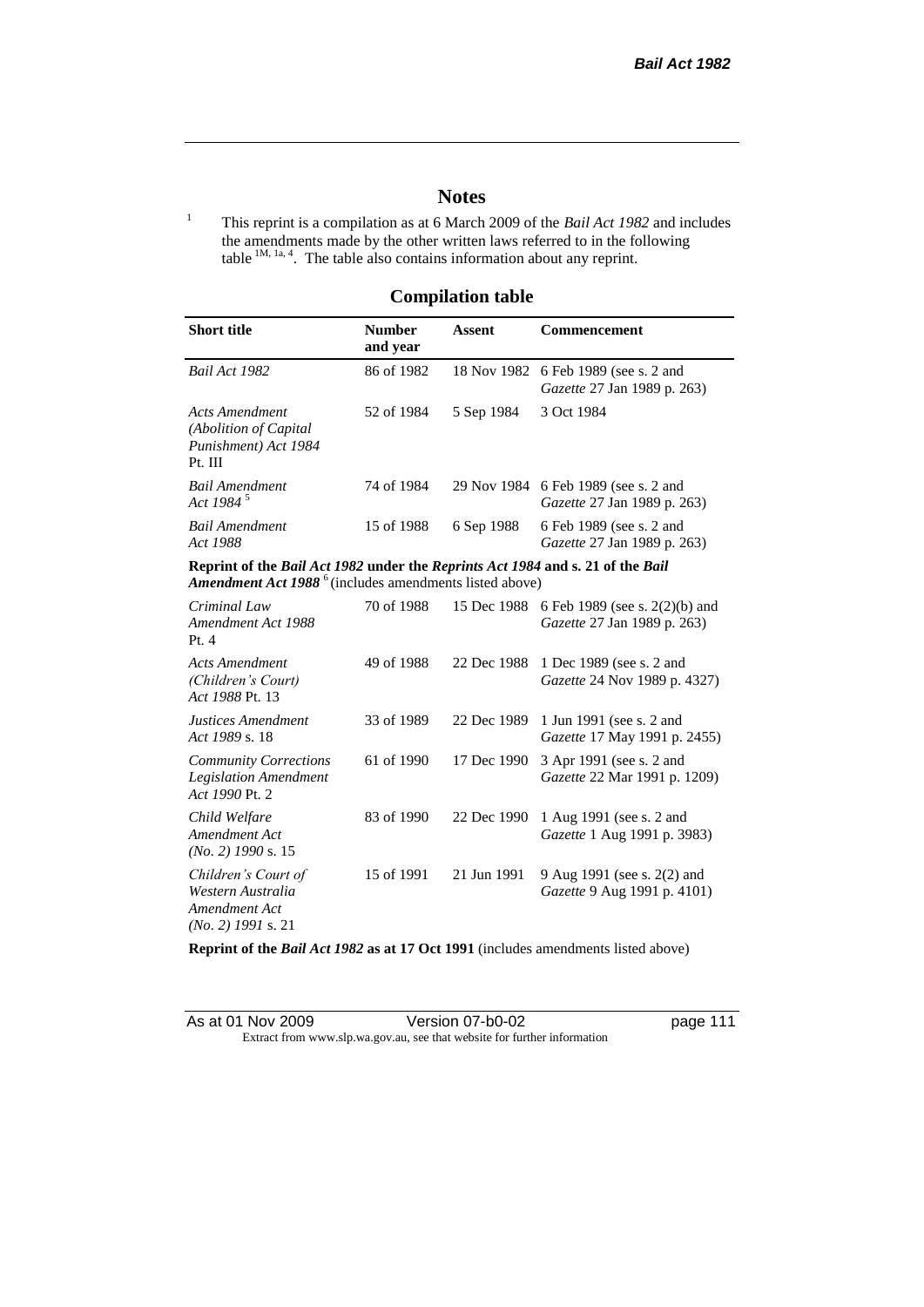| <b>Short title</b>                                                                         | <b>Number</b><br>and year | <b>Assent</b> | <b>Commencement</b>                                                                                                                                                        |
|--------------------------------------------------------------------------------------------|---------------------------|---------------|----------------------------------------------------------------------------------------------------------------------------------------------------------------------------|
| <b>Acts Amendment (Sexual</b><br>Offences) Act 1992 Pt. 3                                  | 14 of 1992                | 17 Jun 1992   | 1 Aug 1992 (see s. 2 and<br>Gazette 28 Jul 1992 p. 3671)                                                                                                                   |
| <b>Acts Amendment</b><br>(Ministry of Justice)<br>Act 1993 Pt. 3 <sup>7</sup>              | 31 of 1993                | 15 Dec 1993   | 1 Jul 1993 (see s. 2)                                                                                                                                                      |
| Criminal Procedure<br>Amendment Act 1993<br>Pt. 2 <sup>8</sup>                             | 45 of 1993                | 20 Dec 1993   | Act other than s. 7-9 and<br>$10(2)(b)$ : 17 Jan 1994 (see<br>s. $2(1)$ ;<br>s. 7-9 and $10(2)(b)$ : 4 Mar 1994<br>(see s. $2(2)$ and <i>Gazette</i><br>4 Mar 1994 p. 915) |
| Criminal Law<br>Amendment Act 1994<br>s. $13(1)$ and $(2)$                                 | 82 of 1994                | 23 Dec 1994   | 20 Jan 1995 (see s. 2(2))                                                                                                                                                  |
| Acts Amendment (Fines,<br>Penalties and<br><b>Infringement Notices</b> )<br>Act 1994 Pt. 3 | 92 of 1994                | 23 Dec 1994   | 1 Jan 1995 (see s. 2(1) and<br>Gazette 30 Dec 1994 p. 7211)                                                                                                                |
| Sentencing<br>(Consequential)<br>Provisions) Act 1995 Pt. 5                                | 78 of 1995                | 16 Jan 1996   | 4 Nov 1996 (see s. 2 and<br>Gazette 25 Oct 1996 p. 5632)                                                                                                                   |
| Coroners Act 1996 s. 61                                                                    | 2 of 1996                 |               | 24 May 1996 7 Apr 1997 (see s. 2 and<br>Gazette 18 Mar 1997 p. 1529)                                                                                                       |
| <b>Mental Health</b><br>(Consequential)<br>Provisions) Act 1996 Pt. 2                      | 69 of 1996                | 13 Nov 1996   | 13 Nov 1997 (see s. 2)                                                                                                                                                     |

**Reprint of the** *Bail Act 1982* **as at 13 Mar 1997** (includes amendments listed above except those in the *Coroners Act 1996* and the *Mental Health (Consequential Provisions) Act 1996*) (corrections in *Gazette* 25 Jul 1997 p. 3909 and 14 Nov 1997 p. 6426)

*Statutes (Repeals and Minor Amendments) Act 1997* s. 21 57 of 1997 15 Dec 1997 15 Dec 1997 (see s. 2(1)) *Criminal Law Amendment Act (No. 1) 1998* s. 4(2) 38 of 1998 25 Sep 1998 23 Oct 1998

page 112 **Version 07-b0-02** As at 01 Nov 2009 Extract from www.slp.wa.gov.au, see that website for further information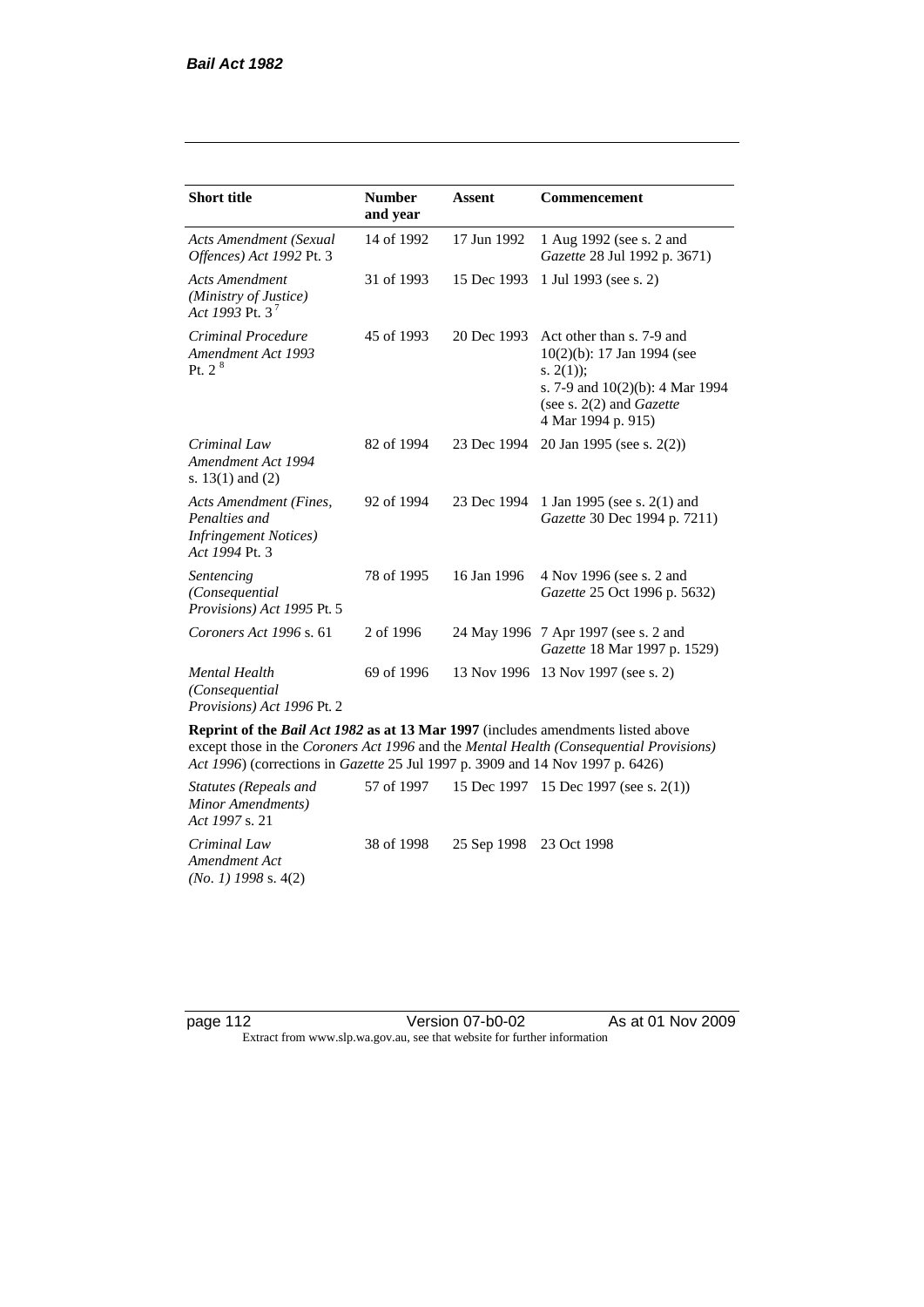| <b>Short title</b>                                                                                                                                        | <b>Number</b><br>and year | <b>Assent</b> | <b>Commencement</b>                                                                                                                                                                                                                                                                                                                                     |
|-----------------------------------------------------------------------------------------------------------------------------------------------------------|---------------------------|---------------|---------------------------------------------------------------------------------------------------------------------------------------------------------------------------------------------------------------------------------------------------------------------------------------------------------------------------------------------------------|
| <b>Bail Amendment</b><br>Act 1998 <sup>9</sup>                                                                                                            | 54 of 1998                | 11 Jan 1999   | s. 1 and 2: 11 Jan 1999;<br>Pt. 4 and 7: 15 May 1999<br>(see s. 2 and <i>Gazette</i> )<br>11 May 1999 p. 1905);<br>Pt. 2, 3 and 5 (other than s. 12):<br>8 Mar 2000 (see s. 2 and<br>Gazette 7 Mar 2000 p. 1039);<br>s. 12: 1 Sep 2000 (see s. 2 and<br>Gazette 29 Aug 2000 p. 4985);<br>Pt. 6: 4 Dec 2000 (see s. 2 and<br>Gazette 4 Dec 2000 p. 6799) |
| Reprint of the Bail Act 1982 as at 27 Aug 1999 (includes amendments listed above<br>except those in the <i>Bail Amendment Act 1998</i> Pt. 2, 3, 5 and 6) |                           |               |                                                                                                                                                                                                                                                                                                                                                         |
| Court Security and<br><b>Custodial Services</b><br>(Consequential<br>Provisions) Act 1999 Pt. 3                                                           | 47 of 1999                | 8 Dec 1999    | 18 Dec 1999 (see s. 2 and<br>Gazette 17 Dec 1999 p. 6175-6)                                                                                                                                                                                                                                                                                             |
| Criminal Law Amendment<br>Act 2001 s. $10(1)$                                                                                                             | 23 of 2001                | 26 Nov 2001   | 24 Dec 2001                                                                                                                                                                                                                                                                                                                                             |
| Criminal Investigation<br>(Identifying People)<br>Act 2002 s. 96                                                                                          | 6 of 2002                 | 4 Jun 2002    | 20 Nov 2002 (see s. 2 and<br>Gazette 19 Nov 2002 p. 5505)                                                                                                                                                                                                                                                                                               |
| Criminal Law (Procedure)<br>Amendment Act 2002 Pt. 4<br>Div. 1                                                                                            | 27 of 2002                | 25 Sep 2002   | 27 Sep 2002 (see s. 2 and<br>Gazette 27 Sep 2002 p. 4875)                                                                                                                                                                                                                                                                                               |
| Sentencing Legislation<br>Amendment and Repeal<br>Act 2003 s. 29(3) and 37                                                                                | 50 of 2003                | 9 Jul 2003    | s. 29(3): 31 Aug 2003 (see s. 2)<br>and Gazette 29 Aug 2003<br>p. 3833);<br>s. 37: 15 May 2004 (see s. 2 and<br>Gazette 14 May 2004 p. 1445)                                                                                                                                                                                                            |
| Acts Amendment and<br>Repeal (Courts and Legal<br>Practice) Act 2003 s. 88<br>and 121 <sup>10</sup>                                                       | 65 of 2003                | 4 Dec 2003    | 1 Jan 2004 (see s. 2 and <i>Gazette</i><br>30 Dec 2003 p. 5722)                                                                                                                                                                                                                                                                                         |
| <b>Statutes</b> (Repeals and<br>Minor Amendments)<br>Act 2003 s. 29                                                                                       | 74 of 2003                | 15 Dec 2003   | 15 Dec 2003 (see s. 2)                                                                                                                                                                                                                                                                                                                                  |
| Criminal Code Amendment<br>Act 2004 s. 24, 26 and 58                                                                                                      | 4 of 2004                 | 23 Apr 2004   | 21 May 2004 (see s. 2)                                                                                                                                                                                                                                                                                                                                  |

As at 01 Nov 2009 **Version 07-b0-02 page 113** Extract from www.slp.wa.gov.au, see that website for further information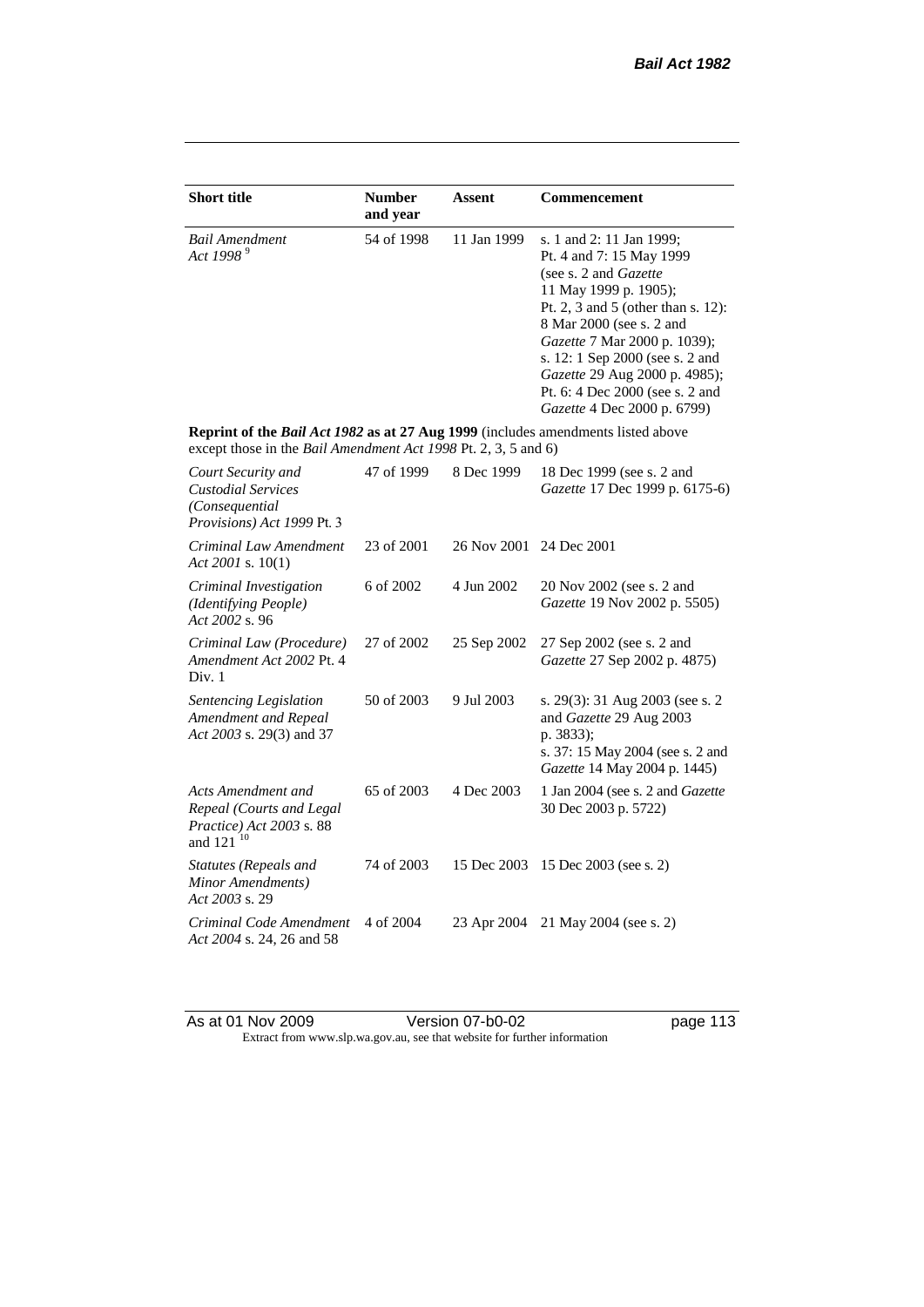| <b>Short title</b>                                                                                                                                                                                                                                                                                                                                                                                                                              | <b>Number</b><br>and year | Assent      | <b>Commencement</b>                                                                                                                                                                                                                                      |  |  |
|-------------------------------------------------------------------------------------------------------------------------------------------------------------------------------------------------------------------------------------------------------------------------------------------------------------------------------------------------------------------------------------------------------------------------------------------------|---------------------------|-------------|----------------------------------------------------------------------------------------------------------------------------------------------------------------------------------------------------------------------------------------------------------|--|--|
| Sentencing Legislation<br>Amendment Act 2004 s. 13                                                                                                                                                                                                                                                                                                                                                                                              | 27 of 2004                | 14 Oct 2004 | 31 May 2006 (see s. 2 and<br>Gazette 30 May 2006 p. 1965)                                                                                                                                                                                                |  |  |
| Children and Community<br><i>Services Act 2004 s. 251</i>                                                                                                                                                                                                                                                                                                                                                                                       | 34 of 2004                | 20 Oct 2004 | 1 Mar 2006 (see s. 2 and<br>Gazette 14 Feb 2006 p. 695)                                                                                                                                                                                                  |  |  |
| <b>Acts Amendment (Family</b><br>and Domestic Violence)<br>Act 2004 Pt. 3                                                                                                                                                                                                                                                                                                                                                                       | 38 of 2004                | 9 Nov 2004  | 1 Dec 2004 (see s. 2 and<br>Gazette 26 Nov 2004 p. 5309)                                                                                                                                                                                                 |  |  |
| Acts Amendment (Court of<br>Appeal) Act 2004 s. 28                                                                                                                                                                                                                                                                                                                                                                                              | 45 of 2004                | 9 Nov 2004  | s. $28(1)$ , (2) and (4) (other than<br>the amendment to s. $7A(1)$ :<br>1 Feb 2005 (see. s. 2 and<br>Gazette 14 Jan 2005 p. 163);<br>s. $28(3)$ and $(4)$ (the<br>amendment to s. $7A(1)$ :<br>2 May 2005 (see. s. 2 and<br>Gazette 14 Jan 2005 p. 163) |  |  |
| <b>Courts Legislation</b><br>Amendment and Repeal<br>Act 2004 s. 141 <sup>11</sup>                                                                                                                                                                                                                                                                                                                                                              | 59 of 2004                | 23 Nov 2004 | 1 May 2005 (see s. 2 and<br>Gazette 31 Dec 2004 p. 7128)                                                                                                                                                                                                 |  |  |
| Misuse of Drugs<br>Amendment Act 2004 s. 9(1)                                                                                                                                                                                                                                                                                                                                                                                                   | 62 of 2004                | 24 Nov 2004 | 1 Jan 2005 (see s. 2 and <i>Gazette</i><br>10 Dec 2004 p. 5965)                                                                                                                                                                                          |  |  |
| Criminal Procedure and<br>Appeals (Consequential and<br>Other Provisions) Act 2004<br>Pt. 3 and s. 82 and 83                                                                                                                                                                                                                                                                                                                                    | 84 of 2004                | 16 Dec 2004 | 2 May 2005 (see s. 2 and<br>Gazette 31 Dec 2004 p. 7129<br>(correction in Gazette<br>7 Jan 2005 p. 53))                                                                                                                                                  |  |  |
| Reprint 5: The Bail Act 1982 as at 1 Apr 2005 (includes amendments listed above except<br>those in the Sentencing Legislation Amendment Act 2004, the Acts Amendment (Court of<br>Appeal) Act 2004 s. 28(3) and (4) (the amendment to s. 7A(1)), the Children and<br>Community Services Act 2004, the Courts Legislation Amendment and Repeal Act 2004<br>and the Criminal Procedure and Appeals (Consequential and Other Provisions) Act 2004) |                           |             |                                                                                                                                                                                                                                                          |  |  |
| Planning and Development<br>(Consequential and<br><b>Transitional Provisions)</b><br>Act 2005 s. 15                                                                                                                                                                                                                                                                                                                                             | 38 of 2005                | 12 Dec 2005 | 9 Apr 2006 (see s. 2 and<br>Gazette 21 Mar 2006 p. 1078)                                                                                                                                                                                                 |  |  |
| Criminal Investigation                                                                                                                                                                                                                                                                                                                                                                                                                          | 59 of 2006                |             | 16 Nov 2006 1 Jul 2007 (see s. 2 and <i>Gazette</i>                                                                                                                                                                                                      |  |  |

*Act 2006* Pt. 2 *Prisons and Sentencing Legislation Amendment Act 2006* Pt. 5 65 of 2006 8 Dec 2006 4 Apr 2007 (see s. 2 and *Gazette* 3 Apr 2007 p. 1491)

22 Jun 2007 p. 2838)

**Reprint 6: The** *Bail Act 1982* **as at 14 Sep 2007** (includes amendments listed above)

*(Consequential Provisions)* 

page 114 Version 07-b0-02 As at 01 Nov 2009 Extract from www.slp.wa.gov.au, see that website for further information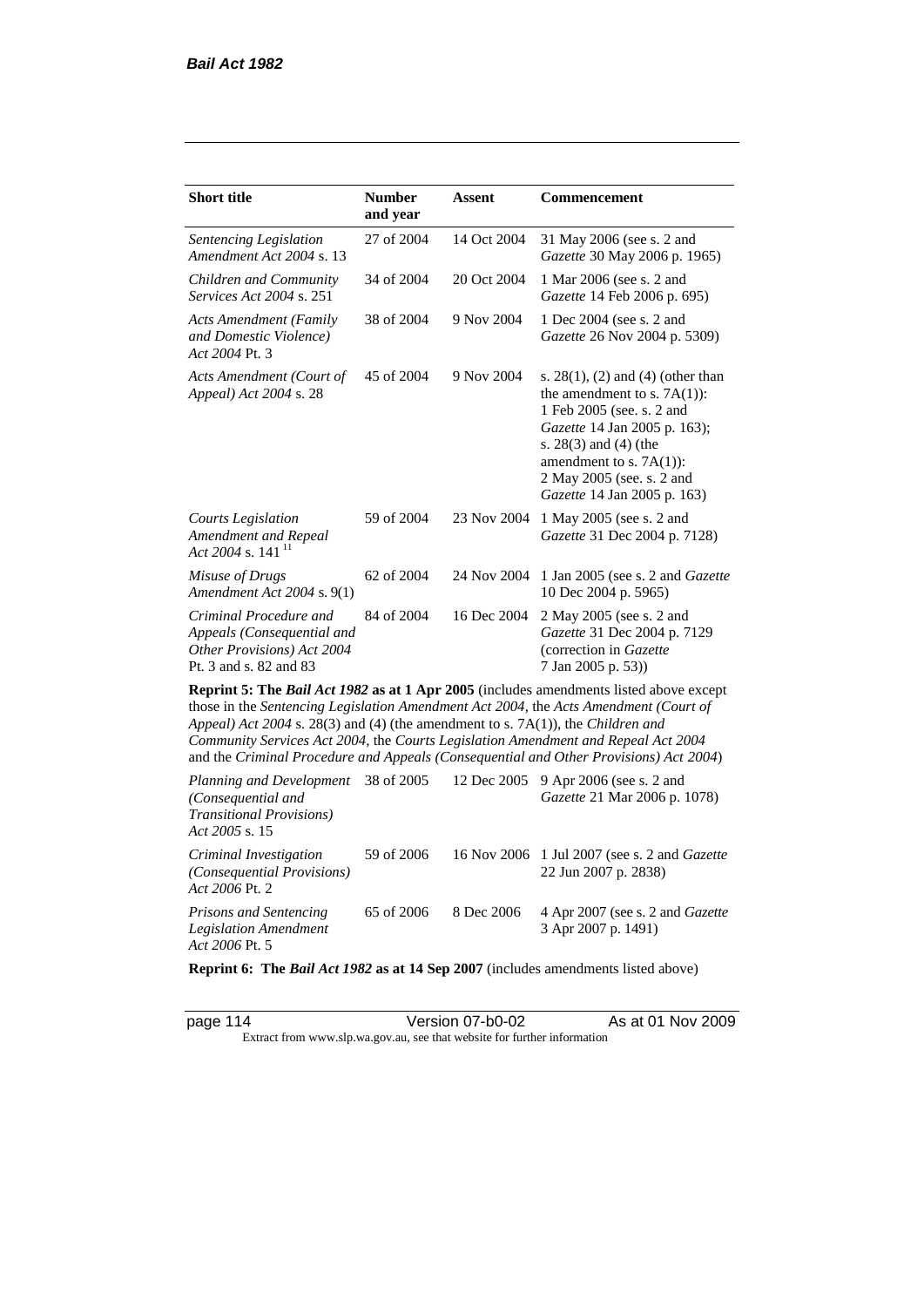| 12 Mar 2008 27 Apr 2008 (see s. 2 and<br>Gazette 24 Apr 2008 p. 1559)                   |
|-----------------------------------------------------------------------------------------|
| 1 Mar 2009 (see s. 2(b) and<br><i>Gazette</i> 27 Feb 2009 p. 511)                       |
| 1 Dec 2008 (see s. 2 and <i>Gazette</i><br>25 Nov 2008 p. 4989)                         |
| 1 Aug $2008$ (see s. $2(d)$ and<br><i>Gazette</i> 22 Jul 2008 p. 3353)                  |
| <b>Reprint 7: The Bail Act 1982 as at 6 Mar 2009</b> (includes amendments listed above) |

<sup>1M</sup> Under the *Cross-border Justice Act 2008* section 14, in order to give effect to that Act, this Act must be applied with the modifications prescribed by the *Crossborder Justice Regulations 2009* Part 3 Division 3 as if this Act had been altered in that way. If a modification is to replace or insert a numbered provision, the new provision is identified by the superscript 1M appearing after the provision number. If a modification is to replace or insert a definition, the new definition is identified by the superscript 1M appearing after the defined term.

<sup>1a</sup> On the date as at which this reprint was prepared, provisions referred to in the following table had not come into operation and were therefore not included in compiling the reprint. For the text of the provisions see the endnotes referred to in the table.

| <b>Short title</b>                                                                              | <b>Number</b><br>and year | Assent | <b>Commencement</b>                     |
|-------------------------------------------------------------------------------------------------|---------------------------|--------|-----------------------------------------|
| <b>Machinery of Government</b><br>(Miscellaneous<br>Amendments) Act 2006<br>Pt. 3 Div. $1^{13}$ | 28 of 2006                |        | 26 Jun 2006 To be proclaimed (see s. 2) |

**Provisions that have not come into operation**

<sup>2</sup> Repealed by the *Sentencing Legislation Amendment and Repeal Act 2003*.

<sup>3</sup> The short title of the *Justices Act 1902* was changed to the *Criminal Procedure (Summary) Act 1902* by the *Courts Legislation Amendment and Repeal Act 2004*  s. 25. The Act was then repealed by the *Criminal Procedure and Appeal (Consequential and Other Provisions) Act 2004.*

<sup>4</sup> The amendment in the *Sentencing Legislation Amendment and Repeal Act 1999* s. 26 had not come into operation when it was repealed by the *Sentencing Legislation Amendment and Repeal Act 2003* s. 31.

| As at 01 Nov 2009 | Version 07-b0-02                                                         | page 115 |
|-------------------|--------------------------------------------------------------------------|----------|
|                   | Extract from www.slp.wa.gov.au, see that website for further information |          |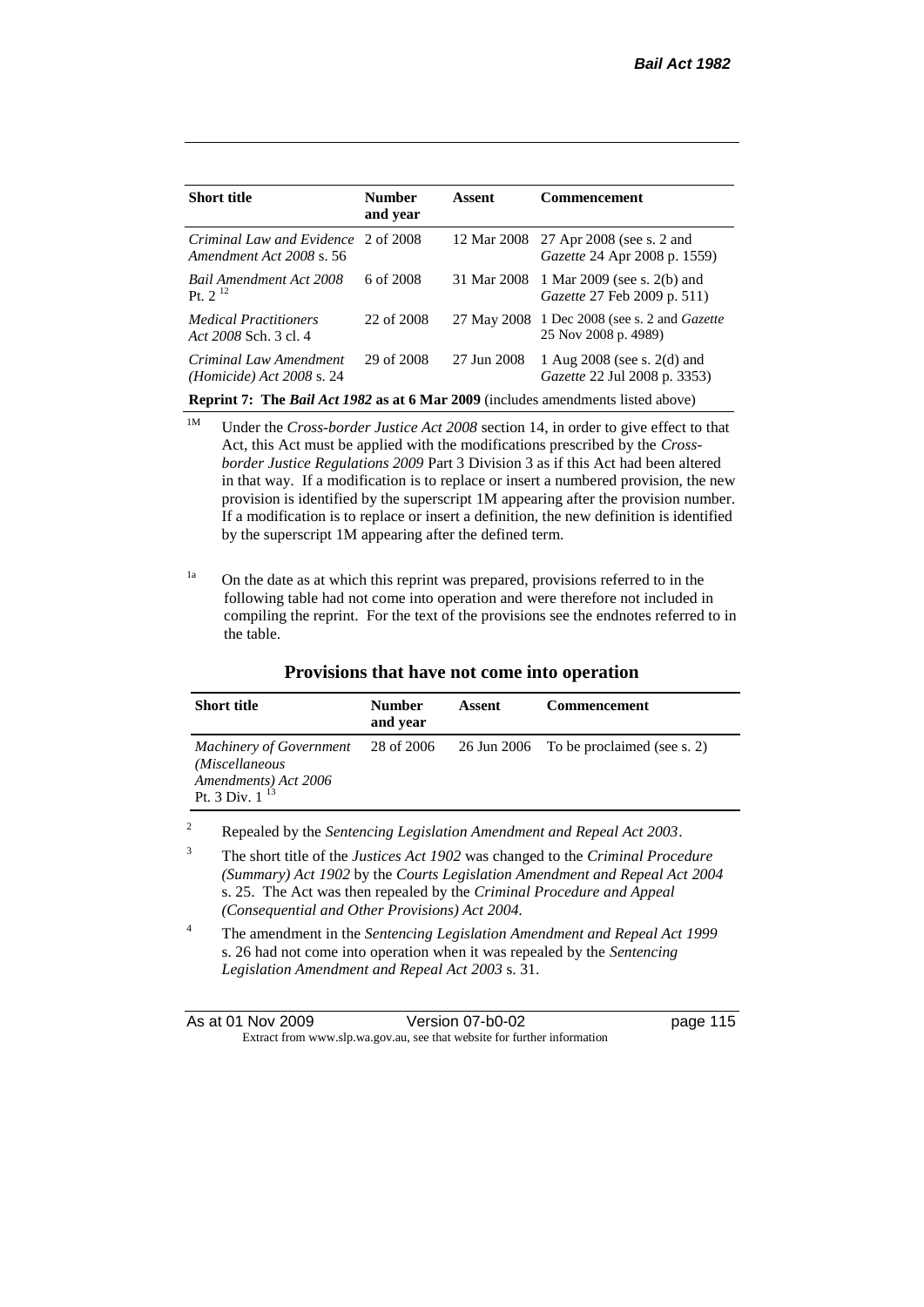- <sup>5</sup> The *Bail Amendment Act 1984* s. 10 and 11 were repealed by the *Bail Amendment Act 1988* s. 20.
- <sup>6</sup> The *Bail Act 1982* was not in operation at the time when the reprint was compiled, but the reprinting was authorised by the *Bail Amendment Act 1988* s. 21.
- <sup>7</sup> The *Acts Amendment (Ministry of Justice) Act 1993* Pt. 19 is a transitional provision that is of no further effect.
- <sup>8</sup> The *Criminal Procedure Amendment Act 1993* s. 13 is a transitional provision that is of no further effect.
- <sup>9</sup> The *Bail Amendment Act 1998* s. 6(2) is a transitional provision that is of no further effect.
- <sup>10</sup> The *Acts Amendment and Repeal (Courts and Legal Practice) Act 2003* s. 97 reads as follows:
- "

#### **97. References to Crown Solicitor**

If in a written law or other document or instrument there is a reference to the Crown Solicitor that reference may, where the context so requires, be read as if it had been amended to be a reference to the State Solicitor.

- ".
- <sup>11</sup> The amendment in the *Courts Legislation Amendment and Repeal Act 2004* s. 141 (amending Sch. 1 Pt. A cl. 4) is not included because the clause it sought to amend had been amended by the *Acts Amendment (Court of Appeal) Act 2004* s. 28(4) before the amendment purported to come into operation.
- <sup>12</sup> The *Bail Amendment Act 2008* s. 6(2), 9(4)-(11), 10(2), 11(3), 15(5)-(8), 16(2), 18(4)-(5), 21(3), 22(2), 23(4), 24(6)-(7), 27(2)-(3), 28(6), 30(4)-(5), 31(2)-(3), 32(3)-(4), 33(6), 40(2), 41(5)-(9), 42(3) and 44 read as follows:
- "

## **6. Section 4A inserted and transitional provision**

- (2) The *Bail Act 1982* section 4A as inserted by subsection (1) applies to appearances in court referred to in subsection (1)(a) of that section that occur after the commencement of this section.
- **9. Section 7A replaced by sections 7A to 7F, related amendments to sections 8 and 21 and transitional provisions**
	- (4) The *Bail Act 1982* section 7A as inserted by subsection (1) applies in relation to appearances in court coming within the *Bail Act 1982* section 7(1) that occur after the commencement of this section.

page 116 Version 07-b0-02 As at 01 Nov 2009 Extract from www.slp.wa.gov.au, see that website for further information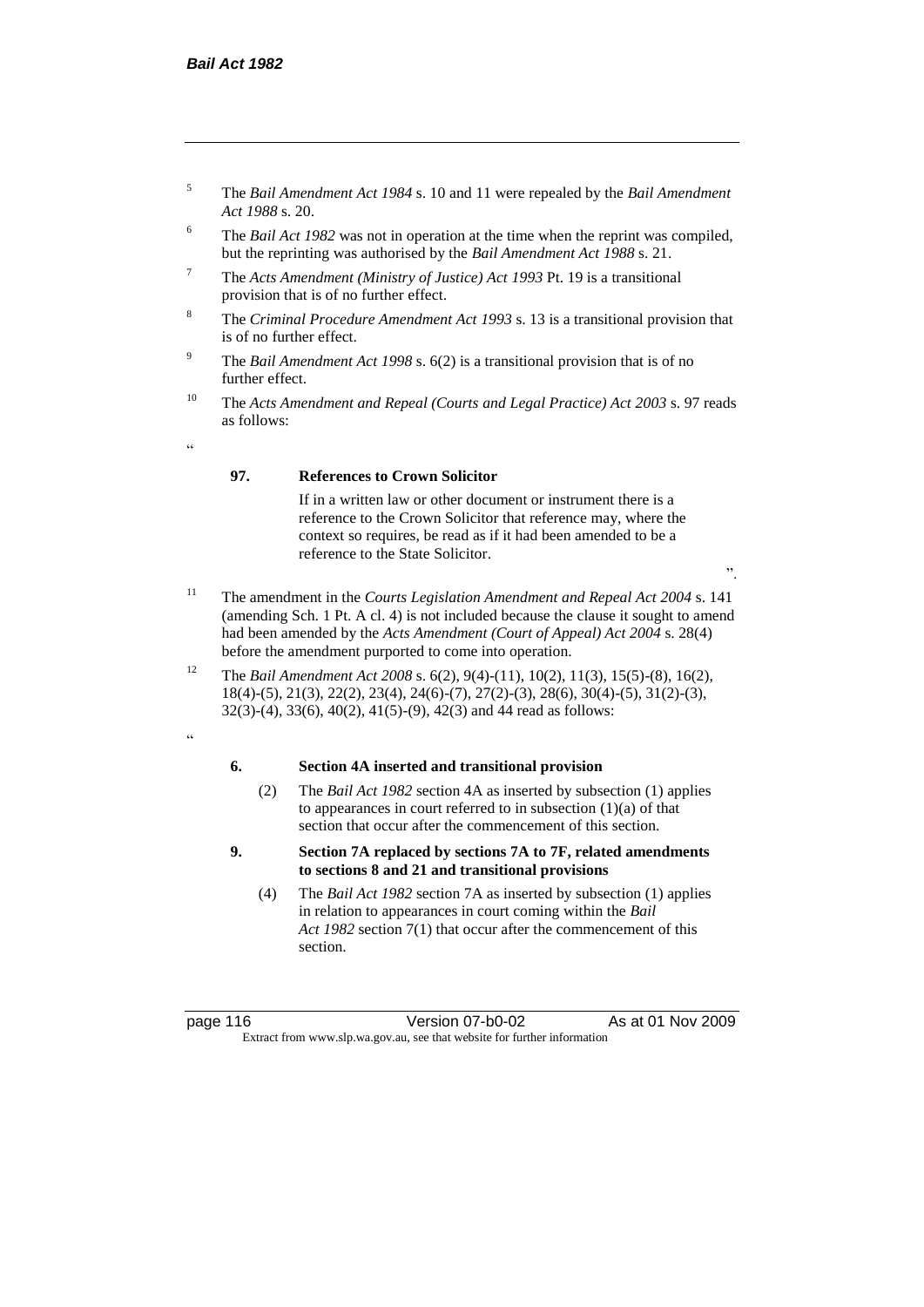- (5) The *Bail Act 1982* section 7B(3) as inserted by subsection (1) applies so as to enable an accused who is detained in custody after the commencement of this section to make an application allowed for by that subsection.
- (6) The *Bail Act 1982* section 7B(4) as inserted by subsection (1) applies in relation to appearances in court coming within that subsection that occur after the commencement of this section.
- (7) The *Bail Act 1982* section 7B(5) as inserted by subsection (1) applies in relation to an accused who is in custody on the commencement of this section as if the reference in section 7B(5)(a) to an application under subsection (3) included a reference to an application under the *Bail Act 1982* as in force immediately before the commencement of this section.
- (8) The *Bail Act 1982* section 7C(2) as inserted by subsection (1) applies in relation to appearances in court coming within that subsection that occur after the commencement of this section.
- (9) The *Bail Act 1982* section 7D as inserted by subsection (1) applies to any subsequent consideration of bail referred to in section 7D(1) that occurs after the commencement of this section.
- (10) The *Bail Act 1982* section 7E as inserted by subsection (1) applies to any trial as defined in section 7E(2), or part of a trial, that takes place after the commencement of this section.
- (11) The *Bail Act 1982* section 7F(2) as inserted by subsection (1) applies in relation to a pending application for bail under the *Bail Act 1982* section 7A(1), as in force immediately before the commencement of this section, as if it were an application for bail under the *Bail Act 1982* section 7F(1) as inserted by subsection (1).

## **10. Section 9 amended and transitional provision**

(2) The *Bail Act 1982* section 9(1)(b) as amended by subsection (1) applies to any consideration of a case for bail that occurs after the commencement of this section.

#### **11. Section 11 amended and transitional provision**

(3) A certificate under the *Bail Act 1982* section 11(2) as in force immediately before the commencement of this section that has not been fully acted upon is to be treated after that commencement as a certificate under the *Bail Act 1982* section 11(3) as inserted by subsection (2).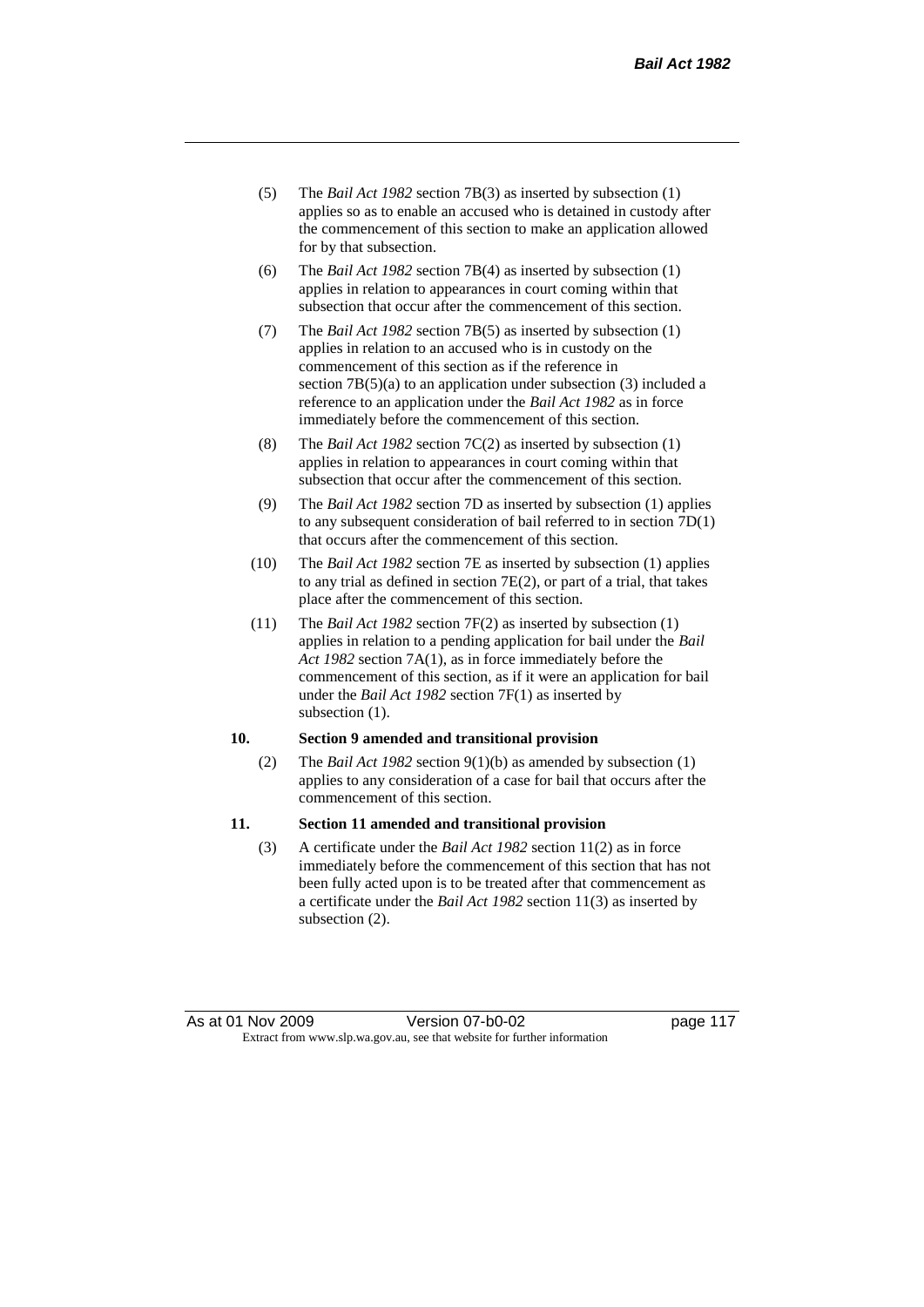#### **15. Section 14 amended and transitional provisions**

- (5) The *Bail Act 1982* section 14(4)(a)(i) as inserted by subsection (4) applies in respect of a child charged with an offence on or after the commencement.
- (6) The *Bail Act 1982* section 14(4)(a)(ii) as inserted by subsection (4) applies in respect of an accused committed to the District Court on or after the commencement for trial or sentence.
- (7) The *Bail Act 1982* section 14(4)(b) as inserted by subsection (4) applies in respect of any power referred to in the *Bail Act 1982* section 14(1) that is exercised, or could be exercised, on or after the commencement by any other judicial officer as defined in that paragraph.
- (8) In subsections (5), (6) and (7) —

*commencement* means the commencement of subsection (4).

#### **16. Sections 15A and 15B inserted and transitional provision**

(2) The *Bail Act 1982* sections 15A and 15B as inserted by subsection (1) apply to a bail decision, as defined in section 15A(1), made after the commencement of this section by a judge referred to in section 15A(2).

#### **18. Section 28 amended, related amendments to sections 35, 49, 51 and 58 and Schedule 1 and transitional provisions**

- (4) A bail undertaking that has effect under the *Bail Act 1982* immediately before the commencement of this section continues to have effect, on and after that commencement, as if it were a bail undertaking described in the *Bail Act 1982* section 28(2) as amended by subsection (1).
- (5) A surety undertaking that has effect under the *Bail Act 1982* immediately before the commencement of this section continues to have effect, on and after that commencement, as if it were a surety undertaking within the meaning of the *Bail Act 1982* section 35(1) as amended by subsection (3).

#### **21. Section 31 amended and transitional provision**

(3) The *Bail Act 1982* section 31 as amended by this section applies in relation to any adjournment or committal to which it refers that occurs after the commencement of this section.

#### **22. Section 31A inserted and transitional provision**

(2) The *Bail Act 1982* section 31A as inserted by subsection (1) applies to any trial as defined in section 31A(1), or part of a trial, that takes place after the commencement of this section.

page 118 Version 07-b0-02 As at 01 Nov 2009 Extract from www.slp.wa.gov.au, see that website for further information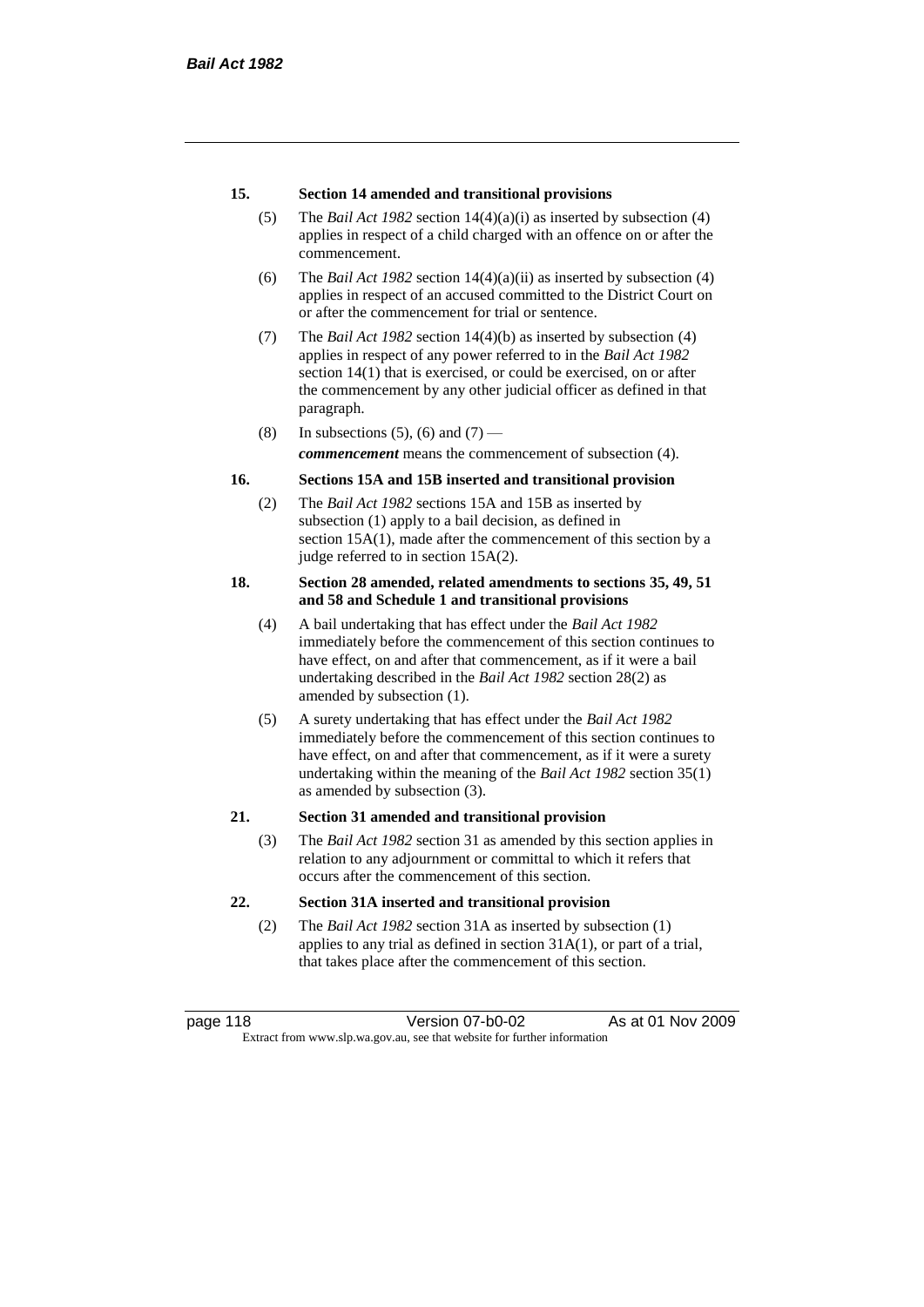#### **23. Section 32 amended and transitional provision**

(4) The *Bail Act 1982* section 32 as amended by this section applies in relation to oral notifications given, and written notices given or sent, after the commencement of this section.

#### **24. Section 36 replaced, related amendments to sections 3, 37, 39, 40, 41 and 42 and transitional provisions**

- (6) The *Bail Act 1982* section 36(1) as inserted by subsection (1) applies to any decision as to whether a person should be approved as a surety that has to be made after the commencement of this section.
- (7) The *Bail Act 1982* section 36(2) as inserted by subsection (1) applies to any grant of bail that occurs after the commencement of this section.

#### **27. Section 44 replaced and transitional provisions**

- (2) The *Bail Act 1982* section 44 as inserted by subsection (1) applies to a surety undertaking whether entered into before or after the commencement of this section.
- (3) For the purposes of subsection (2), if a surety undertaking entered into before the commencement of this section contains a provision of the kind referred to in the *Bail Act 1982* section 44(2) as in force before that commencement, the provision is to be taken to be a provision of the kind referred to in the *Bail Act 1982*  section 44(5) as inserted by subsection (1).

#### **28. Section 45 amended and transitional provision**

(6) The *Bail Act 1982* section 45 as amended by subsection (1) applies to notices given for the purposes of the *Bail Act 1982* section 44(5) after the commencement of this section.

#### **30. Section 49 amended, related amendment to section 67 and transitional provisions**

- (4) Subject to subsection (5), the *Bail Act 1982* section 49 as amended by this section applies in relation to a failure by an accused to comply with any requirement of the accused's bail undertaking irrespective of when the failure occurred.
- (5) Any proceedings under the *Bail Act 1982* section 49 in progress immediately before the commencement of this section may be continued after that commencement as if this section had not come into operation.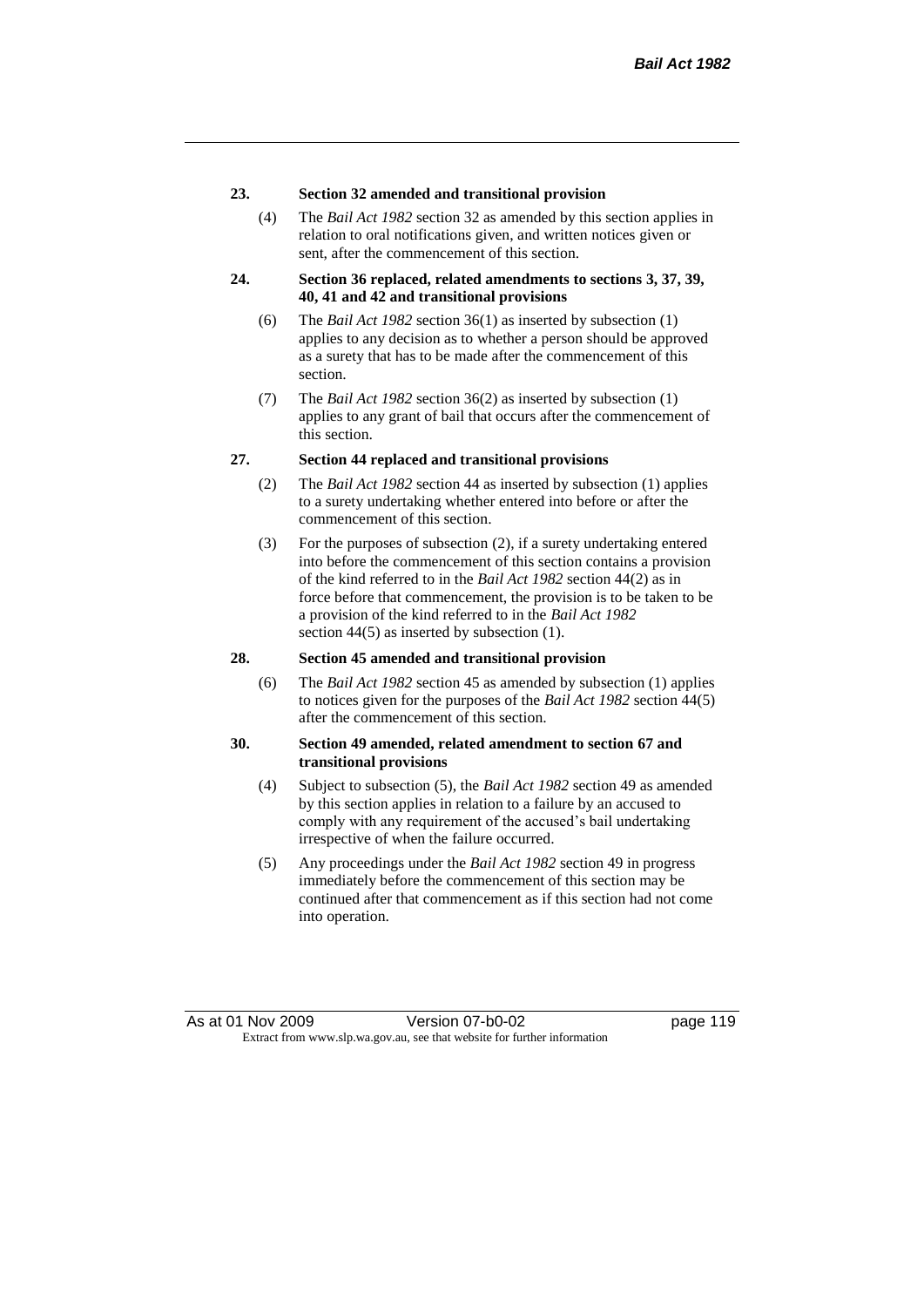#### **31. Section 51A inserted and transitional provisions**

- (2) Subject to subsection (3), the *Bail Act 1982* section 51A as inserted by this section applies for the purpose of prosecuting an offence described in subsection (1) of that section irrespective of when the offence occurred.
- (3) Any prosecution for an offence referred to in subsection (2) in progress immediately before the commencement of this section may be continued after that commencement as if this section had not come into operation.

#### **32. Section 52 amended and transitional provisions**

- (3) Subject to subsection (4), the *Bail Act 1982* section 52 as amended by this section applies for the purpose of prosecuting an offence described in subsection (1) of that section irrespective of when the offence occurred.
- (4) Any prosecution for an offence referred to in subsection (3) in progress immediately before the commencement of this section may be continued after that commencement as if this section had not come into operation.

#### **33. Section 54 amended, related amendment to section 46 and transitional provision**

- (6) Despite the amendments made by subsections (1) to (4), the *Bail Act 1982* section 54 as in force immediately before the commencement of this section continues to apply in relation to —
	- (a) an accused arrested under subsection (2)(a) of that section; and
	- (b) an application made under subsection (2)(b) of that section,

before that commencement.

#### **40. Section 66B inserted and transitional provision**

(2) The *Bail Act 1982* section 66B as inserted by subsection (1) applies in relation to any bail proceedings, as defined in section 66B, conducted after the commencement of this section irrespective of when those proceedings were initiated.

#### **41. Schedule 1 amended and transitional provisions**

- (5) The *Bail Act 1982* Schedule 1 Part B clause 1A as inserted by subsection  $(3)(b)$  applies in respect of  $-$ 
	- (a) a grant or refusal of bail; or
	- (b) a dispensation from the requirement for bail,

page 120 Version 07-b0-02 As at 01 Nov 2009 Extract from www.slp.wa.gov.au, see that website for further information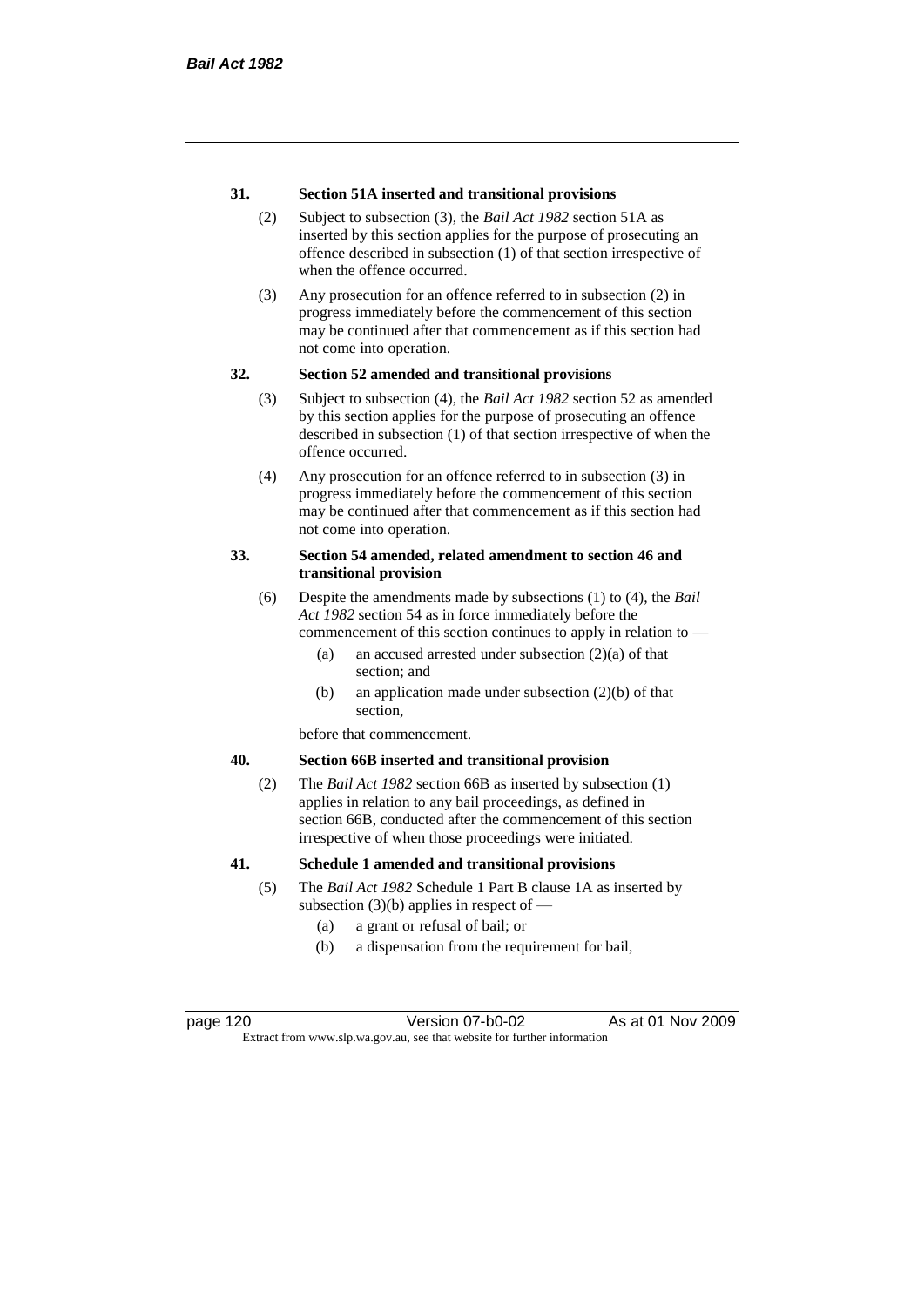coming within that clause that occurs after the commencement of subsection (3)(b).

- (6) The *Bail Act 1982* Schedule 1 Part B clause 3 as inserted by subsection (3)(e) applies in relation to a refusal of bail for an initial appearance that occurs after the commencement of subsection (3)(e).
- (7) The *Bail Act 1982* Schedule 1 Part C clause 3C as inserted by subsection (4)(e) applies to any consideration of a case for bail that occurs after the commencement of subsection (4)(e).
- (8) The *Bail Act 1982* Schedule 1 Part C clauses 4 and 4A as inserted by subsection (4)(f) apply to any consideration of a case for bail that occurs after the commencement of subsection (4)(f).
- (9) The *Bail Act 1982* Schedule 1 Part C clause 7 as amended by subsection (4)(i) applies to any grant of bail that occurs after the commencement of subsection (4)(i).

#### **42. Schedule 2 amended and transitional provision**

- (3) A reference in
	- (a) the *Bail Act 1982* section 16A; or
	- (b) the *Bail Act 1982* Schedule 1 Part C clause 3A or 3B,

to a serious offence includes a reference to an offence against *The Criminal Code* section 283 committed, or alleged to have been committed, before the commencement of this section.

#### **44. Transitional regulations**

- (1) If this Part does not provide sufficiently for a matter or issue of a transitional nature that arises as a result of the amendments made to the *Bail Act 1982* by this Part, the Governor may make regulations (the *transitional regulations*) prescribing all matters that are required, necessary or convenient to be prescribed for providing for the matter or issue.
- (2) The transitional regulations may provide that specified provisions of the *Bail Act 1982* or this Part —
	- (a) do not apply; or
	- (b) apply with specified modifications,
	- to or in relation to any matter.
- (3) If the transitional regulations provide that a specified state of affairs is to be taken to have existed, or not to have existed, on and from a day that is earlier than the day on which the transitional regulations are published in the *Gazette* but not earlier than the commencement of this section, the transitional regulations have effect according to their terms.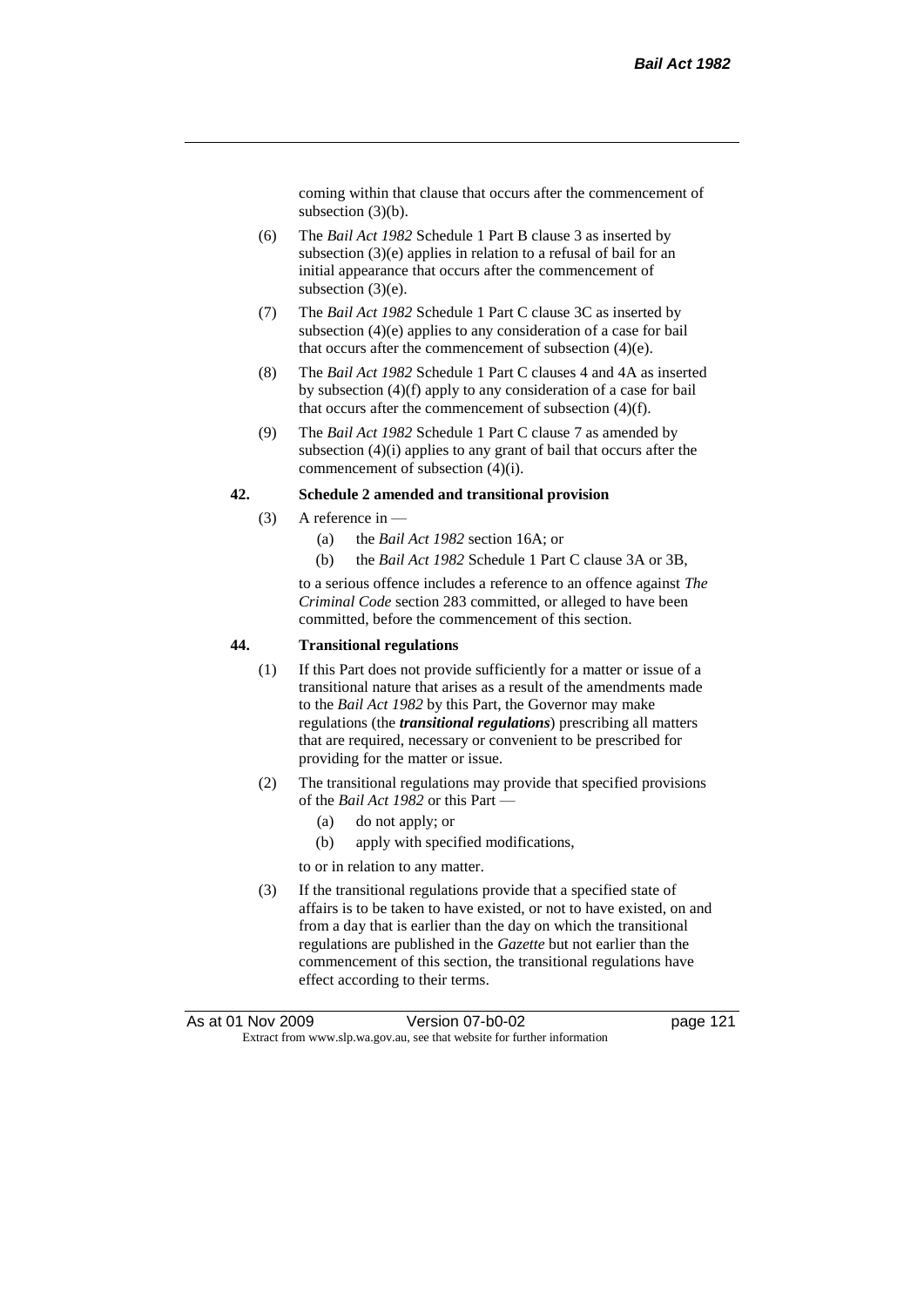- (4) In subsections (2) and (3) *specified* means specified or described in the transitional regulations.
- (5) If the transitional regulations contain a provision referred to in subsection  $(3)$ , the provision does not operate so as  $-$ 
	- (a) to affect in a manner prejudicial to any person (other than the State or an authority of the State), the rights of that person existing before the day of publication of those regulations; or
	- (b) to impose liabilities on any person (other than the State or an authority of the State) in respect of anything done or omitted to be done before the day of publication of those regulations.

".

";

<sup>13</sup> On the date as at which this reprint was prepared, the *Machinery of Government (Miscellaneous Amendments) Act 2006* Pt. 3 Div. 1 had not come into operation. It reads as follows:

## **Part 3 — Attorney General, and Justice**

## **Division 1 —** *Bail Act 1982*

## **30. The Act amended**

The amendments in this Division are to the *Bail Act 1982*.

#### **31. Section 3 amended**

- (1) Section 3(1) is amended as follows:
	- (a) by inserting the following definitions in the appropriate alphabetical positions —

.<br>.

.<br>44

*CEO* means the chief executive officer of the Department; *Department* means the department of the Public Service principally assisting in the administration of this Act;

- (b) in the definition of "authorised community services officer" in paragraph (a) by deleting "(Justice)" in both places where it occurs  $14$ ;
- (c) by deleting the definition of "CEO (Justice)"  $14$ .
- (2) Section 3(5) is amended by deleting "department of which he is the chief executive officer" and inserting instead —

page 122 Version 07-b0-02 As at 01 Nov 2009 Extract from www.slp.wa.gov.au, see that website for further information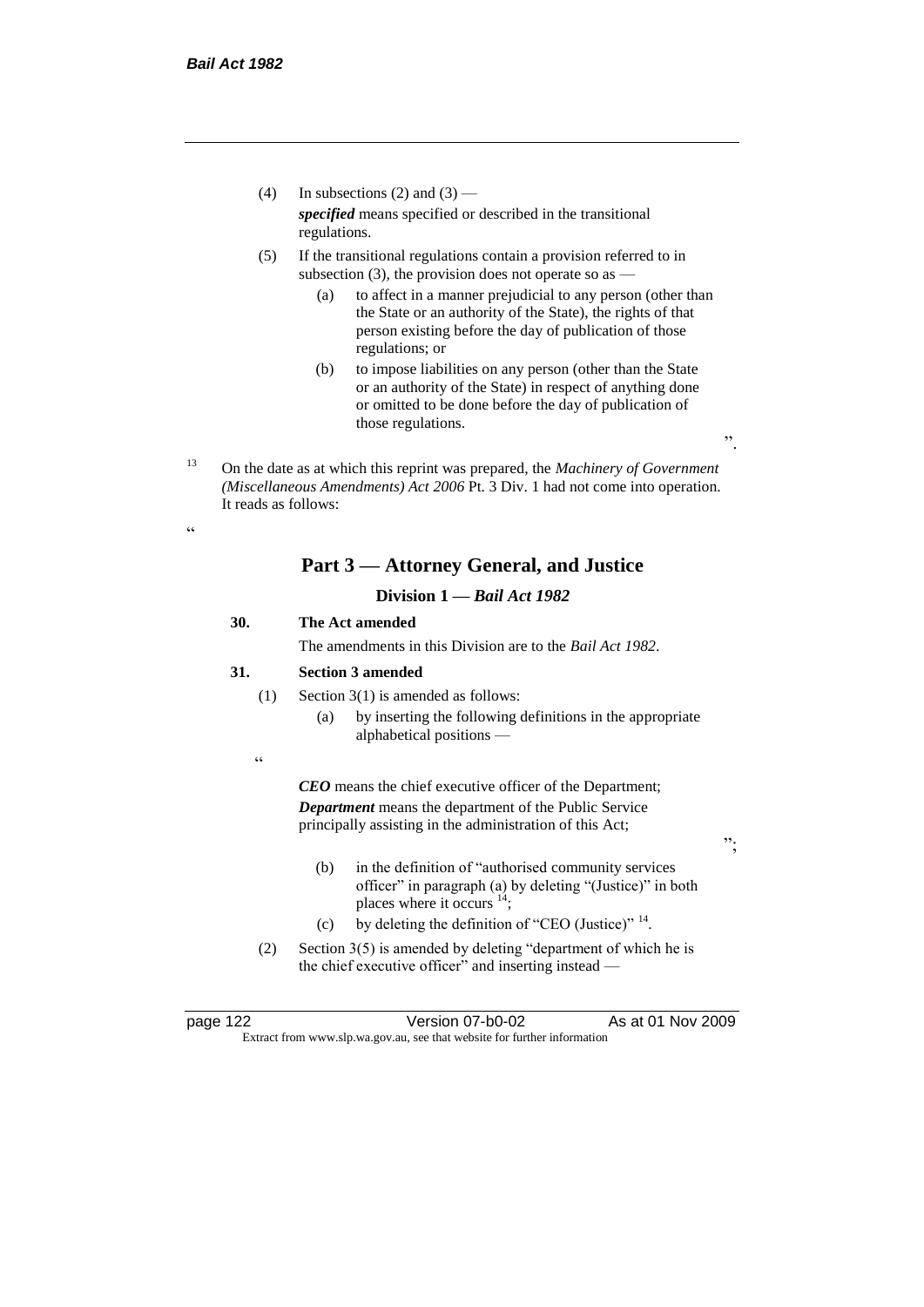".

" Department ".

## **32. Section 66A amended** <sup>14</sup>

Section 66A(2) is amended by deleting "department of which the CEO (Justice) is the chief executive officer" and inserting instead —

" Department ".

## **33. Various references to CEO (Justice) changed to CEO** <sup>14</sup>

Each provision listed in the Table to this section is amended by deleting "CEO (Justice)" in each place where it occurs and inserting instead —

" CEO ".

#### **Table**

| s. $3(5)$                                                                                                | s. 50E                         |
|----------------------------------------------------------------------------------------------------------|--------------------------------|
| s. $24A(4)$                                                                                              | s. $50F(1)$ , (3), (4) and (5) |
| S.27A                                                                                                    | s. 50H                         |
| s. $50A$                                                                                                 | s. 50J                         |
| s. $50C(4)(a)$ and (b)                                                                                   | s. $50L(1)$                    |
| s. $50D(1)(a)$                                                                                           | Sch. 1 Part D cl. $3(3)(e)$    |
| The headings to sections 27A, 50A, 50E, 50F and 50J will be altered by<br>Note:<br>deleting "(Justice)". |                                |

<sup>14</sup> The amendments to the *Bail Act 1982* in the *Machinery of Government (Miscellaneous Amendments) Act 2006* Pt. 3 Div. 1 cl. 31(1)(b) and (c), cl. 32 and 33 would conflict with amendments by the *Prisons and Sentencing Legislation Amendment Act 2006* Pt. 5.

As at 01 Nov 2009 Version 07-b0-02 Page 123 Extract from www.slp.wa.gov.au, see that website for further information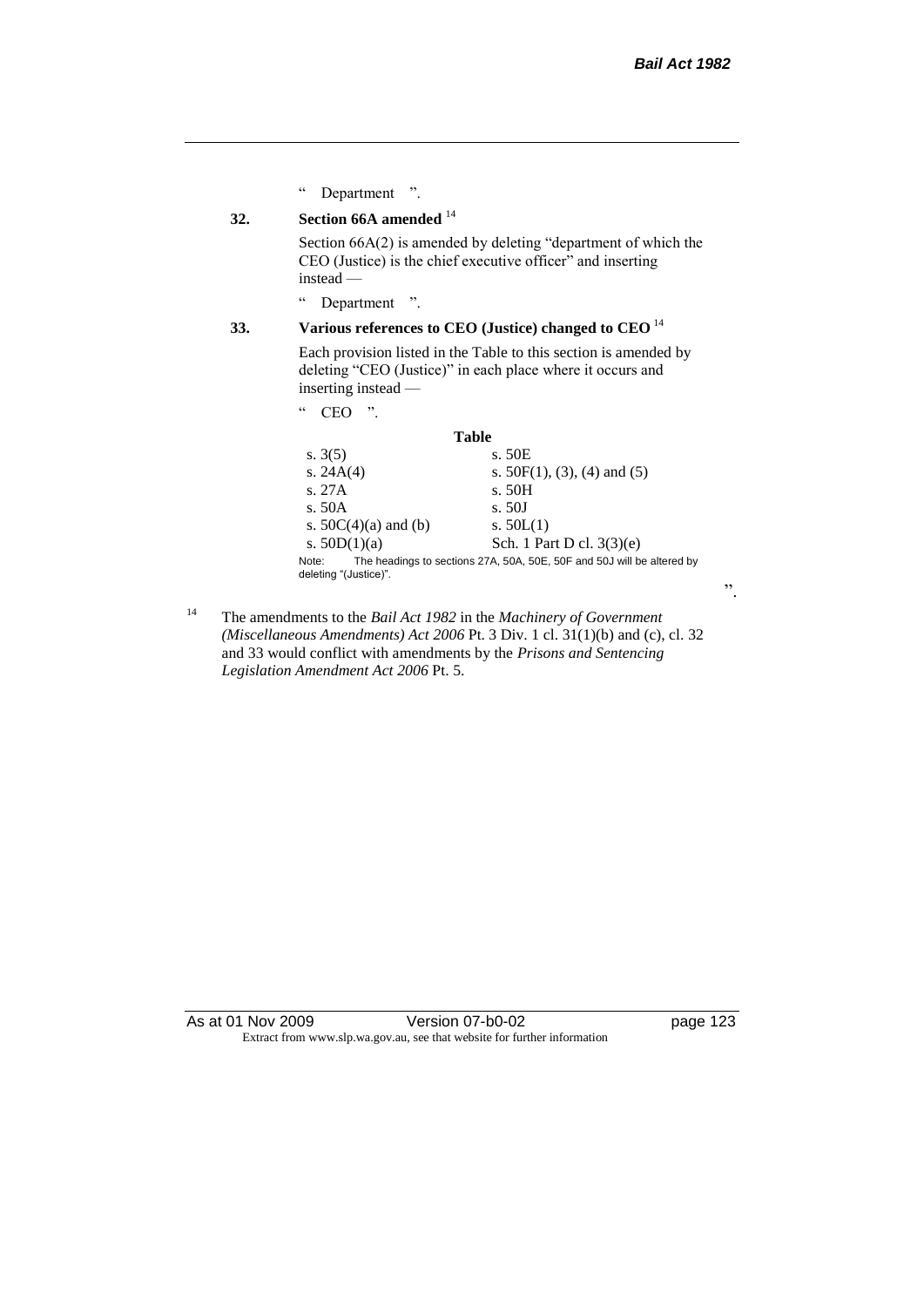## **Defined Terms**

# **Defined Terms**

[This is a list of terms defined and the provisions where they are defined. The list is not part of the law.]

| <b>Defined Term</b><br><u> 1989 - Johann Barn, mars eta bat erroman erroman erroman erroman erroman erroman erroman erroman erroman err</u> | Provision(s) |
|---------------------------------------------------------------------------------------------------------------------------------------------|--------------|
|                                                                                                                                             |              |
|                                                                                                                                             |              |
|                                                                                                                                             |              |
|                                                                                                                                             |              |
|                                                                                                                                             |              |
|                                                                                                                                             |              |
|                                                                                                                                             |              |
|                                                                                                                                             |              |
|                                                                                                                                             |              |
|                                                                                                                                             |              |
|                                                                                                                                             |              |
|                                                                                                                                             |              |
|                                                                                                                                             |              |
|                                                                                                                                             |              |
|                                                                                                                                             |              |
|                                                                                                                                             |              |
|                                                                                                                                             |              |
|                                                                                                                                             |              |
|                                                                                                                                             |              |
|                                                                                                                                             |              |
|                                                                                                                                             |              |
|                                                                                                                                             |              |
|                                                                                                                                             |              |
|                                                                                                                                             |              |
|                                                                                                                                             |              |
|                                                                                                                                             |              |
|                                                                                                                                             |              |
|                                                                                                                                             |              |
|                                                                                                                                             |              |
|                                                                                                                                             |              |
|                                                                                                                                             |              |
|                                                                                                                                             |              |
|                                                                                                                                             |              |
|                                                                                                                                             |              |
|                                                                                                                                             |              |
|                                                                                                                                             |              |
|                                                                                                                                             |              |
|                                                                                                                                             |              |
|                                                                                                                                             |              |

page  $124$ 

Version  $07-b0-02$ 

As at 01 Nov 2009

Extract from www.slp.wa.gov.au, see that website for further information